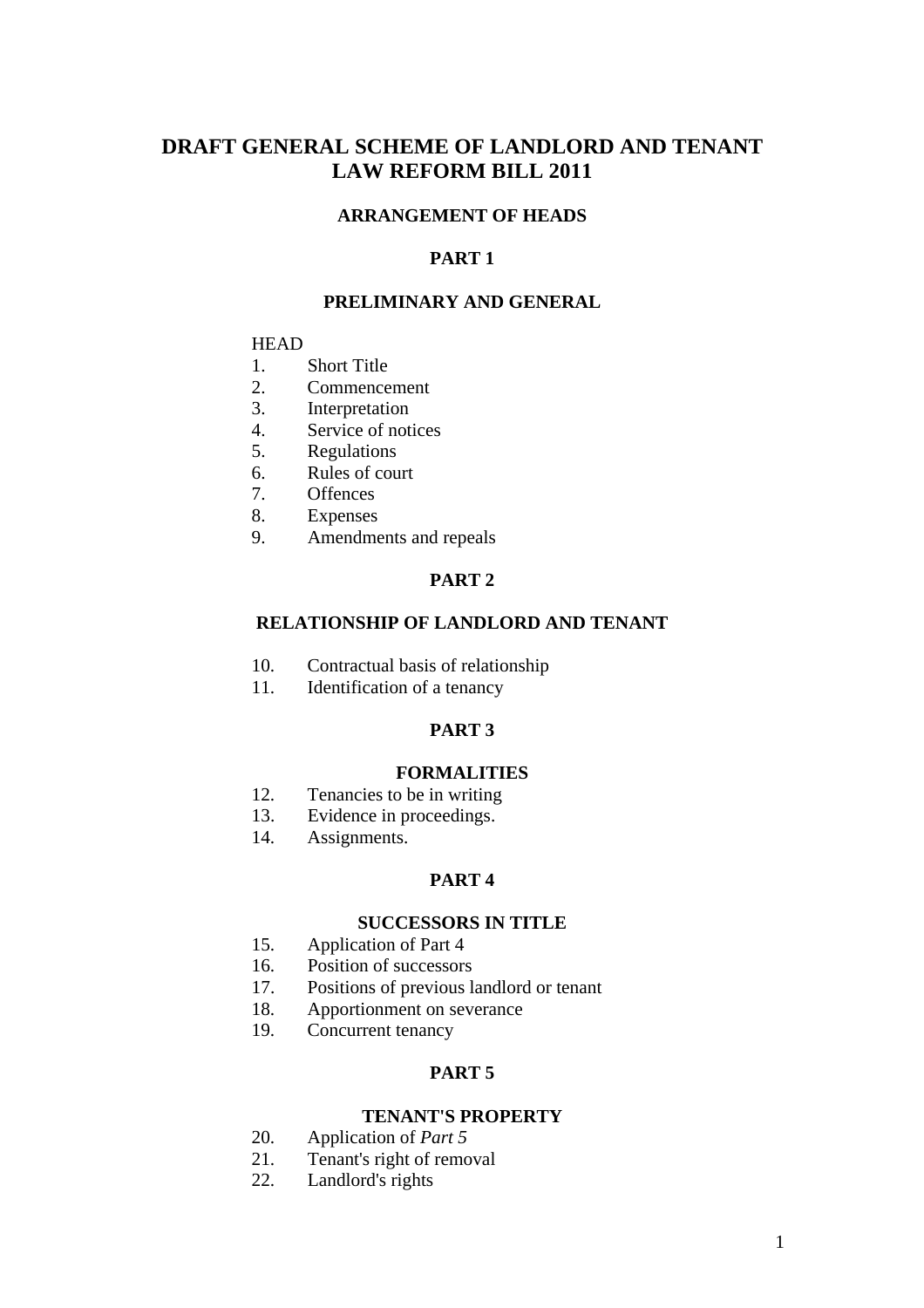#### **OBLIGATIONS**

#### **Chapter 1**

## *Overriding and default obligations*

- 23. Scope of Part 6
- 24. Overriding and default obligations

### **Chapter 2**

#### *Landlord's obligations*

- 25. Good title
- 26. Possession and quiet enjoyment
- 27. Landlord's agent and contact
- 28. Residual obligation to repair
- 29. Defective premises
- 30. Buildings' Insurance

## **Chapter 3**

#### *Landlord's consent*

- 31. Scope of Chapter 3
- 32. Unreasonable withholding of consent
- 33. Application for consent
- 34. Decision on application
- 35. Extension of time limits
- 36. Summary court orders
- 37. Landlord not known or found

#### **Chapter 4**

#### *Tenant's obligations*

- 38. Rent
- 39. Apportionment of rent
- 40. Rent review
- 41. Recovery of rent
- 42. Receipts for rent
- 43. Use and occupation
- 44. Outgoings
- 45. Repairs
- 46. Insurance

## **Chapter 5**

## *Enforcement of obligations*

- 47. Release or waiver
- 48. Set-off in proceedings
- 49. Deductions from rent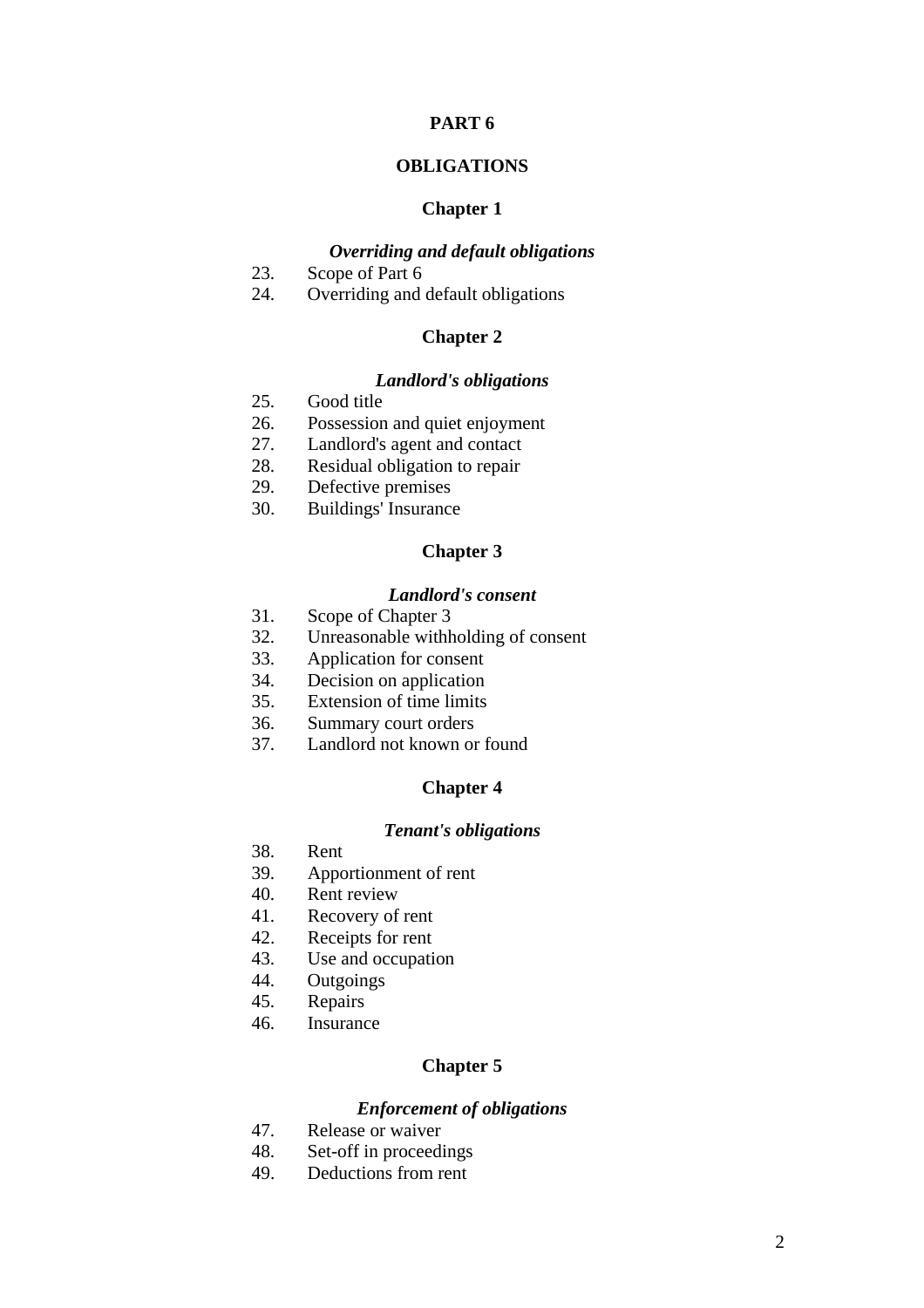- 50. Damages for breach of tenant's repairing obligations
- 51. Damages for breach of landlord's repairing obligations
- 52. Condition of consent

## **TERMINATION OF TENANCIES**

#### **Chapter 1**

#### *Surrender*

- 53. Formalities
- 54. Implied surrender
- 55. Variation of tenancy
- 56. Renewal of head-tenancy
- 57. Surrender of head-tenancy

#### **Chapter 2**

#### *Merger*

- 58. Merger of head-tenancy
- 59. Partial merger

#### **Chapter 3**

#### *Discharge*

- 60. Frustration
- 61. Repudiation by landlord

#### **Chapter 4**

#### *Notice of termination*

- 62. Scope of Chapter 4
- 63. Notices terminating a tenancy
- 64. Period of notice
- 65. Service of notice
- 66. Subtenants

#### **Chapter 5**

## *Forfeiture*

- 67. Scope of Chapter 5
- 68. Right of forfeiture
- 69. Forfeiture notices and counter-notices
- 70. Recovery of possession
- 71. Effect of forfeiture notice

#### **Chapter 6**

#### *Possession proceedings*

72. Possession order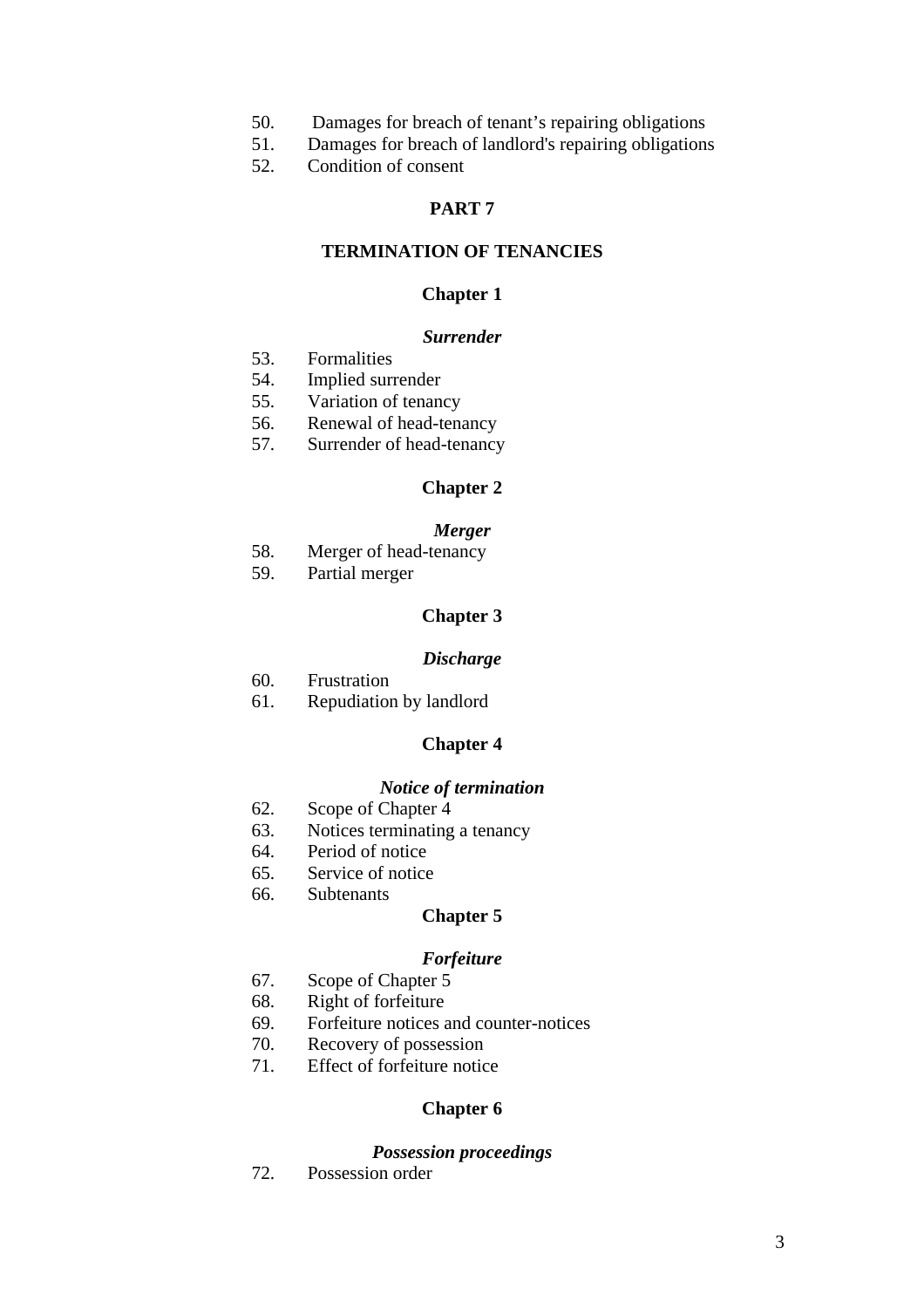- 73. Procedure
- 74. Application for relief
- 75. Order for relief
- 76. Abandoned premises
- 77. Emergency action
- 78. Permissive occupants
- 79. Further claims

## **STATUTORY RIGHTS**

#### **Chapter 1**

#### *Scope of Part 8*

- 80. General application
- 81. Interpretation
- 82. Application to State
- 83. Application to local authorities

## **Chapter 2**

#### *Right to a new tenancy*

- 84. Entitlement
- 85. Occupation by others
- 86. Restrictions on right to new tenancy
- 87. Notice of intention to claim relief
- 88. Application for relief
- 89. Award of a new tenancy
- 90. Fixing the terms of the new tenancy
- 91. Rent review
- 92. Subsequent termination
- 93. Continuation of existing tenancy

## **Chapter 3**

## *Compensation for disturbance*

- 94. Entitlement
- 95. Termination of tenancy of obsolete buildings
- 96. Set-off of compensation
- 97. Mortgaged premises
- 98. Protection of trustees and others

## **Chapter 4**

#### *General provisions*

- 99. Notices requiring information
- 100. Parties to grant
- 101. Termination of a head-tenancy
- 102. Extension of time limits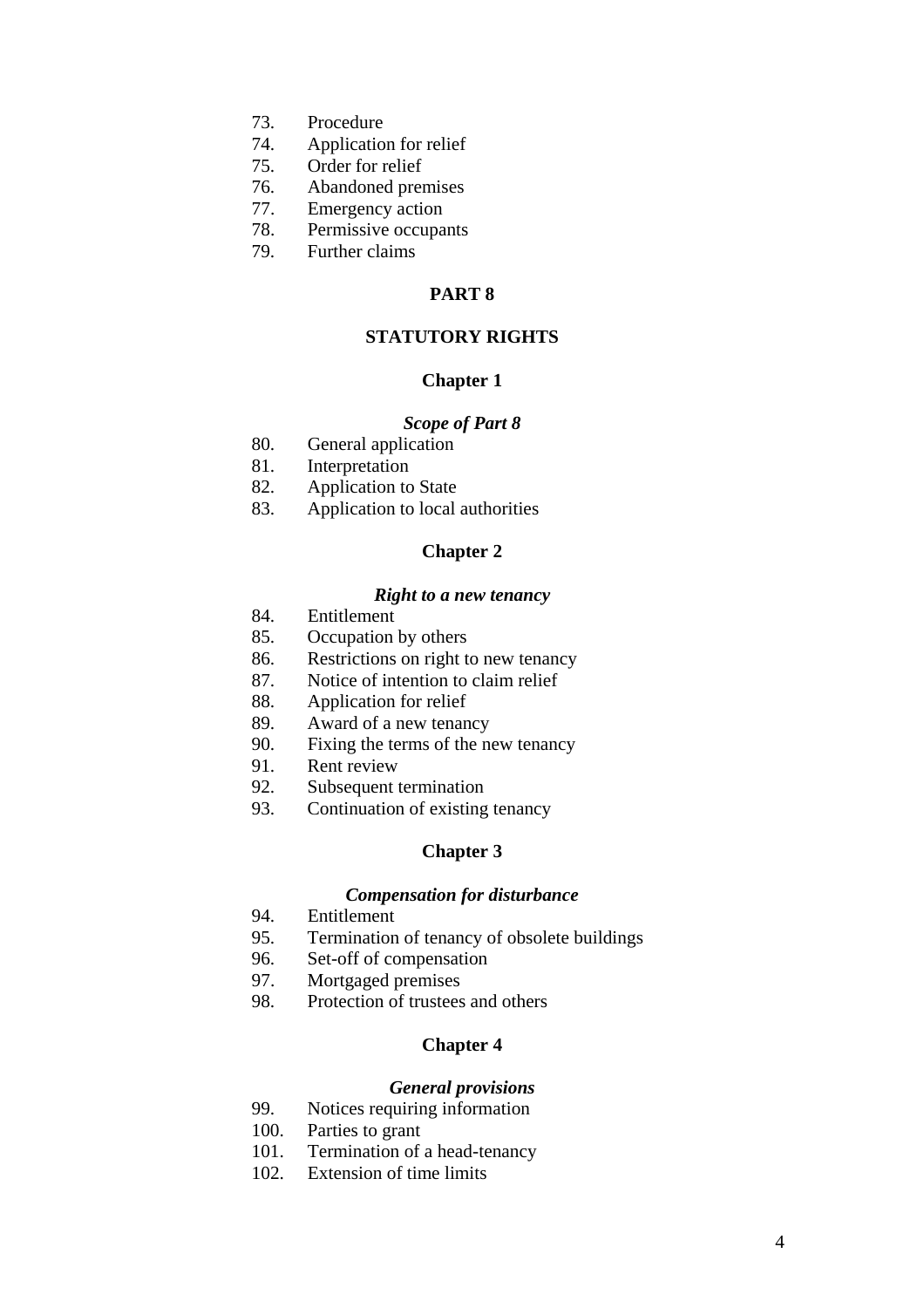**SCHEDULE 1**  Reviewed Rent

**SCHEDULE 2 Repeals**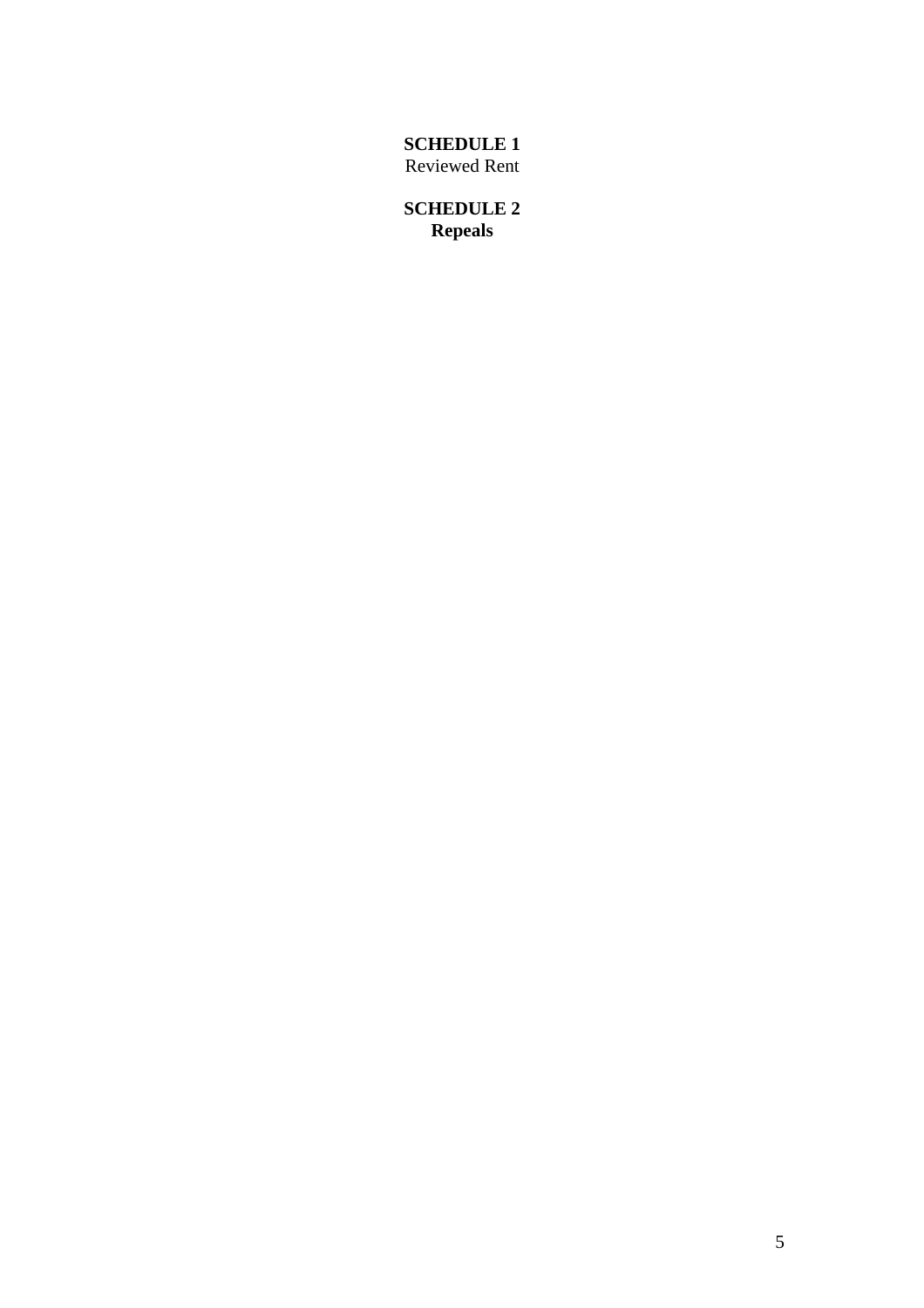# **PRELIMINARY AND GENERAL**

# **Head 1: Short Title**

# **Provide that:**

This Act may be cited as the Landlord and Tenant Law Reform Act 2011

# **Explanatory Note**

This is a standard provision.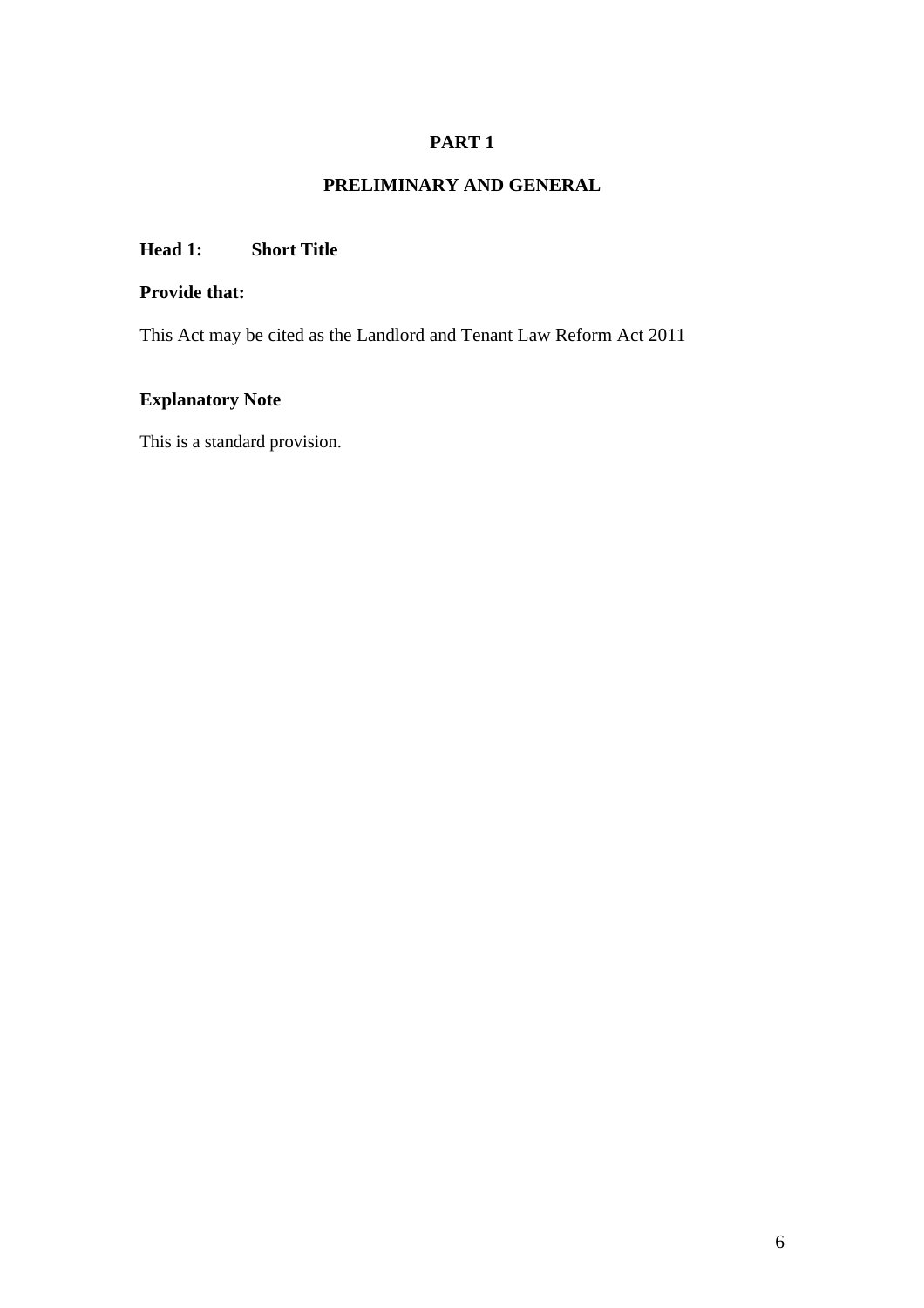## **Head 2: Commencement**

## **Provide that:**

.—This Act shall come into operation on such day or days as the Minister may appoint by order or orders either generally or with reference to any particular purpose or provision and different days may be so appointed for different purposes and different provisions

### **Explanatory Note**

This is a standard provision. Ideally, it would be desirable to bring the entire Act into force on a specified date but provision is being made for different Parts to be brought into force at different times in case that proves necessary.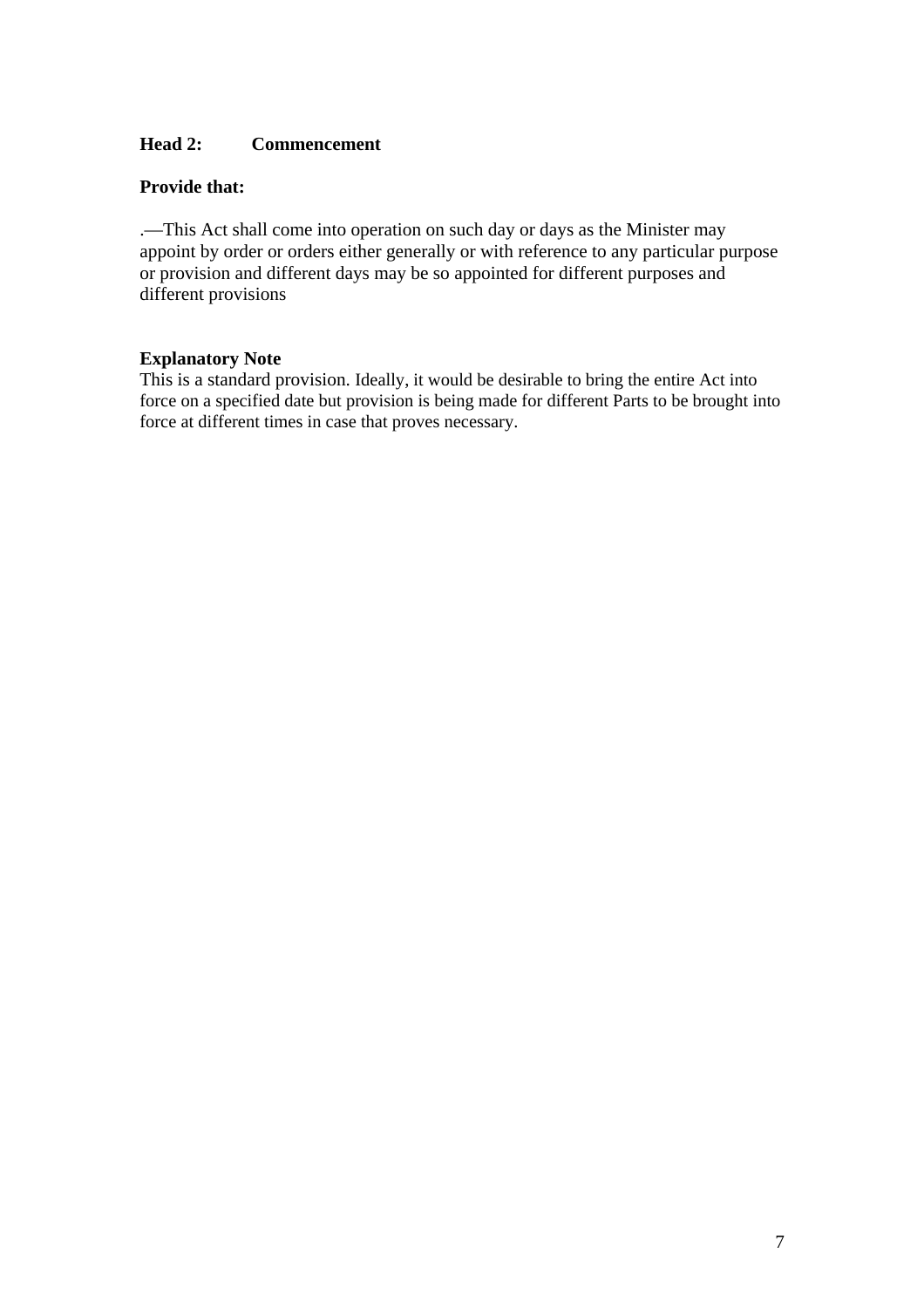### **Head 3: Interpretation**

#### **Provide that:**

In this Act, unless the context otherwise requires, -

"Act of 2000" means the Planning and Development Act 2000;

"Act of 2004" means the Residential Tenancies Act 2004;

"Act of 2009" means the Land and Conveyancing Law Reform Act 2009;

"consent" includes agreement, licence and permission;

"consideration" includes marriage, natural love and affection and nominal consideration in money;

"the court" means the Circuit Court;

"covenant" includes an agreement, condition, reservation, stipulation or other similar provision of a tenancy;

"deed" has the meaning given to it by section 64(2) of the Act of 2009;

"development" has the meaning given to it by section 3 of the Act of 2000;

"development plan" has the meaning given to it by section 2(1) of the Act of 2000;

"incumbrance" includes an annuity, charge, lien, mortgage, portion and trust for securing an annual or capital sum; and "incumbrancer" shall be read accordingly and includes every person entitled to the benefit of an incumbrance or to require its payment or discharge;

"instrument" includes a deed, will or other document in writing and information in electronic or other non-legible form which is capable of being converted into such a document, but not a statutory provision;

"judgment mortgage" has the meaning given to it by section 3 of the Act of 2009;

"land" has the meaning given to it by section 3 of the Act of 2009;

"landlord" means the person, including a sub-landlord, entitled to the legal estate immediately superior to a tenancy;

"lease" as a noun means the instrument creating a tenancy and includes any collateral or other agreement relating to a tenancy; and as a verb means the granting of a tenancy by an instrument;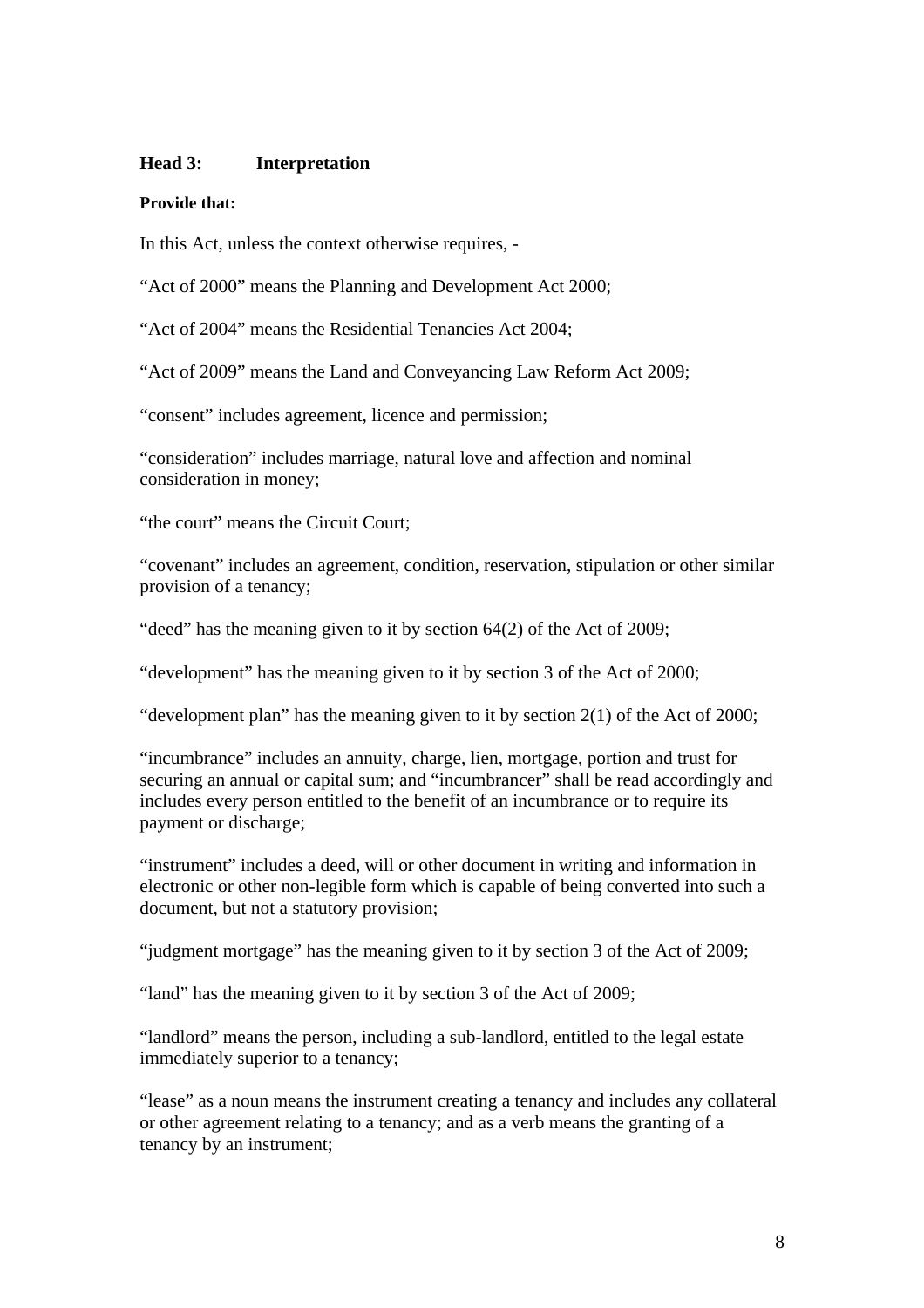"lessee" means the person, including a sub-lessee, in whom a tenancy created by a lease is vested;

"lessor" means the person, including a sub-lessor, entitled to the legal estate immediately superior to a tenancy created by a lease;

"Minister" means the Minister for Justice and Equality;

"mortgage", "mortgagee" "mortgagor" have the meanings given to them by section 3 of the Act of 2009;

"obligation" in relation to a tenancy includes an obligation arising under a collateral or other agreement relating to that tenancy;

"planning authority" and "planning permission" have the meanings given to them by the Act of 2000;

"possession" includes the receipt of, or the right to receive, rents and profits, if any;

"premises" means the land which is the subject-matter of a tenancy;

"prescribed" means prescribed by regulations made under *section 5*;

"property" means any real or personal property or any part or combination of such property;

"provision" in relation to a tenancy includes a provision in a collateral or other agreement relating to that tenancy;

"rent" includes –

(i) any sum or other payment in money or money's worth or any other consideration,

(ii) any payment specified as rent under the terms of the tenancy,

(iii) any sum payable or refundable to the landlord on a recurring or regular basis under the terms of the tenancy;

"State authority" means a Minister of the Government or the Commissioners of Public Works;

"sublease" includes a sub-sublease; and "sub-lessee" shall be read accordingly;

"sub-tenancy" includes a sub-sub-tenancy; and "subtenant" shall be read accordingly;

"tenancy" means the estate or interest which arises from the relationship of landlord and tenant however it is created but does not include a tenancy at will or a tenancy at sufferance, and "tenancy agreement" shall be construed accordingly;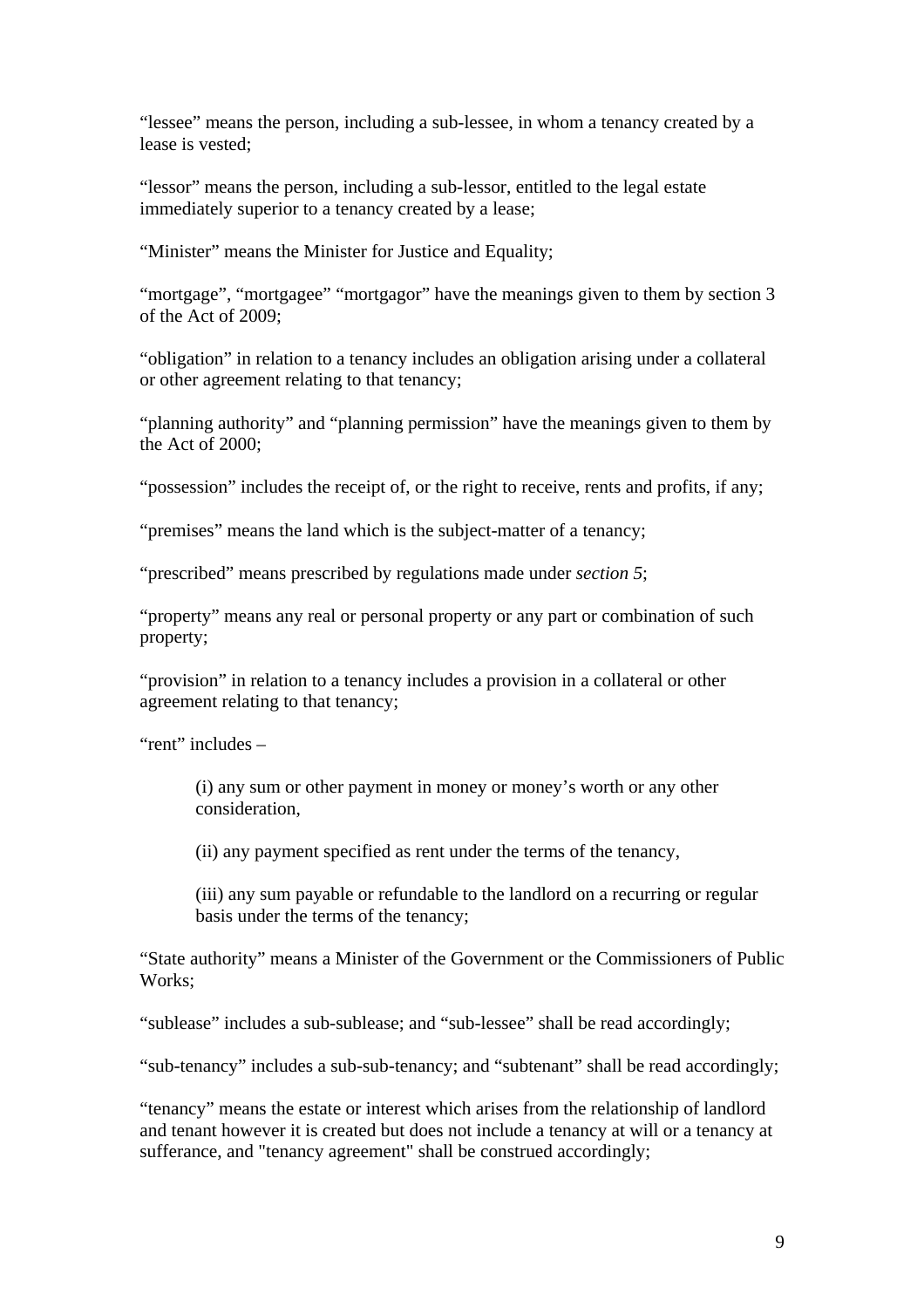"tenant" means the person, including a subtenant, in whom a tenancy is vested.

# **Explanatory Note**

This is a standard provision containing various definitions of expressions, including references to statutes, used in the Bill.

The section has been drafted taking into account the definitions in the Interpretation Act 2005 – this includes matters such as the singular including the plural. It adopts and adapts definitions which appear in legislation being replaced (e.g., Deasy's Act 1860, the Conveyancing Act 1881 and Landlord and Tenant (Amendment) Act 1980). It also adopts some of the definitions in the Land and Conveyancing Law Reform Act 2009.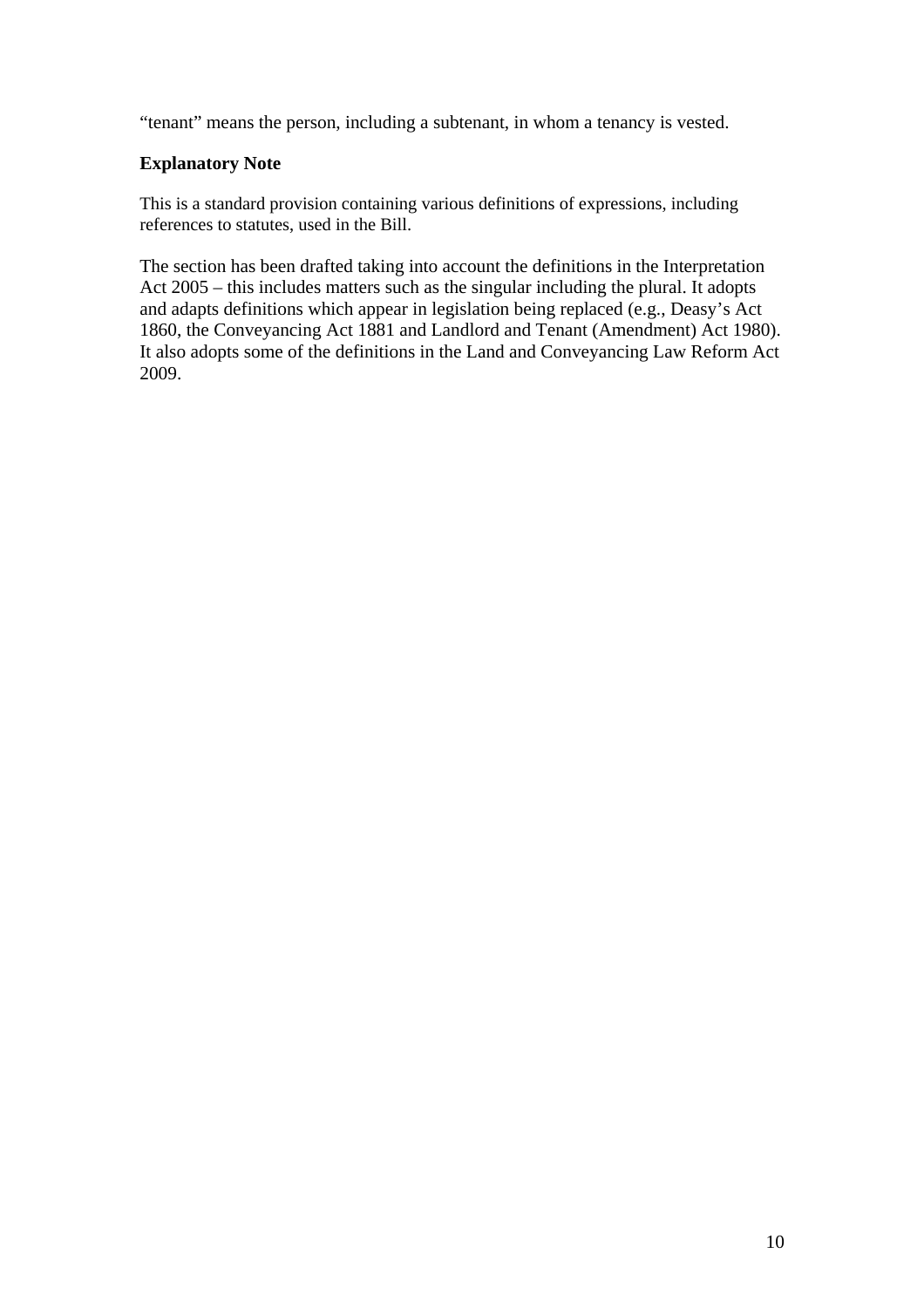### **Head 4: Service of notices**

### **Provide that:**

(1) A notice authorised or required to be given or served by or under this Act shall, subject to *subhead (2)*, be addressed to the person concerned by name and may be given to or served on the person in one of the following ways:

(a) by delivering it to the person;

(b) by leaving it at the address at which the person ordinarily resides or, in a case in which an address for service has been furnished, at that address;

(c) by sending it by post in a prepaid letter to the address at which the person ordinarily resides or, in a case in which an address for service has been furnished, to that address;

(d) where the notice relates to a building with which the person is associated, and it appears that no person is in actual occupation of the building, by affixing it in a conspicuous position on the outside of the building or the property containing the building;

(e) if the person concerned has agreed to service of notices by means of an electronic communication (within the meaning assigned by section 2 of the Electronic Commerce Act 2000) to that person (being an addressee within the meaning assigned by that section) and provided that there is a facility to confirm receipt of electronic mail and that such receipt has been confirmed, then by that means;

(f) by sending it by means of a facsimile machine to a device or facility for the reception of facsimiles located at the address at which the person ordinarily resides or carries on business or, if an address for the service of notices has been furnished by the person, that address, provided that the sender's facsimile machine generates a message confirming successful transmission of the total number of pages of the notice;

(g) by any other means that may be prescribed.

(2) Where the notice concerned is to be served on or given to a person who is the owner, landlord, tenant or occupier of a building and the name of the person cannot be ascertained by reasonable inquiry it may be addressed to the person at that building by using the words "the owner", "the landlord", "the tenant" or "the occupier" or other like description, as the case may require.

(3) For the purposes of this section, a company shall be deemed to be ordinarily resident at its registered office, and every other body corporate and every unincorporated body shall be deemed to be ordinarily resident at its principal office or place of business.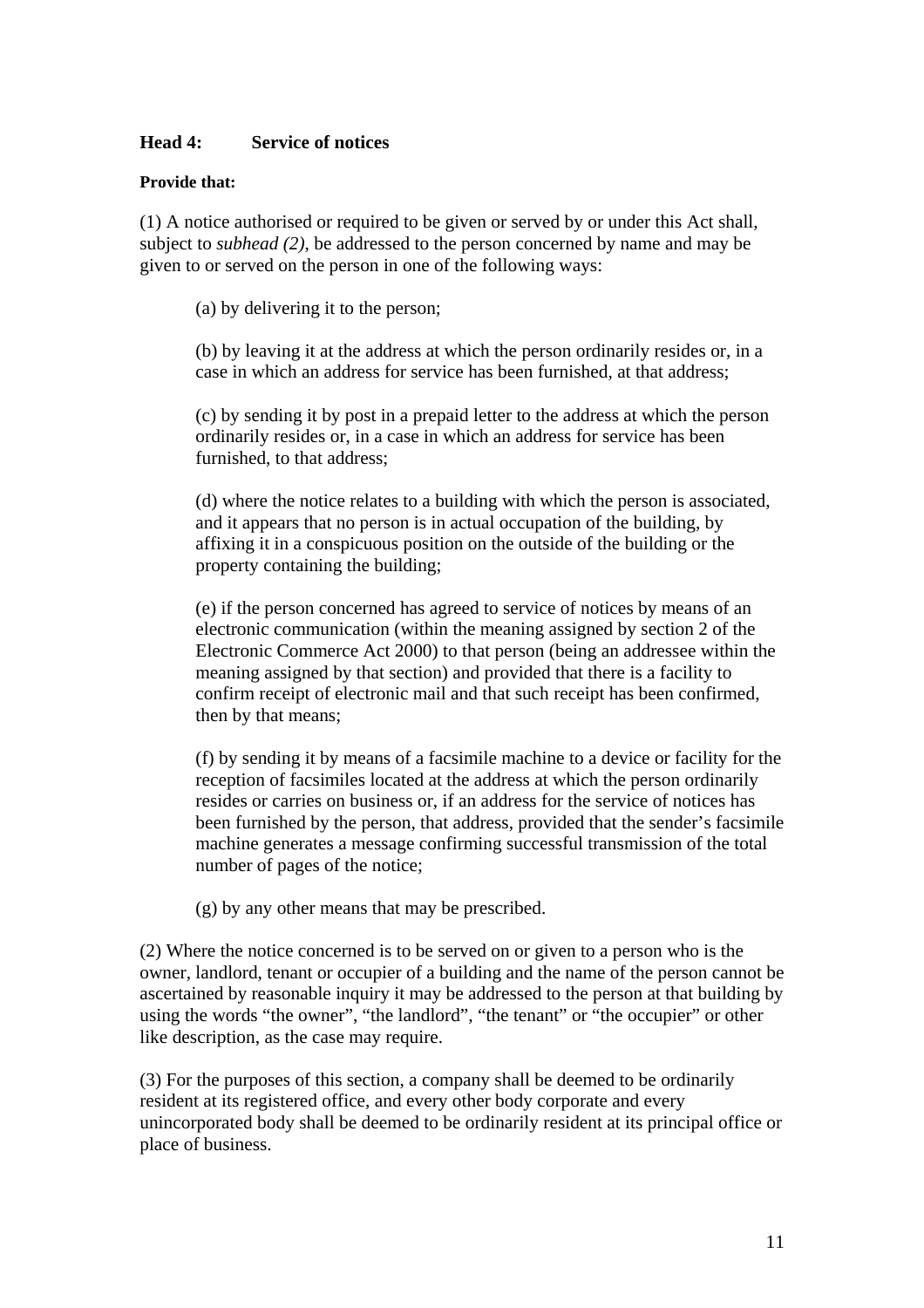(4) Where a notice required or authorised to be served or given by or under this Act is served or given on behalf of a person, the notice shall be deemed to be served or given by that person.

(5) A notice served or given to the landlord's authorised agent within *Head 27* or any person collecting the rent on behalf of the landlord shall be deemed to be served on or given to the landlord.

(6) Any notice served or given under an enactment repealed by this Act shall, for the purpose of making a claim under this Act, be treated as a notice under the corresponding provision of this Act as if that provision were in force when the notice was served or given.

(7) A person shall not, at any time during the period of 3 months after the notice is affixed under *subhead (1)(d)*, remove, damage or deface the notice without lawful authority.

(8) A person who knowingly contravenes *subhead (7)* is guilty of an offence.

(9) Where a notice is to be served or given under this Act within a specified period and the last day of that period is a Saturday, Sunday or public holiday (within the meaning of the Holidays (Employees) Act 1973) it is validly served or given if received on the next following Monday or day which is not a public holiday after that last day.

### **Explanatory Note**

This is a standard provision, except for subheads (5), (6) and (9) which have been added to clarify the position in the context of landlord and tenant law. Subhead (9) adapts provisions in section 141 of the Planning and Development Act 2000.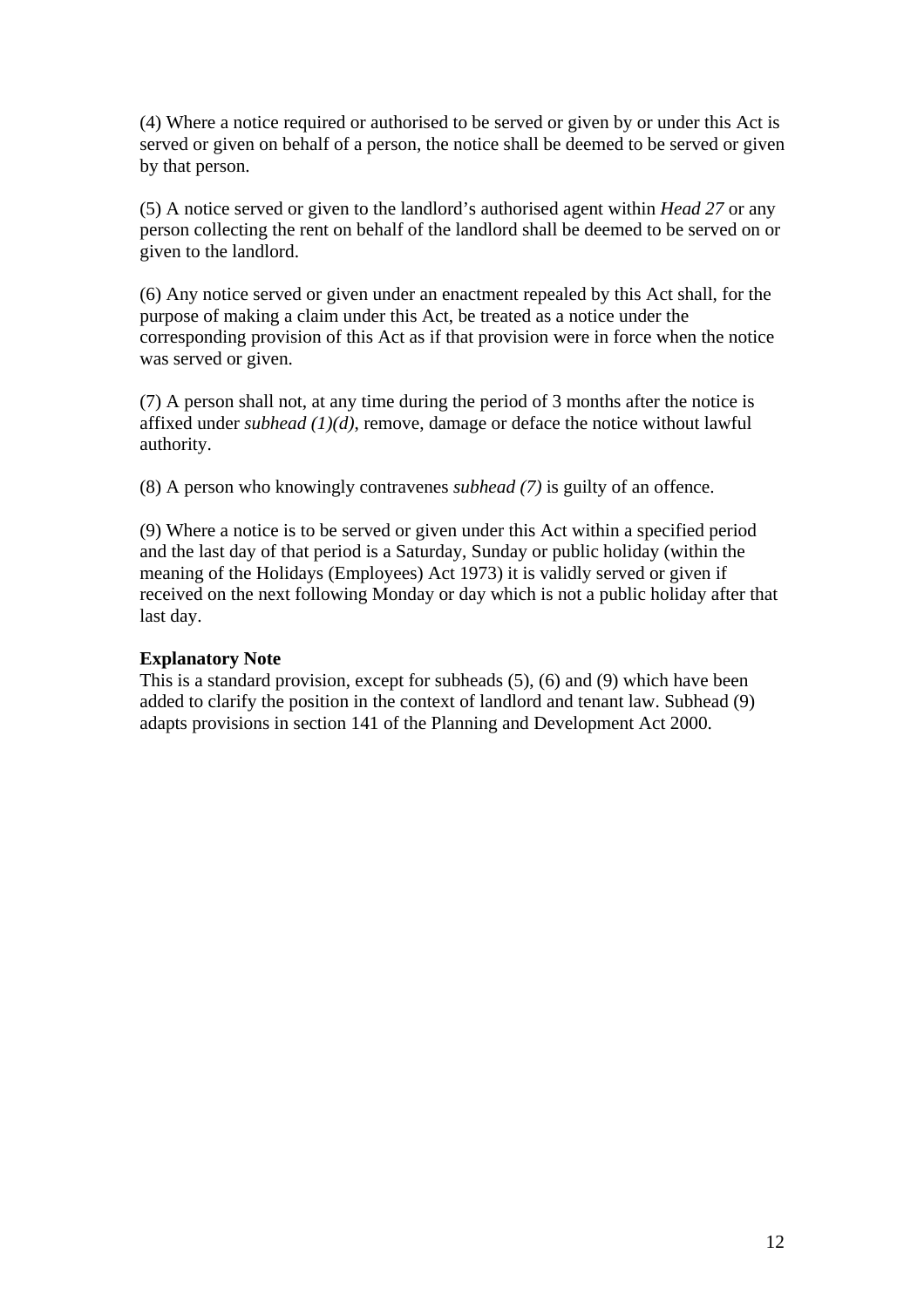# **Head 5: Regulations**

## **Provide that:**

(1) The Minister may make regulations--

(a) for any purpose in relation to which regulations are provided for by any of the provisions of this Act,

(b) for prescribing any matter or thing referred to in this Act as prescribed or to be prescribed,

(c) generally for the purpose of giving effect to this Act.

(2) A regulation under *subsection (1)* shall be laid before each House of the Oireachtas as soon as may be after it is made and, if a resolution annulling the regulation is passed by either such House within the next 21 days on which that House has sat after the regulation is laid before it, the regulation is annulled accordingly, but without prejudice to the validity of anything previously done under it.

(3)(a) If in any respect any difficulty arises during the period of 5 years from the commencement of a provision of this Act (including a provision that amends another Act) either in bringing into operation or in giving full effect to the provision or the Act as amended, the Minister may by regulations do anything which appears to be necessary or expedient for removing that difficulty.

(b) In paragraph (a) a reference to another Act is a reference to an Act falling within either paragraph (a) or (b) of the definition of "Act" in section 2(1) of the Interpretation Act 2005

(4) Regulations under *subsection (3)* may, may, in so far only as it may appear necessary for the removal of such difficulty, modify a provision referred to in that subsection provided such modification is in conformity with the purposes, principles and spirit of this Act.

(3) A regulation under this section may contain such consequential, supplementary and ancillary provisions as the Minister considers necessary or expedient.

### **Explanatory Note**

This provision replicates a similar provision in section 5 of the Land and Conveyancing Law Reform Act 2009.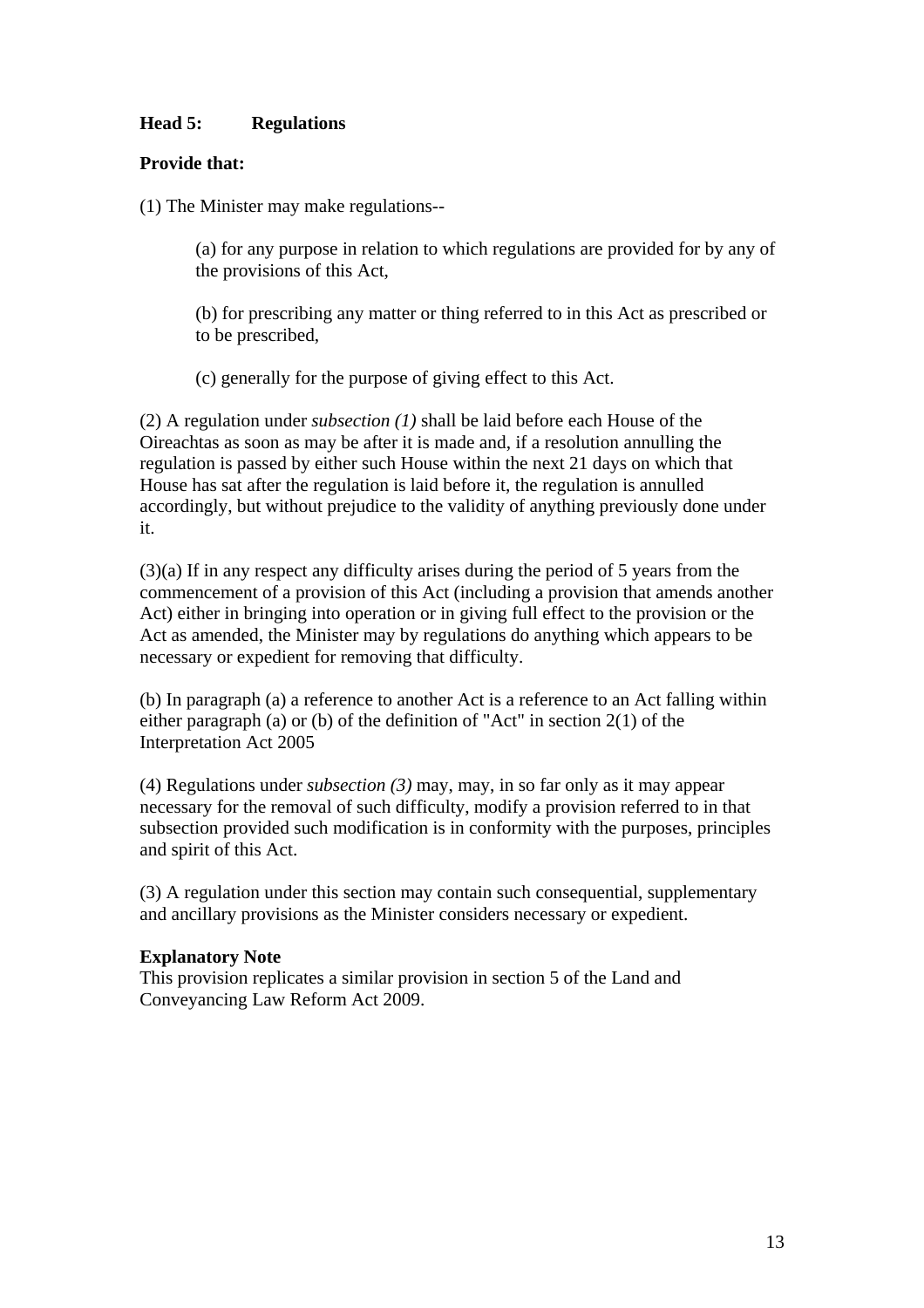# **Head 6: Rules of court**

## **Provide that:**

.—The rules of court for the purposes of any enactment repealed by this Act shall, pending the making of rules of court for the purposes of this Act, apply for such purposes with such adaptations as may be necessary.

# **Explanatory Note**

This Head adapts a provision in section 12 of the Landlord and Tenant (Amendment) Act 1980. It is particularly relevant to Part 8.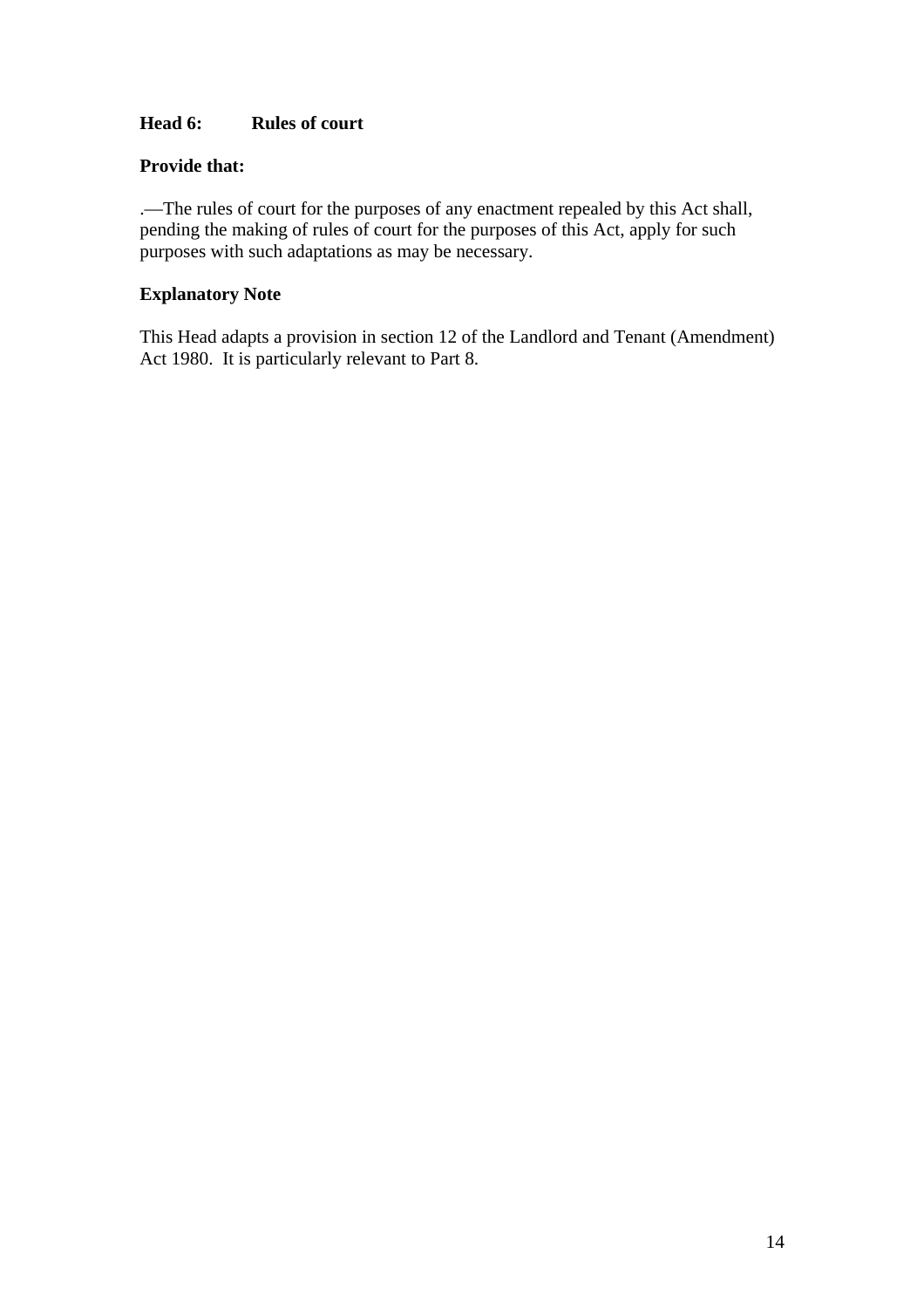## **Head 7: Offences**

### **Provide that:**

(1) A person convicted of an offence under this Act is liable on summary conviction to a fine not exceeding €3,000 or imprisonment for a term not exceeding 6 months or both.

(2) Proceedings for an offence under this Act may be instituted at any time within one year after the date of the offence.

(3) Where a person is convicted of an offence under this Act the District Court shall, unless it is satisfied that there are special and substantial reasons for not so doing, order the person to pay the costs and expenses incurred in relation to the investigation, detection and prosecution of the offence.

## **Explanatory Note**

This is a standard provision relating to offences under the Act; for example, an offence is created by Head 4(6).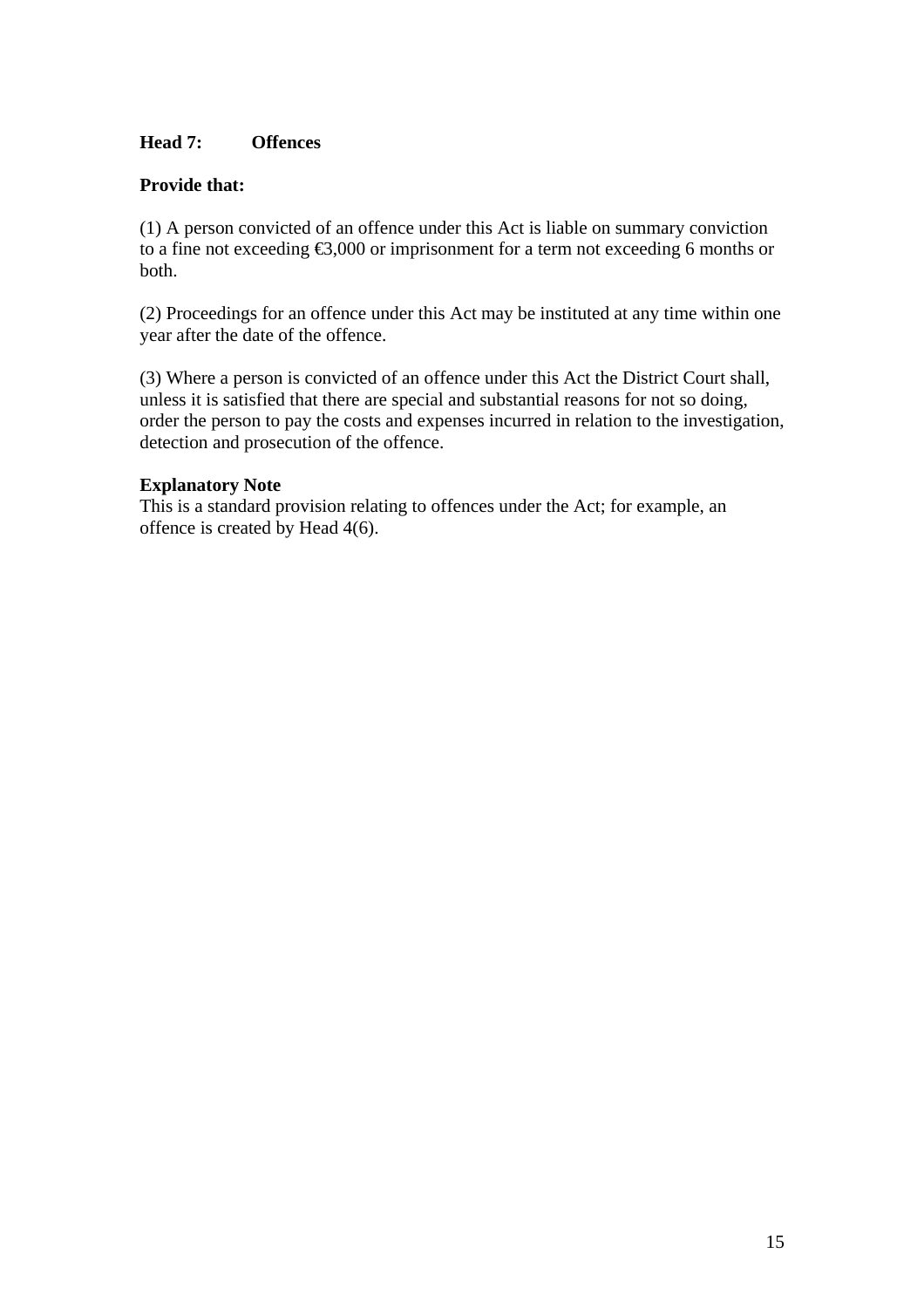# **Head 8: Expenses**

Provide that:

**.**—The expenses incurred by the Minister in the administration of this Act shall to such extent as may be sanctioned by the Minister for Finance be paid out of moneys provided by the Oireachtas.

# **Explanatory Note**

This is a standard provision.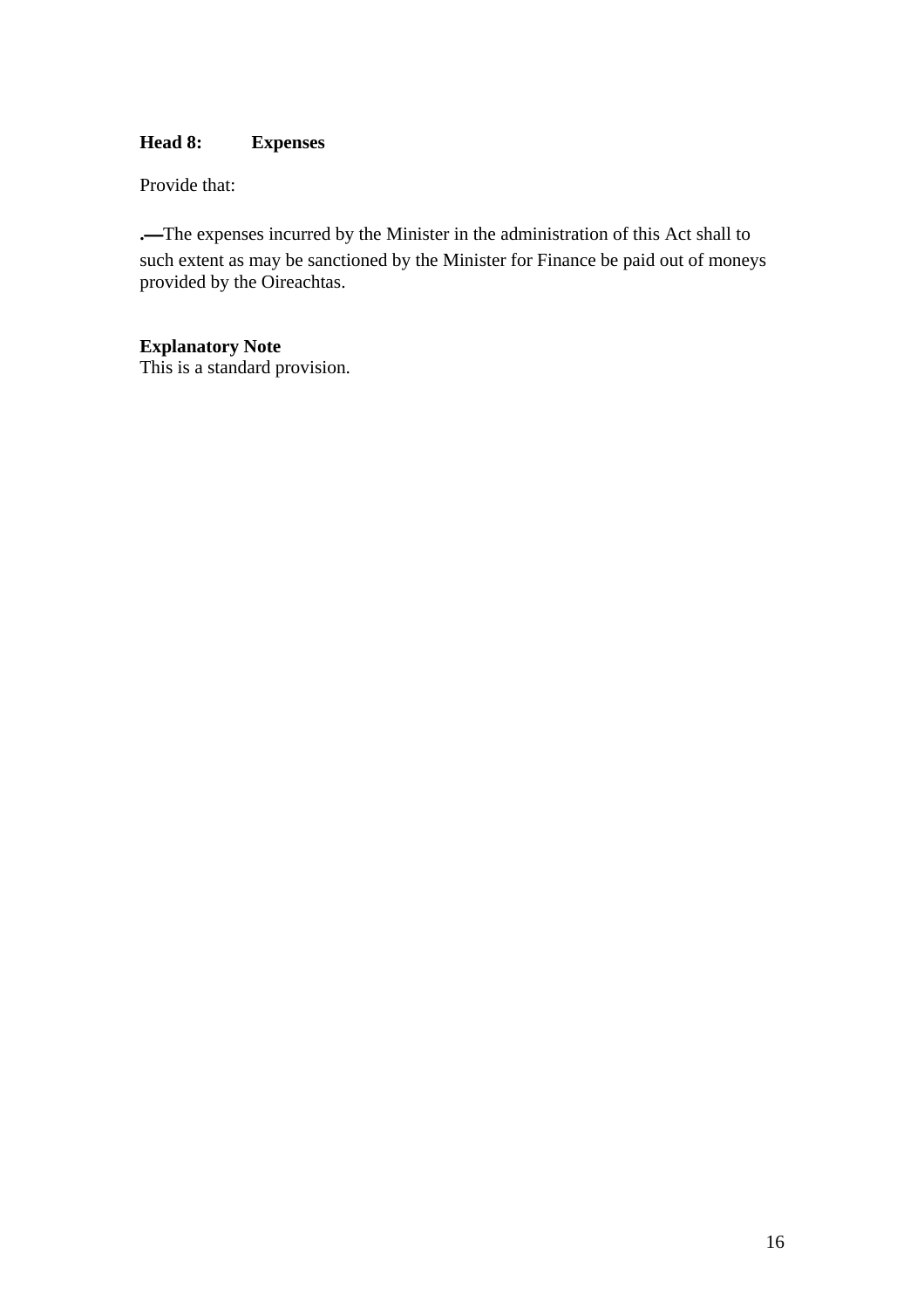# **Head 9: Amendments and repeals**

### **Provide that:**

Each enactment specified in column (2) of Schedule 2 is repealed to the extent specified in column (3) of that Schedule.

## **Explanatory Memorandum**

This Head and *Schedule 2* provide for repeals and amendments.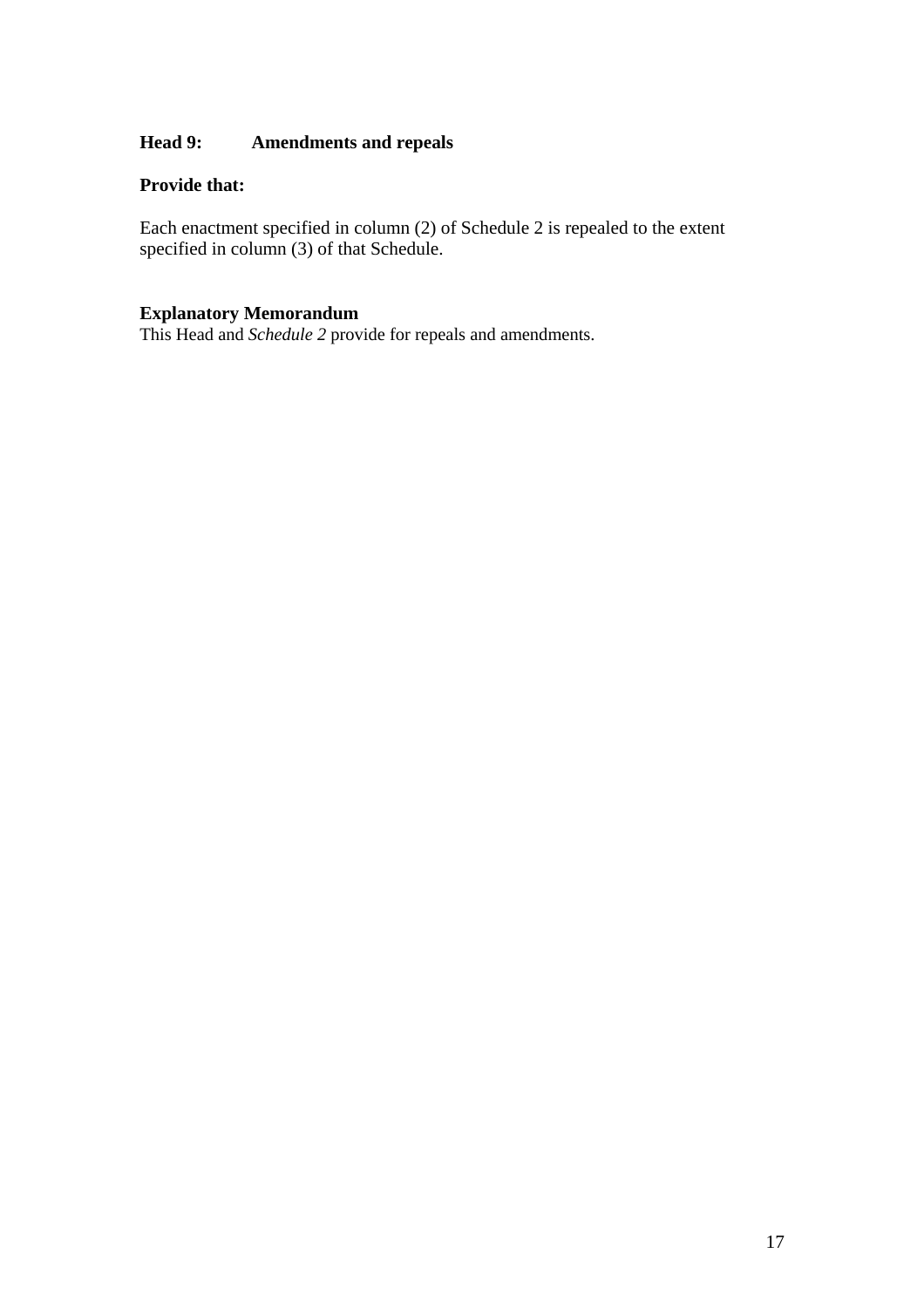## RELATIONSHIP OF LANDLORD AND TENANT

This Part contains some fundamental provisions. They deal with the key issue of when the relationship of landlord and tenant, as opposed to some other relationship (e.g. that of licensor and licensee), exists. They will replace the provisions of section 3 of Deasy's Act 1860. In so doing, they implement the recommendations in Chapter 1 of the L&T CP.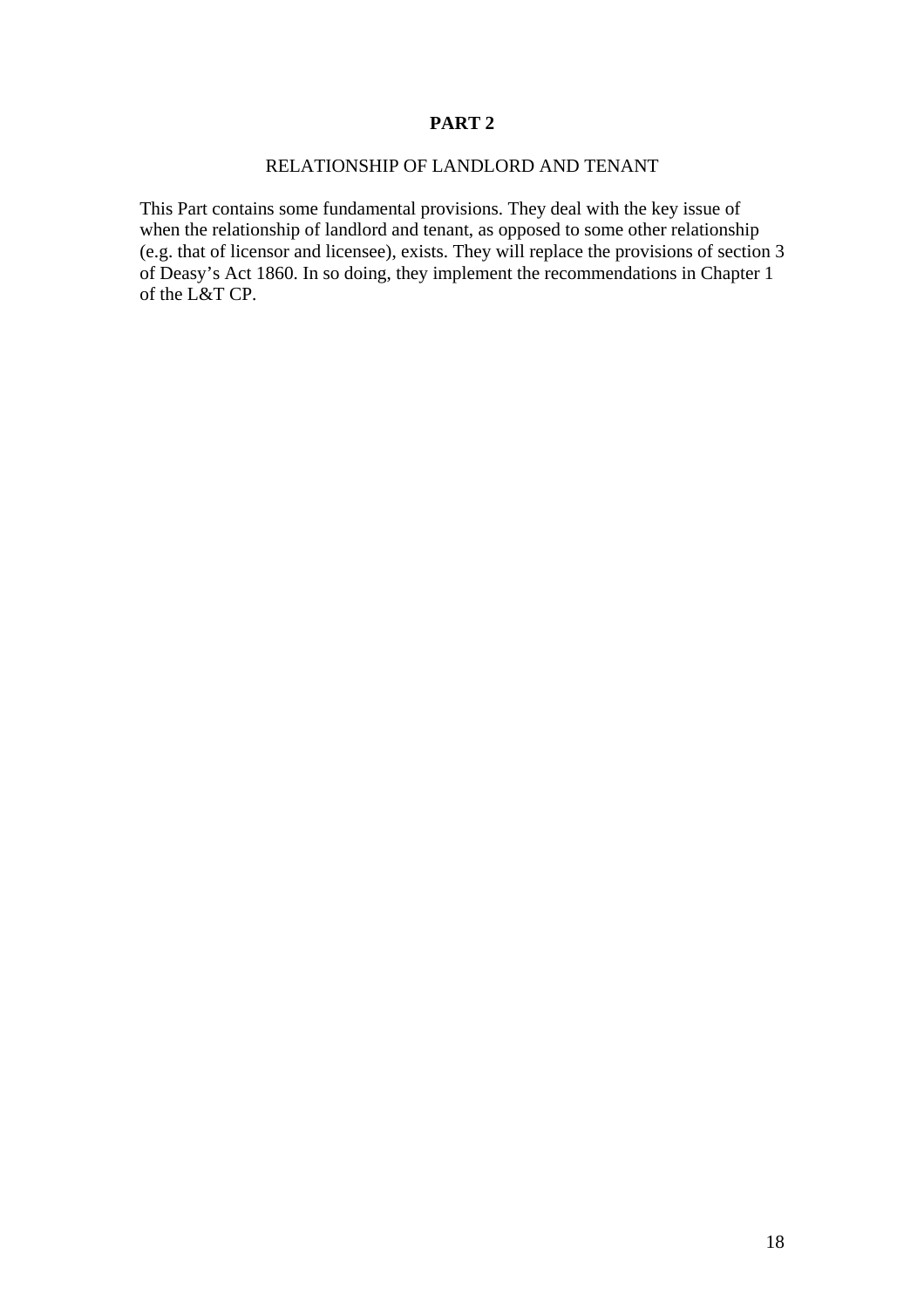# **Head 10: Contractual basis of relationship**

**(***Deasy's Act 1860, section 3***)** 

# **Provide that:**

(1) The relationship of landlord and tenant continues in all cases to be based on the express or implied agreement of the parties and not upon tenure or service.

(2) An obligation to pay rent is necessary in all cases for creation of a tenancy.

(3) The grant of a tenancy without a reversion after the commencement of this Part is void both at law and in equity.

## **Explanatory Note**

This Head largely re-enacts the provisions of section 3 of Deasy's Act 1860, but would recast them with modifications as recommended by the L&T CP.

## **Subhead 1**

Subhead (1) retains the fundamental principle in Deasy's Act that the relationship of landlord and tenant in Ireland has been based since 1860 on the parties' agreement. The word "continues" has been used to confirm that the subsection is continuing the existing position. The words "in all cases" have been inserted to clarify that this is a universal principle, as recommended in paragraph 1.17 of the L&T CP. Also used is the word "agreement" rather than "contract" – section 3 of Deasy's Act uses both. "Contract" may be confusing in that it raises the contract/grant distinction referred to in Chapter 2 of the L&T CP (paragraphs.  $2.02 - 2.05$ ).

Section 11(3) of the Land and Conveyancing Law Reform Act 2009 clarifies that a "leasehold estate" arises whenever a tenancy is created at law. Section 3 of this Bill adopts the definition of "tenancy" contained in section 3 of the 2009 Act which refers to the "estate or interest" which arises from the relationship of landlord and tenant. This implements the recommendation in paragraph 1.18 of the L&T CP that a tenancy creates an estate in the land (or an equitable interest in the case of an equitable tenancy). The definition of a "tenancy" in section 3 of the Bill also implements the recommendations in paragraphs 1.24 – 1.25 of the L&T CP that tenancies at will and at sufferance be excluded.

## **Subhead 2**

Subhead (2) implements the recommendations in paragraph 1.23 of the L&T CP that it should be made clear that there is a universal rule that reservation of rent or other consideration is necessary to creation of the relationship. There is a definition of "rent" in section 3 which contains a wide definition of "consideration". This is wider than the definition of "valuable consideration" in the 2009 Act which excludes marriage and a nominal consideration in money.

## **Subhead 3**

As regards the need for a 'reversion', the Law Reform Commission had originally recommended retention of a provision on the following lines: "A reversion is not necessary to the relationship." However, this was queried by the Department during preparation of this General Scheme on the grounds, firstly, that fee farm grants can no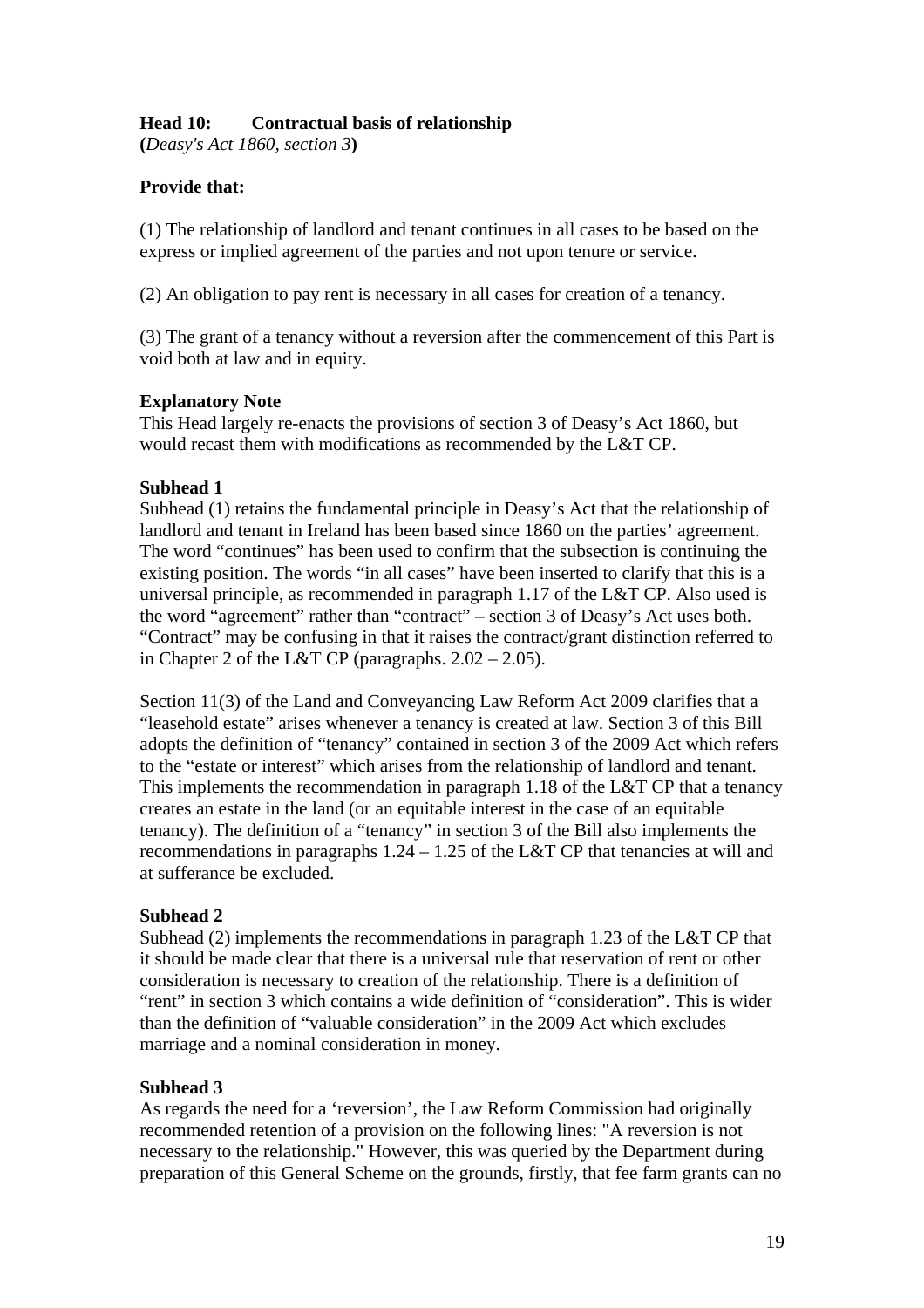longer be created under section 12 of the 2009 Act and, secondly, that "middlemen" grants (popular in the  $19<sup>th</sup>$  century) were no longer desirable. The Law Reform Commission has indicated agreement with the proposed change that would require that a reversion be necessary for tenancies created after commencement of this Act.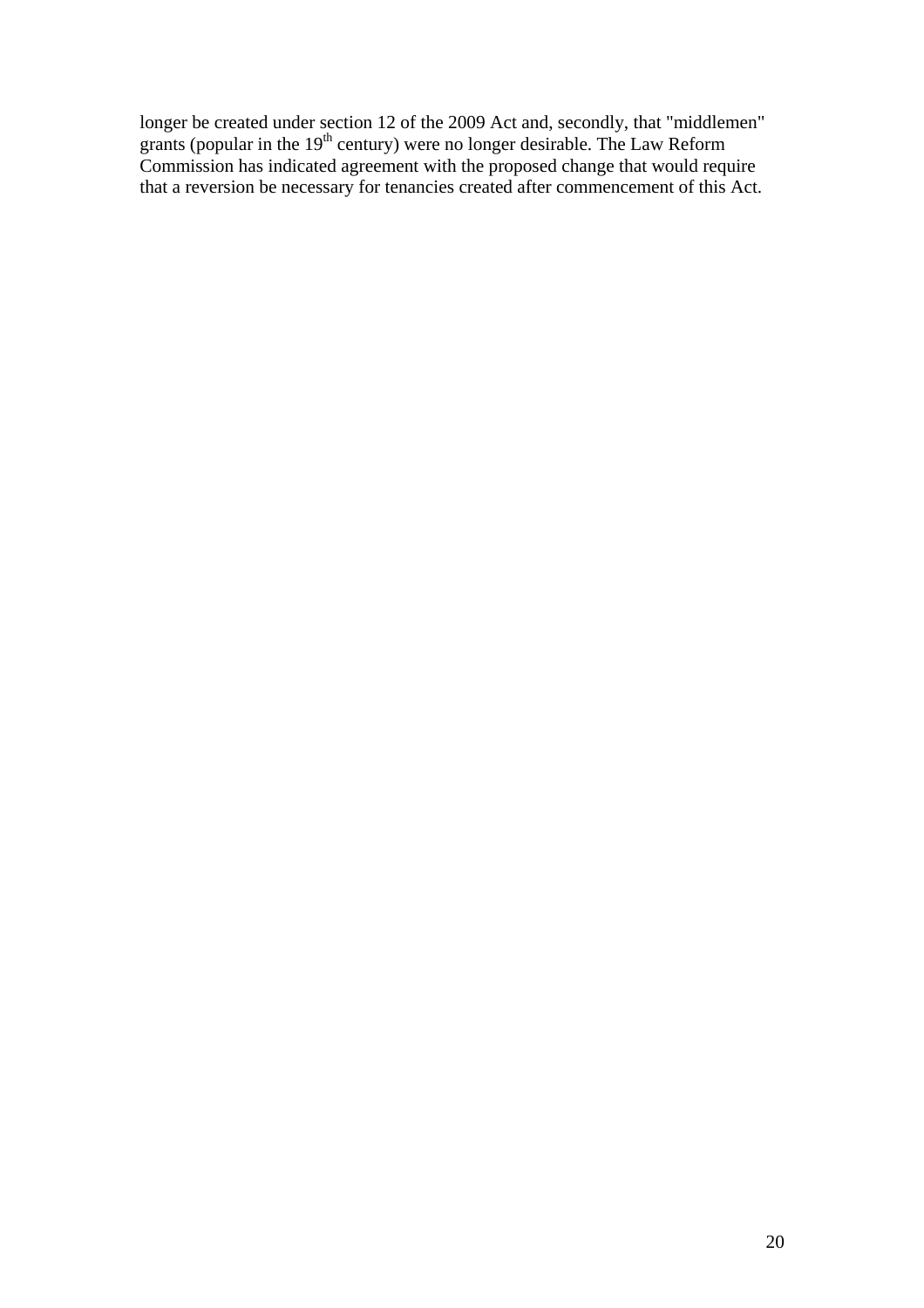# **Head 11: Identification of a tenancy**

## **Provide that:**

(1) Subject to *Head 10*, in determining whether a tenancy has been created the court shall–

(a) give effect to any express provision relating to the matter, and

(b) presume that each party had received independent legal advice in relation to it.

(2) Where it is established that a party had not received such advice, the court may disregard any such express provision if satisfied that to give effect to it would not reflect the true intention of that party and would prejudice that party.

## **Explanatory Note**

This Head implements the recommendation in paragraph 1.31 of the L&T CP.

### **Subhead (1)**

As recommended in order to clarify the position which has become extremely confused in recent years, it requires the courts in future to give effect to the parties' express agreement, provided they have each had the benefit of independent legal advice. This is made expressly subject to head 10, to make it clear that the parties in order to create a tenancy must still comply with that section, e.g., create the relationship of landlord and tenant and reserve a rent or other consideration.

## **Subhead (2)**

It confirms that where it is established that no advice had been received, it would be open to the court to disregard an express provision, but only if satisfied that it does not reflect true intention of the party in question and that its enforcement would prejudice that party.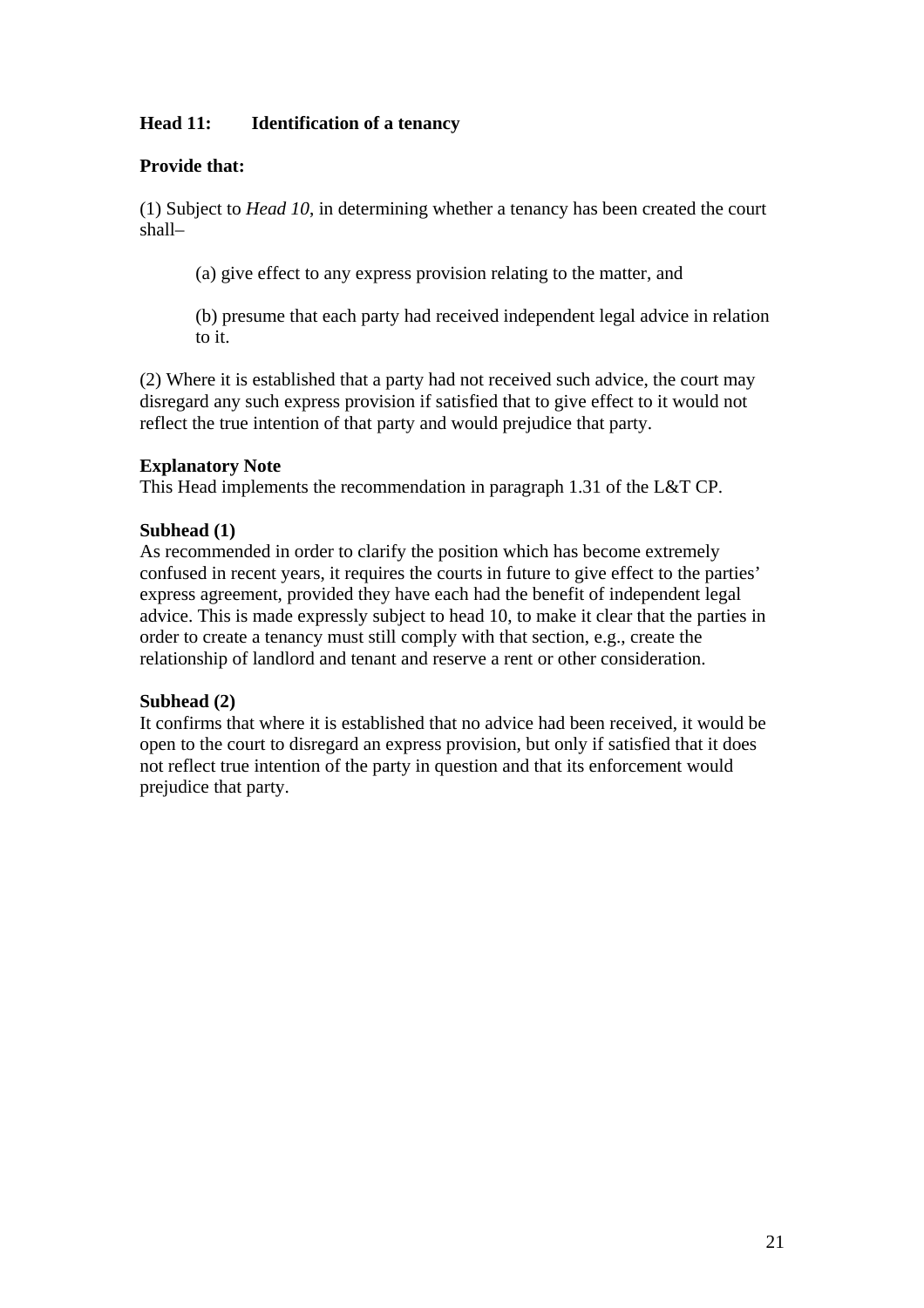#### **FORMALITIES**

This Part implements recommendations in Chapter 2 of the L&T CP. It deals, in particular, with the formalities governing the creation (grant) of a tenancy and its subsequent disposal (assignment). It replaces sections 4 and 9 of Deasy's Act 1860.

This Part does not deal with the surrender of tenancies because, since this is one method of determination of tenancies, it is included in Part 7 of the Bill (the formalities for surrender and its consequences are dealt with in Heads 53-57, which replace sections 7, 8, 40 and 44 of Deasy's Act) (See L&T CP, paragraphs 2.21–2.27).

The same applies to the subject of determination of periodic tenancies by notice (see L&T CP paragraphs 2.18- 2.20 and sections 62-66 of the Bill). For this reason, Part 3 does not contain any equivalent of sections 5 and 6 of Deasy's Act. The L&T CP also recommended that the obscure and uncertain provisions of the Leases Acts 1849 and 1850 (which purport to save leases which do not meet statutory requirements) should be repealed without replacement (see paragraph 2.17). Head 9(1) and Schedule 2 give effect to this).

It is important to note that Part 3 is not concerned with contracts for the grant of a tenancy, but only with the actual grant itself. L&T CP drew attention to the fundamental distinction between a contract and a grant, which section 3 of Deasy's Act did not abolish (see paragraphs 2.02-2.09). A contract for the grant of a tenancy, like other contracts for the grant of an interest in land, creates an equitable interest only and is not governed by section 4 of Deasy's Act. Rather such contracts are governed by section 2 of the Statute of Frauds (Ireland) 1695. Section 2 of that Statute has been replaced by section 51 of the Land and Conveyancing Law Reform Act 2009.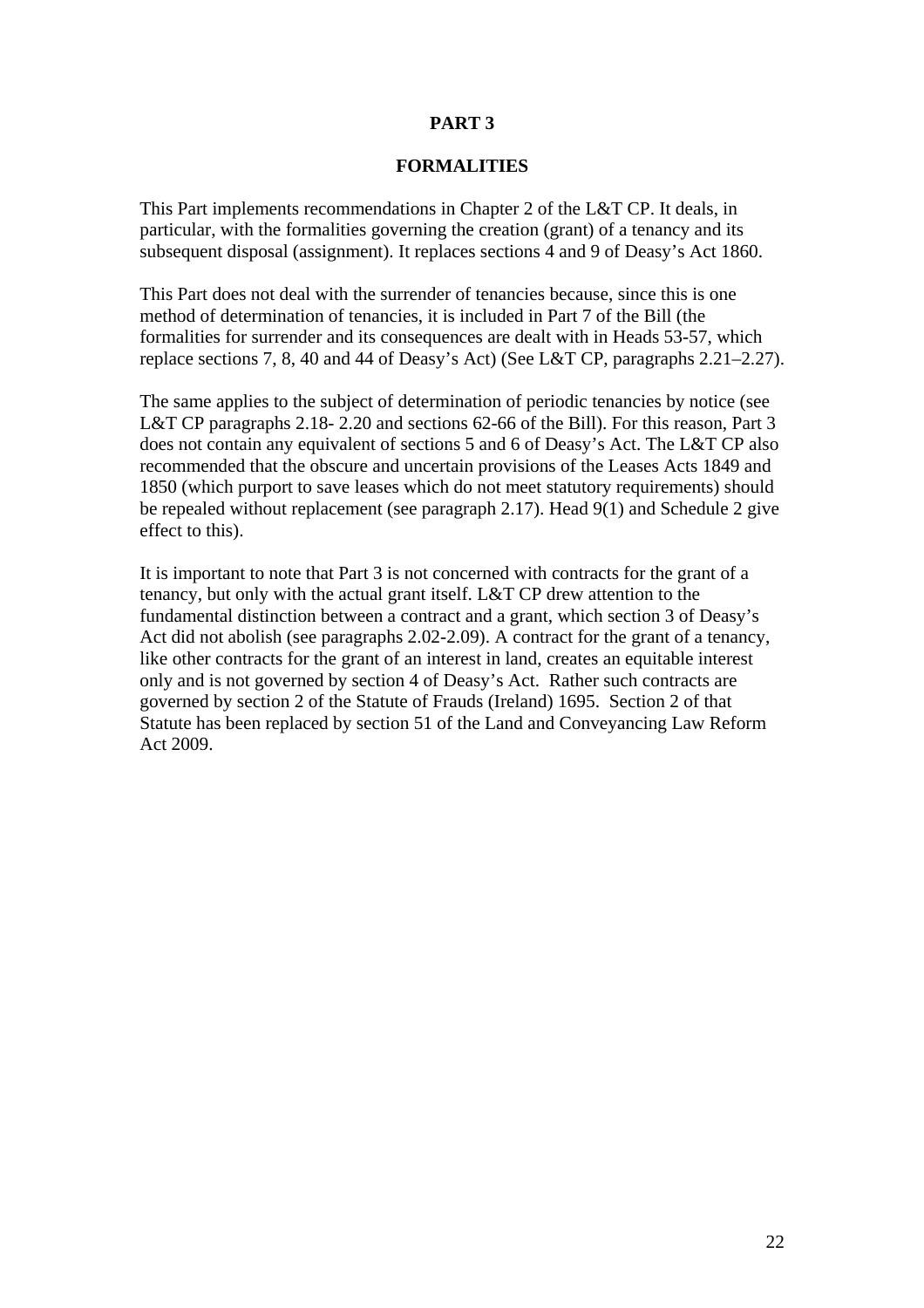## **Head 12: Tenancies to be in writing**

**(***Deasy's Act 1860, section 4***)** 

## **Provide that:**

(1) Subject to *subheads (2)* and *(3)*, a tenancy shall be created at law only in a document signed by—

(a) the landlord, or

(b) an agent authorised in writing by the landlord.

(2) *Subhead (1)* does not apply to:

(a) a tenancy for a recurring period not exceeding one year;

(b) a tenancy for a fixed period not exceeding one year unless the grant includes provision for a renewal or extension which, if exercised, would result in the period, as renewed or extended, exceeding one year.

(3) *Subhead (1)* does not affect a tenancy by estoppel or the operation of equitable principles.

### **Explanatory Note**

This Head replaces the uncertain provisions of section 4 of Deasy's Act 1860 (as recommended in L&T CP paragraphs 2.10 to 2.15). It also takes into account the provisions relating to leasehold estates in the Land and Conveyancing Law Reform Act 2009.

### **Subhead (1)**

This retains the rule - enshrined in section 4 of Deasy's Act - that writing is needed for the creation of a tenancy, subject to some exceptions. The definition of "tenancy" in section 3 of this Bill excludes a tenancy of will and tenancy at sufferance. The Commission recommended that neither of these should in future be regarded as creating the relationship of landlord and tenant (see L&T CP paragraphs 1.24 and 1.25).

Subhead (1) is also concerned with the express creation of legal rights to a tenancy as opposed to rights which may arise from the actions of the parties or rights which fall short of legal rights and may be equitable only. Such equitable rights cannot be registered in the Land Registry and must be protected by registration of a notice or caution if they are to be enforceable against a purchaser for valuable consideration. In a similar way, such equitable rights in unregistered land are not enforceable against a bona fide purchaser of a legal interest in the same land without notice of them. They may be protected by registering a memorial of any document relating to them in the Registry of Deeds.

Subhead (1) does not refer to a 'deed' on the basis that 'writing' can take any form, including engrossment in a document intended to operate as a deed (see Schedule to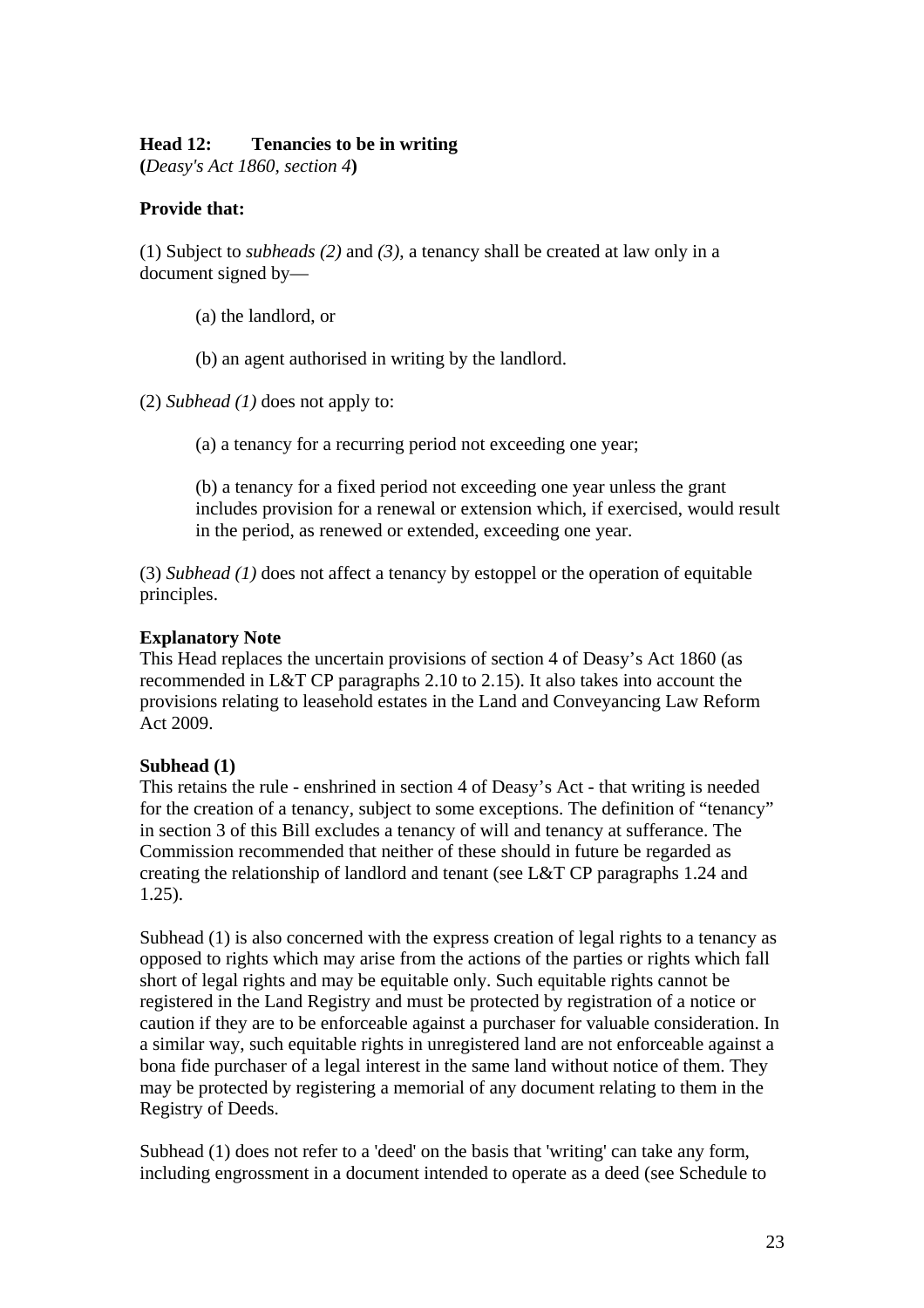the Interpretation Act 2005). It should also be noted that the need for a seal in a deed executed by an individual has been abolished by section 64 of the Land and Conveyancing Law Reform Act 2009.

In relation to authorisation of an agent, the superfluous 'lawfully' in section 4 of Deasy's Act has been dropped in subhead  $(1)$ .

### **Subhead (2)**

This provides for exceptions to the need for writing and clarifies section 4 of Deasy's Act as recommended by L&T CP (see paragraphs 2.13-2.15). Paragraph (a) provides (i.e. as in the current law) that any periodic tenancy can be created orally provided the recurring period does not exceed one year. Periodic tenancies often arise by implication, e.g., where a fixed-term tenant 'over holds', continues to pay rent and is accepted as a tenant by the landlord.

Paragraph (b) provides that any tenancy for a fixed period not exceeding one year can also be created orally. This makes it clear that a tenancy for one year can be created orally, thereby resolving judicial uncertainty as to the effect of section 4 of Deasy's Act (see L&T CP paragraph 2.15). This does not apply, however, where exercise of an option to renew or other provision results in the combined period exceeding one year.

Paragraph (b) does not refer simply to an 'option to renew' as this might be interpreted too narrowly. The intention is to capture any provision which enables the initial term to be renewed or extended so that the combined terms exceed one year. A 'renewal' might be interpreted as confined to repetition of the same initial term, e.g., an initial grant of a term of 9 months, renewed for another 9 months. An 'extension' on the other hand can be for any term, e.g., an initial grant for 9 months extended for another 6 months.

## **Subhead (3)**

This makes it clear that while non-compliance with subhead (1) will mean that no legal tenancy will be created as intended by the purported grant, some sort of tenancy may arise between the parties in accordance with well-established principles. Quite apart from a periodic tenancy arising by implication under the exceptions in subhead (2), a tenancy by estoppel may arise between the parties if the purported tenant goes into possession and pays rent which is accepted by the purported landlord. In this context 'estoppel' is not used in the sense of the equitable doctrine of estoppel but rather is a principle of the law of evidence: see Wylie, Irish Landlord and Tenant Law (2nd ed), paragraph 4.48.

Apart from that, the failed attempt to create a legal tenancy may result in the court construing the parties' actions as a contract for a tenancy which, despite the absence of written evidence, has been rendered enforceable by acts of part performance. Such a contract for a lease, under the rule in Walsh v Lonsdale, is almost 'as good as a lease' but it falls short of a legal lease because the interest created is an equitable one only.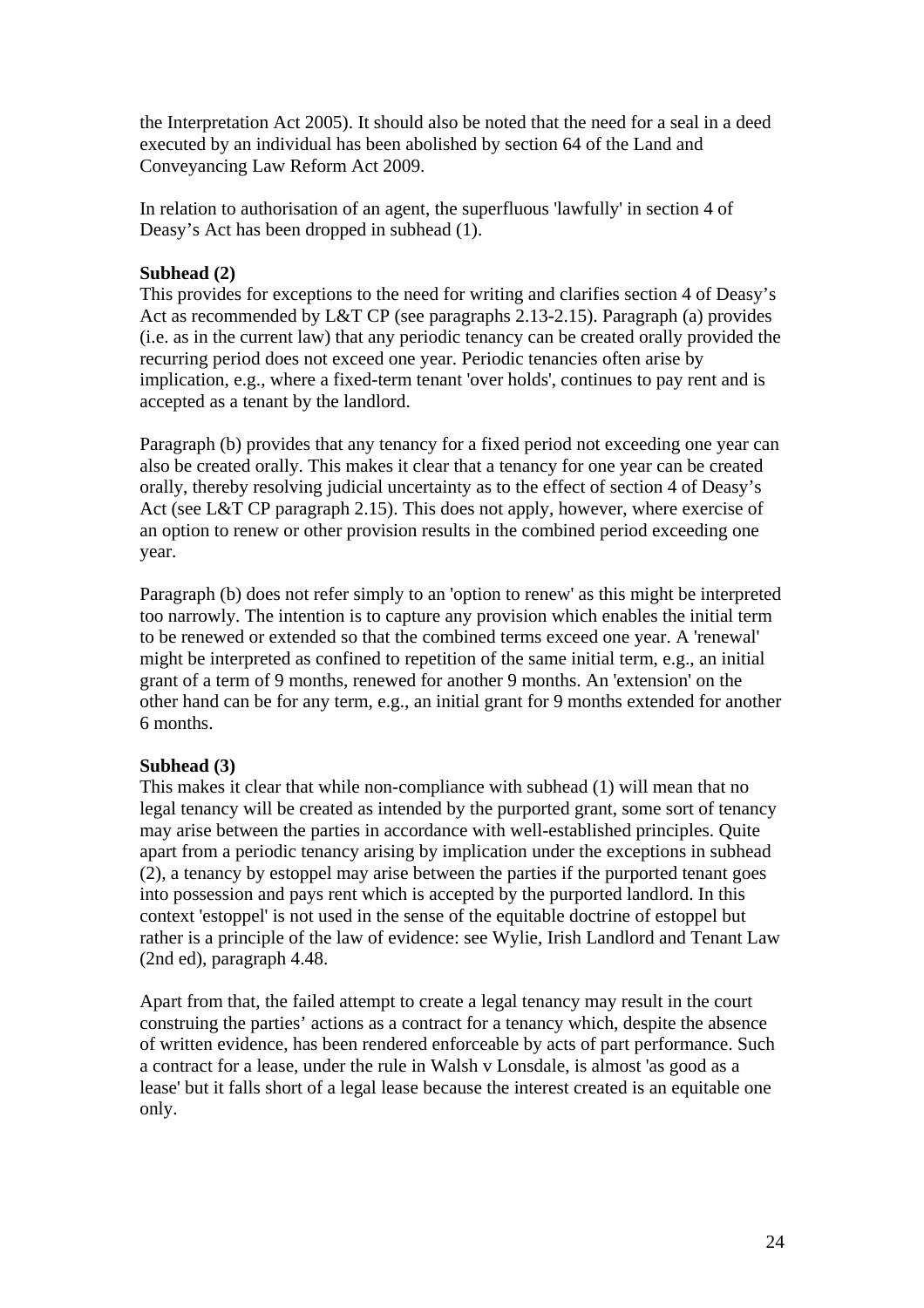## **Head 13: Evidence in proceedings**

**(***Deasy's Act 1860, sections 23 and 24***)** 

## **Provide that:**

(1) In court proceedings—

(a) proof by or on behalf of any lessor of execution by the lessee of the counterpart of any lease is the equivalent of proof of execution of the original lease,

(b) where it appears that no counterpart existed or that the counterpart has been destroyed, lost or mislaid, a copy of the original lease or counterpart is sufficient evidence of the contents of the lease,

as against the lessee or any person claiming from or under the lessee.

(2) In court proceedings by, on behalf of or against any person claiming to be a successor in title to the original landlord, after proof of the original lease or tenancy it is sufficient evidence of the successor's title, as against all parties to the proceedings, to prove that—

(a) the successor has for one year at least, or

(b) the person from whom the successor immediately derives title has for one year at least and within three years before the passing of the title,

received from the person in possession the rent of the land in respect of which the proceedings have been brought.

### **Explanatory Note**

Head 13 re-enacts the substance of sections 23 and 24 of Deasy's Act which the LRC considered were worth preserving (see L&T CP, paragraph 2.16). It was considered whether these provisions would not be more appropriate for Rules of Court but the view was taken that they are more appropriately retained in this statutory form.

#### **Subhead (1)**

This recasts the substance of section 23 of Deasy's Act. The word 'execution' has been substituted for the somewhat archaic 'perfection'.

### **Subhead (2)**

Subhead (2) recasts the substance of section 24 of Deasy's Act. It drops the words 'prima facie' in section 24 (see L&T CP paragraph 2.16, fn 49).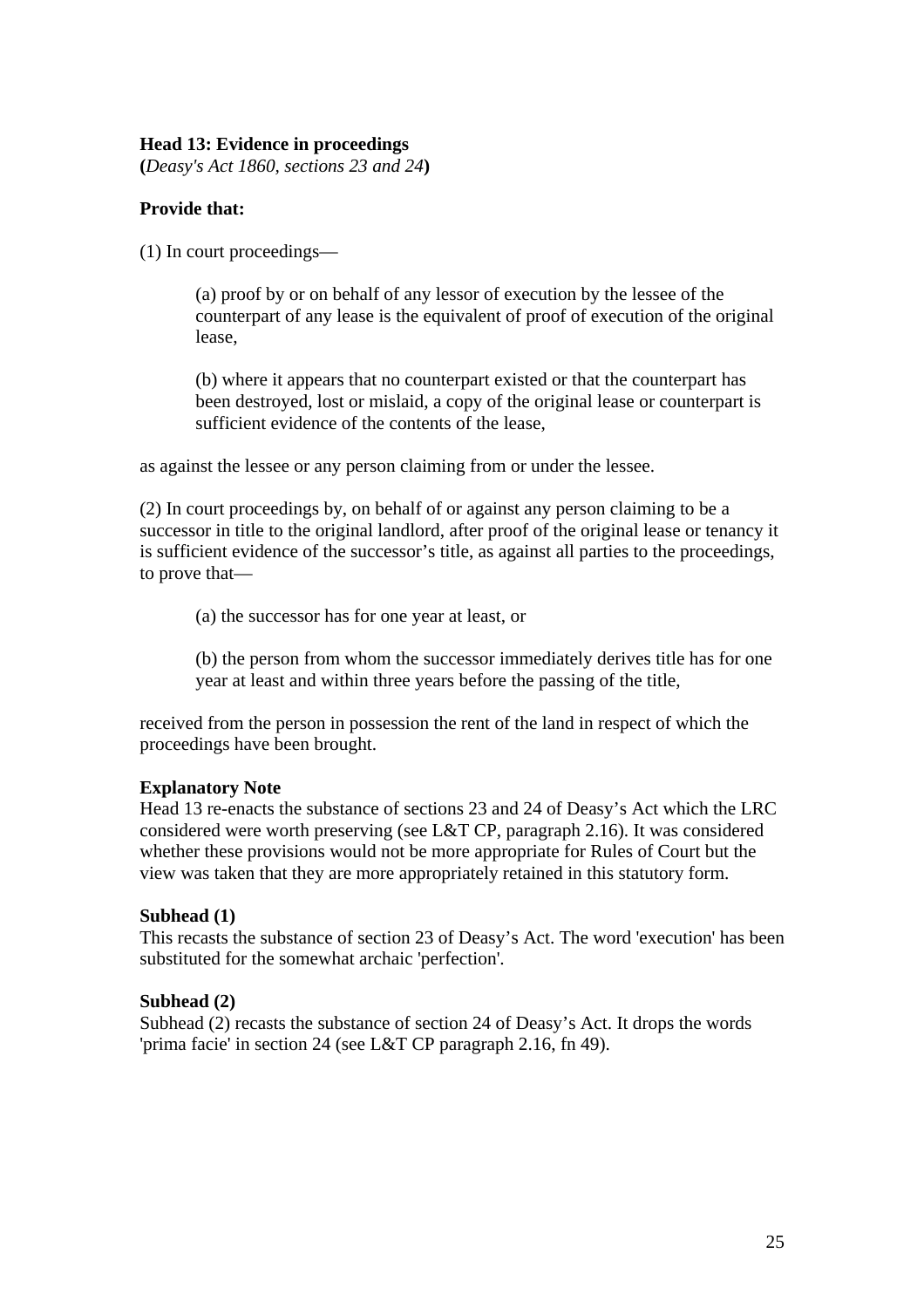# **Head 14: Assignments.**

**(***Deasy's Act 1860, section 9***)** 

## **Provide that:**

- (1) Subject to *subhead (2)*, a tenancy is assignable only in a document signed by— (a) the assignor, or
	- (b) an agent authorised in writing by the assignor.

(2) *Subhead (1)* does not affect—

(a) devolution of a tenancy on the death of the tenant,

- (b) transmission of a tenancy by act and operation of law, or
- (c) the doctrine of estoppel or other equitable principles.

### **Explanatory Note**

Head 14 re-enacts the substance of section 9 of Deasy's Act (as amended by section 8 and the Second Schedule of the Succession Act 1965).

#### **Subhead (1)**

This recasts section 9 of Deasy's Act. The definition of 'tenancy' in section 3 of the Bill, when read with section 12, makes it clear that subhead (1) covers both tenancies created in writing and oral tenancies (L&T CP paragraph 2.28). Subhead (1) follows the formulation of Head 12(1) so that it omits reference to a 'deed' and the word 'lawfully' in connection with authorisation of the assignor's agent. Also dropped is the somewhat misleading 'granted' in section 9.

### **Subhead (2)**

This provides for various exceptions as did section 9 of Deasy's Act. Paragraph (a) refers to devolution of a tenancy on the death of the tenant. This is now governed by the Succession Act 1965. On this basis there is no need to refer, as section 9 does, to 'devise, bequest'. Under Part II of the 1965 Act the deceased's estate devolves on the personal representatives and is in due course vested in the deceased tenant's successor (by will or on intestacy).

Paragraph (b) refers to transmission by 'act and operation of law', which includes processes such as vesting (subject to the power to disclaim onerous property) in the Official Assignee on the bankruptcy of the tenant and in a creditor on registration of a judgment mortgage against the tenant's leasehold estate (under section 117 of the Land and Conveyancing Law Reform Act 2009 registration of a judgment mortgage will operate only to entitle the judgment mortgagee to apply to the court for an order under that section or section 31 of the same Act). It also includes the process whereby the sheriff can seize a tenancy of land used wholly or partly for the purpose of carrying on a business under a writ of *fieri facias* and dispose of it in execution of a judgment against the tenant (see section 133 of the Land and Conveyancing Law Reform Act 2009 which abolishes the seizure power in respect of other tenancies). Paragraph (c) preserves the operation of equitable principles such as the doctrine of estoppel (L&T CP paragraph 2.28).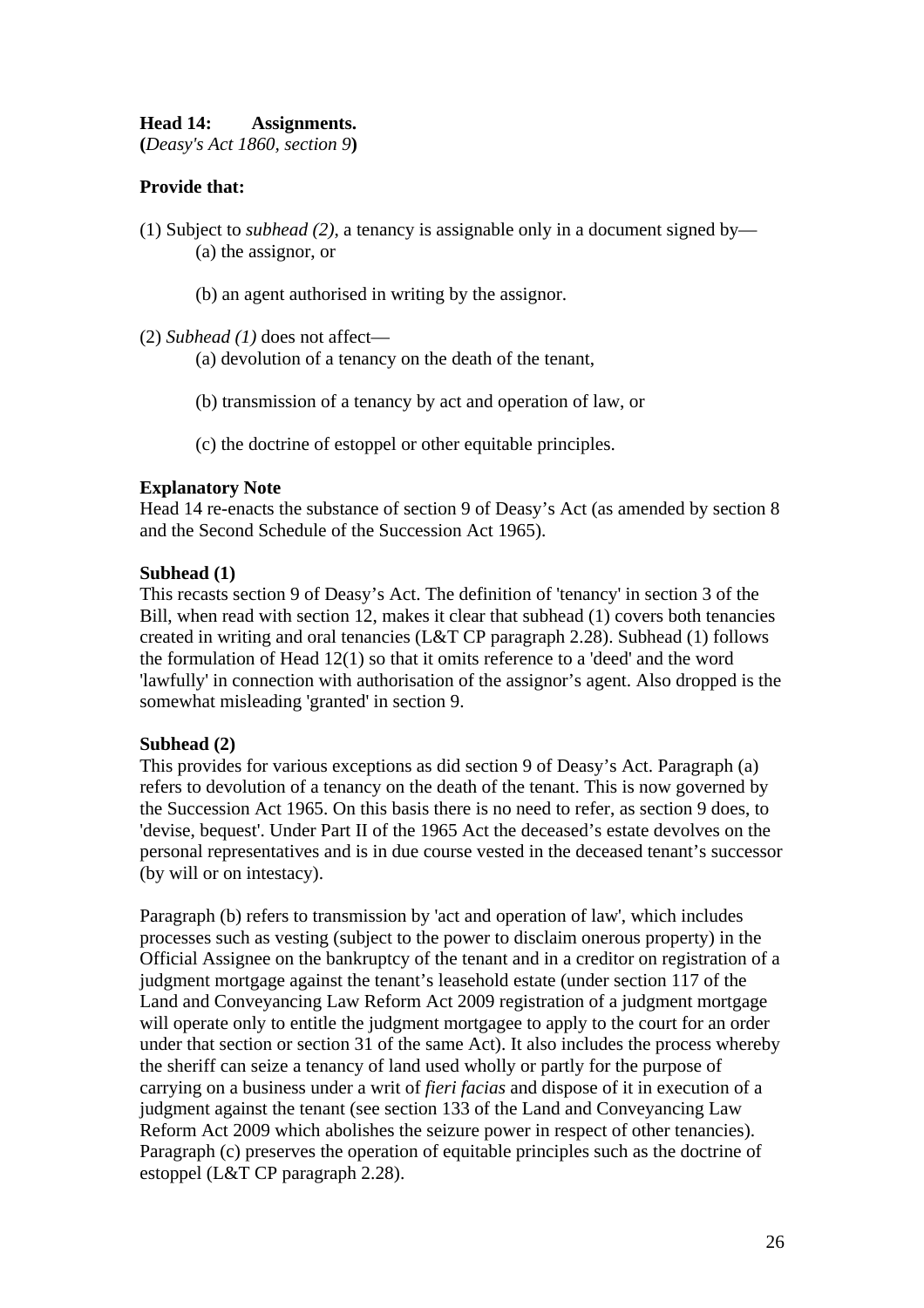#### **SUCCESSORS IN TITLE**

This Part implements the recommendations in Chapter 3 of the L&T CP. It deals with the position of successors in title to both the landlord and the tenant following disposal, including part disposal, of their respective interests. It also deals with the position of the landlord or tenant following such a disposal. 'Part disposal' in this context usually means severance of the landlord's or tenant's interest with respect to the land, e.g., where the tenant assigns part of the premises to another person while retaining the tenancy of the other part. Another kind of severance such as arises where the landlord grants a concurrent lease to a new tenant. The position of such a tenant is also dealt with.

This Part replaces sections  $11 - 16$  of Deasy's Act and the duplicate provisions in sections 10 and 11 of the Conveyancing Act 1881 (see L&T CP paragraph 3.01). In doing so it is concerned with whole or part assignments of the landlord's or tenant's interest, including involuntary assignments (such as on bankruptcy) and devolution on death of a landlord or tenant. It is not concerned with disposal of the tenant's interest by way of a subletting.

Sections 19 – 21 of Deasy's Act contain provisions on this subject which the L&T CP described as uncertain and, in so far as their effect could be ascertained, inappropriate (see paragraphs 3.22 – 3.26). It recommended that those sections should be repealed without replacement and that the general law relating to the position of sub-tenants should continue to operate. In particular the position of a sub-tenant when the headlandlord purports to forfeit the head-tenancy should remain unaffected by uncertain provisions such as those contained in sections 19 – 21.

Relief against forfeiture available to sub-tenants is dealt with in Part 7 of this Bill (see section 74).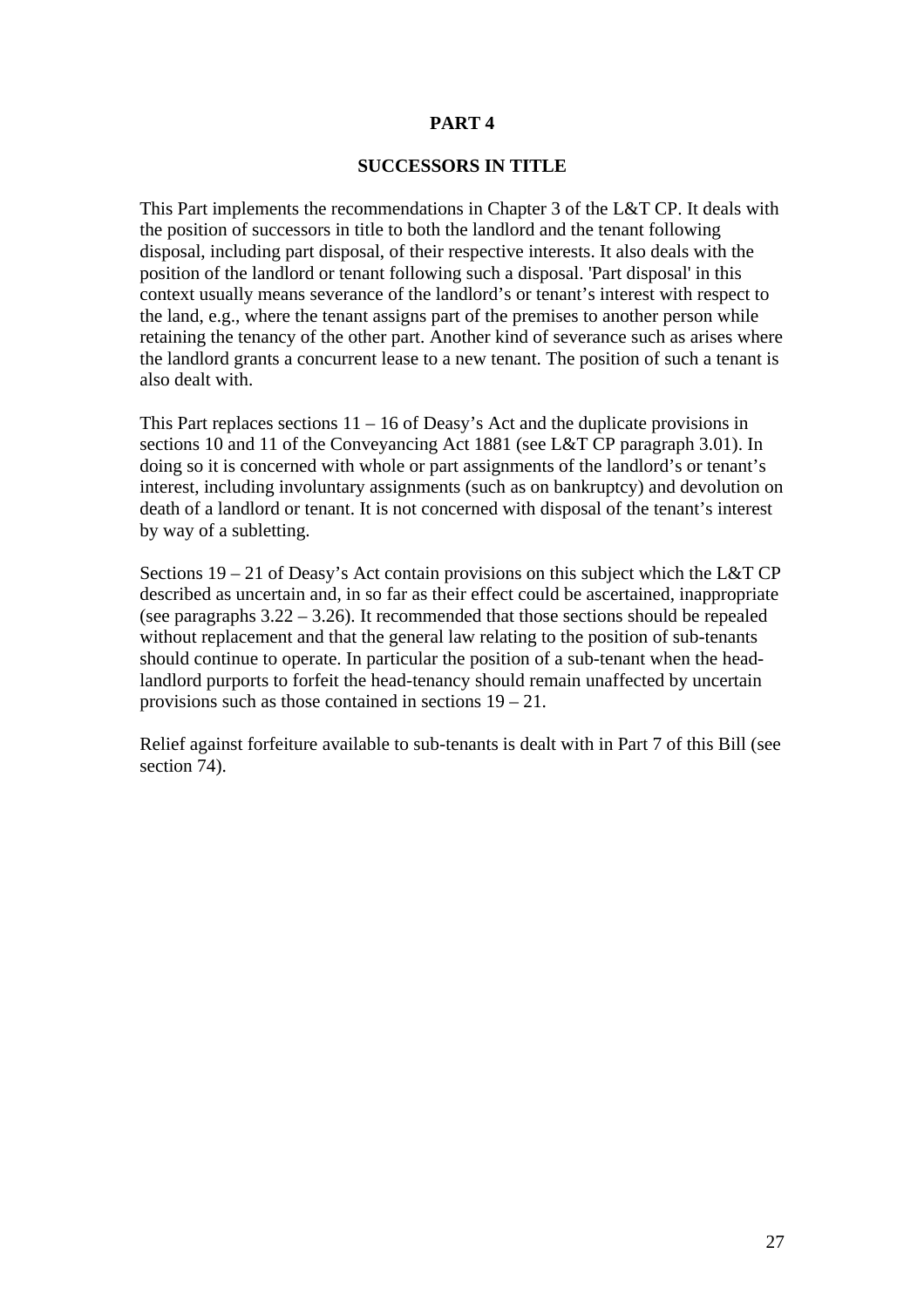## **Head 15: Application of Part 4**

## **Provide that:**

.—For the purposes of this Part, "obligations" and "provisions" are those attaching expressly or by implication to the landlord's or tenant's interest under a tenancy.

## **Explanatory Note**

This Head provides that 'obligations' and 'provisions' in this Part are those which attach to the landlord's and tenant's interests under the tenancy. The definitions in Head 3 of the Bill make it clear that these expressions include obligations and provisions in a collateral or other agreement relating to the tenancy.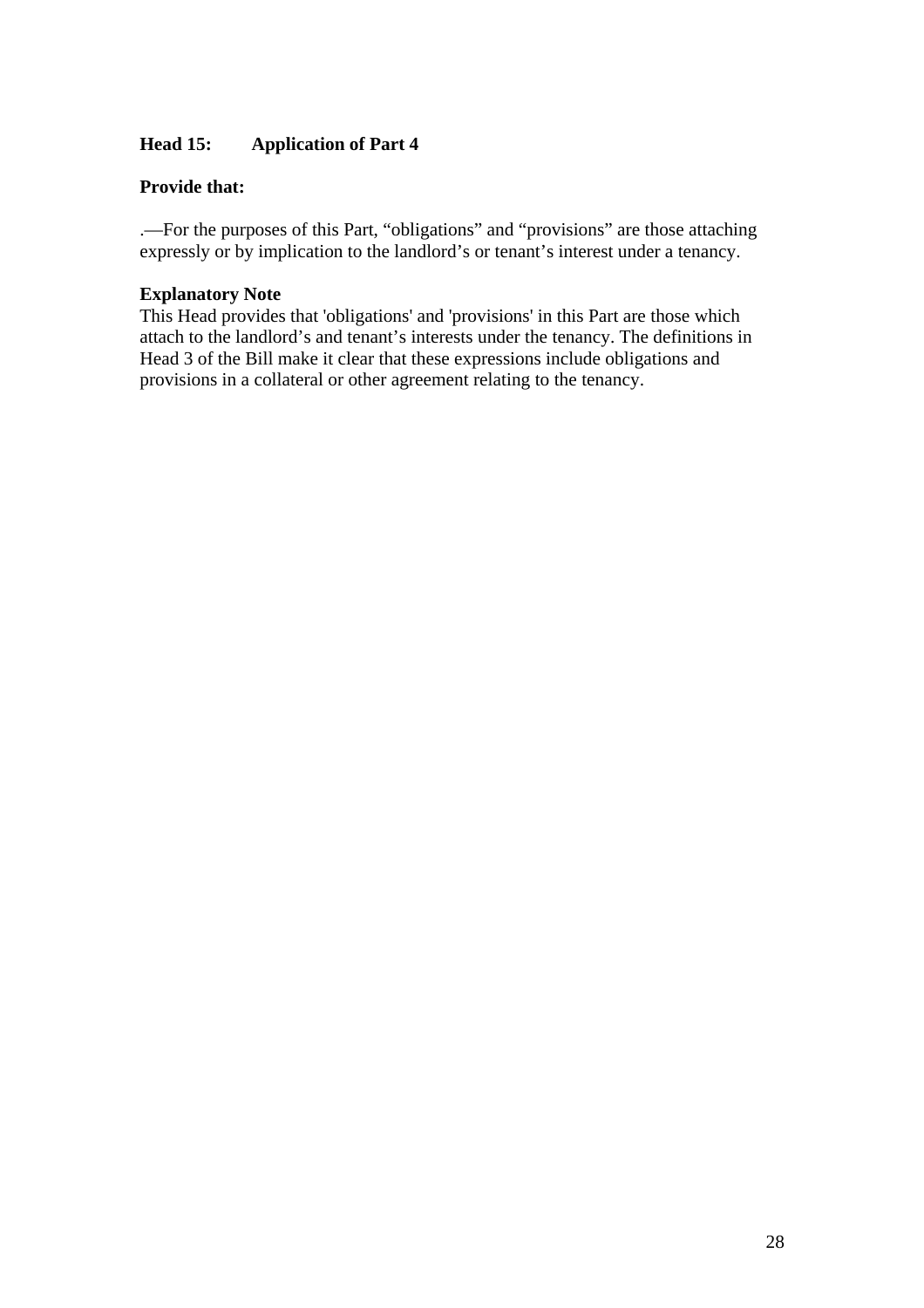## **Head 16: Position of Successors**

**(***Deasy's Act 1860, sections 12 and 13: Conveyancing Act 1881, sections 10 and 11***)** 

## **Provide that:**

(1) Subject to *subhead (2)*, the holder for the time being of the landlord's or the tenant's interest under a tenancy is—

(a) entitled to enforce the benefit of all provisions,

(b) bound by all obligations.

(2) *Subhead (1)* does not apply to—

(a) a successor in title to the landlord or tenant in respect of the benefit of any provision or an obligation expressed to be personal to the original or another holder of the landlord's or tenant's interest, or

(b) any obligation contained in a collateral or other agreement separate from the tenancy agreement unless the holder of the interest in question had actual knowledge of the obligation at the time the interest was acquired.

(3) It is hereby confirmed that a restrictive obligation may be enforced, by injunction or otherwise, by—

- (a) a head-landlord against a sub-tenant,
- (b) a tenant against another tenant where they hold their respective tenancies from the same landlord,

provided it was intended that such obligation should be so enforceable and the subtenant or tenant acquired their sub-tenancy or tenancy, as the case may be, with notice of the obligation or expressly subject to it.

(4) In so far as it relates to the enforceability of a leasehold obligation, the rule known as the rule in *Tulk v. Moxhay* is abolished and replaced by subsection (3).

## **Explanatory Note**

Head 16 replaces the duplicate provisions in sections 12 and 13 of Deasy's Act and sections 10 and 11 of the Conveyancing Act 1881. In seeking to clarify the law (L&T CP paragraphs 3.03 to 3.06), it assimilates the position of landlord and tenant so that successors of either party are in the same position, i.e., they step fully into the position of their predecessors in title.

### **Subhead (1)**

This states the basic principle that a successor in title to either the landlord or the tenant is entitled to enforce all provisions benefiting the landlord or tenant and is bound by all obligations attaching to the landlord's or tenant's interest. Head 15 makes it clear that this applies to all provisions and obligations whether implied under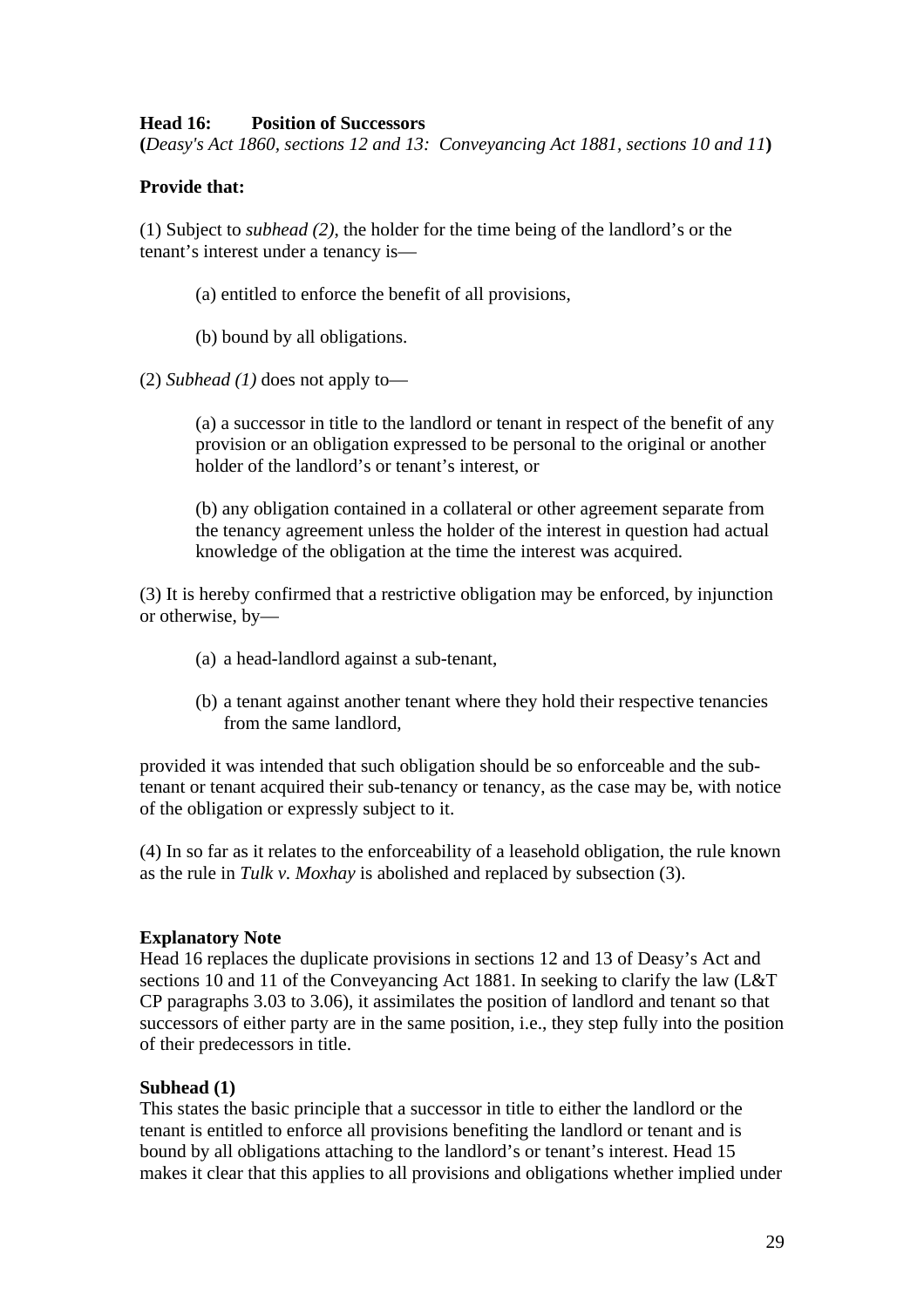the general law (note the provisions in Part 6 of the Bill) or contained expressly in a lease or other document relating to the tenancy (such as a collateral agreement or 'side letter': L&T CP paragraph 3.05). This is, however, subject to limitations set out in subsection (2).

## **Subhead (2)**

This limits the general principle enshrined in subsection (1). Paragraph (a) preserves the power of landlords and tenants to include in their agreements provisions or obligations which are intended to be personal to the original parties or specified successors and are not intended to benefit or bind other successors. Paragraph (b) implements the recommendation that this should apply only where the successor had notice of the collateral agreement or side letter at the time that successor acquired the landlord's or tenant's interest.

## **Subhead (3)**

This subsection, which did not appear in the draft LRC Bill but has been added during preparation of the General Scheme, is designed to preserve and confirm application of the substance of the rule in *Tulk v. Moxhay* in leasehold situations. It applies notwithstanding the absence of privity of contract and privity of estate between the parties. The rule was abolished in relation to freehold covenants in section 49(1) of the Land and Conveyancing Law Reform Act 2009. [Application of the rule in leasehold situations is discussed in paragraph 22.09 of Wylie's 'Irish Landlord and Tenant Law'  $(2<sup>nd</sup> Edition).$ ]

## **Subhead (4)**

This confirms that subsection (3) is intended to replace the rule in *Tulk v. Moxhay.*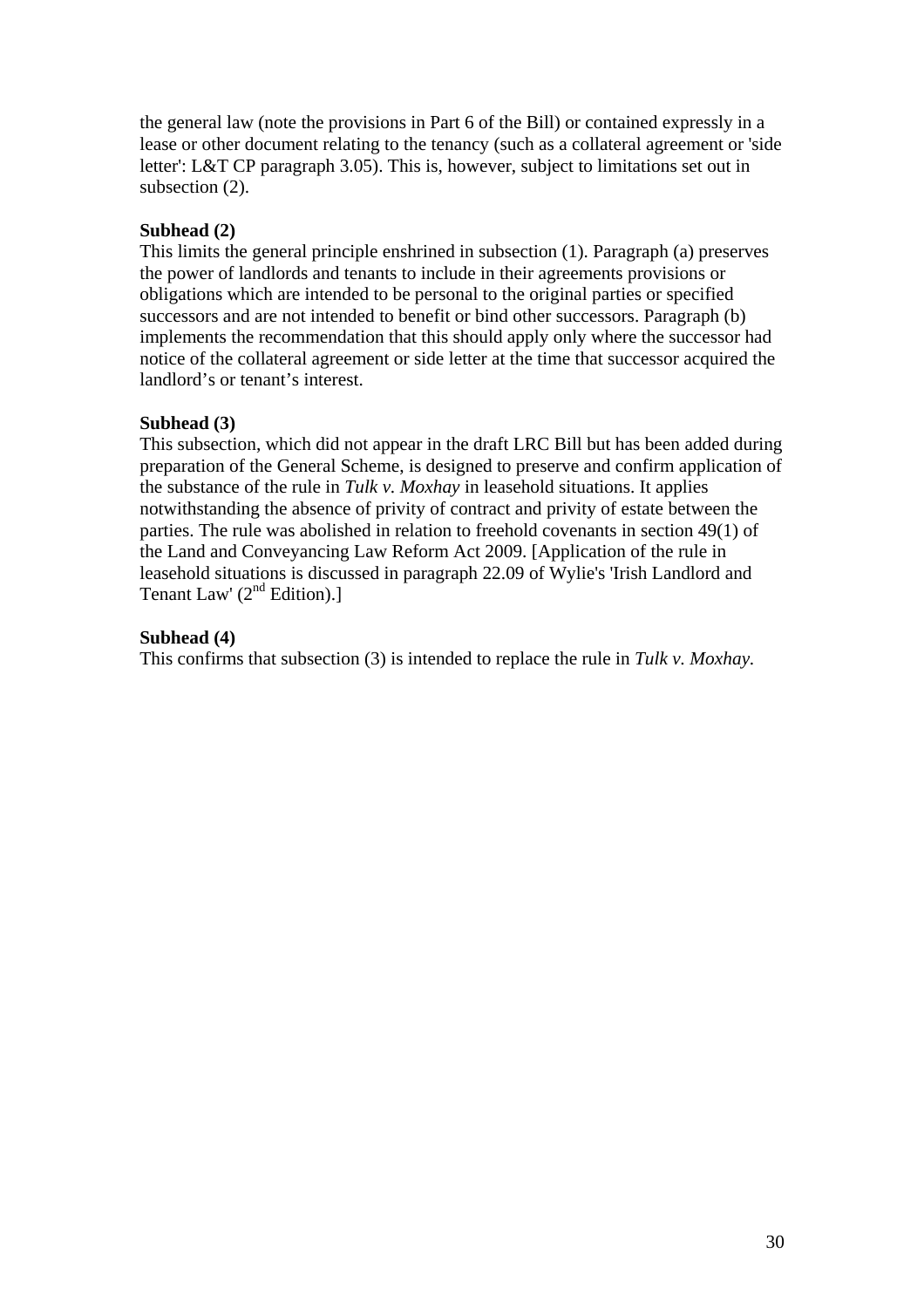### **Head 17: Positions of previous landlord or tenant**

**(***Administration of Justice Act 1707, section 10; Deasy's Act 1860 sections 14 to 16***).** 

#### **Provide that:**

(1) Subject to *subheads (2)* to *(4)*, on the passing, whether by assignment or otherwise, of the landlord's or the tenant's interest under a tenancy, the assignor or previous holder of that interest—

(a) ceases to be entitled to enforce the benefit of provisions,

(b) is not liable for any breach of obligation which occurs after the date of such passing of the interest.

(2) *Subhead*  $(1)(b)$  does not apply—

(a) in the case of assignment of the tenant's interest unless, whether required or not by the terms of the tenancy, the consent of the landlord to the assignment has been given in writing,

(b) in all cases until notice in writing of the passing of the interest is given to the landlord or tenant, as appropriate.

(3) *Subhead (1)* does not affect—

(a) the right of an assignee or other successor in title to enforce a breach of obligation which occurred before the passing of the interest and remained unremedied at the date of such passing, or

(b) the liability of an assignee or other successor in title for the continuing breach of an obligation where the breach commenced before and continued after such passing of the interest.

(4) This section does not affect the operation of the doctrine of estoppel or other equitable principles.

(5) For the purposes of *subhead* (2)(b), a "notice in writing" shall specify—

(a) in the case of an assignment, the instrument giving effect to it, the parties to the instrument and its date,

(b) in any other case, the circumstances giving rise to the passing of the interest.

(6) In this section "passing of the interest" includes—

(a) devolution on death,

(b) transmission by act and operation of law.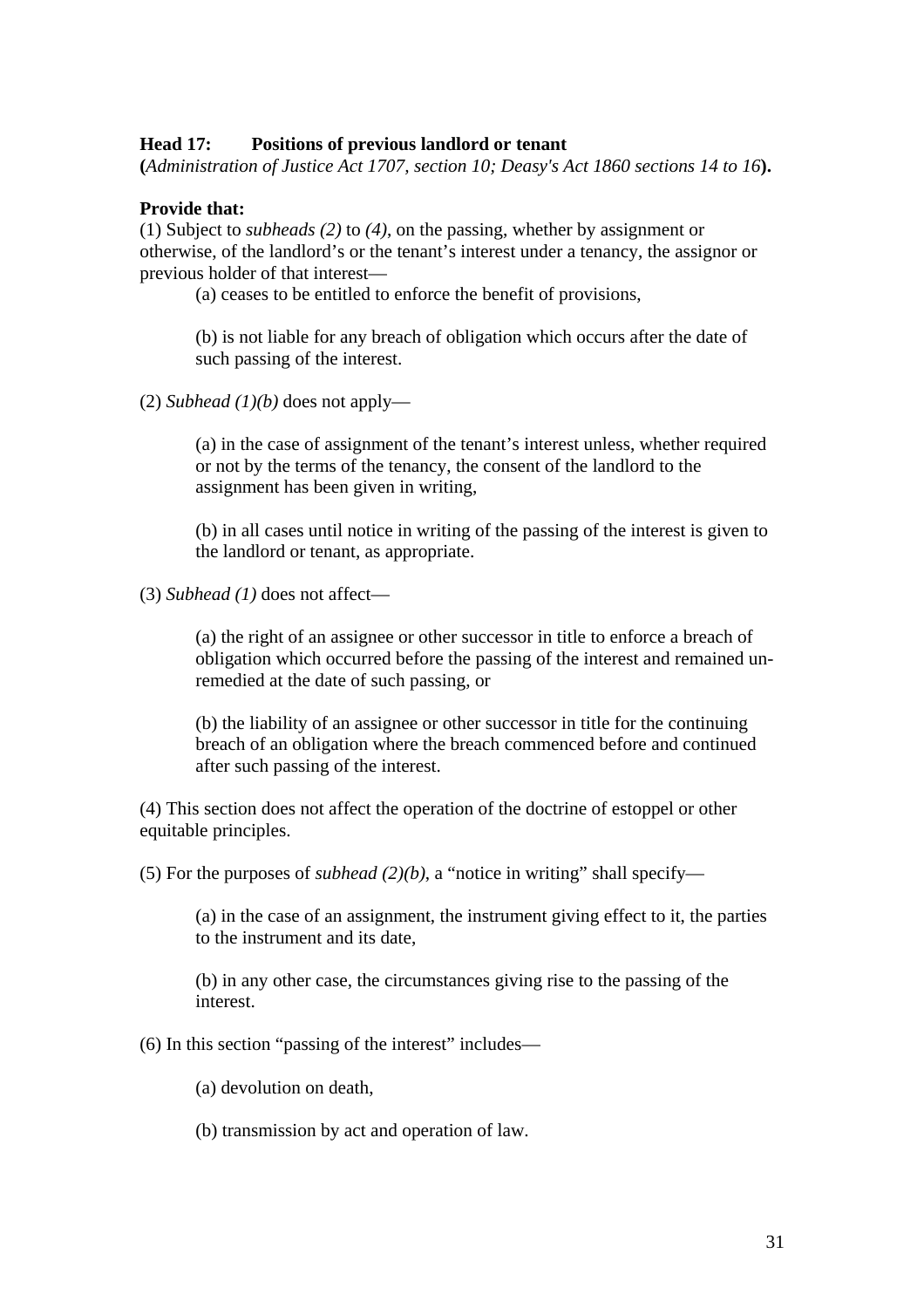### **Explanatory Note**

This Head replaces sections 14 to 16 of Deasy's Act and both simplifies and clarifies their operation (L&T CP, paragraphs 3.08 to 3.17). It drops the distinction drawn in Deasy's Act between the original tenant and subsequent assignees of the tenant's interest. This distinction was probably significant in an age when the rent was usually paid in arrears but in modern times it is invariably payable in advance.

#### **Subhead (1)**

This retains the essential principle that upon an assignment the original tenant ceases to be liable for future breaches of obligation. This was enshrined in section 16 of Deasy's Act but, as recommended by the L&T CP, it is now extended to landlords (see paragraph 3.17). It also extends to subsequent holders of the landlord's and tenant's interests and replaces sections 14 and 15 of Deasy's Act. The subhead contains clarifications of existing law: it makes it clear that not only is the landlord or tenant relieved of liability for breach of obligation, the right to enforce provisions of the tenancy is also lost; also, the provisions apply to all tenancies (paragraph 3.13); thirdly, the provisions not only apply to assignments but to all other cases where the landlord's or tenant's interest passes, e.g., on bankruptcy or death (see section 14(2) of the Bill); fourthly, relief from liability for breach of obligation applies to future breaches only, i.e. a landlord or tenant is not relieved of liability for breaches he or she caused before the assignment or other passing of their interests.

### **Subhead (2)**

This clarifies the operation of subhead (1). Paragraph (a) retains the provision in section 16 of Deasy's Act that a tenant is discharged from liability only where the landlord has consented to the assignment. As recommended by the L&T CP, it replaces the convoluted requirements in section 16 relating to such consent (see paragraph 3.14). It simply needs to be given in writing which may be incorporated in the instrument of assignment itself or given separately. Paragraph (a) makes it clear that such consent must be given in order to relieve the tenant, whether or not such consent is required under the terms of the tenancy (paragraph 3.16). Paragraph (b) requires notice of the assignment or other passing of the interest in question to be given to the other party in all cases if a discharge from liability for breach of obligation is to be obtained. This applies, therefore, not only in cases of an express assignment by the tenant coming within paragraph (a) (under which the landlord's consent is also needed) but to all other 'passings' of the tenant's interest and to all express assignments and other 'passings' of the landlord's interest.

#### **Subhead (3)**

Paragraph (a) makes it clear that a successor in title to the landlord or tenant can enforce a breach of obligation which occurred before the assignment or other passing of the interest to him or her if it remained un-remedied on the assignment or other passing. There is authority that this is the position under section 10 of the Conveyancing Act 1881 but it is difficult to reconcile with section 14 of Deasy's Act. Paragraph (b) makes it clear that a successor in title would remain liable for continuing breaches of obligation which occur while he or she holds the interest in question. This reflects current law: Doyle v. Hort (1880) 4 LR Ir 455 at 467 (per Palles CB).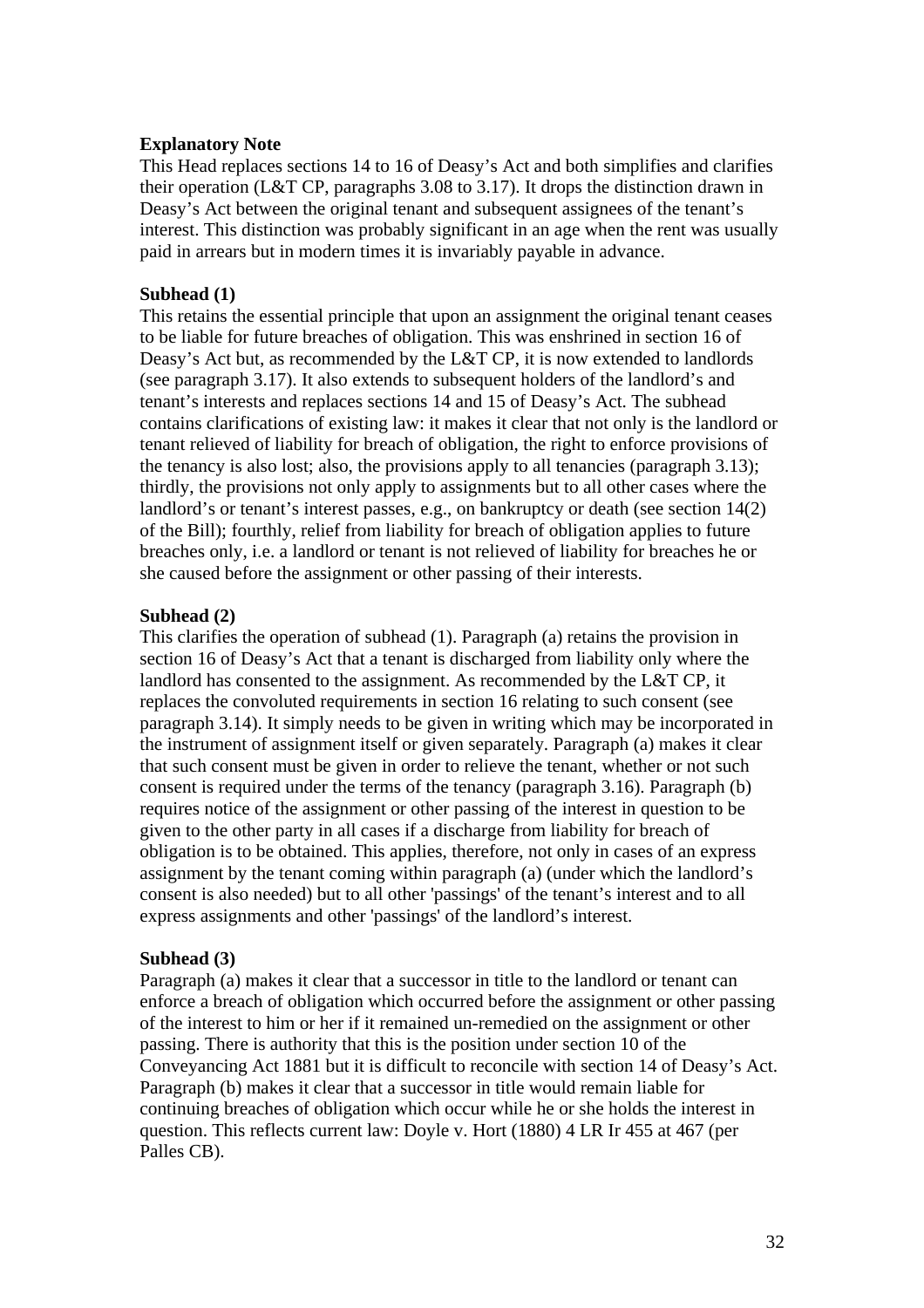## **Subhead (4)**

This preserves the operation of equitable principles like the doctrine of estoppel. A court may take the view that, notwithstanding the failure to comply with legal requirements (such as the need for consent or the giving of notice under subhead (2)), the circumstances of the case render it unconscionable for a party to rely upon that failure. This ties in with Head  $14(2)(c)$  of the Bill.

### **Subhead (5)**

This specifies the information to be given in a notice of the assignment or other passing of the interest in question required by subhead (2)(b). Paragraph (a) deals with the case of an express assignment where under Head 14(1) an instrument in writing must be used. Paragraph (b) deals with cases coming within Head 14(2) where no such instrument is required. In these cases, the notice must specify the circumstances giving rise to the passing of the interest, e.g., death or bankruptcy.

## **Subhead (6)**

This contains a definition of 'passing' for the purposes of Head 17. The Head is concerned not only with express assignments of the landlord's or tenant's interest, but also with an indirect 'passing' of the interest to another person such as occurs on the death or bankruptcy of the landlord or tenant.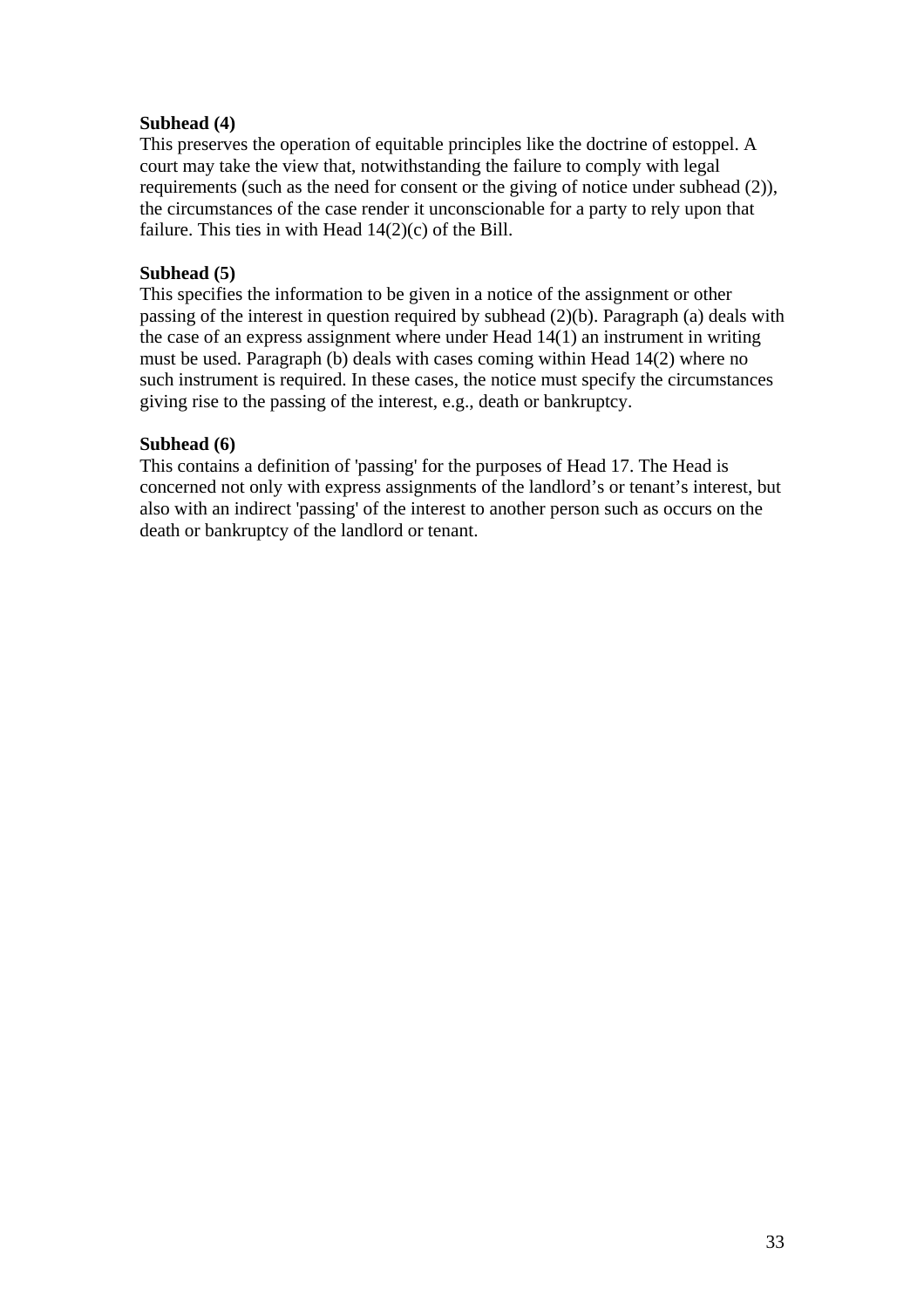## **Head 18: Apportionment on severance**

**(***Law of Property Amendment Act 1859, section 3; Deasy's Act 1860, sections 11 to 13 and 44; Conveyancing Act 1881, section 12***)** 

# **Provide that:**

(1) Subject to *subhead (2)*, upon the landlord's or tenant's interest under a tenancy being severed, whether by assignment or otherwise, as to the premises, the rent and other payments under the tenancy and all other obligations and provisions relating to that interest are—

(a) apportioned as appropriate to the severed parts of the premises between those parts,

(b) enforceable accordingly by or against the parties in whom the severed interests or parts are vested,

as if the apportioned rents, other payments and other obligations and provisions had originally been entered into separately in respect only of each severed interest or part.

(2) Any dispute as to the application of *subhead (1)* to a particular case may be referred to the court for determination and on such application the court may order such apportionment as it thinks fit.

(3) This section—

(a) applies to tenancies whenever created,

(b) is subject to—

(i) any agreement to the contrary between the parties to the severance or other interested parties,

(ii) in the case of a severance by the tenant, any covenant relating to a necessary consent to be granted by the landlord.

## **Explanatory Note**

This Head implements the recommendations in the L&T CP, paragraphs 3.18 to 3.21. It is designed to clarify the law and to replace the confusing and uncertain provisions currently scattered in several statutes:

- Law of Property Amendment Act 1859, section 3;

- Deasy's Act 1860, sections 11 (and 12 and 13 in so far as they may be taken to apply to the issue of severance) and 44;

- Conveyancing Act 1881, section 12.

It seeks to provide a clear set of 'default' provisions to operate, in the absence of provisions otherwise agreed by the parties, where the landlord or tenant assigns part only of his or her interest or otherwise severs it, e.g. the tenant surrendering part of the land to the landlord. The statutory provisions being replaced are concerned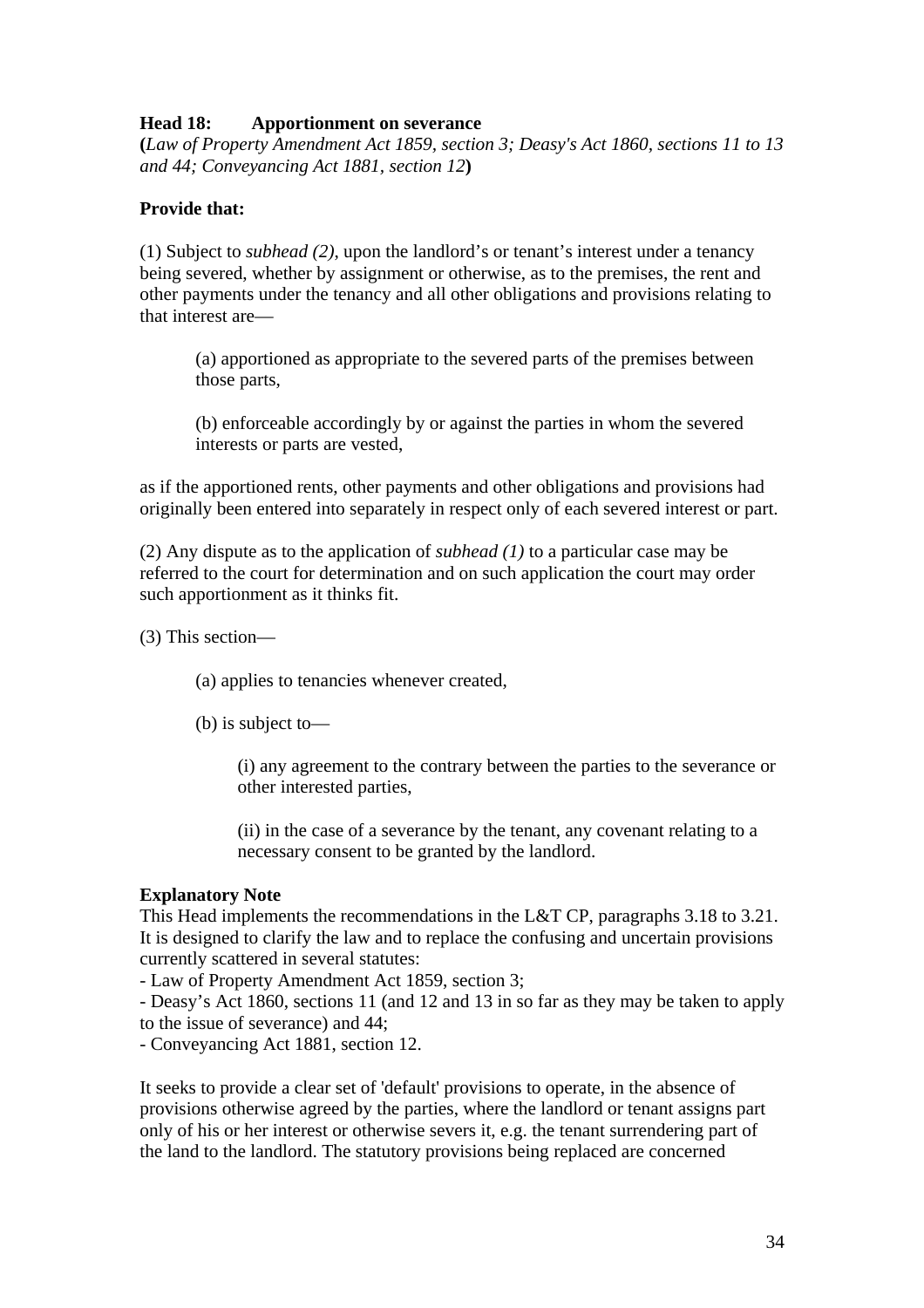primarily with severance by the landlord, but section 18 governs also severance by the tenant, as recommended by the L&T CP (see paragraph 3.21).

# **Subhead (1)**

This provides that upon severance of either the landlord's or tenant's interest, the rent and other payments under the tenancy and all other provisions and obligations will become severed as between the severed parts of the premises and enforceable accordingly. Paragraph (a) makes it clear that the apportionment is that appropriate to the severed parts. For example, if the landlord X assigns a 40% share of the reversionary interest to Y, Y becomes entitled to 40% of the rent and X remains entitled to 60% only. They can recover those respective proportions from the tenant who becomes liable to pay those proportions to X and Y respectively. If the tenant A assigns 30% of the total area originally let to A to B, B becomes liable to pay only 30% of the rent and to perform all other covenants in so far as they can apply to the 30% of the land assigned. A remains liable to pay 70% only of the rent and to perform all other covenants in so far as they can relate to the land A has retained. Certain covenants may not relate to part only of the land, e.g., a covenant to keep a building on the land in repair would not apply to a part of the land on which no buildings have been built and is assigned by the tenant to another person.

Paragraph (b) makes it clear that the consequence of apportionment upon severance is that the various provisions and obligations become severed and enforceable only on that basis. Thus, taking the example above of tenant A assigning 30% of the land to B, upon severance the landlord will be able to recover only 70% of the rent from A and 30% from B. This is subject to the parties' agreement or the landlord's consent in the case of severance by the tenant.

# **Subhead (2)**

This gives the court jurisdiction to resolve disputes as to severance and to determine the appropriate apportionment of rent and covenants between the severed parts.

# **Subhead (3)**

This clarifies the scope and operation of subhead (1). Since subhead (1) to a large extent reproduces the effect, or probable combined effect, of the various statutory provisions being replaced, it is appropriate to make it apply, as paragraph (a) does, to existing tenancies. This is certainly the case with respect to severance by the landlord to which the statutory provisions mainly relate. As regards severance by the tenant, arguably sufficient safeguards for the position of existing parties exist in the provisions of paragraph (b).

Paragraph (b)(i) preserves the right of the parties to the severance or other interested parties (e.g., the landlord in the case of a severance by the tenant or vice versa) to come to some other agreement. Subparagraph (ii) preserves the right of a landlord whose consent is needed for an assignment, or other severance by the tenant, to impose conditions on the grant of such consent. For example, the landlord may wish to avoid the additional expense of collecting rent and other payments (such as service charges) from more than one tenant. So a condition of consenting to an assignment of part of the land to another tenant may be that the original tenant continues to pay the whole rent to the landlord and recovers the appropriate proportion from the other tenant.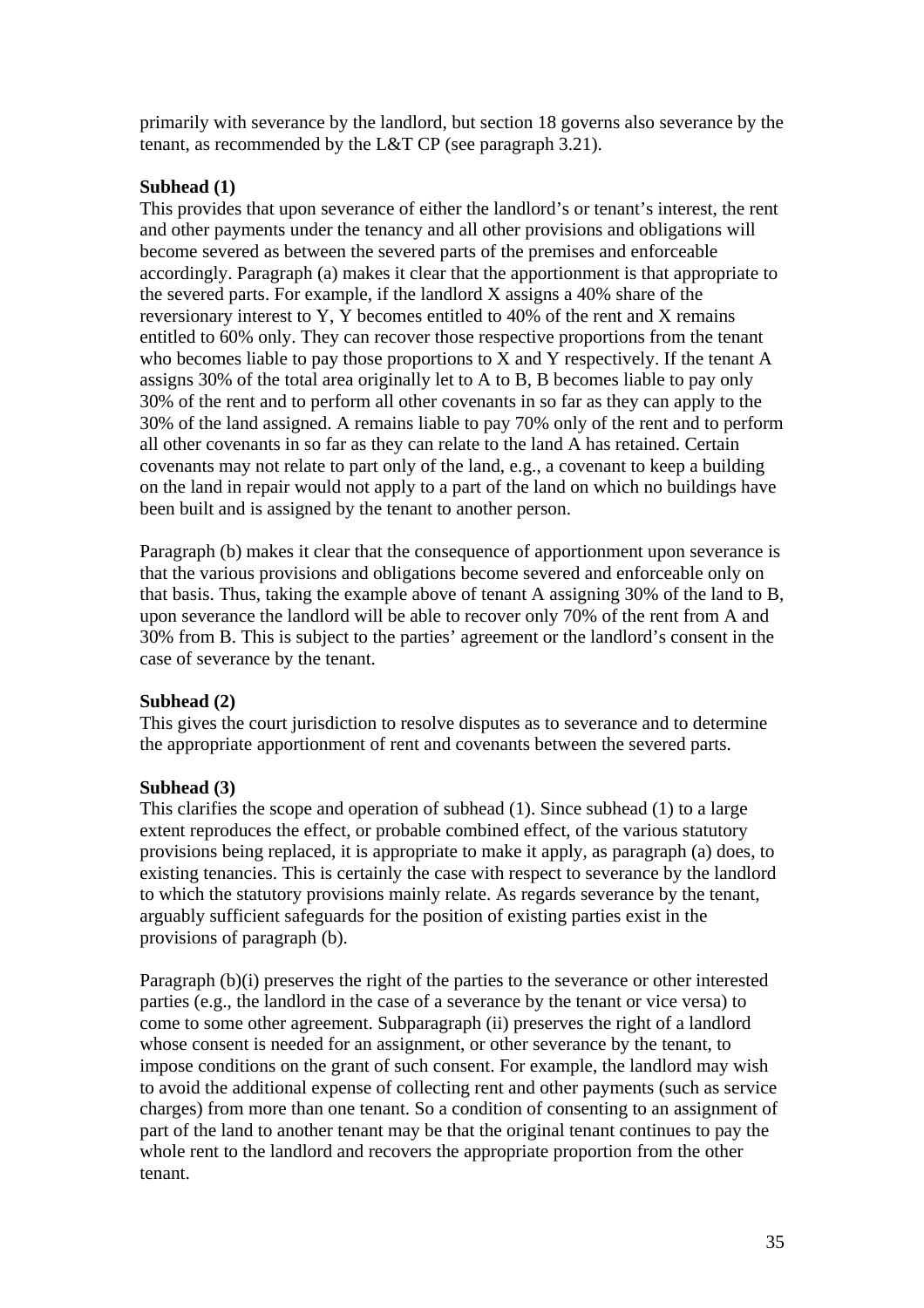## **Head 19: Concurrent tenancy**

### **Provide that:**

(1) Upon the grant of a concurrent tenancy by the landlord of premises subject to a pre-existing tenancy, the concurrent tenant becomes in relation to those premises the successor in title to that landlord during the concurrent tenancy and Heads 16 and 17 apply to the landlord, the concurrent tenant and the pre-existing tenant accordingly.

(2) Where the concurrent tenancy relates to part only of the landlord's interest in the premises, the rent and other payments under the pre-existing tenancy and all other obligations and provisions relating to that interest are apportioned and enforceable in accordance with Head 18.

(3) In this section—

"concurrent tenancy" means a tenancy of premises granted to a person other than the tenant of a pre-existing tenancy of the same premises to run concurrently with and subject to that pre-existing tenancy; and "concurrent tenant" shall be read accordingly;

"pre-existing tenancy" means a tenancy of premises to which a concurrent tenancy of the same premises is subject; and "pre-existing tenant" shall be read accordingly.

#### **Explanatory Note**

Head 19 is designed to clarify the law relating to concurrent tenancies. These are commonly created in favour of investors. For example, the landlord of a shopping centre in which the various units are already subject to occupational leases may create an interest in favour of investors by granting them a "concurrent lease". This is a lease of the landlord's reversionary interest in the occupational leases which runs concurrently with those leases. It is to be distinguished from a 'reversionary' lease which is a lease which, although granted during the currency of an existing lease, is not to commence until the existing lease expires.

The case law on concurrent tenancies is scarce and not as clear is it might be. It would appear that a concurrent tenancy operates in effect as an assignment of the landlord's reversion in the occupational leases so that the concurrent tenant steps into the landlord's shoes and becomes landlord to the occupational lessees.

It is, however, not clear how far the provisions in Deasy's Act and the Conveyancing Act 1881 apply. Under section 9 of the Administration of Justice Act (Ireland) 1707, the need for the occupational lessees to "affirm" or acknowledge that they had become tenants of the concurrent tenant was removed. However, section 10 of the 1707 Act provides that an occupational lessee may continue to pay rent to the original landlord until given notice of the grant of the concurrent tenancy. That would remain the case under Head 17 of this Bill.

### **Subhead (1)**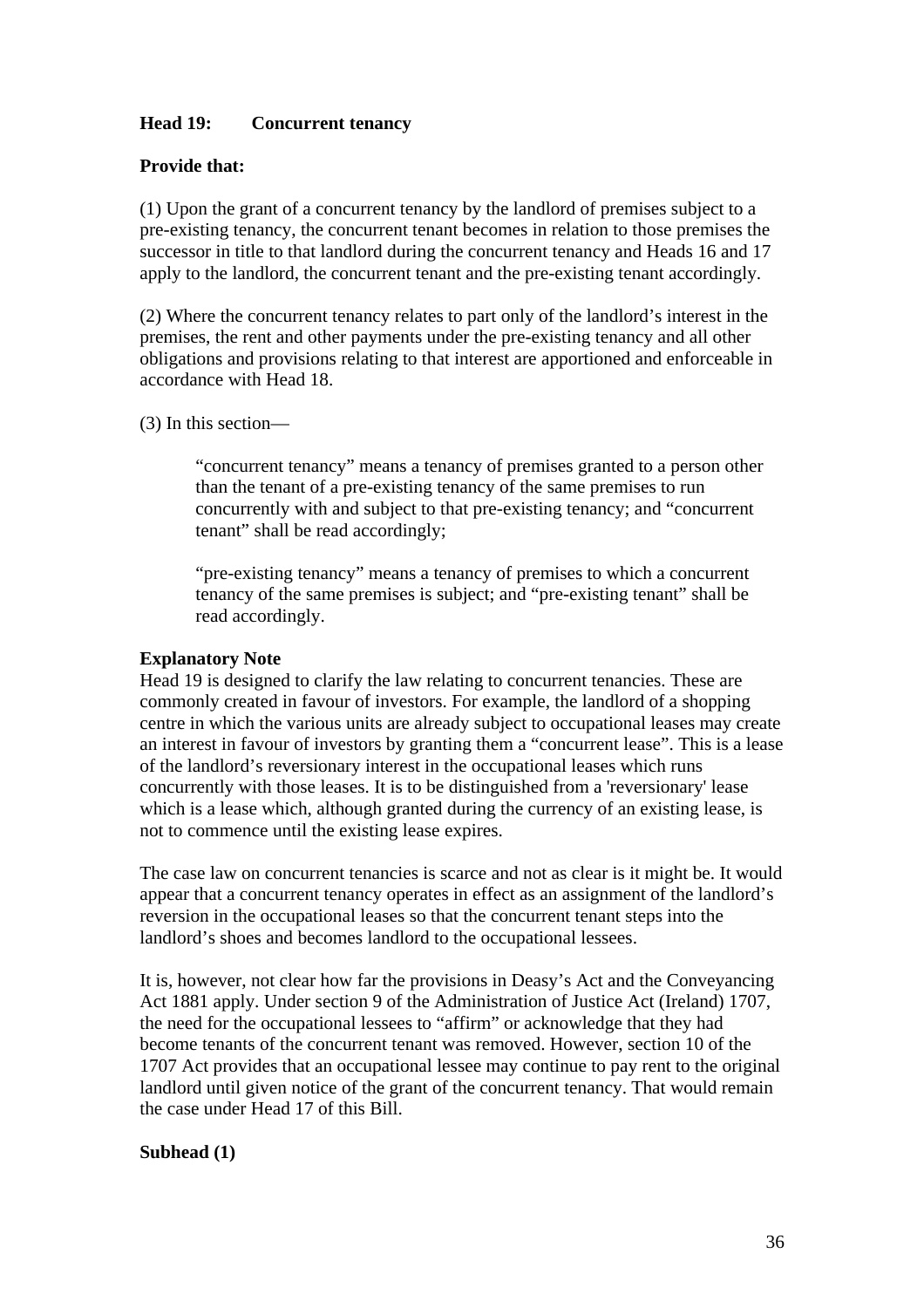This declares what authorities seem to establish, i.e. the concurrent tenant becomes the landlord of the pre-existing (occupational) tenant or tenants. There is no need to spell this out further since sections 16 and 17 of the Bill do so.

## **Subhead (2)**

This deals with what would probably be a rare situation but which remains a possibility, i.e., where the landlord severs the reversionary interest and grants a concurrent lease of part only. Again Head 18 spells out what happens in such a case.

## **Subhead (3)**

This provides definitions to clarify the scope of Head 19. It is confined to a concurrent, as opposed to a reversionary, tenancy granted to a third party. If the concurrent tenancy is granted to the tenant that holds the pre-existing tenancy, this operates as a surrender of the pre-existing tenancy and substitution of the concurrent tenancy for it: see Butler v O'Mahoney (1898) 32 ILTR 93.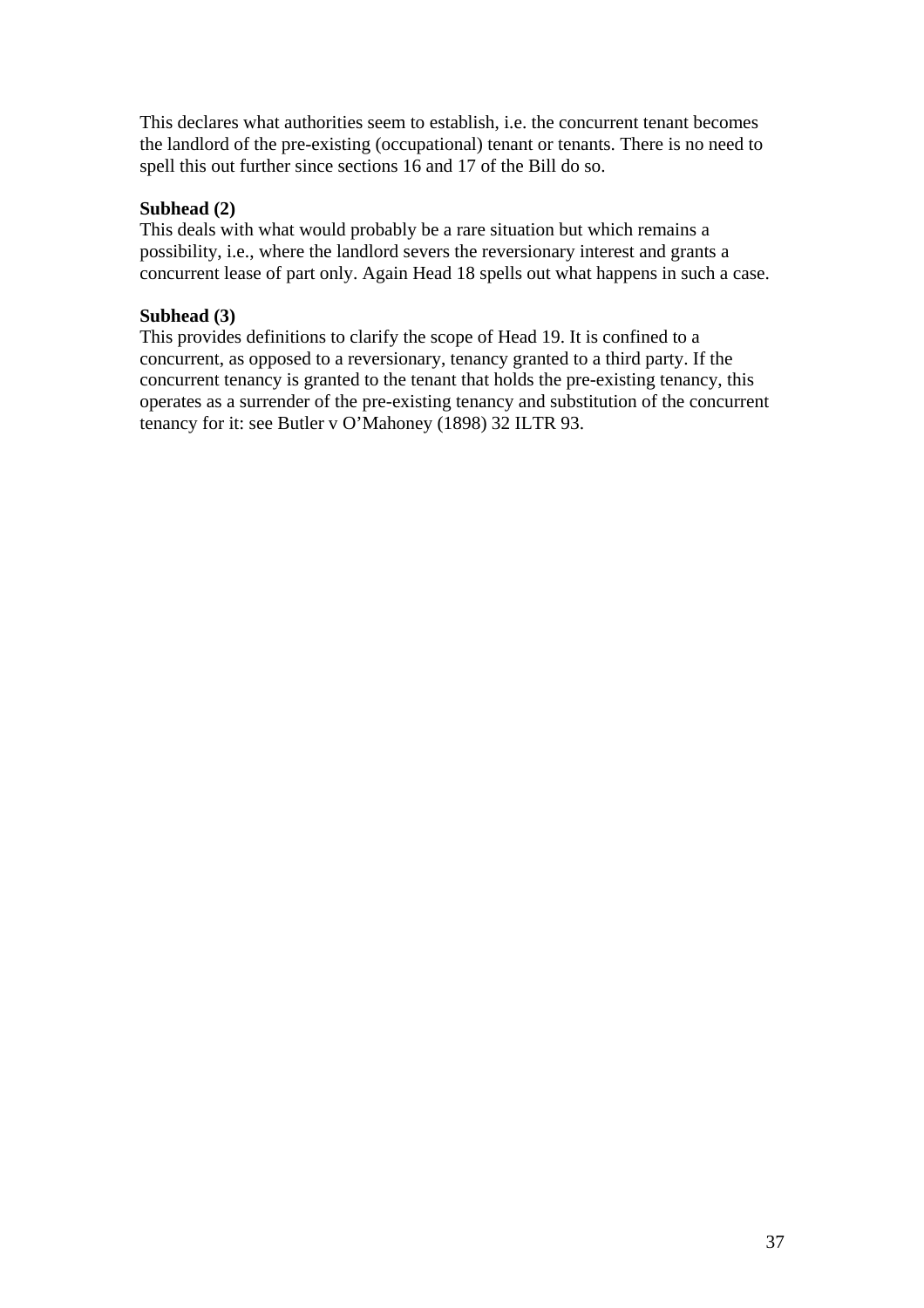### **PART 5**

## **TENANT'S PROPERTY**

This Part implements the recommendations in Chapter 4 of the L&T CP which deals with the law of "fixtures". One of the recommendations is that the new statutory provisions should apply to any property brought into the premises by the tenant (see paragraphs 4.12 and 4.19). This will help overcome the difficulty, which often arises in practice, as to whether or not an item installed by the tenant constitutes a "fixture" and, if it does, whether it comes within the category of a "tenant's fixture".

The provisions of this Part replace both the common law of fixtures (as it applies as between landlords and tenants) and existing statutory provisions, i.e., the Landlord and Tenant Act 1851 and section 17 of Deasy's Act (as recommended by the L&T CP, paragraph 4.19).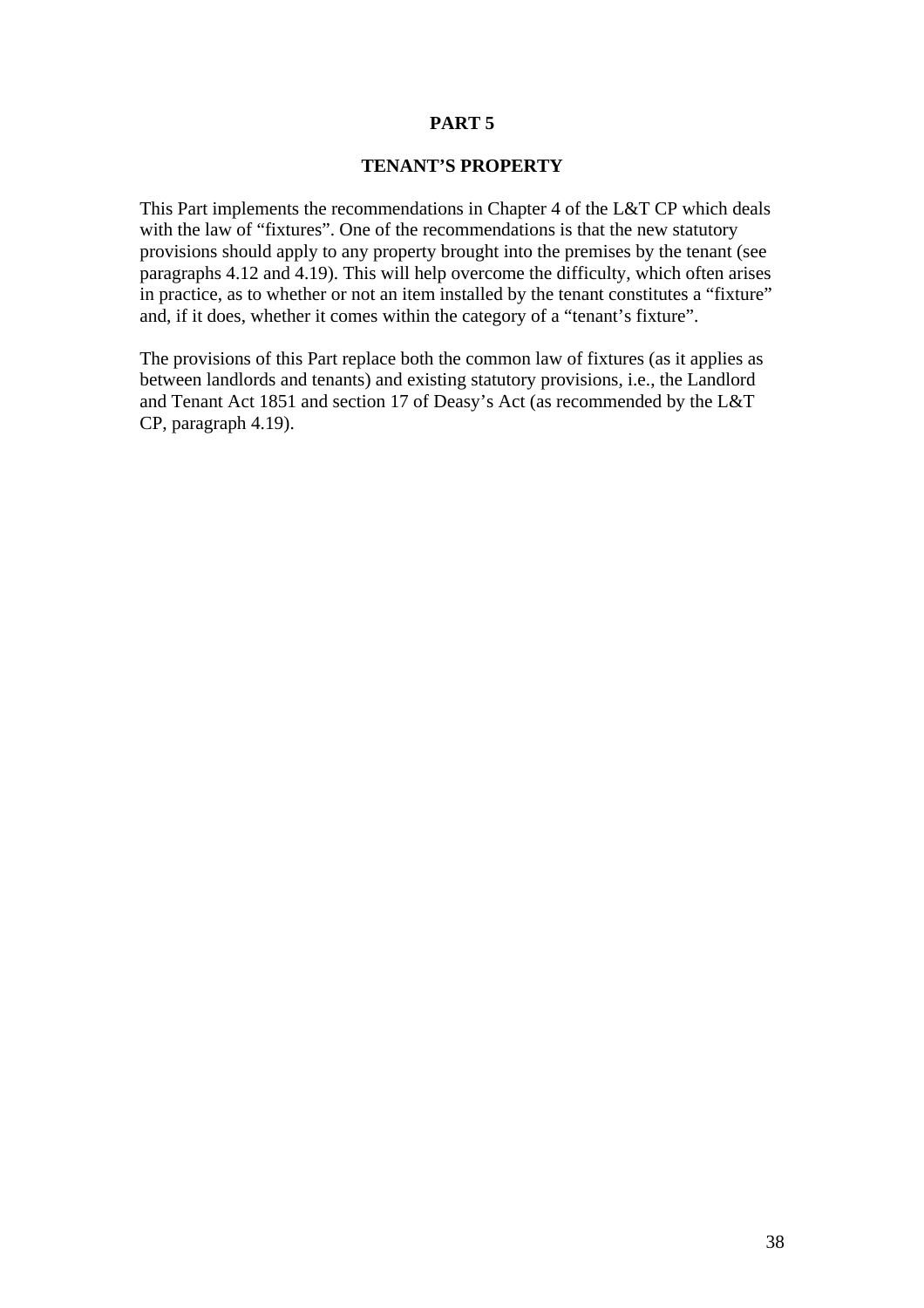## **Head 20:** Application of *Part 5*

## **Provide that:**

(1) This Part applies to any property, whether affixed or not,—

(a) brought onto, (b) erected upon, or (c) installed in, on or under,

the premises by the tenant or the tenant's predecessor in title.

(2) In this Part such property is referred to as "the tenant's property".

(3) Subject to this Part, ownership of the tenant's property remains vested in the tenant but without prejudice to any hiring or leasing agreement or other agreement entered into by the tenant or the tenant's predecessor with the landlord or a third party with respect to such property.

(4) The provisions of this Part replace in its entirety the common law relating to fixtures as between landlords and tenants.

#### **Explanatory Note**

This Head sets out the scope of Part 5 and implements several recommendations in Chapter 4 of the L&T CP.

### **Subhead (1)**

This makes it clear that the new provisions apply to any property brought onto or installed on the premises by the tenant for whatever purpose (see paragraphs 4.12 and 4.19 of the L&T CP).

### **Subhead (3)**

This reverses the common law rule that tenant's fixtures belong to the landlord so long as affixed to the premises and until the tenant exercises the right of removal (i.e. severance from the land). It is not clear whether Deasy's Act allows parties to contract out of this (see L&T CP paragraph 4.04) but it is now made clear that fixtures and any other property brought onto or erected upon the premises by the tenant remain in the ownership of the tenant (paragraphs 4.05-4.07). This is, however, subject to any hiring or leasing agreement whereby the tenant acquired the property. Under such agreements the property usually remains in the ownership of the hiring or leasing company. It is also subject to any other agreements to the contrary, including an agreement made with the landlord. This implements the recommendations in the L&T CP that the new statutory provisions should operate as 'default' provisions only (see paragraph 4.11).

### **Subhead (4)**

This implements the recommendation that the new statutory provisions should replace the common law (see paragraphs 4.11 and 4.19). They also replace existing statutory provisions, such as section 17 of Deasy's Act (repealed in Schedule 2).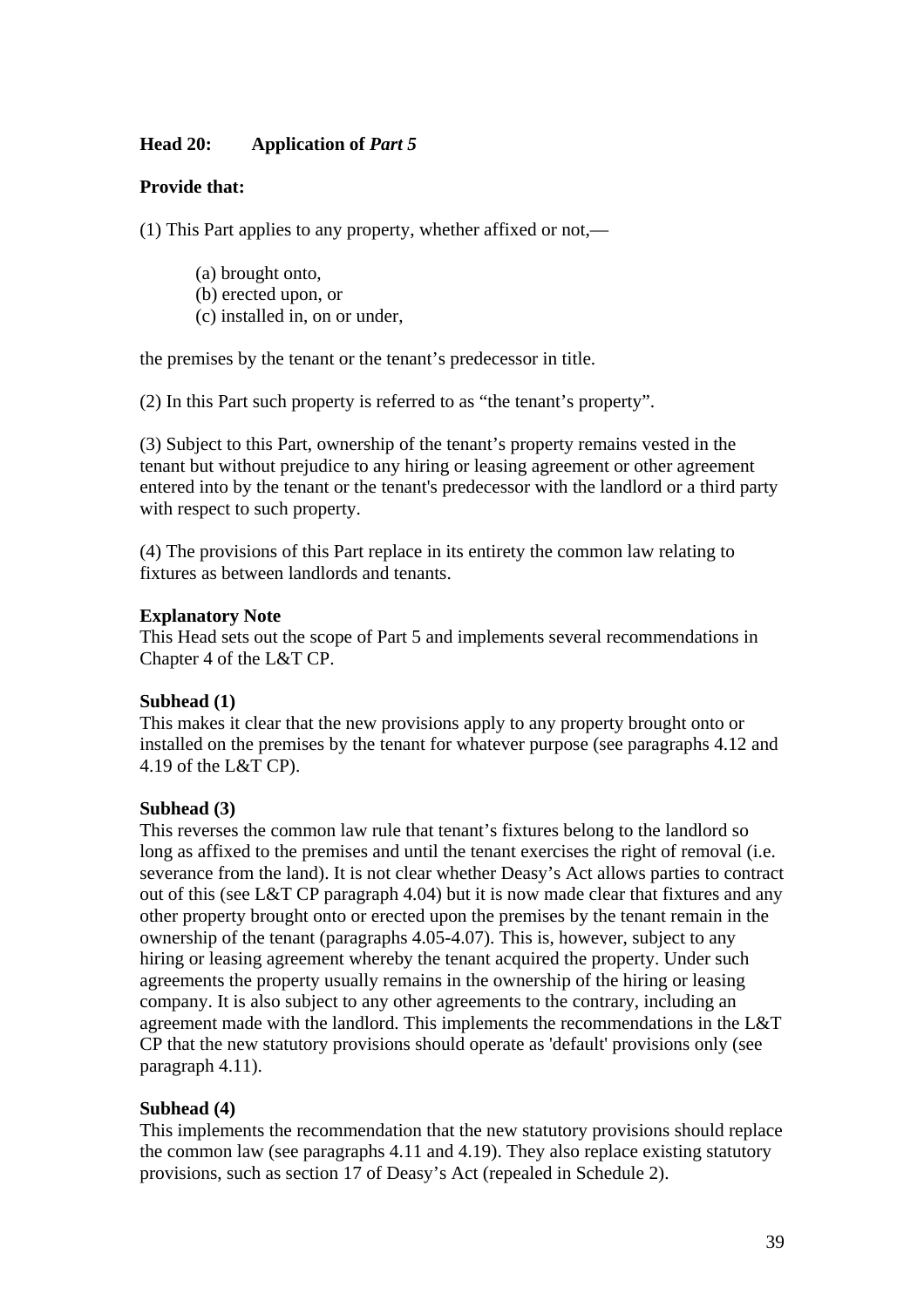## **Head 21: Tenant's right of removal**

**(***Deasy's Act 1860, section 17; Landlord and Tenant Act 1851***)** 

## **Provide that:**

(1) Subject to the provisions of this Head, the tenant may remove the tenant's property from the premises (in this Part referred to as the "right of removal")—

- (a) at any time during the continuance of the tenancy, or
- (b) at the latest upon vacation of the premises.

(2) Where the tenancy is without act or default by the tenant terminated upon the happening of an uncertain event, the right of removal may be exercised—

- (a) within two months after the date of such termination, or
- (b) upon vacation of the premises before expiry of that period.

(3) The right of removal is subject to the tenant making good or compensating the landlord for any damage to the premises caused by its exercise.

(4) For the purposes of *subhead*  $(1)(a)$ , "continuance of the tenancy" includes any period—

(a) for which a tenancy has been extended or renewed,

- (b) during which a tenancy continues subject to any variation of its terms.
- (5) This Head takes effect subject to the terms of the tenancy.

#### **Explanatory Note**

This Head provides for the general right of removal recommended as a 'default' provision by the L&T CP to replace the common law and existing statutory provisions.

### **Subhead (1)**

This provides for a general right of removal which may be exercised at any time during the tenancy or upon vacation of the premises.

### **Subhead (2)**

This deals with the case where a tenancy ends suddenly upon the happening of an uncertain event and the tenant may not have anticipated the precise timing of this. Paragraph (a) gives the tenant a further 2 months in which to exercise the right of removal, thereby re-enacting a provision in section 17 of Deasy's Act, but paragraph (b) makes it clear that if the tenant vacates the premises before that 2 month period expires, he must remove the property at that time (paragraph 4.16).

### **Subhead (3)**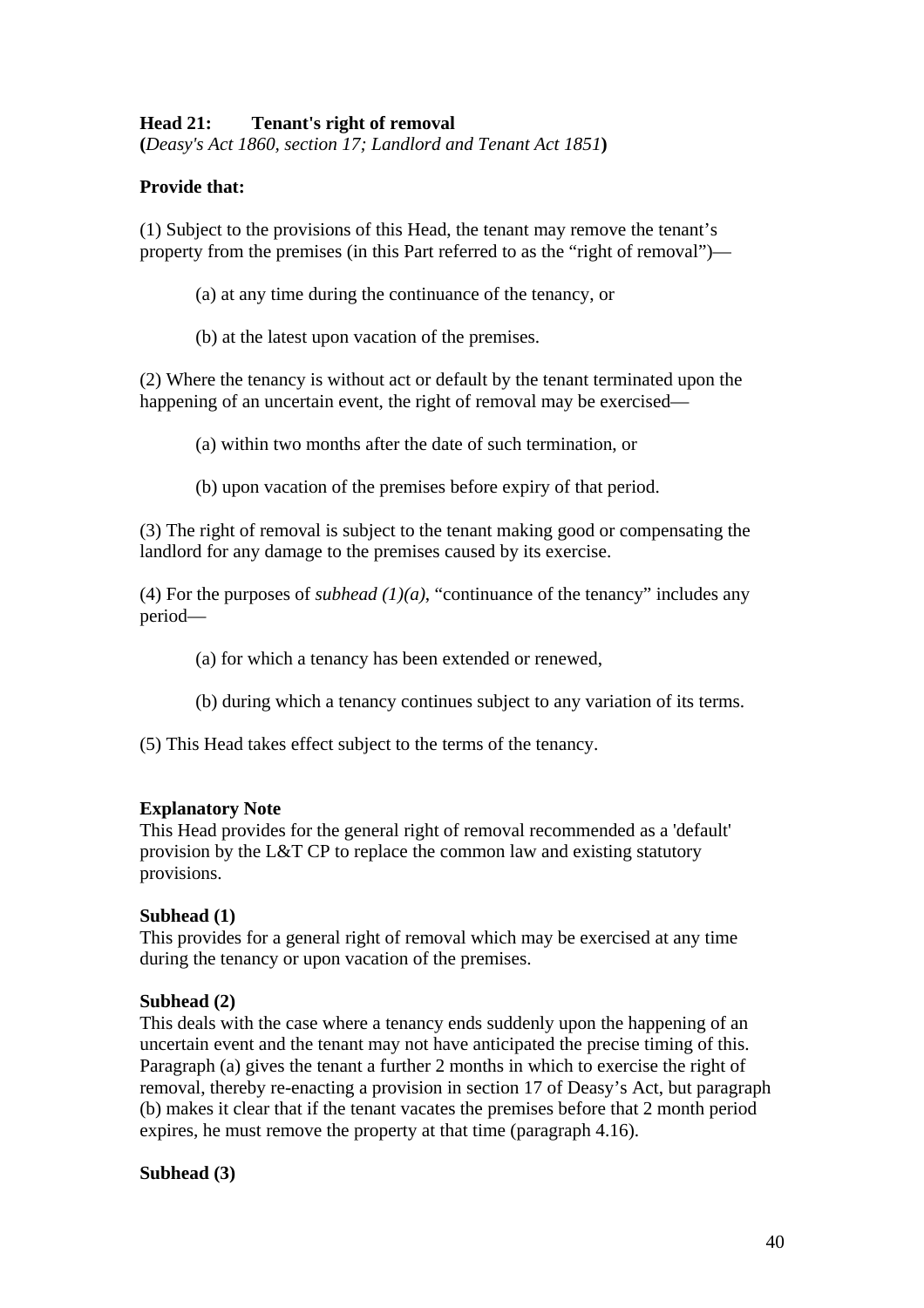This requires the tenant to make good any damage caused by the removal or to pay compensation for such damage. It does not, however, include another condition suggested in the L&T CP (see paragraphs 4.14 and 4.15) that the tenant should be in compliance with tenant's obligations. The view has subsequently been taken that this might work unfairly against tenants by enabling landlords to block removal where trivial breaches have occurred.

### **Subhead (4)**

This implements the recommendations in the L&T CP that the right of removal should be carried forward to any extension or renewal of a tenancy and should continue to apply after the terms of a tenancy have been varied (see paragraph 4.17).

## **Subhead (5)**

As also recommended by the L&T CP, makes it clear that the new statutory provisions are 'default' provisions, i.e., they operate subject to the terms agreed by the parties (see paragraphs 4.11, 4.15, 4.17 and 4.18).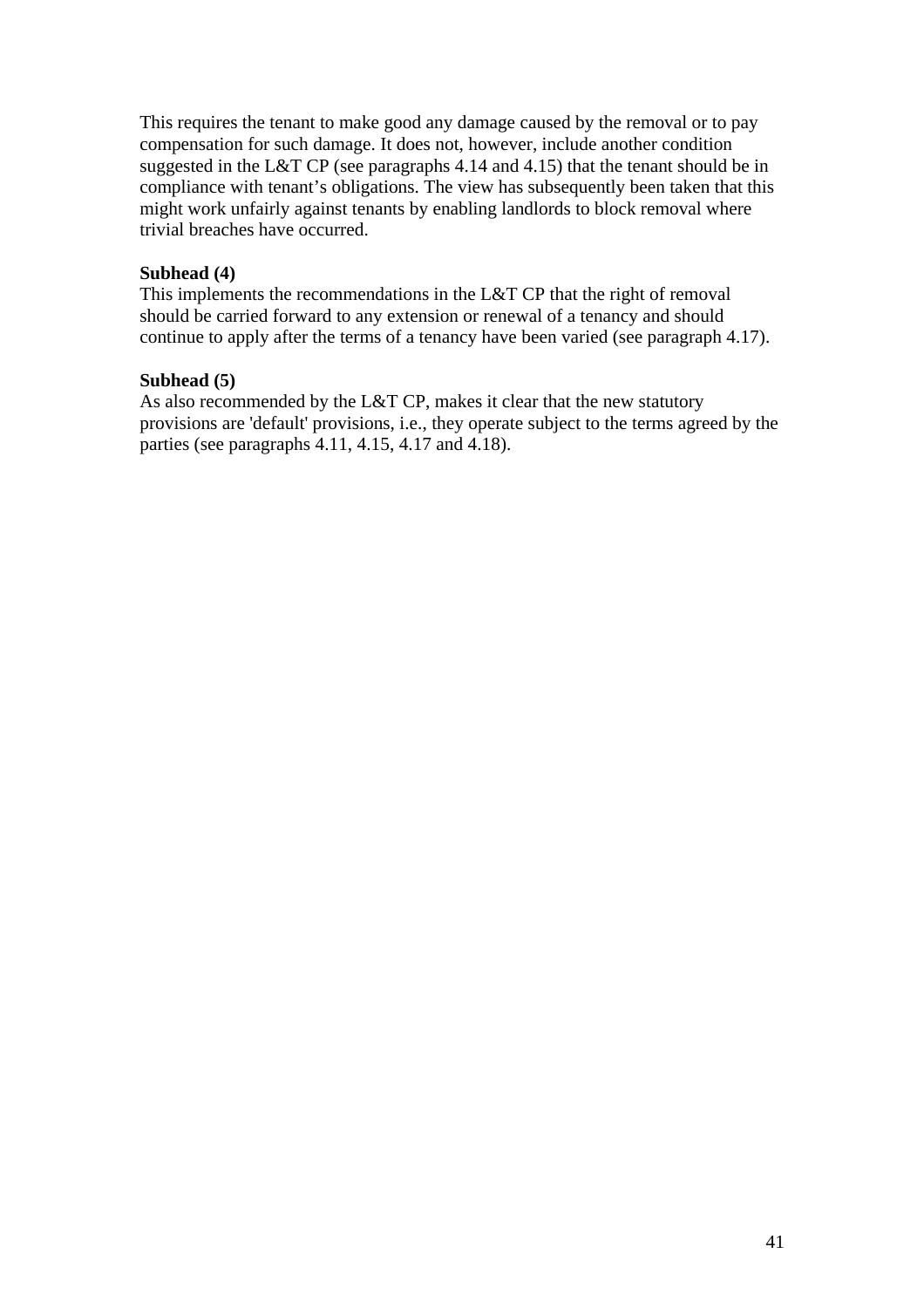# **Head 22: Landlord's rights**

## **Provide that:**

(1) Where a tenant fails to exercise the right of removal within the time specified in *Head 21*, the landlord may, without any liability to the tenant,—

(a) remove the tenant's property from the premises and store it in a safe place pending collection by the tenant, or

(b) take such other reasonable steps to safeguard the property as the landlord thinks appropriate,

and shall in either case serve notice on the tenant of the removal or other steps taken and arrangements for collection.

(2) The tenant may collect such property within 14 days of service of such notice subject to—

(a) payment of any outstanding rent or other money due under the tenancy,

(b) reimbursement of all reasonable costs and expenses incurred by the landlord in making good any damage to the premises caused by the removal or in connection with such removal, storage or other steps taken.

(3) If the tenant does not collect the property within the 14-day period, the landlord—

(a) may sell it or otherwise dispose of it,

(b) subject *to subhead (4)*, shall, where disposal results in the receipt of surplus proceeds, serve within 21 days of receiving the proceeds of such disposal a notice on the tenant containing a statement of accounts relating to the disposal.

(4) The landlord may deduct from such proceeds any outstanding rent or other money due under the tenancy and costs and expenses to be reimbursed under *subhead (2)*.

(5) Surplus proceeds which the tenant does not claim within 6 months from the date of service of notice under *subhead (3)(b)* become the landlord's property.

### **Explanatory Note**

Head 22 implements the recommendations in the L&T CP as to the landlord's rights where the tenant does not exercise the right of removal in time (paragraph 4.16).

### **Subhead (1)**

This entitles the landlord to remove the tenant's property and put it in storage or otherwise take steps to safeguard it without liability to the tenant. It also requires the landlord in such cases to notify the tenant of the steps taken.

### **Subhead (2)**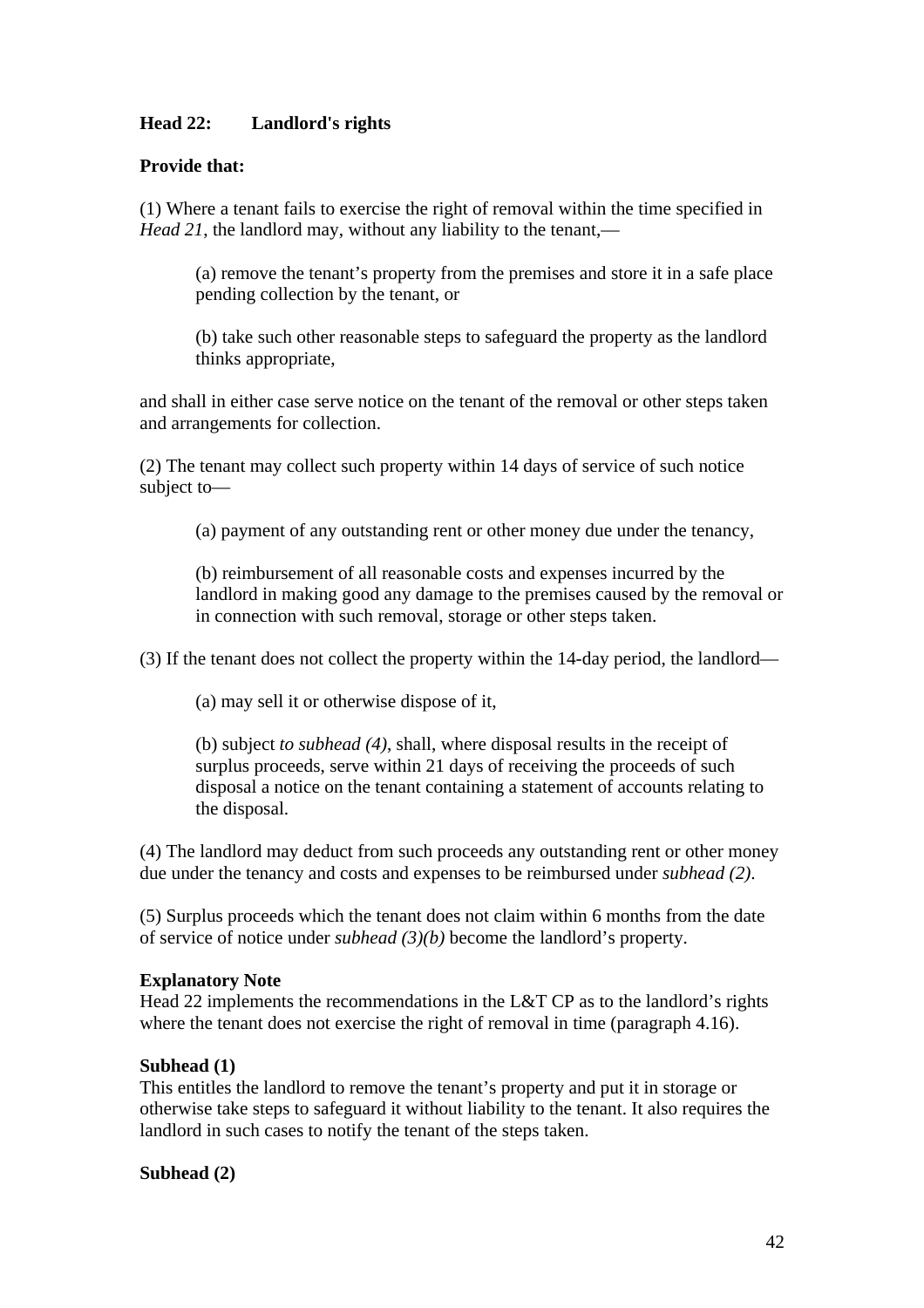This gives the tenant 14 days in which to collect the property subject to paying outstanding rent or other money due under the tenancy and meeting the landlord's reasonable costs of removal, storage or other safeguarding steps as well as making good damage to the property caused by the removal.

## **Subhead (3)**

This entitles the landlord to sell or otherwise dispose of the property where the tenant fails to collect within the 14-day period. There is no obligation on the landlord to sell the property but if there is a sale or other disposal which results in surplus proceeds after making deductions authorised by subhead (4), the landlord must account for these by serving notice on the tenant.

## **Subhead (4)**

This authorises the landlord to deduct outstanding rent or other money due under the tenancy and all reasonable costs and expenses which the tenant would have to pay or reimburse on collection of the property under subhead (2).

## **Subhead (5)**

This imposes a six month time-limit on a tenant coming forward to claim the surplus proceeds of sale or other disposal of the property. A failure to meet this entitles the landlord to keep them.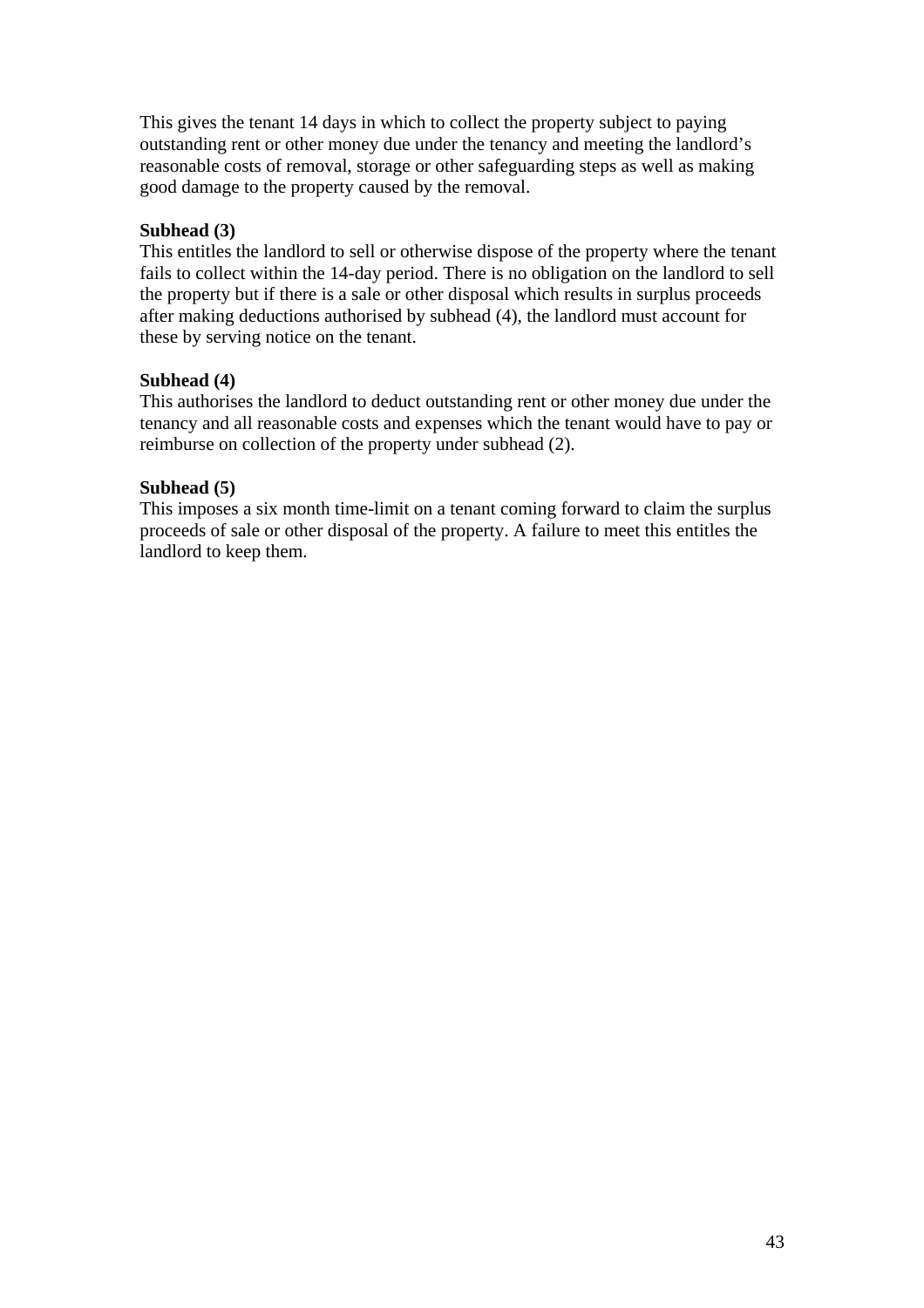## **PART 6**

## **OBLIGATIONS**

This Part implements the recommendations contained in Chapters  $5 - 11$  of the L&T CP. It deals with obligations of both the landlord and tenant. As the L&T CP recommended, it introduces the concepts of "overriding" obligations imposed by statute, which the parties cannot contract-out of, and "default" obligations which would operate in the absence of an express provision or agreement to the contrary or as a variation of the statutory provisions.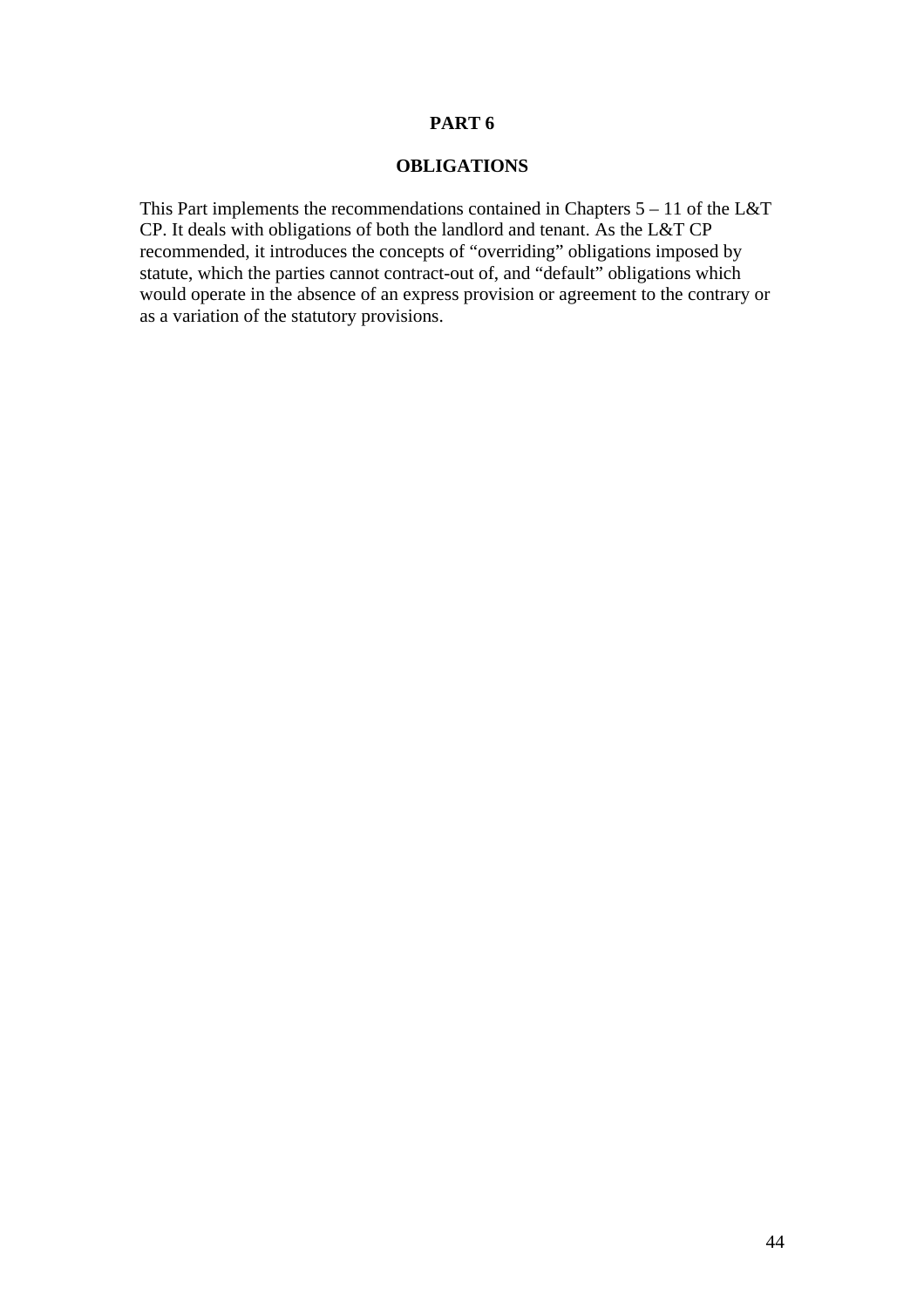# **Chapter 1**

## *Overriding and default obligations*

## **Head 23: Scope of Part 6**

#### **Provide that:**

(1) An obligation arising under this Part—

(a) applies only to a tenancy created after the commencement of this Part,

(b) replaces any obligation of the same nature which would otherwise arise by implication.

(2) Subject to the provisions of this Part, an obligation arising under this Part—

(a) applies to any tenancy,

(b) has the same force and effect as if it were imposed as an express covenant.

#### **Explanatory Note**

This Head clarifies the scope of Part 6.

### **Subhead (1)**

This makes it clear that the new statutory scheme of obligations applies only to future tenancies. It also makes it clear that a new statutory obligation displaces any equivalent that might otherwise arise by implication under the common law. Examples would be the landlord's obligation as regards the tenant's quiet enjoyment (see Head 26) and the tenant's right of set-off (see Head 48).

### **Subhead (2)**

This makes it clear that, unless indicated otherwise, an obligation arising under Part 6 applies to any tenancy. In respect of several of the obligations there is a qualification, e.g., where an equivalent obligation is created for residential tenancies by the Residential Tenancies Act 2004. It is also made clear that any statutory obligation created by Part 6 operates as if it were an express covenant. Under Head 3 of the Bill 'covenant' has a wide definition which includes any stipulation or provision in a lease or part of an oral tenancy agreement.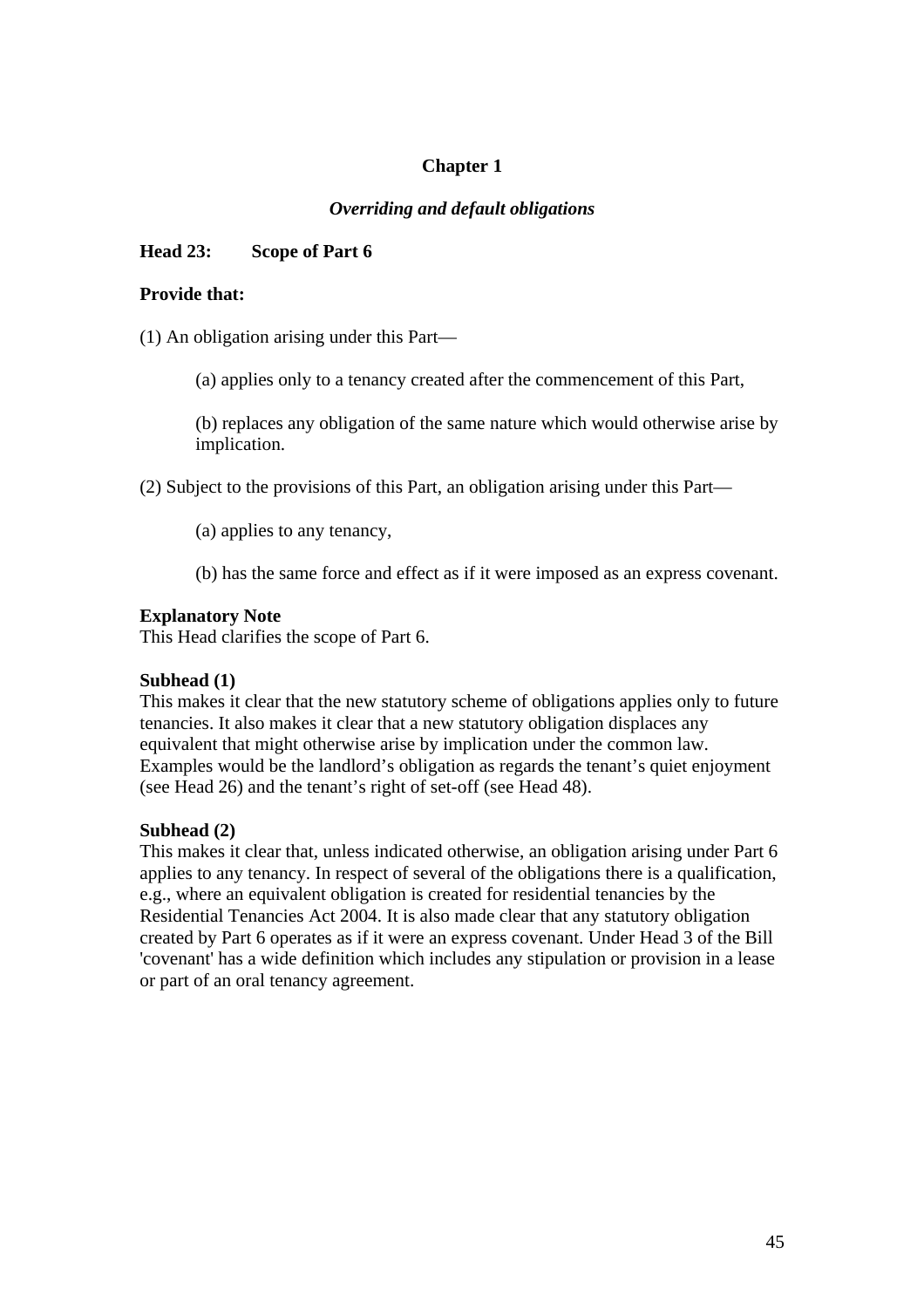## **Head 24: Overriding and default obligations**

### **Provide that:**

(1) An obligation referred to in this Part as—

(a) an "overriding obligation" applies to a tenancy notwithstanding any provision relating to the tenancy,

(b) a "default obligation" applies to a tenancy save to the extent that it is excluded or modified by any provision relating to the tenancy.

(2) In relation to any overriding obligation, any provision is void to the extent that it purports to—

(a) exclude or limit the obligation either expressly or by implication (whether by imposing a more limited obligation on the same party or by imposing an obligation on another party or otherwise), or

(b) impose on any party—

(i) any disability or penalty for enforcing or relying on the obligation, or

(ii) a liability to reimburse all or any part of the cost of performing the obligation.

#### **Explanatory Note**

Head 23 explains what is meant by the new concepts of 'overriding' and 'default' obligations introduced by the Bill.

#### **Subhead (1)**

This makes it clear that there can be no contracting out of an 'overriding' obligation. It also makes it clear that a 'default' obligation is one which will apply to a tenancy unless it is excluded altogether or modified to some extent by the terms of the lease or oral tenancy, or some collateral or other agreement such as a 'side letter' (see the definition of 'provision' in Head 3).

#### **Subhead (2)**

This underlines the status of an overriding obligation by rendering void any provision purporting to exclude it or limit its operation. It also renders void provisions designed to nullify or limit such an obligation's operation by a more indirect method, e.g., by penalising a party who enforces or relies upon the obligation.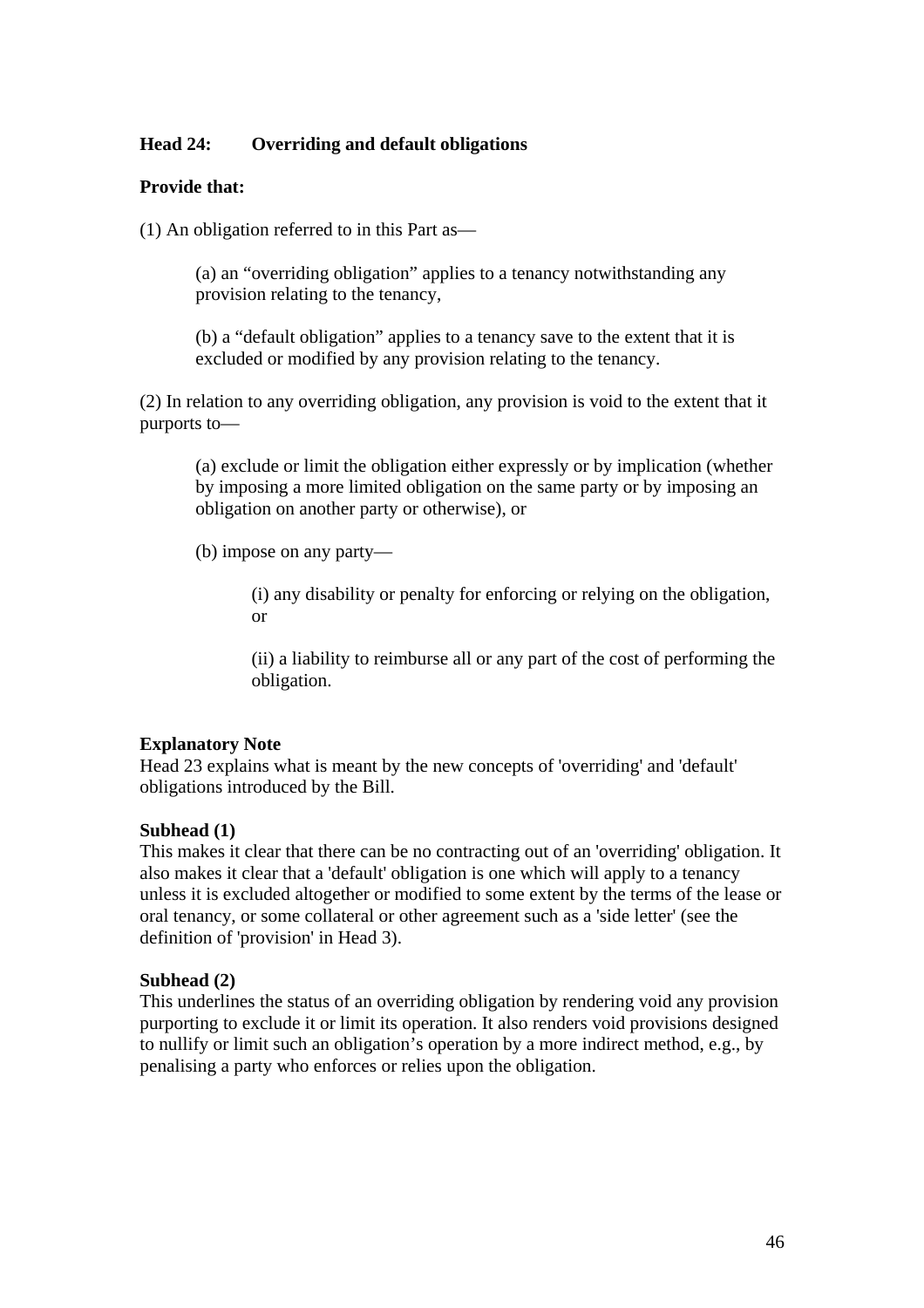# **Chapter 2**

## *Landlord's obligations*

**Head 25: Good title (***Deasy's Act 1860, section 41***)** 

### **Provide that:**

(1) Subject to *subhead (2)*, the landlord has an overriding obligation to give at or before the grant of the tenancy good title to the tenant sufficient to support the grant of the tenancy.

(2) *Subhead (1)* does not prevent—

(a) the parties agreeing to proceed with the grant of a tenancy notwithstanding a defect in title which has been fully disclosed prior to the grant,

(b) a tenancy by estoppel from arising where a defect in title, whether or not disclosed, exists at the date of the grant.

(3) For the purposes of *subhead (2)(a)*, a defect in title is fully disclosed if all information relating to the title in the possession of the landlord is fully disclosed.

### **Explanatory Note**

This Head modifies the recommendation in paragraph 6.03 of the L&T CP and replaces the obligation contained in section 41 of Deasy's Act. Paragraph 6.03 had recommended that the replacement of section 41 should be a 'default' obligation but the Law Reform Commission subsequently took the view that it should be an 'overriding' obligation because it is confined to giving sufficient title to support the grant of tenancy.

## **Subhead (1)**

Under this provision, the obligation would be fulfilled according to usual conveyancing practice relating to 'good' title, e.g., if the landlord has no documents of title to furnish, a good 'holding' title may be based on long possession of the land being let. Unlike section 41 of Deasy's Act, Head 25 applies to all tenancies and is not confined to leases.

## **Subhead (2)**

This qualifies the overriding obligation in subhead (1). Paragraph (a) preserves the right of the parties to proceed despite a defect in the landlord's title but only if it had been fully disclosed prior to the purported grant of the tenancy. Paragraph (b) preserves the doctrine of a tenancy by estoppel whereby, as between the landlord and tenant and persons claiming by or through them, a tenancy will be deemed to exist according to a purported grant even though the landlord has no title at all.

### **Subhead (3)**

This explains what is meant by full disclosure.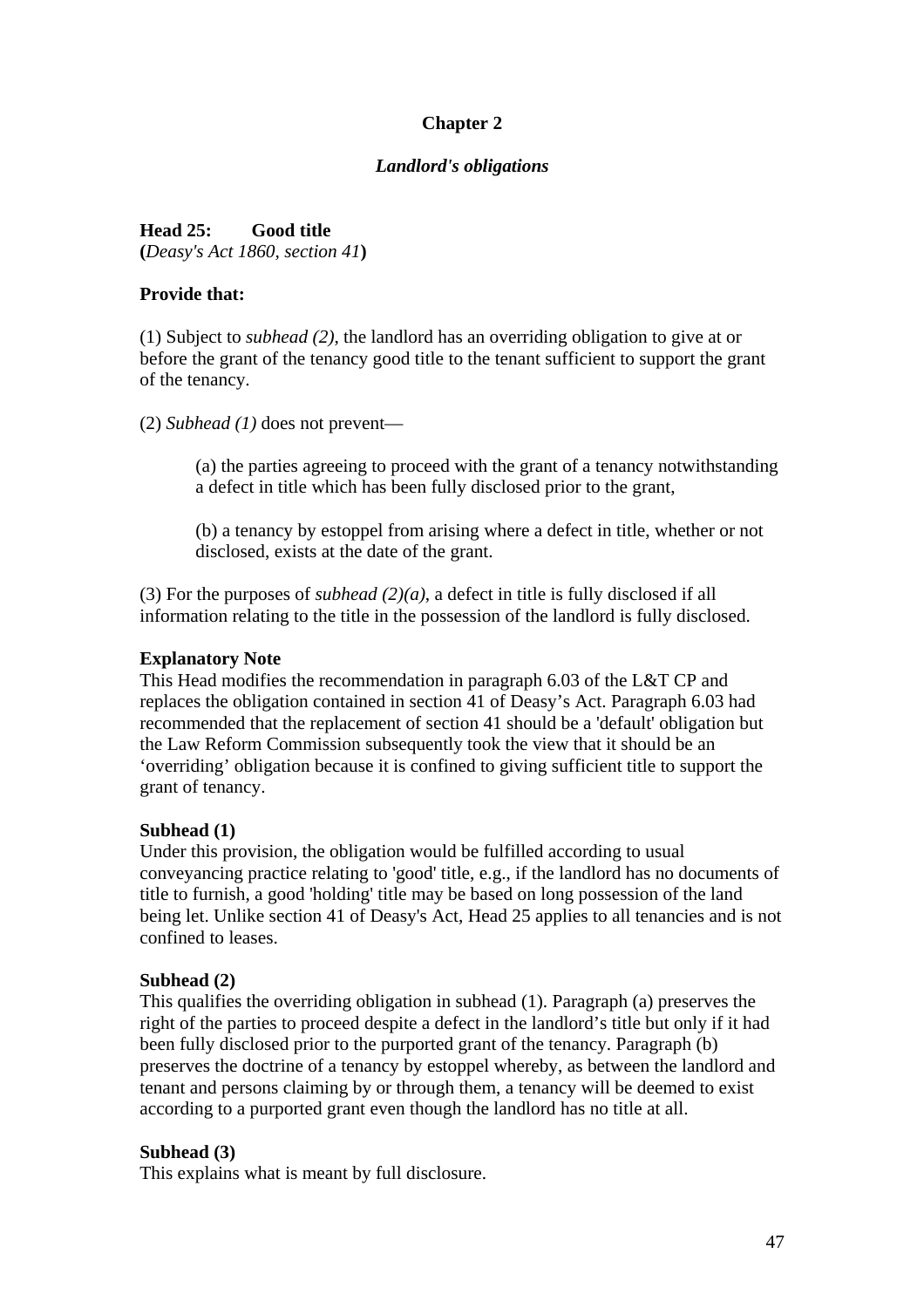## **Head 26: Possession and quiet enjoyment**

**(***Deasy's Act 1860, section 41***)** 

# **Provide that:**

(1) Subject to *subheads (2)* to *(4)*, the landlord has an overriding obligation to—

(a) give the tenant possession of the premises on the day the tenancy begins or on such other day as may be agreed,

(b) ensure that the tenant enjoys peaceful possession of the premises throughout the tenancy without interruption by the landlord or any person lawfully claiming through, under or in trust for the landlord.

(2) *Subhead (1) (b)* does not apply to interruption by the landlord or any other person in the exercise of any right or the performance of any obligation conferred or imposed expressly or impliedly by the terms of the tenancy or any statutory provision.

(3) For the purposes of *subhead (1) (a)*, where a lease expresses the tenancy to begin on a day before the date of the lease, the tenancy is deemed to begin on the date of the lease.

(4) This Head does not apply to any tenancy to which the obligation arising under section 12(1) (a) of the Act of 2004 applies.

## **Explanatory Note**

This Head incorporates the common law implied obligation by the landlord to give the tenant possession of the premises. The L&T CP did not deal with this but it has been included on the basis that it goes with the peaceful enjoyment obligation. It also replaces in a more limited form the obligation to ensure that the tenant has "quiet and peaceable enjoyment" throughout the tenancy contained in section 41 of Deasy's Act.

## **Subhead (1)**

This contains two overriding obligations. Paragraph (a) outlines the obligation initially to put the tenant into possession of the premises. This will be the date the tenancy begins or another agreed date. Paragraph (b) replaces the implied obligation relating to quiet enjoyment in section 41 of Deasy's Act. As recommended in the L&T CP (paragraph 6.05), the obligation is now confined to the landlord and persons lawfully claiming through, under, or in trust for the landlord. The archaic 'quiet and peaceable' reference in section 41 of Deasy's Act is replaced by 'peaceful' (like section 12(1) (a) of the Residential Tenancies Act 2004). It also uses the traditional 'possession' rather than 'occupation' which the 2004 Act uses.

## **Subhead (2)**

This qualifies subhead (1) (b) to make it clear that a landlord is not in breach of the peaceful enjoyment obligation where an interruption is a consequence of the exercise of a right conferred by the tenancy, e.g., the right of re-entry for breach of covenant by the tenant or right to inspect for damage. The same applies to interruption caused by performance of an obligation, e.g., entry in order to carry out maintenance or repairs for which the landlord is responsible. Also excluded is interruption by the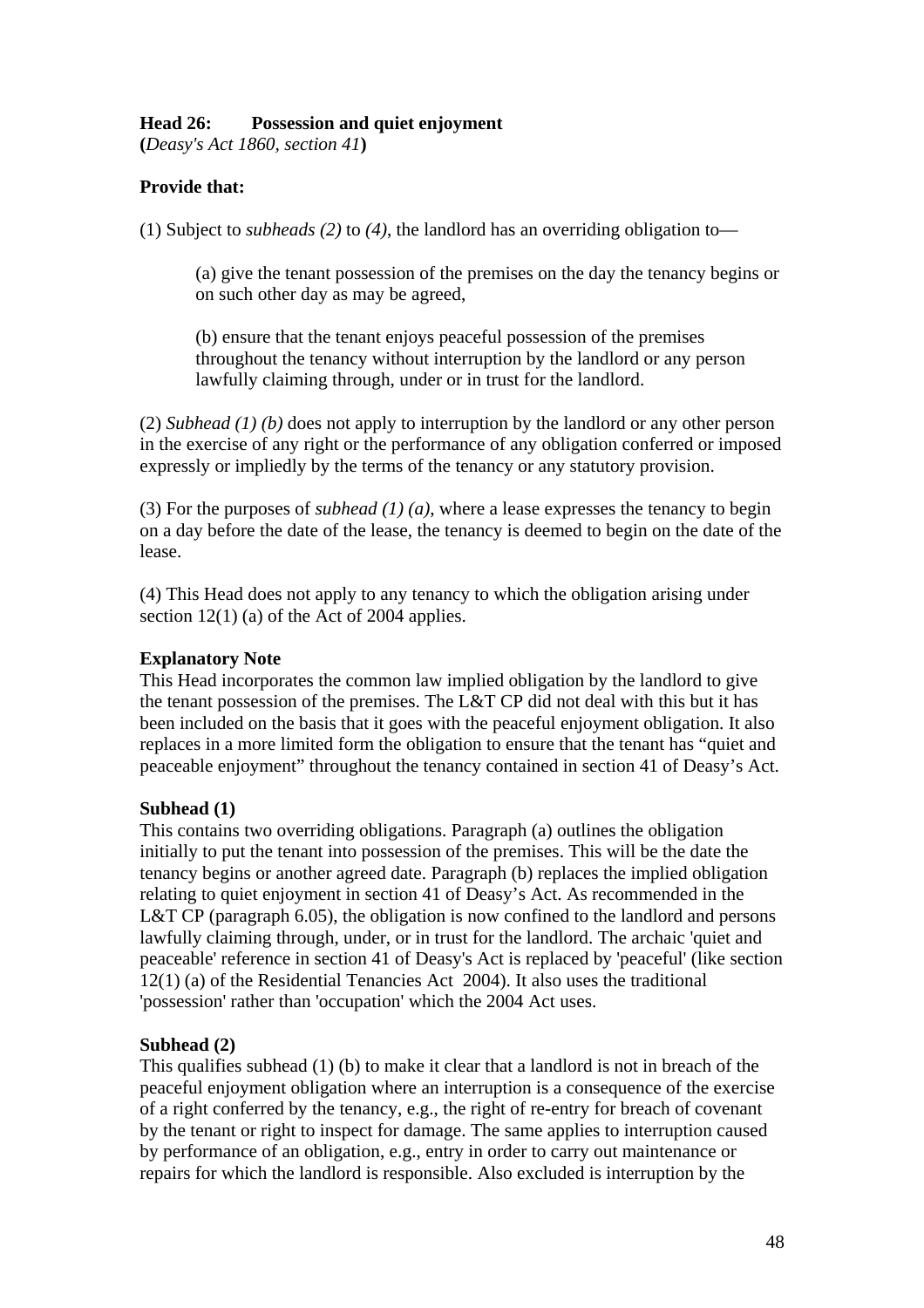landlord or other persons caused by action under statutory provisions, e.g., works carried out in order to correct an environmental or public health hazard or nuisance.

## **Subhead (3)**

This deals with the situation where no specific date for possession has been agreed and the date specified in the lease for commencement of the tenancy is earlier than the date of the lease. In such cases, the obligation to give possession arises on the date of the lease (in practice, the tenant will usually have already gone into possession under an agreement for lease).

## **Subhead (4)**

This makes it clear that Head 25 does not apply to any residential tenancy already governed by section 12(1) (a) of the 2004 Act (paragraphs 5.04, 5.11 and 6.01 of the L&T CP).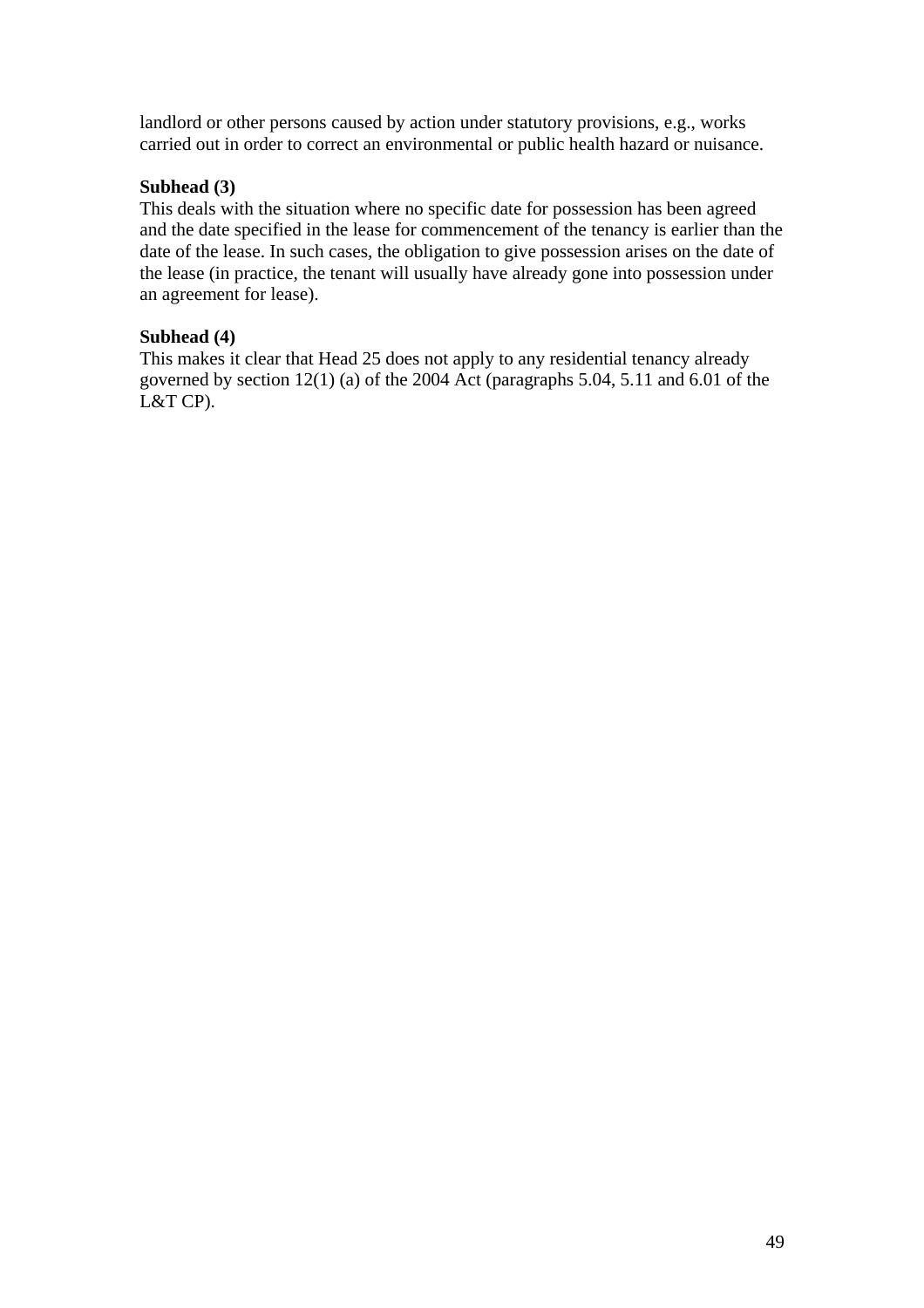## **Head 27: Landlord's agent and contact**

### **Provide that:**

(1) The landlord has an overriding obligation to—

(a) notify the tenant of the name of the person, if any, (the "authorised agent") who is authorised to act on the landlord's behalf in relation to the tenancy for the time being,

(b) provide the tenant with particulars of the means by which the tenant may at all reasonable times contact the landlord or the authorised agent.

(2) Nothing in *subhead (1)* affects the obligations in section 12(1) *(e)* and *(f)* of the Act of 2004.

### **Explanatory Note**

This Head extends the obligations of landlords of dwellings under section 12(1) (e) and (f) of the 2004 Act to all other kinds of tenancy as recommended by the L&T CP (paragraph 6.22). These are the obligations to notify the tenant of the landlord's authorised agent and to provide particulars of the means of contacting the landlord or his agent. These are intended to be overriding obligations (see section 18 of 2004 Act).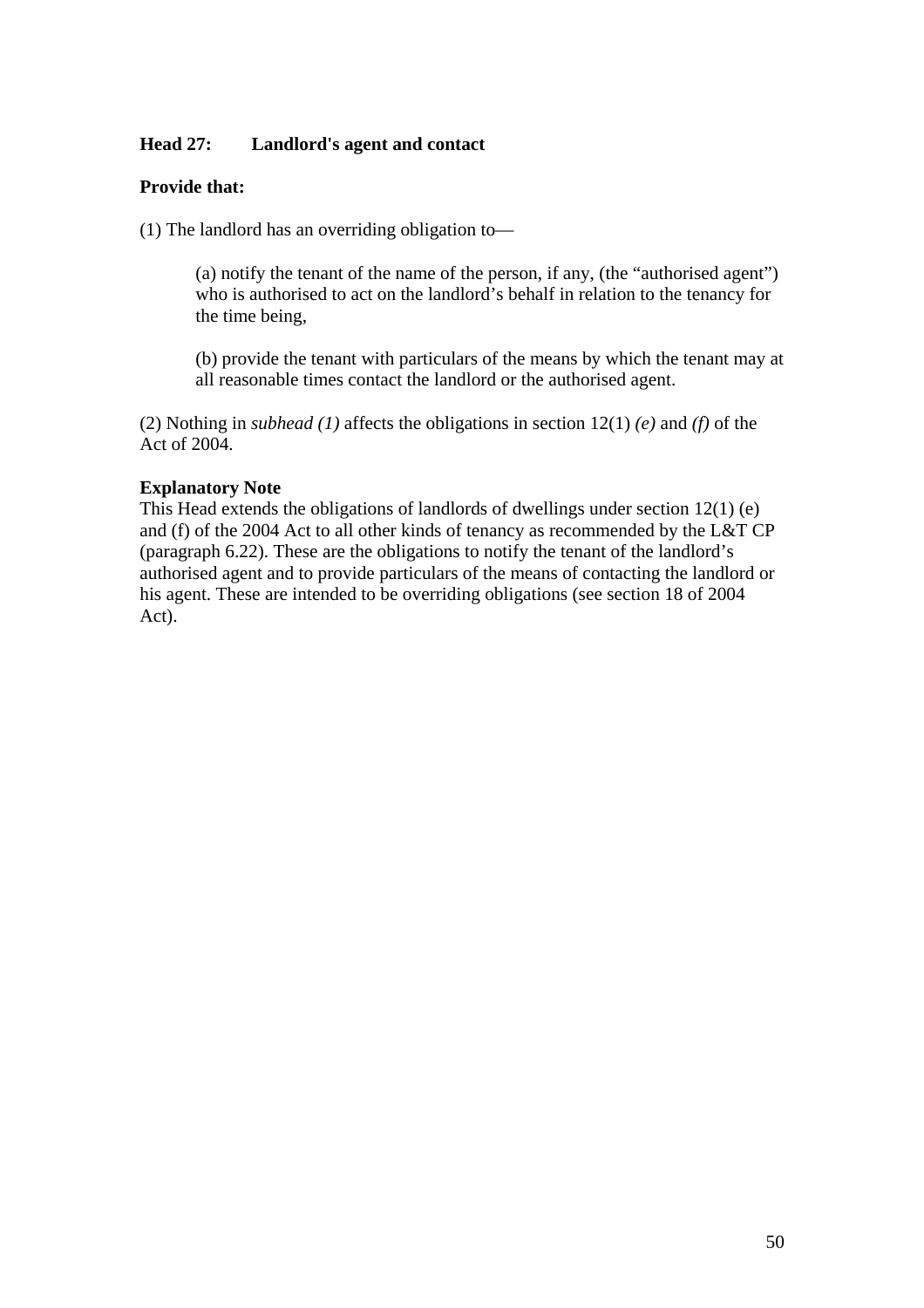## **Head 28: Residual obligation to repair**

### **Provide that:**

Where in relation to any tenancy—

(a) there is no obligation imposed on any party to repair any part of the premises, or

(b) it is unclear whether such an obligation is imposed on any party,

the landlord has a default obligation to repair.

## **Explanatory Note**

This Head implements the recommendations in paragraph 6.18 of the L&T CP that there should be a statutory provision to deal with cases where the tenancy agreement fails to deal exhaustively with repairs or to deal with the subject at all (and there is no common law or other statutory provision to fill the gap). Paragraph (a) deals with case where it is clear that there is a gap in provision and paragraph (b) covers cases where the position is simply unclear. In both cases, the repair obligation will rest with the landlord as a default obligation.

This default obligation will apply only where the conditions set out in paragraphs (a) or (b) exist. If there are express provisions in the tenancy agreement or repairing obligations arising under the common law or other statutory provisions (such as those in the 2004 Act or Chapter 3 of Part 6) which cover the repairing obligation in respect of any particular part of the premises, Head 28 will not apply.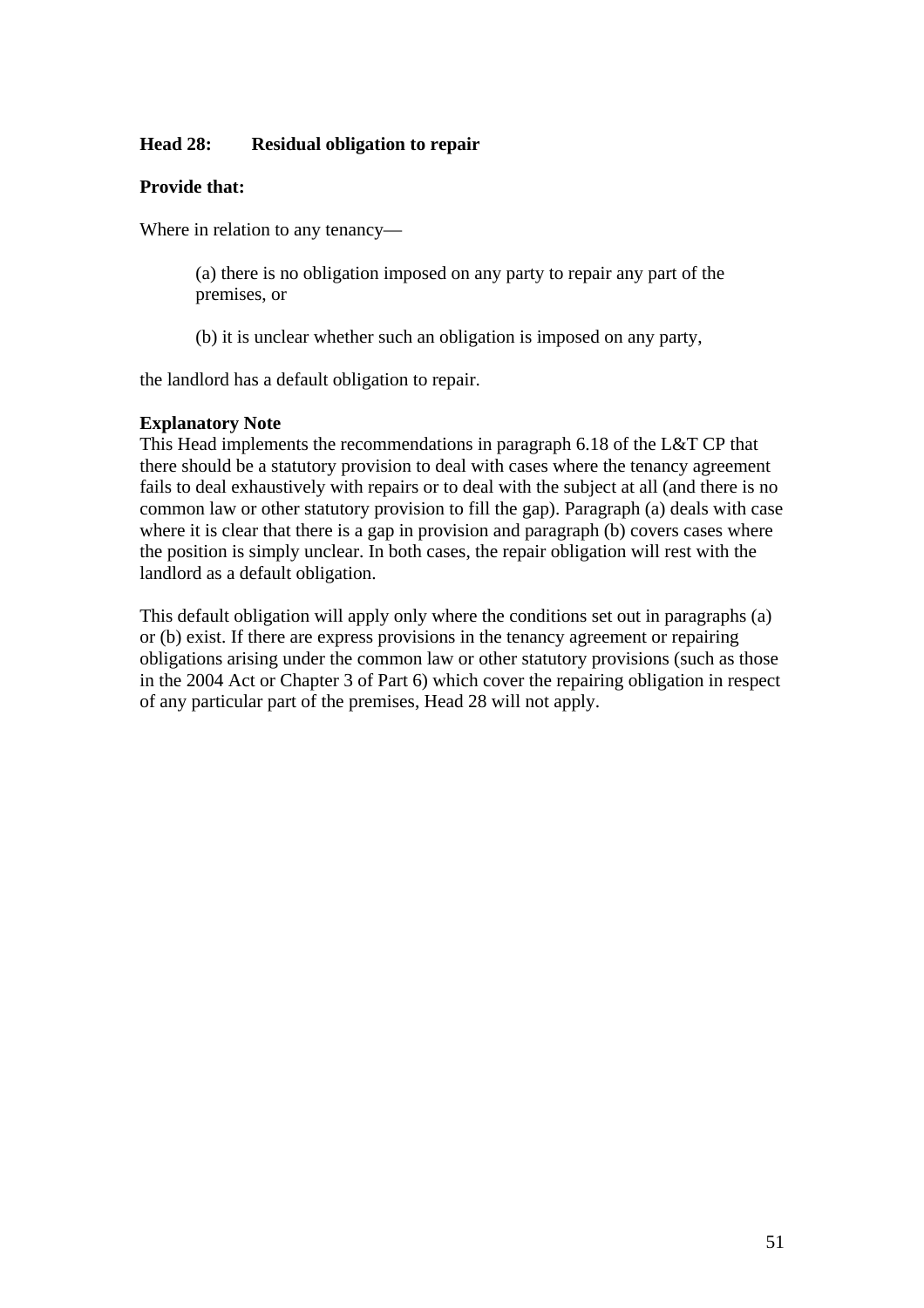### **Head 29: Defective premises**

### **Provide that:**

(1) Subject to *subheads (2)* to *(4)*, the landlord has an overriding obligation on the grant of a tenancy of premises for immediate occupation or use in their existing state to take reasonable care to ensure that all persons who might reasonably be expected to be affected by defects in the state of the premises at the date of the grant (whether or not those defects have been created by the landlord) are reasonably safe from personal injuries or from damage to their property caused by such defects.

(2) In determining whether a landlord has complied with the obligation under *subhead (1)* regard shall be had to—

(a) any obligations on the landlord to repair the premises,

(b) any warning as to defects given by the landlord before the grant of the tenancy but such a warning shall not relieve the landlord of liability unless it was sufficient to draw to the attention of the person to whom it was given the risk of personal injuries or damage to property caused by the defects.

(3) *Subhead (1)* does not apply to defects—

(a) unless on the date of the grant such defects were known, or ought reasonably to have been known, to the landlord, or

(b) which, where the tenancy is a re-grant or renewal of a tenancy, arise from the act or omission (including breach of a repairing obligation) of the tenant.

(4) *Subhead (1)* does not prevent a landlord from granting a tenancy of defective premises subject to a written undertaking by the tenant to render them safe, or to carry out works so as to render them safe, as soon as is reasonably practicable after the date of the grant provided the tenant is before that date made fully aware of the defects in so far as known to the landlord and signs, no later than that date, a written acknowledgment of such awareness.

### **Explanatory Note**

This Head partly implements the recommendation in the L&T CP that the Commission's much earlier recommendations in its Report on Defective Premises (LRC 3-1982) relating to landlords should be implemented. It covers 'physical' unfitness but does not extend to 'legal' unfitness as originally recommended by the L&T CP (see paragraph 6.19).

## **Subhead (1)**

This imposes an overriding obligation but is subject to the qualifications set out in subheads (2) to (4). These provisions reproduce the substance of proposals in LRC  $3 -$ 1982, but with an important exception: the 1982 proposals were intended to apply to 'disponers' of property, which included not just a landlord but also an assignor or lessee surrendering a tenancy. The Commission subsequently took the view that the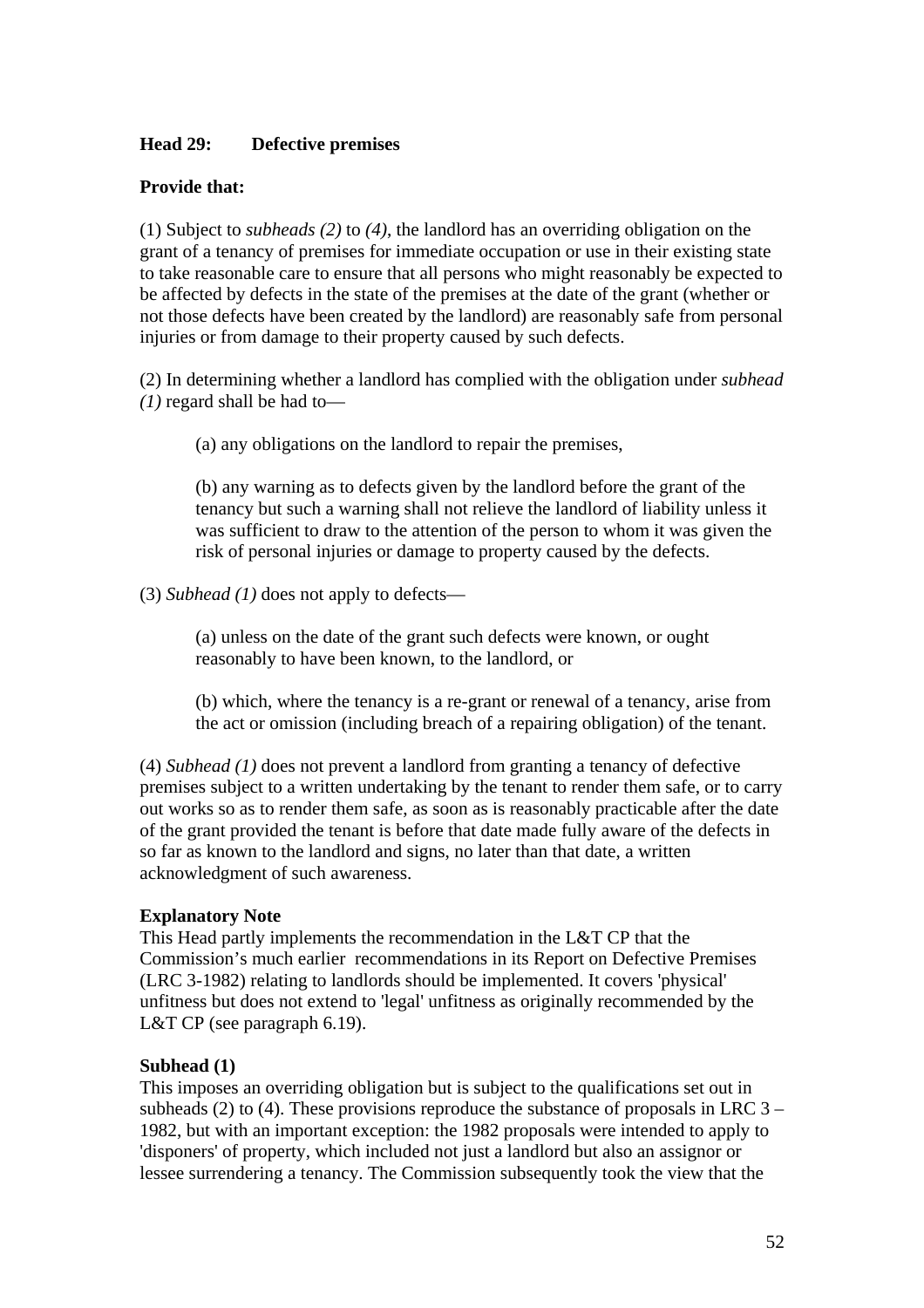extension to the latter was going too far. The obligation covers both personal injuries and damage to property.

There are limits to the obligation. Firstly, it applies only to a tenancy of premises for immediate occupation and would not apply where the premises are to be demolished or subject to other works rendering occupation impossible. Secondly, it applies only at the date of the grant and to defects existing at that date: it does not apply to defects arising later, whatever their cause, e.g., the actions or omissions of the tenant. Thirdly, it is an obligation to take reasonable care.

## **Subhead (2)**

This lists the matters to be taken into consideration in deciding whether there has been a breach of the obligation.

## **Subhead (3)**

This excludes liability in two situations. The first where the defect was not, and could not reasonably have been, known to the landlord at the date of the grant. The other is where the defect has been caused by the tenant. This would arise in cases where the tenancy is a re-grant or renewal to the previous tenant who was in occupation of the premises. In such a case the defect might be a consequence of work carried out by the tenant or of a breach of repairing obligation.

## **Subhead (4)**

This provides a saving for the not uncommon situation where the owner of defective premises grants a tenancy to a tenant who is undertaking to repair them or carry out other works which will cure any existing defects.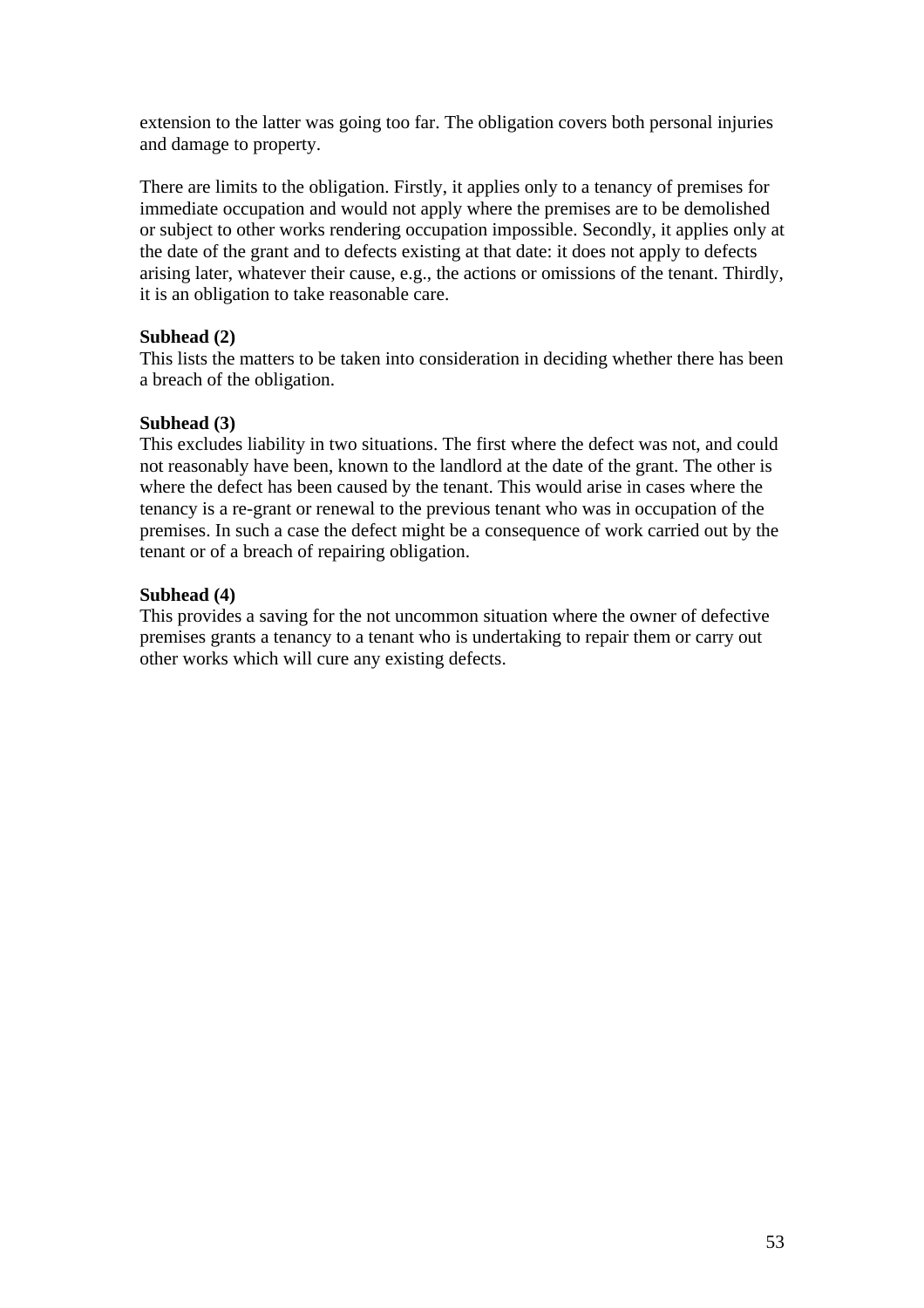## **Head 30: Building Insurance**

### **Provide that:**

(1) From the date of the grant of a tenancy of premises which include buildings, the landlord has default obligations to—

(a) insure the buildings and landlord's property in or on the premises against the insured risks,

(b) insure the buildings—

(i) in the joint names of the landlord and the tenant or with the tenant's interest noted on the insurance policy, unless the insurer waives subrogation rights,

(ii) for the full cost of rebuilding together with incidental costs, expenses and fees, including loss of rent,

(c) increase the buildings' insurance cover where any review of cover reveals the necessity for such increase or at the request of the tenant where the tenant is liable to pay the premiums or to reimburse the cost of the insurance,

(d) notify the tenant in writing of the particulars of the building's insurance, including any increases of cover,

(e) use the proceeds of the buildings' insurance to reinstate the buildings or build equivalent alternative buildings, subject to any necessary planning permission or building consent being available.

(2) In *subhead (1)*, subject to such insurance being ordinarily and reasonably available to the landlord and to such excesses, exclusions and limitations which may be imposed by the insurer, "insured risks" includes—

(a) earthquakes, fire (including subterranean fire), flood, lightning, storm and tempest,

(b) explosion,

(c) impact by any aircraft, other aerial device or articles dropped from the air, and any road or other vehicle,

(d) civil commotion, malicious damage and riot,

(e) bursting or overflowing apparatus, pipes, radiators and water or other tanks.

(3) This Head does not apply to any landlord to which section 12 of the Act of 2004 applies.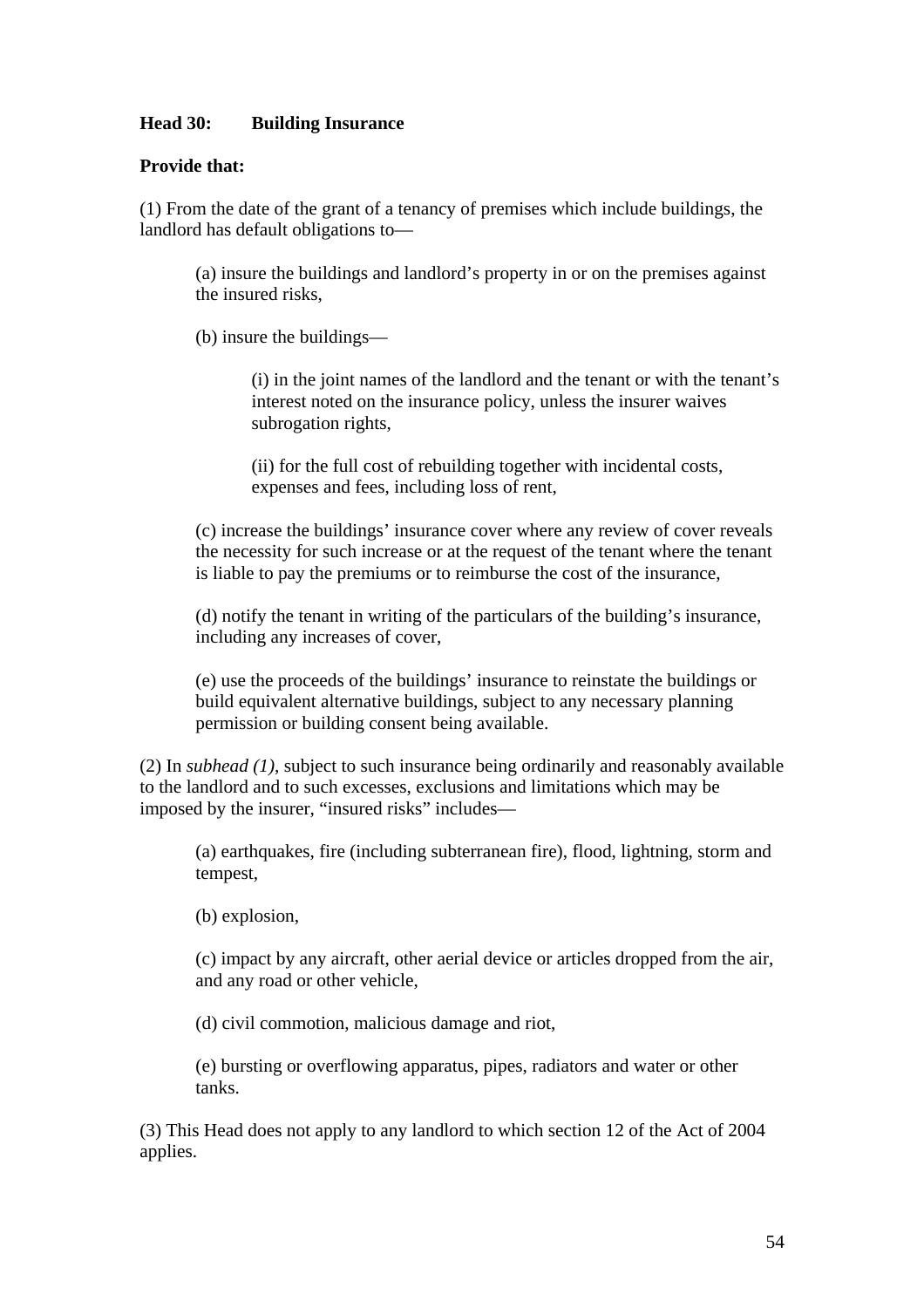## **Explanatory Note**

This Head deals with the landlord's obligations with respect to insurance and implements various recommendations in Chapter 11 of the L&T CP (Head 46 deals with the tenant's insurance obligations).

### **Subhead (1)**

This lists a series of default obligations as suggested in paragraph 11.09 of the L&T CP.

Paragraph (a) refers to buildings' insurance and the landlord's property in or on the premises (rather than 'fixtures' as in Part 5). This is a default obligation which arises only where the premises include buildings. Paragraph (b) requires, on the basis that this is a default obligation, firstly, that the buildings' insurance should be in joint names unless the insurer waives subrogation rights [this will resolves the doubt as to whether the Irish courts would regard insurance arranged by the landlord as being also for the benefit of the tenant: paragraph  $11.09$  (g) (fn 26)] and, secondly, that the buildings insurance be for the full reinstatement cost (paragraph 11.09 (c)).

Paragraph (c) requires an increase in cover in two circumstances: firstly, where an annual review requires an inflationary increase; secondly, where the tenant is paying for the insurance directly or indirectly and requests an increase (paragraph  $11.09(c)$ ). Paragraph (d) requires the landlord to notify the tenant of the particulars of the buildings' insurance, including any increases of cover under paragraph (c). Paragraph (e) requires the landlord to use the proceeds to reinstate the premises [this will also resolve a doubt as to the position in Irish law on this point: see paragraphs 11.05 and 11.06]. There are specified exceptions to this, i.e. where planning permission or building consent for reinstatement work is not available.

## **Subhead (2)**

This provides a definition of 'insured risks' along the lines commonly adopted in the leases.

## **Subhead (3)**

This contains a saving for the provisions in the 2004 Act imposing an insurance obligation on the landlord: see section 12 (1) (c).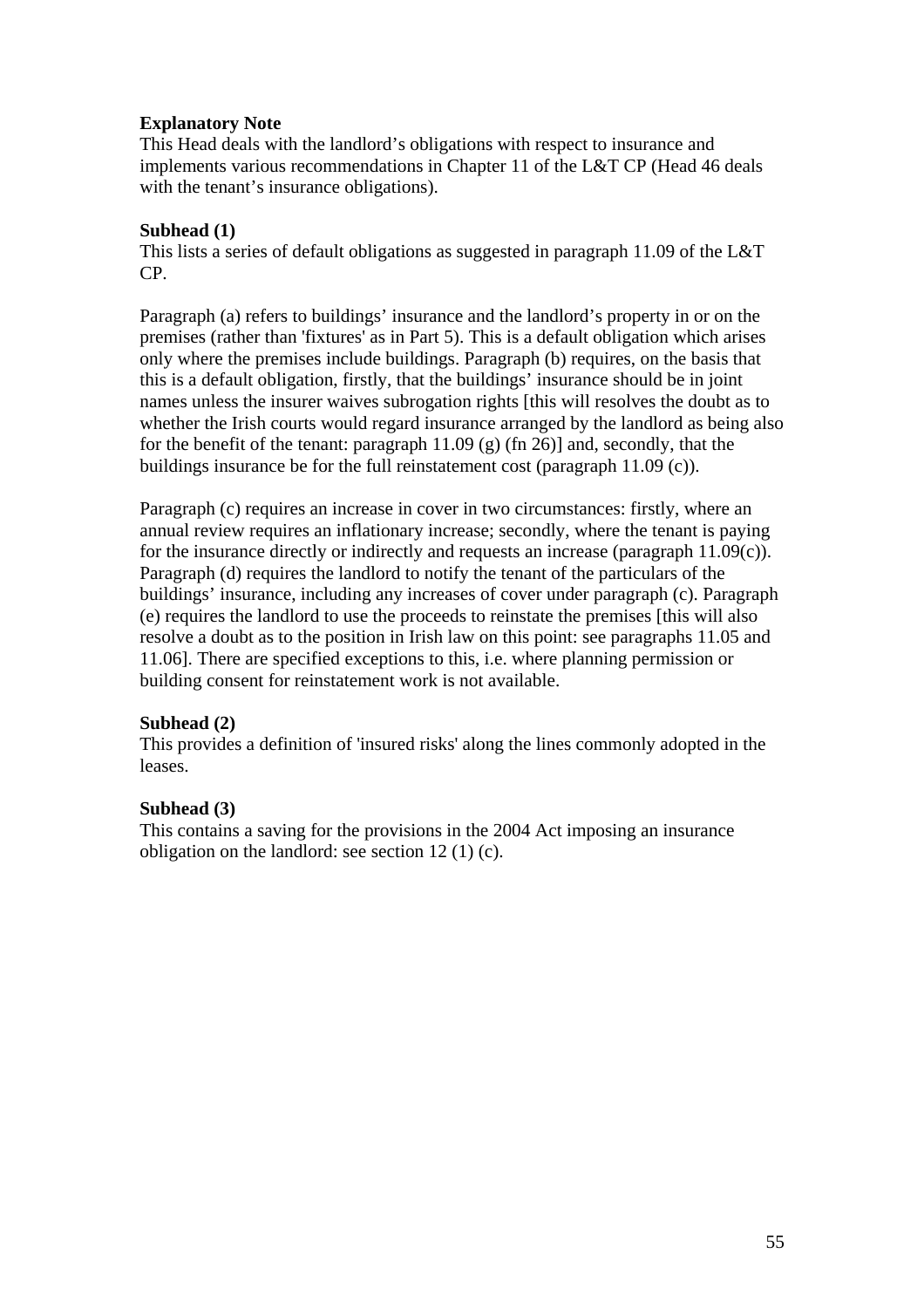# **Chapter 3**

#### *Landlord's consent*

This chapter replaces Part V (Covenants in Leases of Tenements), i.e. sections 64 to 69 of the Landlord and Tenant (Amendment) Act 1980. It implements the recommendations in paragraphs 3.41 to 3.46 and 4.44 to 4.49 of the Business Tenancies CP with one exception. It does not deal with the provisions in section 65 of the 1980 Act relating to damages for breaches of covenants to repair (see paragraph. 4.46) as this matter is dealt with later in the context of repairing obligations (see Head 50).

Chapter 3 seeks to consolidate in a more simple form the provisions in Part V of the 1980 Act. It supplements those provisions by incorporating provisions designed to prevent landlords from delaying unduly in dealing with requests for consent. Similar provisions were introduced in England by the Landlord and Tenant Act 1988 (Business Tenancies CP paragraph 3.46).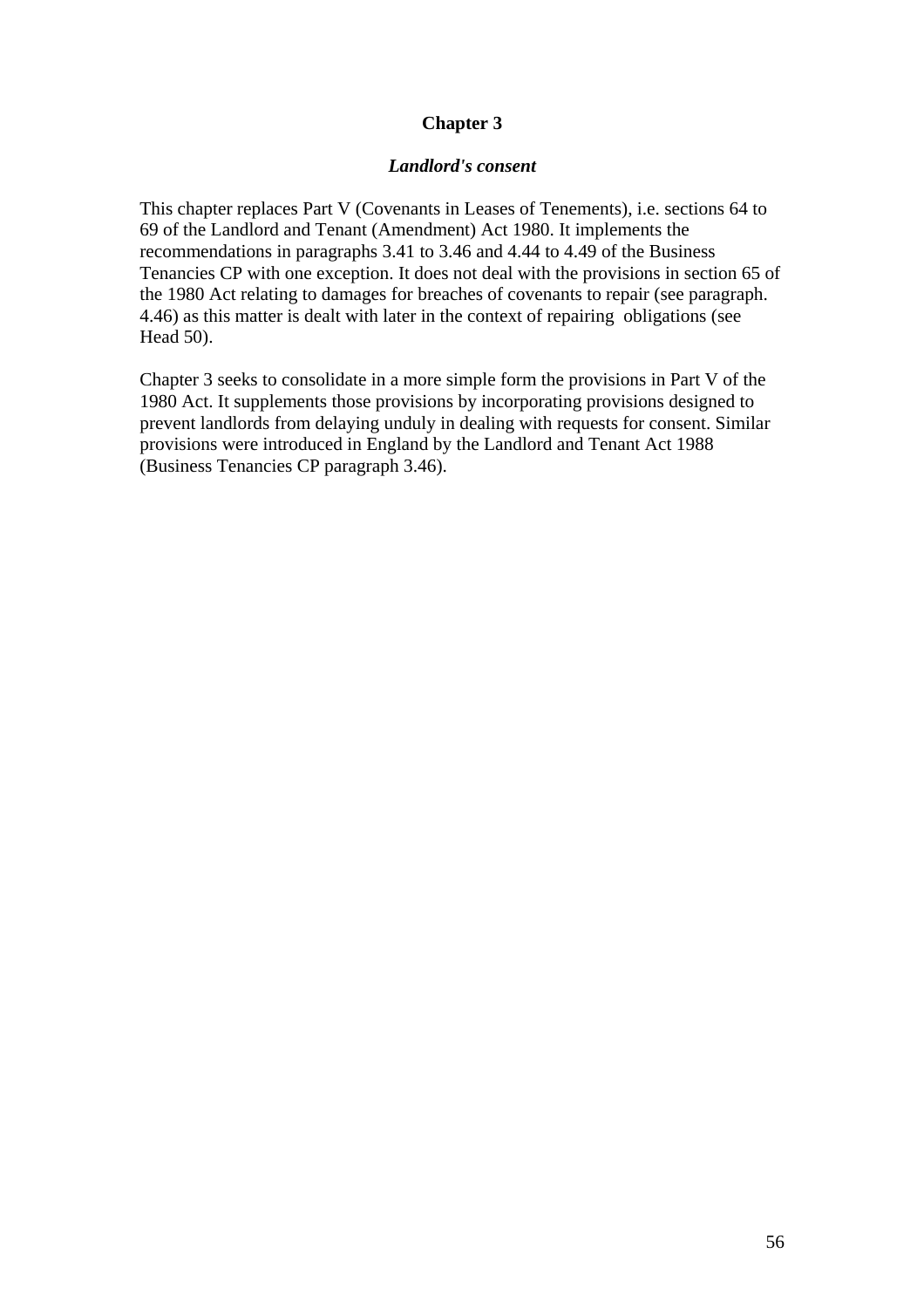## **Head 31: Scope of Chapter 3 (***Landlord and Tenant (Amendment) Act 1980, Part V***)**

# **Provide that:**

(1) Subject to *subhead (3)*, this Chapter applies to any provision of a tenancy which prohibits or restricts the doing of any thing in relation to the premises by the tenant without the consent of the landlord.

(2) For the purposes of *subhead (1)* a provision which absolutely prohibits or restricts the doing of a thing by the tenant shall be treated as if it were a provision prohibiting or restricting that thing without the consent of the landlord.

(3) This Chapter does not apply to a provision—

(a) requiring compliance with any statutory provision or court order,

(b) prohibiting or restricting the tenant from carrying out works on or to the premises more substantial than an improvement.

(4) In this Chapter "improvement" means any addition to or alteration of an existing building or structure and includes any structure ancillary or subsidiary to such a building, but does not include any alteration or reconstruction of a building or structure so that it loses its original identity.

# **Explanatory Note**

## **Subhead (1)**

This makes it clear that Chapter 3 is dealing with the situation in which the landlord's consent to do something in relation to the tenancy is sought by the tenant. The substantial difference from Part V of the 1980 Act is that these provisions, which are designed to prevent the landlord from acting unreasonably, will apply to any thing which the tenant wants to do in relation to the premises whereas Part V is confined to alienation, change of user and making improvements. As recommended by the Business Tenancies CP (see paragraph 3.42), these provisions are not confined to 'leases' (see section 64 of the 1980 Act) although in most cases they will only operate where there is a written document. Neither are they confined to 'tenements' (paragraph 3.43).

# **Subhead (2)**

This retains the important provision in Part V of the 1980 Act (see sections 66(1),  $67(1)$  and  $68(1)$  of the 1980 Act) that the provisions requiring the landlord to act reasonably apply also to absolute prohibitions or restrictions (this is not the position in England).

# **Subhead (3)**

This excludes the application of Chapter 3 in certain cases where the landlord can simply refuse to give consent without question and can enforce any covenant strictly against the tenant. Paragraph (a) covers a provision requiring compliance with a statutory provision such as enforcement action under planning and environmental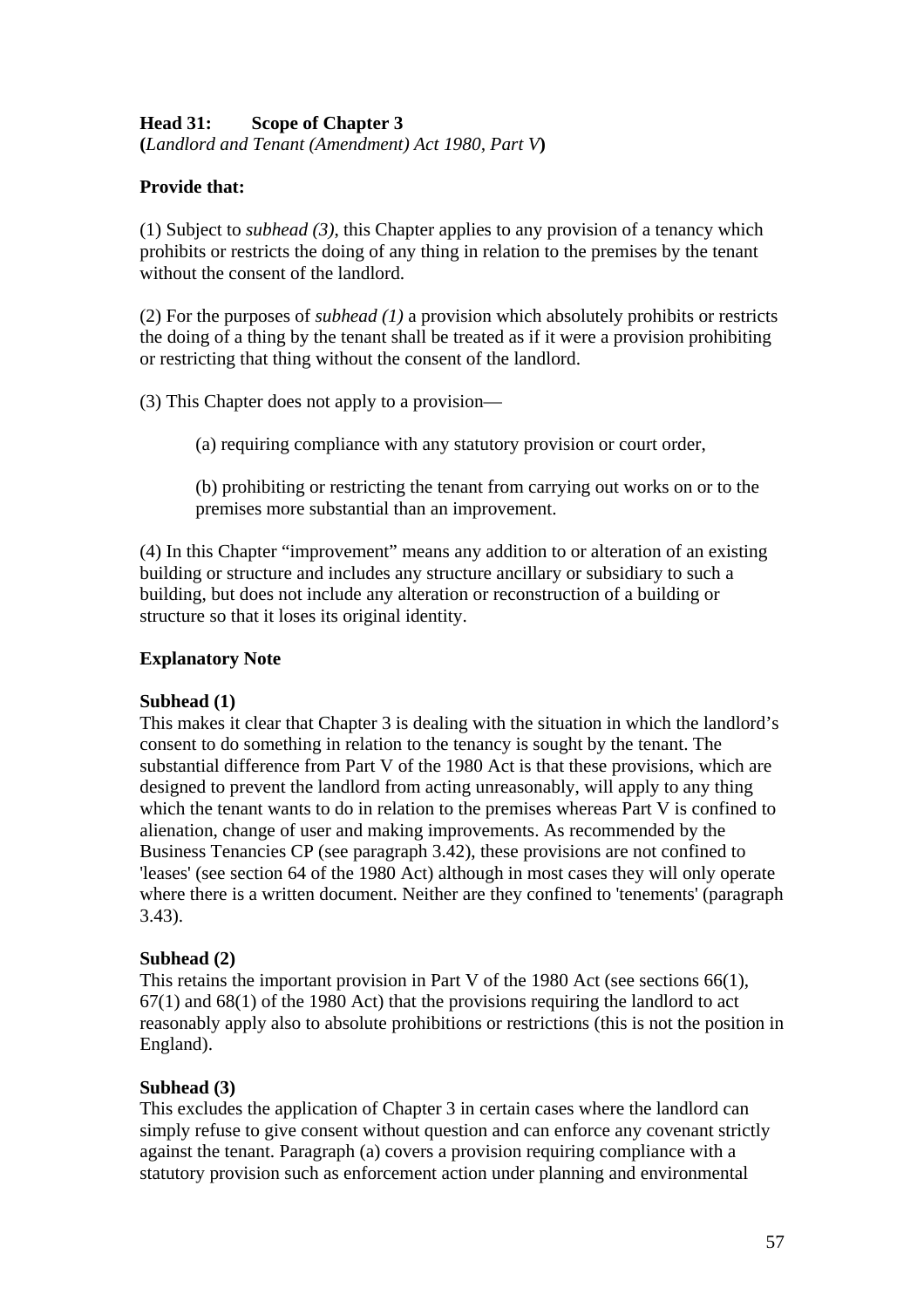legislation. Paragraph (b), when read with the definition of 'improvement' in subsection (4), incorporates the substance of sections  $67(2)$  (b) and (3) and  $68(1)$  and  $(2)$  of the [1](#page-57-0)980 Act.

## **Subhead (4)**

 $\overline{a}$ 

This provides a definition of 'improvement'. It follows the wording in the 1980 Act; it is framed in such a way as to entitle a landlord to refuse consent without question in cases where the works proposed by the tenant are so substantial that there is a risk that they might qualify the tenant to acquire the fee simple under the Ground Rent Acts*.* 

The definition of 'consent' in Head 3 makes it clear that Chapter 3 applies to a landlord whether the 'consent' provision uses that word or some similar word such as 'agreement', 'licence' or 'permission. The definition of 'provision' in Head 3 makes it clear that Chapter 3 applies also where the prohibition or restriction is not contained in the lease itself but rather in a separate agreement such as a 'side' letter.

<span id="page-57-0"></span><sup>&</sup>lt;sup>1</sup> A provision in section 66(2)(b) of the 1980 Act excludes the need to obtain consent to an alienation in the case of a building lease for a term exceeding 40 years provided the alienation is made more than 7 years before the end of the term and notice of it is given to the landlord within a month of the alienation. The view has been taken that there is no longer any need for this provision.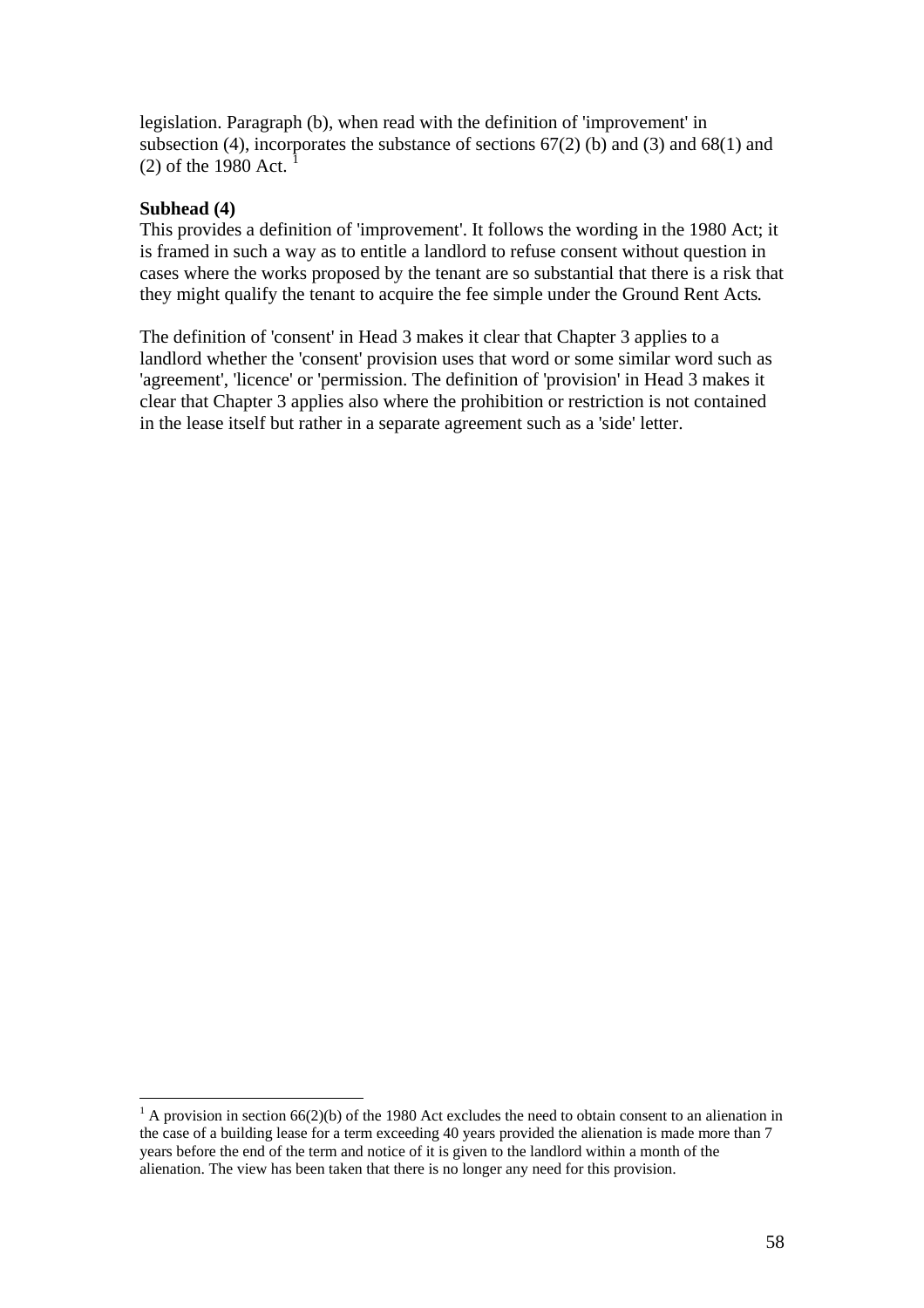#### **Head 32: Unreasonable withholding of consent**

**(***Landlord and Tenant Act 1980, sections 66 to 68***)** 

### **Provide that:**

(1) The landlord has an overriding obligation not to—

- (a) unreasonably withhold or delay giving consent,
- (b) subject to *subhead (3)*, impose—
	- (i) a sum of money, or
	- (ii) any increase of rent,

for or in respect of the giving of consent, or

(c) impose any other unreasonable condition to the giving of consent.

(2) In any proceedings in which the issue of whether the landlord has complied with *subhead (1)* arises, the onus is on the landlord to prove compliance.

(3) It is not unreasonable of the landlord to require—

(a) payment by the tenant of a reasonable sum in respect of legal or other expenses incurred by the landlord in connection with the consent, or

(b) reimbursement by the tenant, recoverable as rent under the tenancy, of all expenditure incurred by the landlord by reason of the transfer or increase of any rates, taxes or other burdens to or of the landlord caused by a change of user or works more substantial than an improvement to the premises made by the tenant.

#### **Explanatory Note**

Head 32 incorporates in a more straightforward provision the basic principle that the landlord cannot unreasonably withhold or delay giving consent to things which the tenant may wish to do to the premises. It replaces the substance of sections 66 to 68 of the 1980 Act and removes the repetition of provisions to be found in them.

### **Subhead (1)**

This restates the basic 'reasonableness' principle and incorporates the substance of sections 66(2), 67(2) and 68(2) of the 1980 Act. Since the landlord's obligation is an overriding one, there is no contracting out possibility (Head 24(1) (a)). This accords with provisions in sections 66 to 68 and with the more general one in section 85 of the 1980 Act. Under Head 23(2) (b) such an obligation has the same force and effect as if imposed as an express covenant and this means that the tenant has the usual remedies for breach of covenant by the landlord. This includes a claim for damages for any loss caused by the landlord's breach, e.g., where a prospective assignment is lost because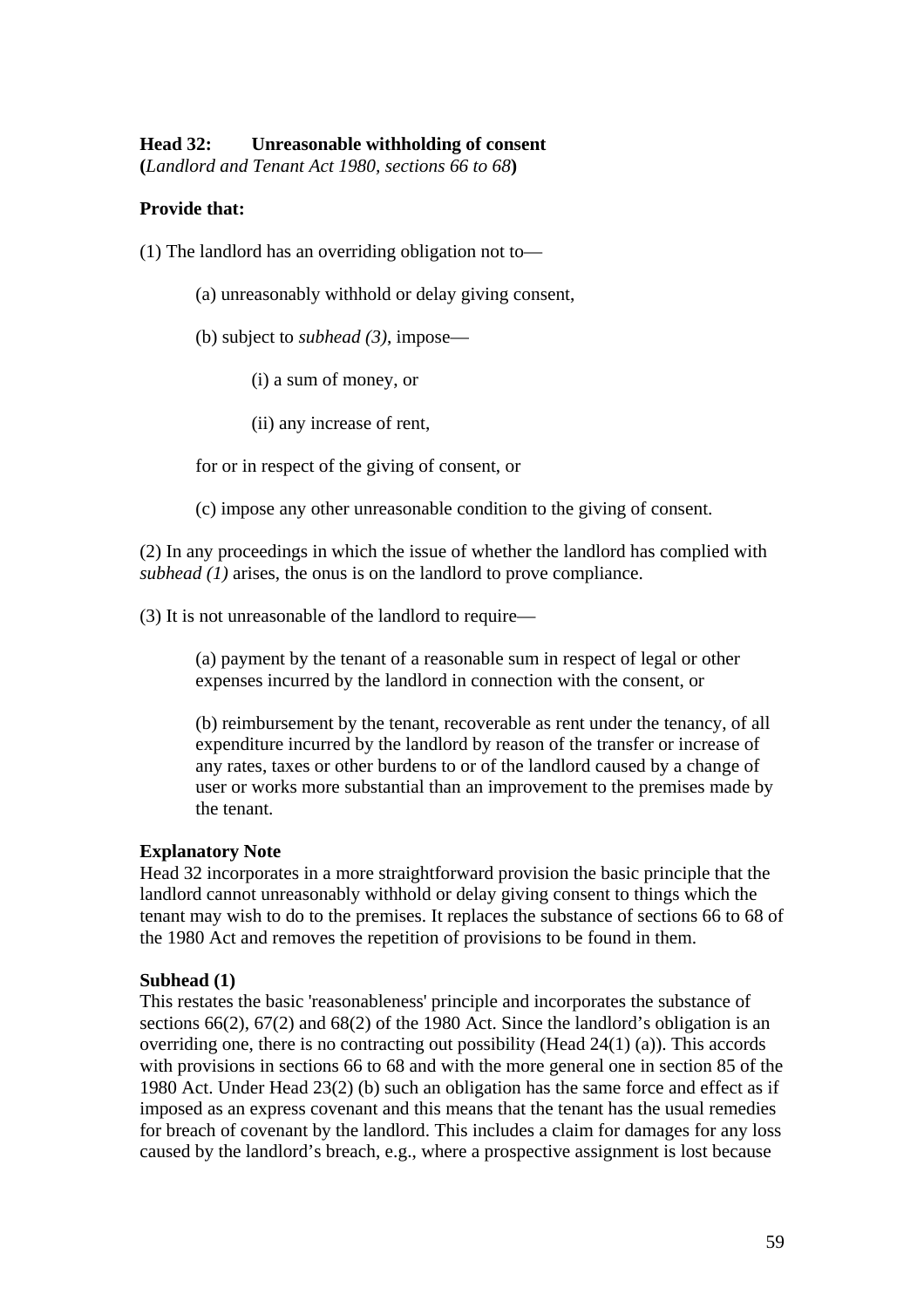of the landlord's action or inaction. This implements a recommendation in the Business Tenancies CP (see paragraphs 3.46 and 4.47).

## **Subhead (2)**

This is a new provision reversing the onus of proof concerning reasonableness. It imposes on the landlord the burden of proving that he or she has acted reasonably, as recommended in the Business Tenancies CP (see paragraph 3.46).

## **Subhead (3)**

This incorporates other provisions in sections 66 to 68 of the 1980 Act which make it clear that certain matters do not involve unreasonableness on the part of the landlord. Paragraph (a) entitles the landlord to claim reasonable expenses (sections  $66(2)(a)$ ; 67(2)(a) and 68(2)(b) of the 1980 Act) while paragraph (b) entitles the landlord to reimbursement as rent of additional burdens caused by a change of user or substantial works which the landlord has agreed to (see sections  $66(2)(c)$  and  $67(2)(c)$ ; there is no equivalent in section 68 probably because it is confined to minor improvements which would be unlikely to create additional burdens on the landlord).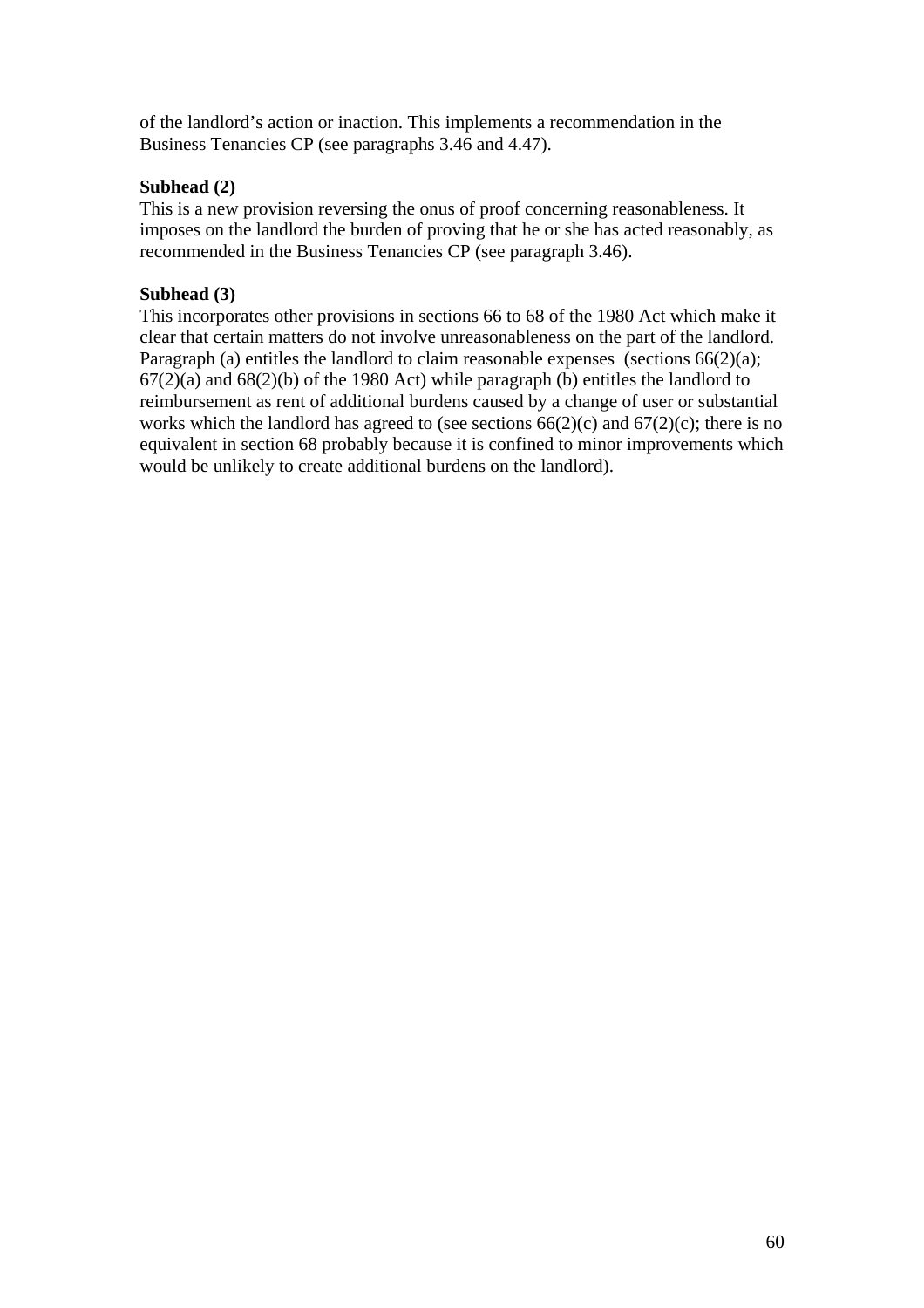# **Head 33: Application for consent**

## **Provide that:**

(1) A tenant seeking consent of the landlord shall serve notice in writing on the landlord—

(a) specifying the matter for which consent is sought,

(b) in the case of a proposed assignment, subletting or other alienation, giving details of the proposed assignee, subtenant or other person to be allowed into occupation, possession or use of the premises,

(c) in the case of proposed works, providing detailed specifications of any works which the tenant wishes to carry out,

(d) in the case of a change of user, providing details of the proposed new user of the premises, and

(e) providing any other information which is reasonably necessary to enable the landlord to decide whether or not to give consent.

(2) A landlord served with a notice under *subhead (1)* may within 21 days of its receipt request the tenant to furnish such further information as is reasonably necessary to enable the landlord to make a decision concerning the consent sought.

(3) The tenant shall respond in writing to such a request within 21 days of its receipt or within such other time as the parties agree.

(4) A failure by a tenant to comply with this section relieves the landlord of any obligation under *Head 32*, but without prejudice to the tenant's right to make further applications for consent.

### **Explanatory Note**

Head 33 introduces new provisions imposing procedural requirements on the parties as recommended in the Business Tenancies CP (see paragraph 4.47(ii)).

## **Subhead (1)**

This requires a tenant seeking consent to serve a notice in writing giving appropriate details; paragraph (a) requires the tenant to specify what it is that consent is sought for; paragraph (b) requires details of the person to whom consent to any form of alienation is sought; paragraph (c) requires detailed specifications where works are proposed by the tenant; paragraph (d) requires details where a change of user is proposed; paragraph (e) requires any other information necessary to enable the landlord to make a decision.

## **Subhead (2)**

This entitles but does not require the landlord to request further information. The 21 day deadline may be extended by the parties by agreement or by the court under Head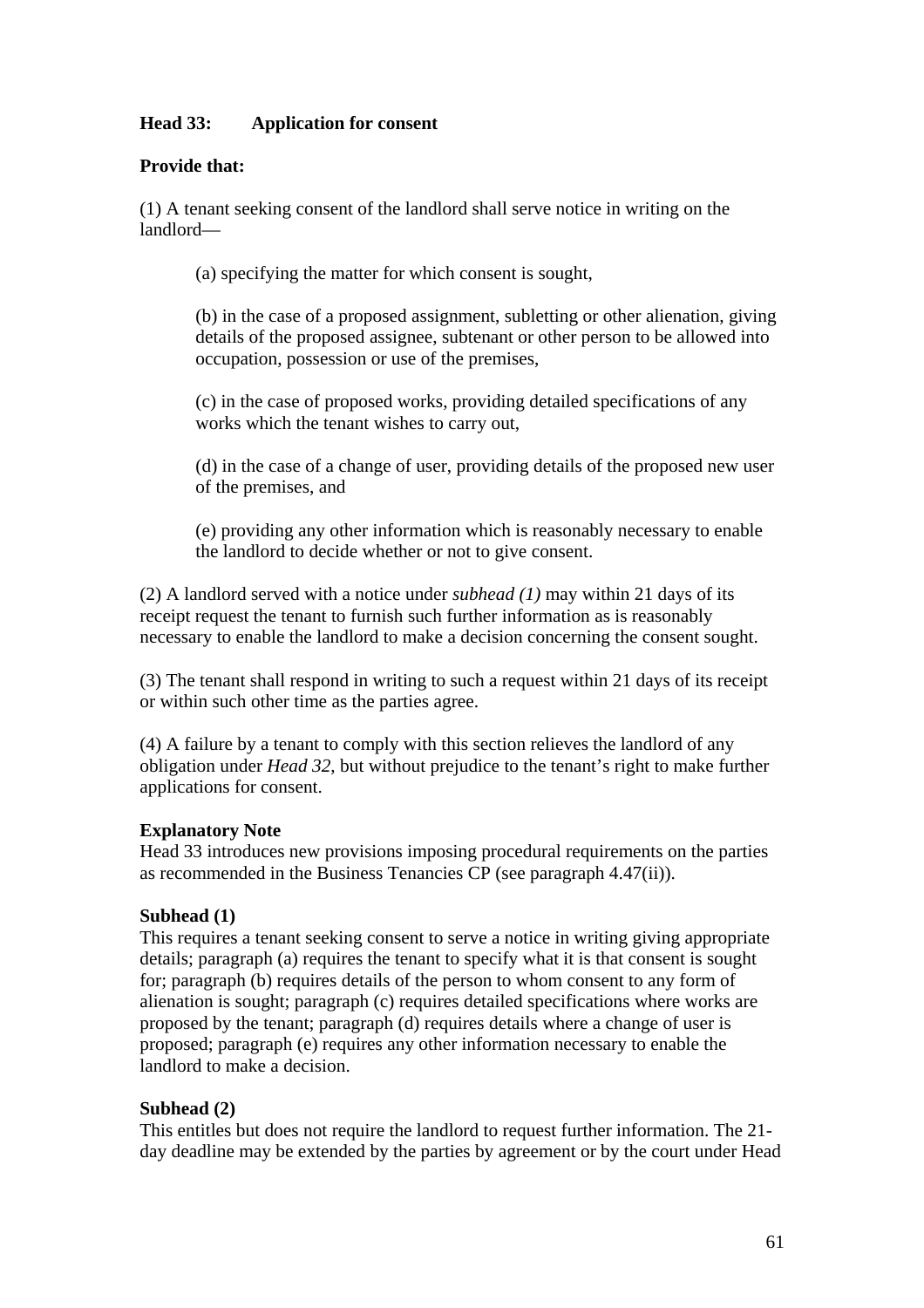35. Subhead (3) requires the tenant to respond to the landlord's request within 21 days.

# **Subhead (4)**

This provides that in the event of the tenant's failure to comply with subhead (1) and subhead (3) requirements, the landlord is relieved of the Head 32 obligations and so can refuse consent without question.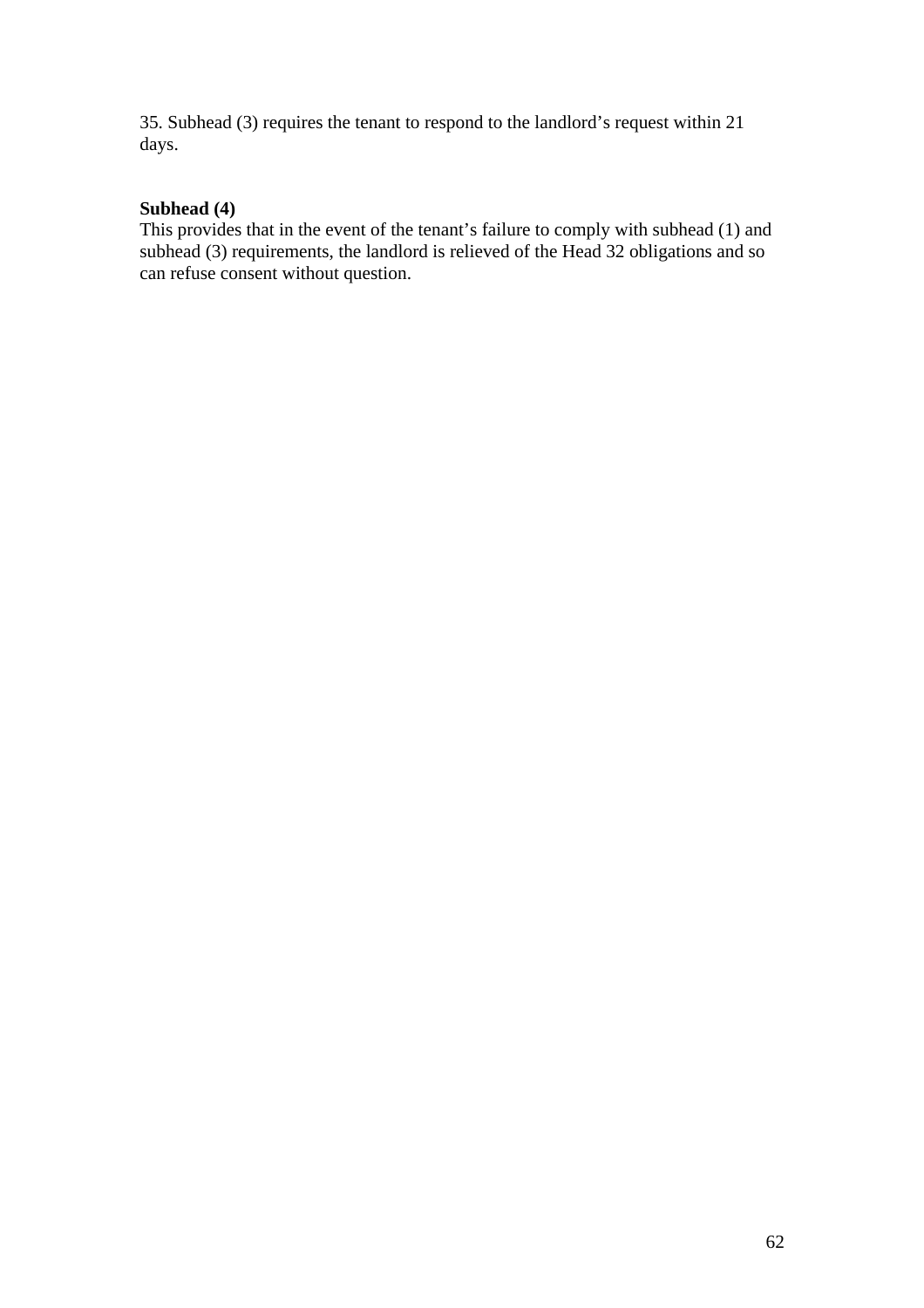#### **Head 34: Decision on application**

#### **Provide that:**

(1) Subject to *Head 35*, within 21 days, or such longer period as the parties may agree, of—

- (a) receipt of a notice under *Head 33(1)*, or
- (b) receipt of a tenant's response under *Head 33(3)*,

the landlord shall serve a notice in writing on the tenant—

(i) granting the consent,

(ii) granting consent subject to specified conditions, or

(iii) refusing consent and giving the reason.

(2) A landlord who fails to serve a notice under *subhead (1)* is deemed to have granted the consent provided the tenant is not in arrears with respect to rent or in breach of any other money obligation.

#### **Explanatory Note**

Head 34 contains further procedural provisions requiring the landlord to make a decision quickly and to notify the tenant accordingly.

#### **Subhead (1)**

This imposes a time-limit of 21 days but it may be extended under section 35. This runs from the date of service of the tenant's application for consent or, if the landlord requests further information, from the date of receipt of this. Paragraphs (i) to (iii) spell out the alternative responses which the landlord can give. As regards (ii), any conditions must comply with Head 32(1) (c), i.e., they must not be unreasonable. As regards (iii), this makes it clear that the landlord must specify the reason for the refusal, which again must be reasonable under Head 32(1) (a).

#### **Subhead (2)**

If the landlord fails to comply with subsection (1), he or she will be deemed to have given the consent sought. This will not apply where the tenant is in arrears with respect to rent or is in breach of any money obligation (e.g. service charges). The tenant may seek a court declaration to this effect under Head 36.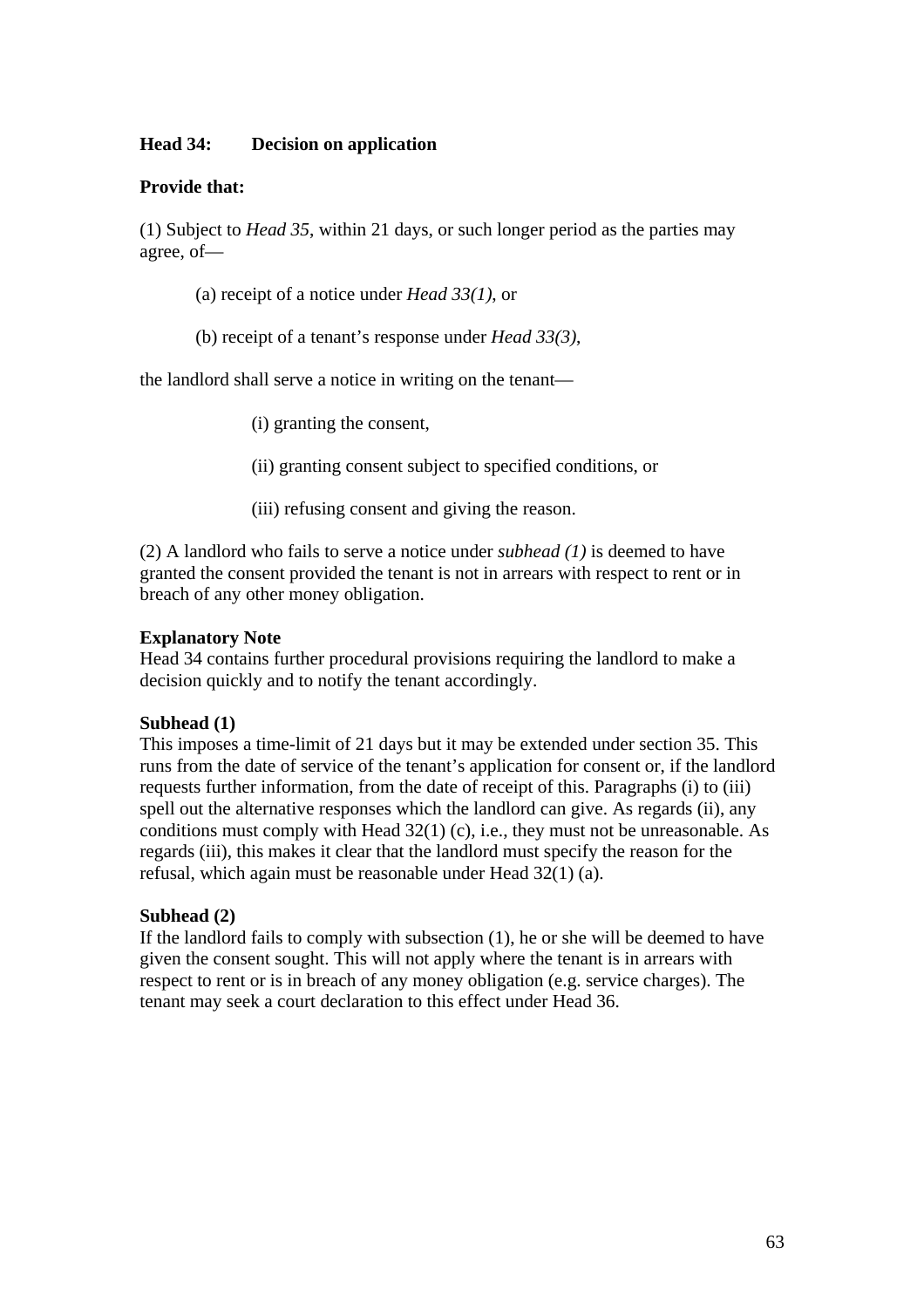## **Head 35: Extension of time limits**

**(***Landlord and Tenant Act 1980, section 83***)** 

### **Provide that:**

Where a person fails to do any act or thing within the time provided for under *Heads 33* and *34*, the court may on such terms as it thinks proper, and shall unless satisfied that injustice would be caused, extend the time where it is shown that the failure was occasioned by—

- (a) absence from the State,
- (b) disability,

(c) inability, despite reasonable attempt to do so, to obtain relevant information, or

(d) any other reasonable cause.

### **Explanatory Note**

Head 35 reproduces the substance of section 83 of the 1980 Act; the only change is the addition of the words 'despite reasonable attempt to do' in paragraph (c).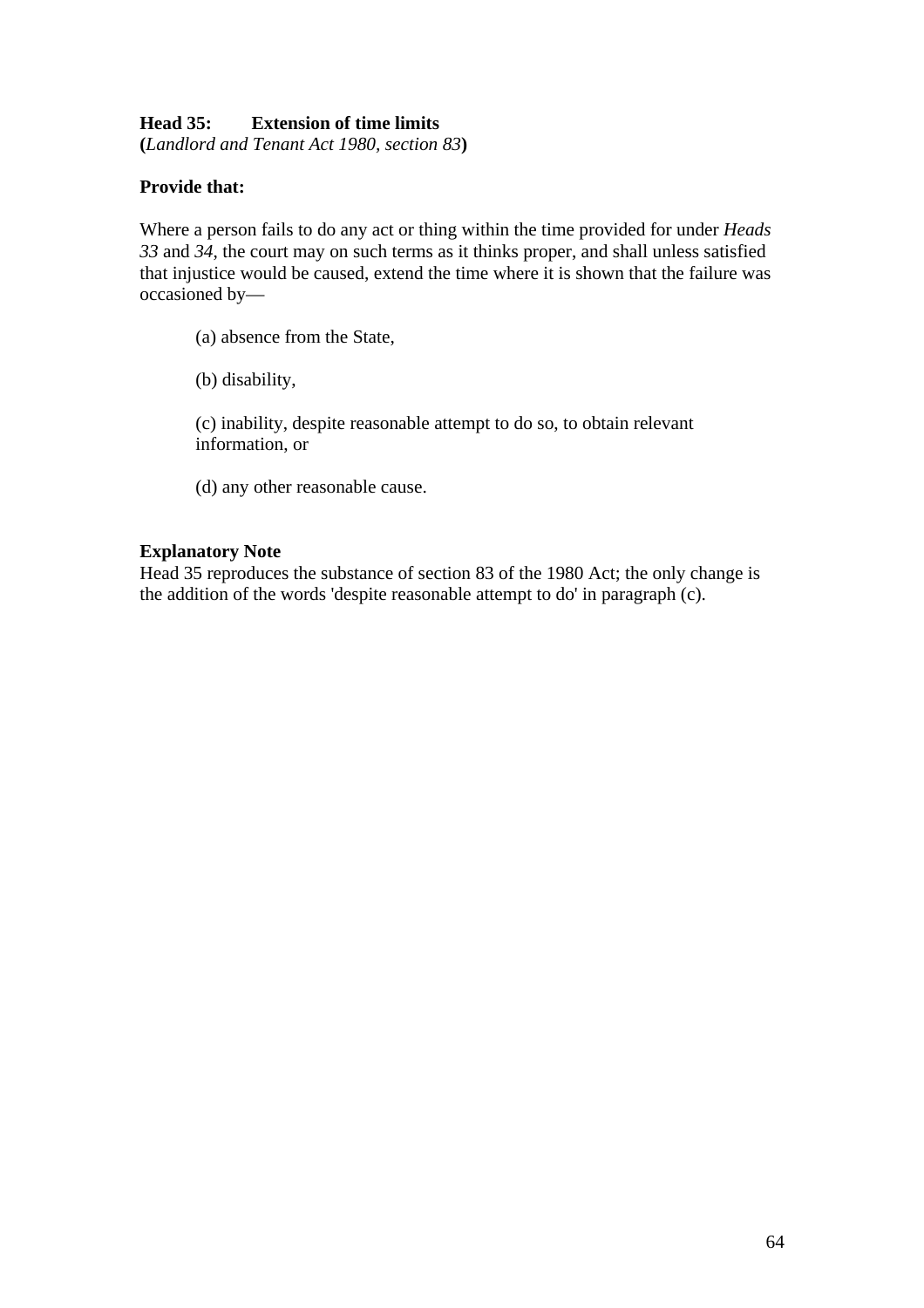## **Head 36: Summary court orders**

## **Provide that:**

(1) A landlord or tenant may apply in a summary manner to the court to determine whether or not the landlord or tenant, as the case may be, has complied with an obligation created by this Chapter and the court may make such declaration or such other order as it thinks fit.

(2) An application under *subhead (1)* to the Circuit Court may be made by Motion on Notice.

### **Explanatory Note**

Head 36 gives statutory form to the common practice under the 1980 Act to seek a declaration as to whether a landlord is unreasonably withholding consent, but makes it clear that it extends to determination of any issue concerning compliance with any of the obligations created by this Chapter (e.g., whether the tenant has complied with Head 33). It also makes it clear that the court is not limited to granting a declaration and may make any other order it thinks fit (e.g. an order requiring the landlord to give consent or an injunction prohibiting the tenant from proceeding with an assignment).

Subhead (1) expressly provides for such matters to be dealt with in a summary manner. Subhead (2) makes provision for this to be done in the Circuit Court on the basis of an application by Motion on notice: see Circuit Court Rules 2001, Order 28 and Form 11 of the Schedule of Forms.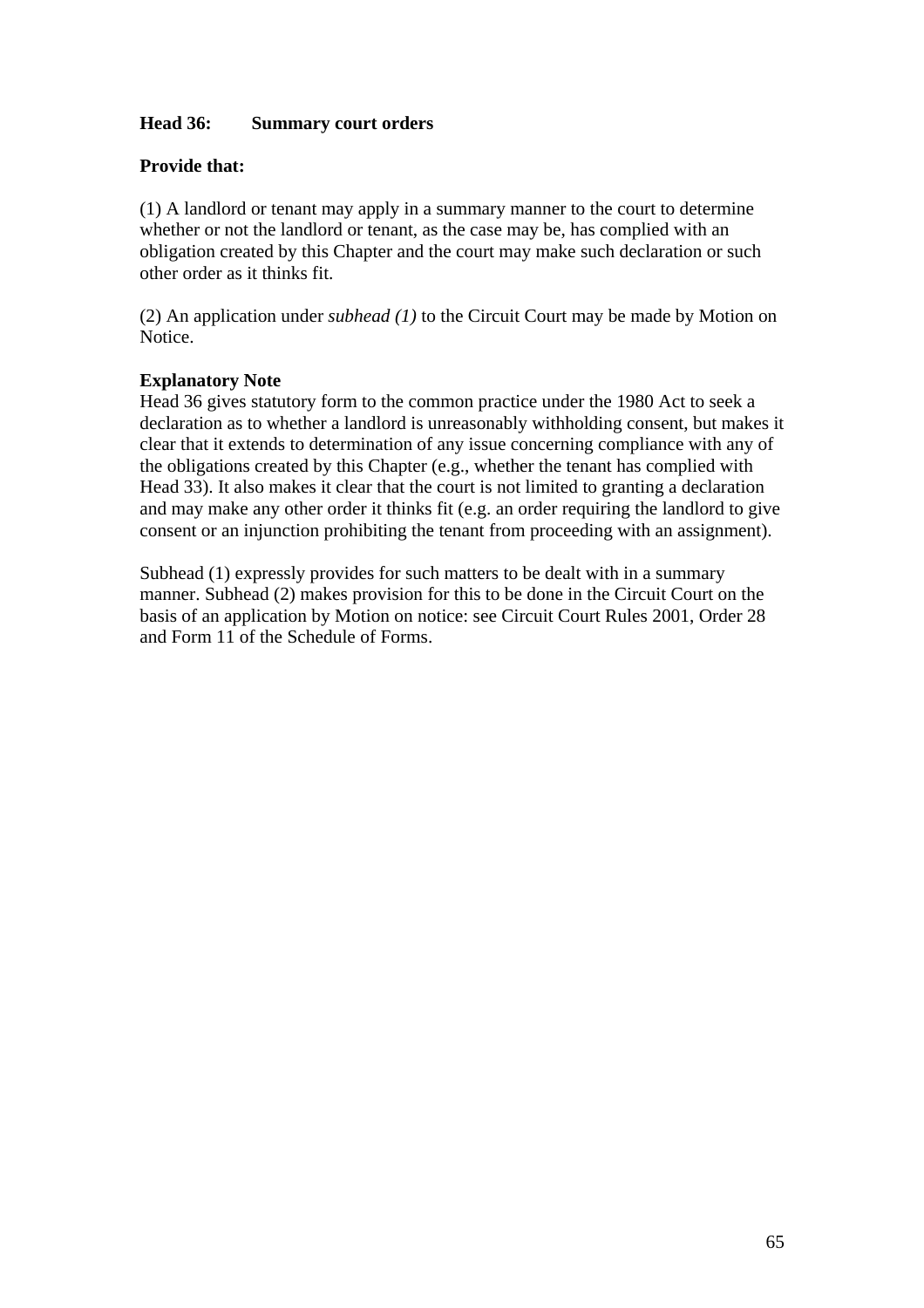# **Head 37: Landlord not known or found**

**(***Landlord and Tenant Act 1980, section 69***)** 

# **Provide that:**

(1) Where the tenant is unable to serve a notice under *Head 33(1)* because the landlord is unknown or cannot be found, the court may, on the application of the tenant and after the publication of such advertisements (if any) as it directs, make an order authorising the tenant to do the particular thing to which such a notice would relate.

(2) An order made by the court under *subhead (1)—*

(a) may be subject to such conditions (if any) as the court thinks fit to impose,

(b) renders it lawful for the tenant to do the thing authorised without the consent of the landlord.

## **Explanatory Note**

Head 37 reproduces part of section 69 of the 1980 Act. Subhead (1) alters section 69 by substituting 'or' for 'and' between 'unknown' and 'cannot be found' as recommended by the Business Tenancies CP (see paragraph 4.49), i.e., it will cover cases where the landlord is unknown as well as cases where the landlord is known but not his whereabouts. Subhead (2) repeats further provisions in section 69 of the 1980 Act.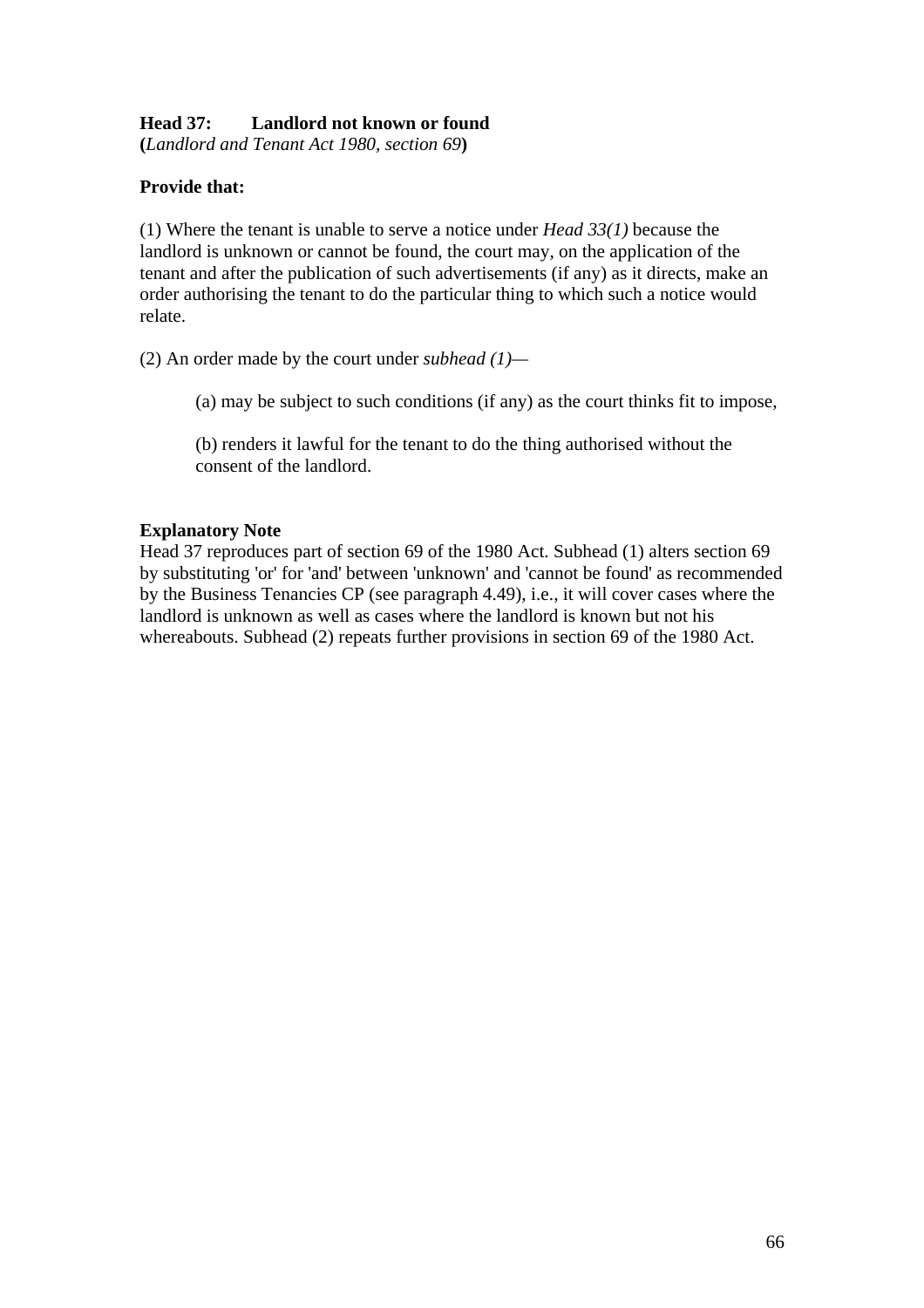# **Chapter 4**

### *Tenant's obligations*

## **Head 38: Payment of rent**

**(***Deasy's Act 1860, section 42***)** 

## **Provide that:**

(1) The tenant has an overriding obligation to pay the rent provided for under the tenancy on the date when it falls due for payment.

(2) The tenant has a default obligation to make such payment in advance.

## **Explanatory Note**

Head 38 and Heads 39 to 46 implement Chapter 8 of the L&T CP.

## **Subhead (1)**

This implements the recommendation in paragraph 8.03 that the implied obligation to pay rent in section 42 of Deasy's Act should be replaced by an overriding obligation. It does not make a reference to rent 'reserved' nor is it confined to leases (both are features of section 42 of Deasy's Act). This resolves doubts as to the position where a lease may not contain a reservation as such or a covenant to pay (see paragraph 8.03). The definition of 'rent' in Head 3 includes payments specified as rent under the terms of the tenancy and other recurring or regular payments payable or refundable to the landlord such as service charges and insurance premiums.

### **Subhead (2)**

This implements the recommendation in paragraph 8.04; it is a 'default' obligation and may be replaced by an express obligation.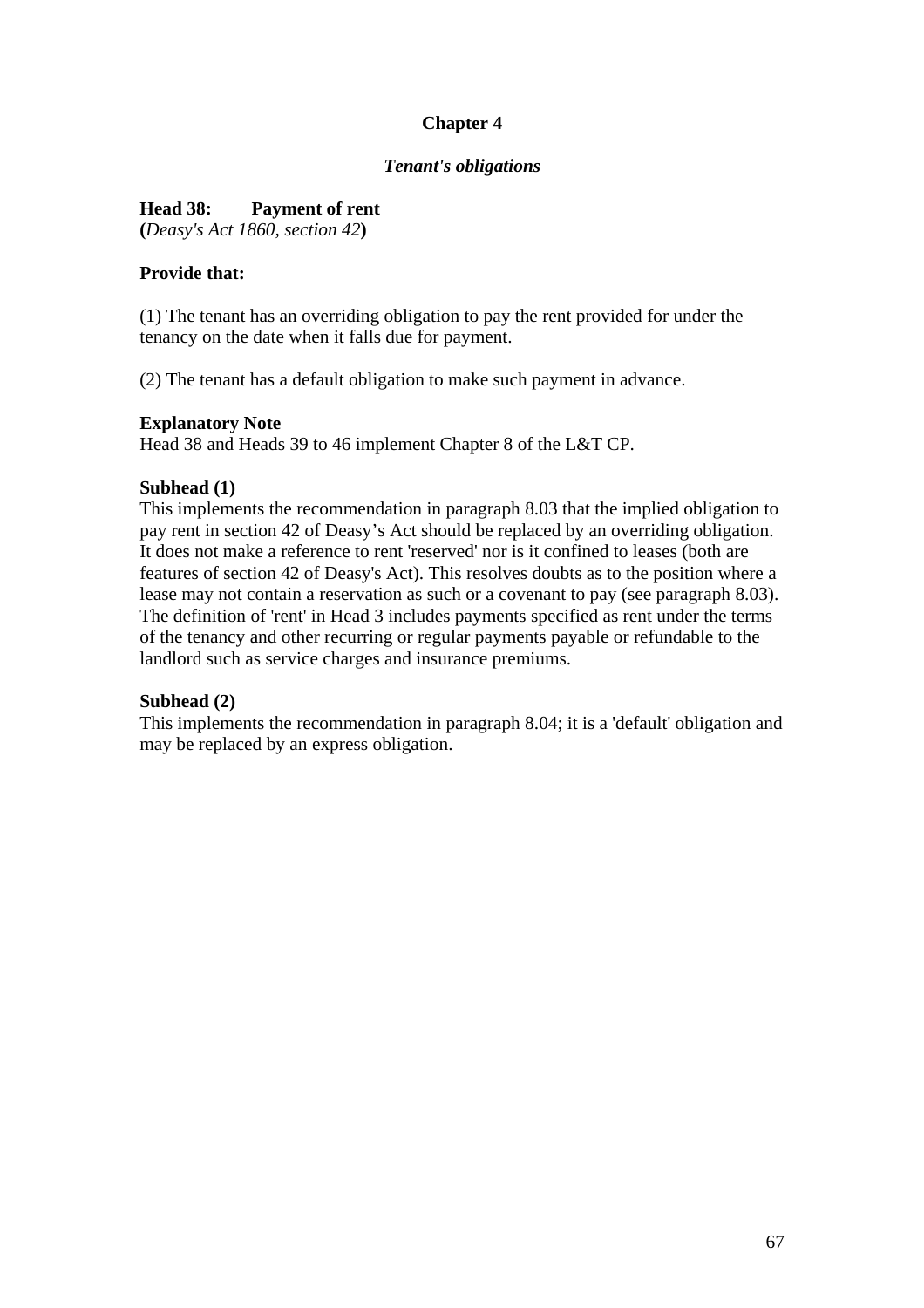## **Head 39: Apportionment of rent**

**(***Deasy's Act 1860, section 42, Apportionment Act 1870 section 4, sections 2 and 7***)** 

## **Provide that:**

(1) The tenant has a default obligation to pay an apportioned rent in accordance with this section.

(2) Rent accrues from day to day and is apportionable accordingly.

(3) Subject to *subheads (4) and (5)*, where between the dates when rent is payable—

(a) the tenancy is assigned, the landlord is entitled to apportioned parts of the rent from the assignor and assignee respectively,

(b) the landlord's interest is assigned, the tenant remains liable to pay the entire rent only when it is due, but that rent is apportionable as between the landlord at that date and the previous landlord,

(c) the tenancy is lawfully terminated in any way by either the landlord or the tenant, the tenant is liable for an apportioned rent accruing to the date of termination.

(4) In each of the events specified in *subhead (3)* the tenant's liability to pay the apportioned or entire rent arises only on the date when the entire rent would otherwise be payable under the tenancy.

(5) *Subhead (3)* does not apply where rent is payable in advance and is already due when the event in question occurs.

### **Explanatory Note**

Head 39 seeks to consolidate and simplify various provisions relating to apportionment of rent to be found in the Apportionment Act 1870 and Deasy's Act 1860 and implements paragraph 8.08 of the L&T CP.

Since the 1870 Act is not confined to rents, but applies to periodical payments such as annuities, interest and rentcharges, its provisions will be repealed by this Bill only in so far as they apply to rent.

Head 39 does not include all the relevant provisions in Deasy's Act: there is no replacement of section 15 which appears to impose on a tenant who assigns between gale days continuing liability for rent (and other covenants) to the next gale day. In view of its inconsistency with other statutory provisions, it is proposed to introduce a general 'default' provision for apportionment in all cases, i.e. it will be open to the parties to agree a different provision, including one like that contained in section 15. For similar reasons, Head 39 does not contain an equivalent of section 34 of Deasy's Act which allows a tenant of agricultural land to hold over in lieu of 'emblements' in certain cases ('emblements' are annual crops produced by cultivation by the tenant with the implied right for its harvest, and are treated as the tenant's property). Such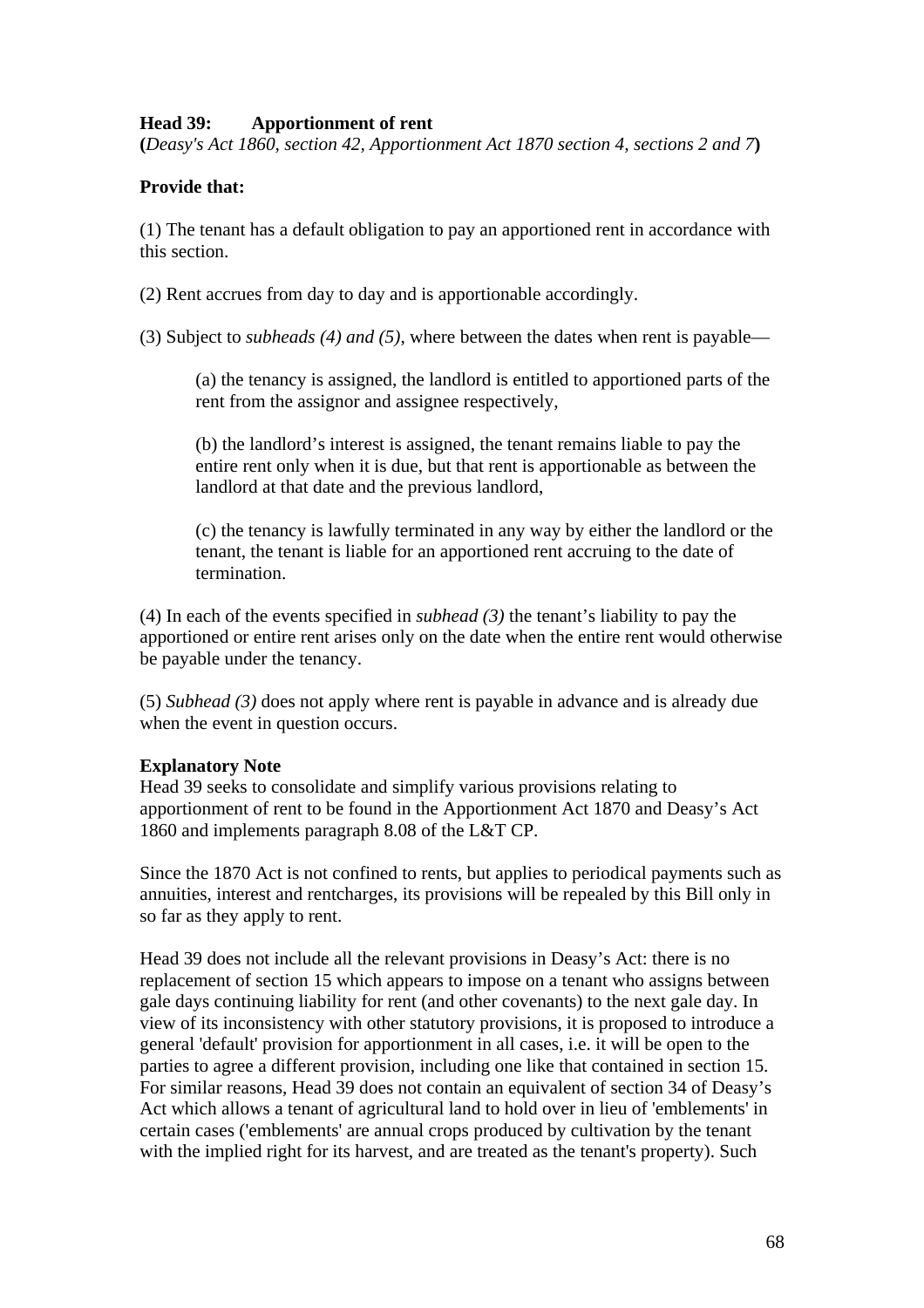tenants are comparatively rare nowadays and it seems preferable that to leave arrangements with respect to harvesting crops to be dealt with by express agreement.

#### **Subhead (1)**

This confirms that the provisions of section 39 are 'default' provisions which may be varied by agreement between the parties.

#### **Subhead (2)**

This repeats the general rule for apportionment contained in section 2 of the Apportionment Act 1870 so far as it applies to rent.

#### **Subhead (3)**

This provides for apportionment of rent in the various circumstances where as a result of some event occurring between the dates when rent is payable different people become interested in the landlord's or tenant's interest if the tenancy is terminated. These provisions are concerned only with apportionment as regards 'time' and are not concerned with those arising where the landlord or tenant 'severs' (splits-up) his or her interest. That is dealt with in Head 18. Subsection (3) drops references to 'gale days'.

Paragraph (a) deals with the situation which arises where the tenancy is assigned between the dates when rent becomes payable. The rent is to be apportioned in accordance with subhead (2) between the assignor and assignee but each is liable to pay their respective apportioned parts only when the whole rent is next payable. This accords with the general rule in section 3 of the 1870 Act. Paragraph (b) repeats the rule enshrined in section 4 of the 1870 Act: the new landlord must recover the entire rent from the tenant when it is next due and then apportion it between himself or herself and the previous landlord (this does not apply where rent is payable in advance: see subhead (5)). Paragraph (c) consolidates in a simple form provisions to be found in section 3 of the 1870 Act and section 50 of Deasy's Act. It extends those provisions to all cases of termination by both the landlord and the tenant. Thus it covers service of a notice to quit and forfeiture and re-entry by the landlord. It also covers surrender and exercise of a break option by the tenant.

#### **Subhead (4)**

This repeats the general rule contained in section 3 of the 1870 Act.

#### **Subhead (5)**

This gives statutory effect to the rule adopted by the courts: see Dublin Corporation v Barry [1897] 1 IR 65; Ellis v. Rowbotham [1900] 1 QB 740.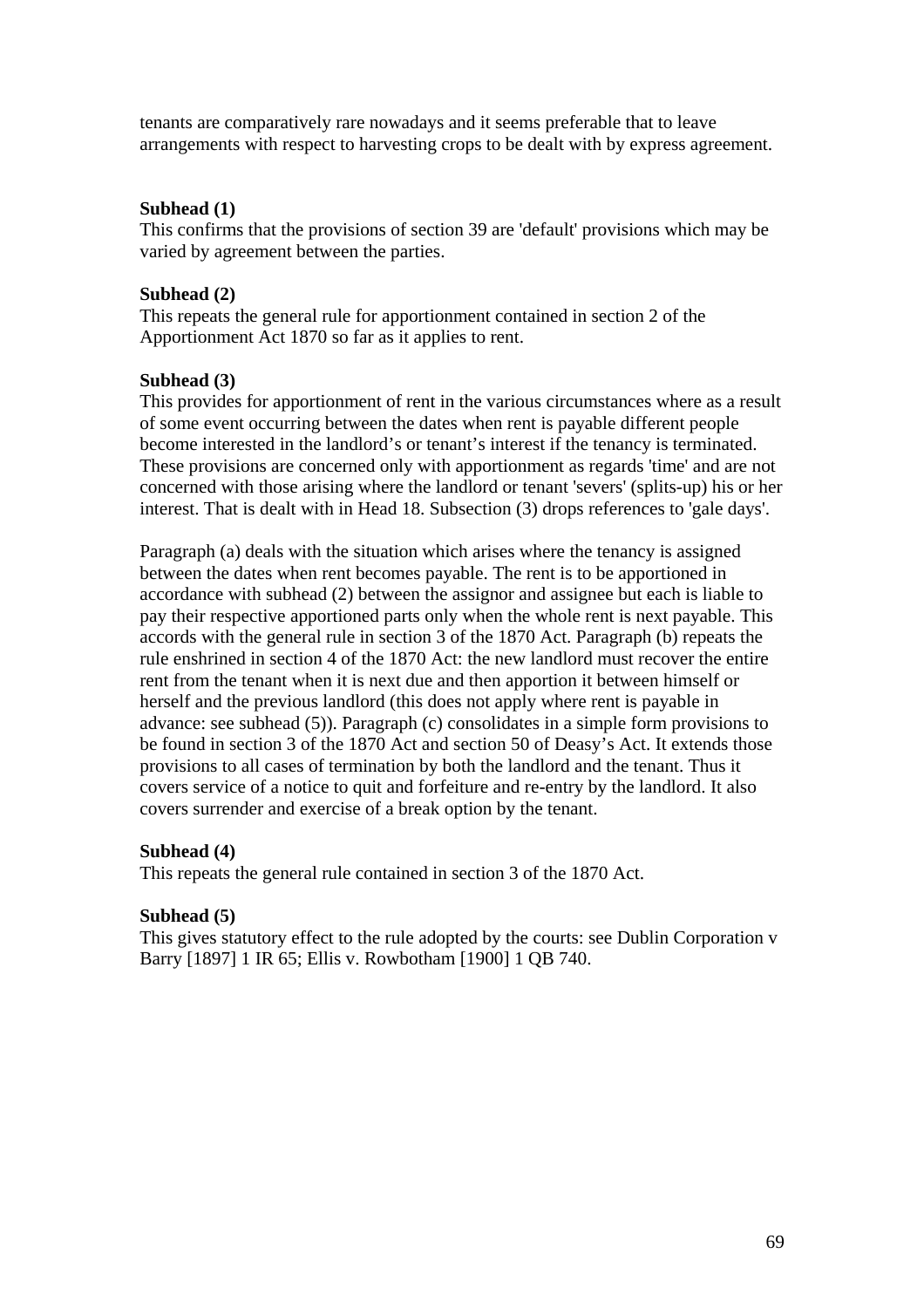### **Head 40: Rent review**

## **Provide that:**

(1) Subject to *subhead (3)*, where a tenancy makes provision for rent review the tenant has a default obligation to pay any reviewed rent determined in accordance with the provisions of the *Schedule*.

(2) The provisions of the *Schedule* may be amended or substituted by regulation.

(3) *Subhead (1)* does not apply to the following:

(a) a tenancy referred to in Head 91;

(b) a tenancy to which Part 3 of the Act of 2004 applies;

(b) any lease to which sections 3 and 5 of the Landlord and Tenant (Amendment) Act 1984 apply.

## **Explanatory Note**

Head 40 implements the recommendation in paragraph 8.12 that provision should be made for a statutory model of rent review clauses to operate on a 'default' basis. These would apply largely to commercial tenancies since Part 3 of the Residential Tenancies Act 2004 has separate provisions for rent reviews. The 2004 Act does not apply to tenancies of some dwellings, particularly public housing, so Head 40 would then apply unless excluded by the tenancy agreement. The model clauses are set out in the Schedule to the Bill.

### **Subhead (1)**

This makes it clear that it will remain open to the parties to agree provisions different from the statutory model.

### **Subhead (2)**

This makes provision for the statutory model to be varied from time to time by regulation. This would include an entire substitution of a new model.

### **Subhead (3)**

This contains a saving for a tenancy referred to in Head 91; residential tenancies to which Part 3 of the 2004 Act apply, as well as the provisions for rent reviews relating to reversionary and sporting leases in the 1984 Act.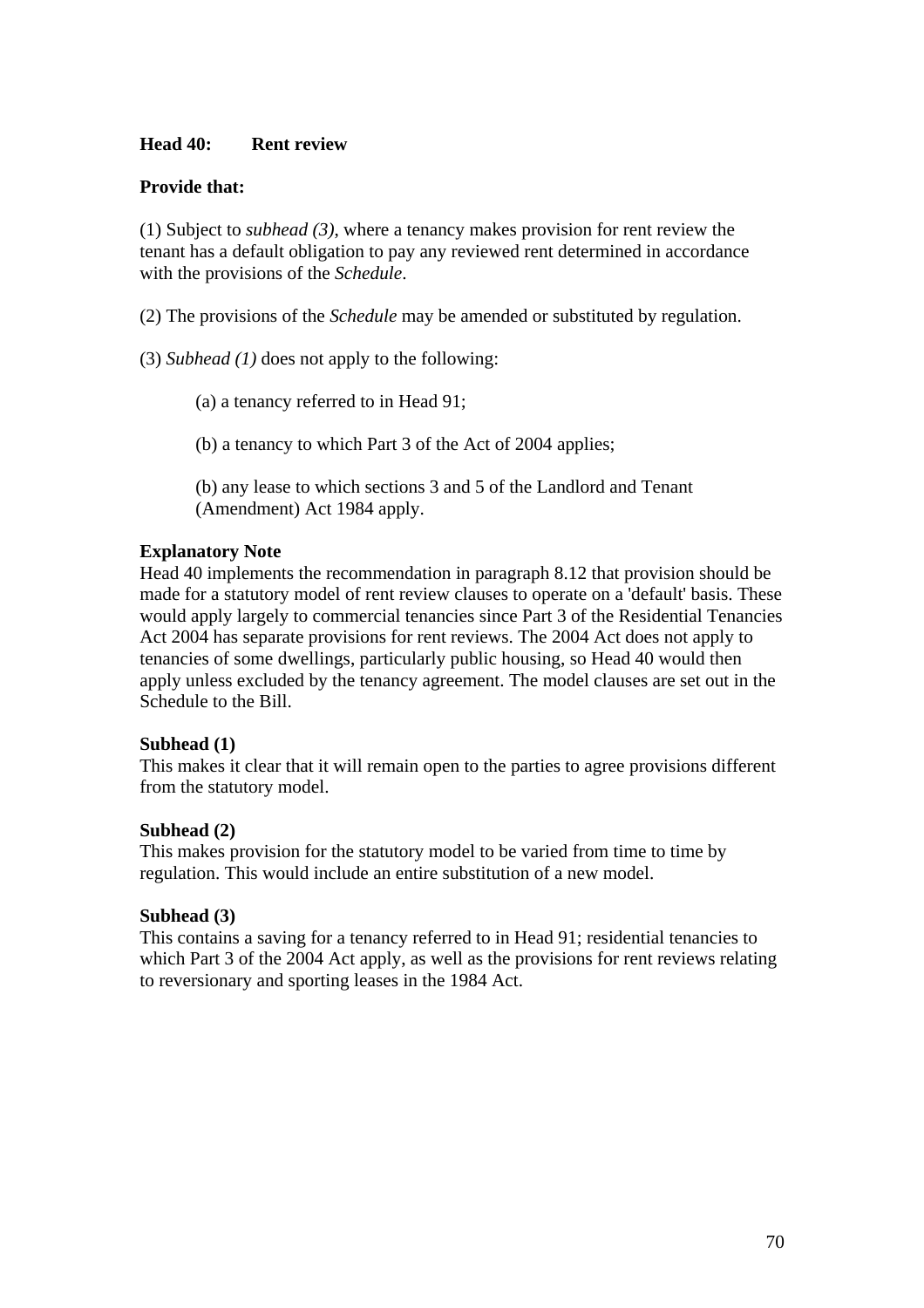## **Head 41: Recovery of rent**

**(***Deasy's Act 1860, sections 45, 51 to 58, 66 and 77***)** 

## **Provide that:**

(1) In so far as it survives, the remedy of distress for rent is abolished.

(2) The landlord or other person entitled to rent may bring an action in court to recover—

(a) any arrears of rent still recoverable,

(b) where a tenancy has ended, rent up to the date of actual recovery of possession of the premises.

(3) The doctrine of mitigation of loss does not apply where the landlord seeks to recover arrears of rent.

(4) An action under *subhead (2)* may be brought in the District Court subject to its jurisdictional limits.

(5) This section does not apply to a tenancy to which section 23 of the Act of 2004 applies.

#### **Explanatory Note**

Head 41 implements various recommendations made in Chapter 8 of the L&T CP (see paragraphs 8.14, 8.18 and 8.20).

### **Subhead (1)**

This abolishes the ancient remedy of distress recognised by section 51 of Deasy's Act<sup>[2](#page-70-0)</sup> (the action of ejectment governed by sections 52 to 58 of Deasy's Act will also be repealed without any replacement). However, this Head does not affect other remedies for recovery of possession which are dealt with in sections 72 to 79.

### **Subhead (2)**

This preserves the right of action provided for by section 45 of Deasy's Act. Paragraph (b) extends the provision in section 66 of Deasy's Act to all cases where a tenancy has come to an end. It replaces the confusing provision in section 77 of Deasy's Act.

### **Subhead (3)**

 $\overline{a}$ 

This clarifies a matter upon which there has been some doubt and which was discussed recently in the context of common law jurisdictions by the English Court of Appeal: see Reichman v. Beveridge [2006] All ER (D) 186 (Dec). It was held in that case that an action to recover arrears of rent is an action to recover a debt and not an action for damages for breach of contract to which the principle of mitigation of loss would apply.

<span id="page-70-0"></span> $2<sup>2</sup>$  It cannot be invoked in respect of a dwelling under section 19 of the Housing (Miscellaneous Provisions) Act 1992.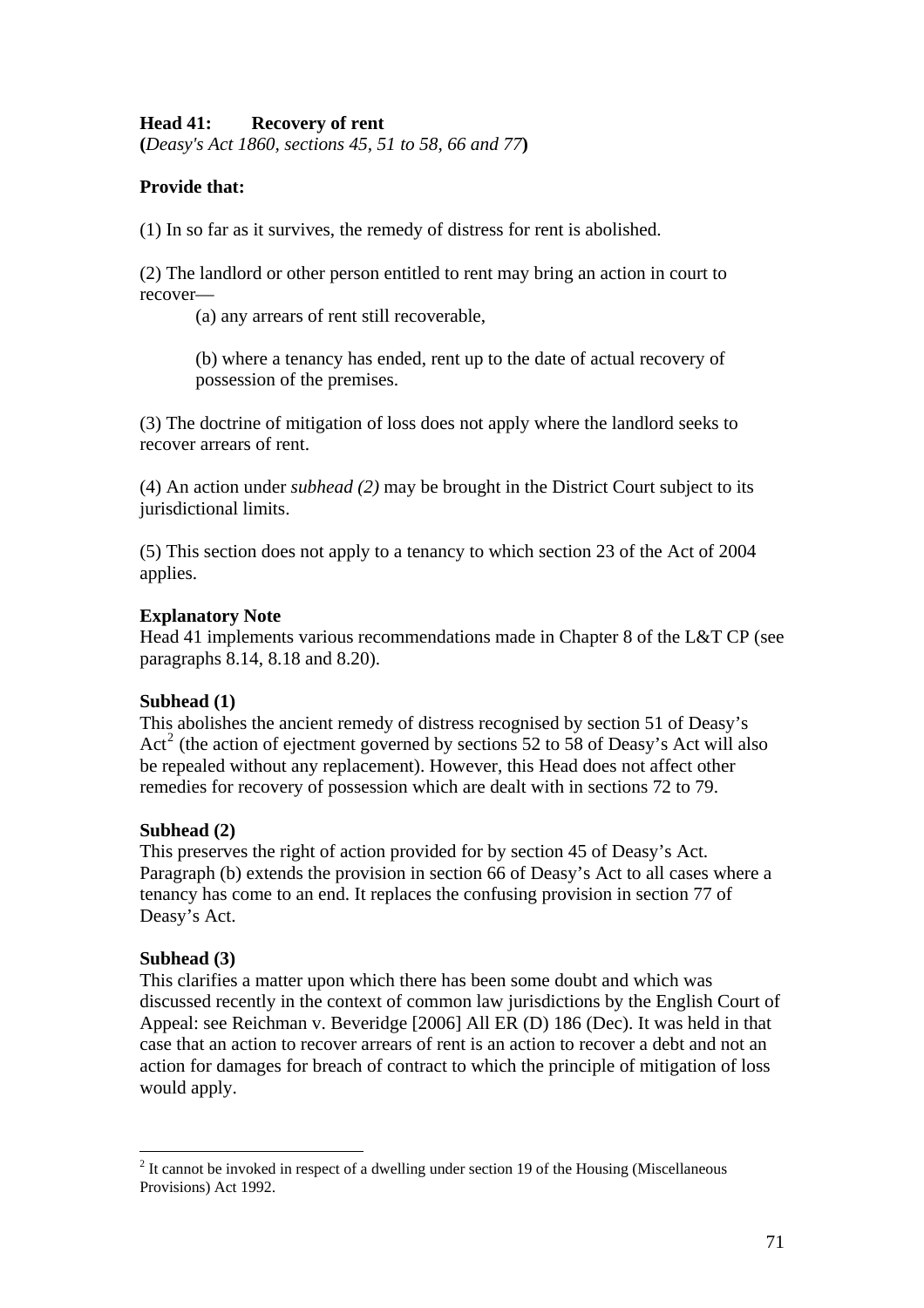# **Subhead (4)**

This preserves the existing jurisdiction of the District Court and is included because the definition of 'court' in Head 3 is confined to the High Court and Circuit Court.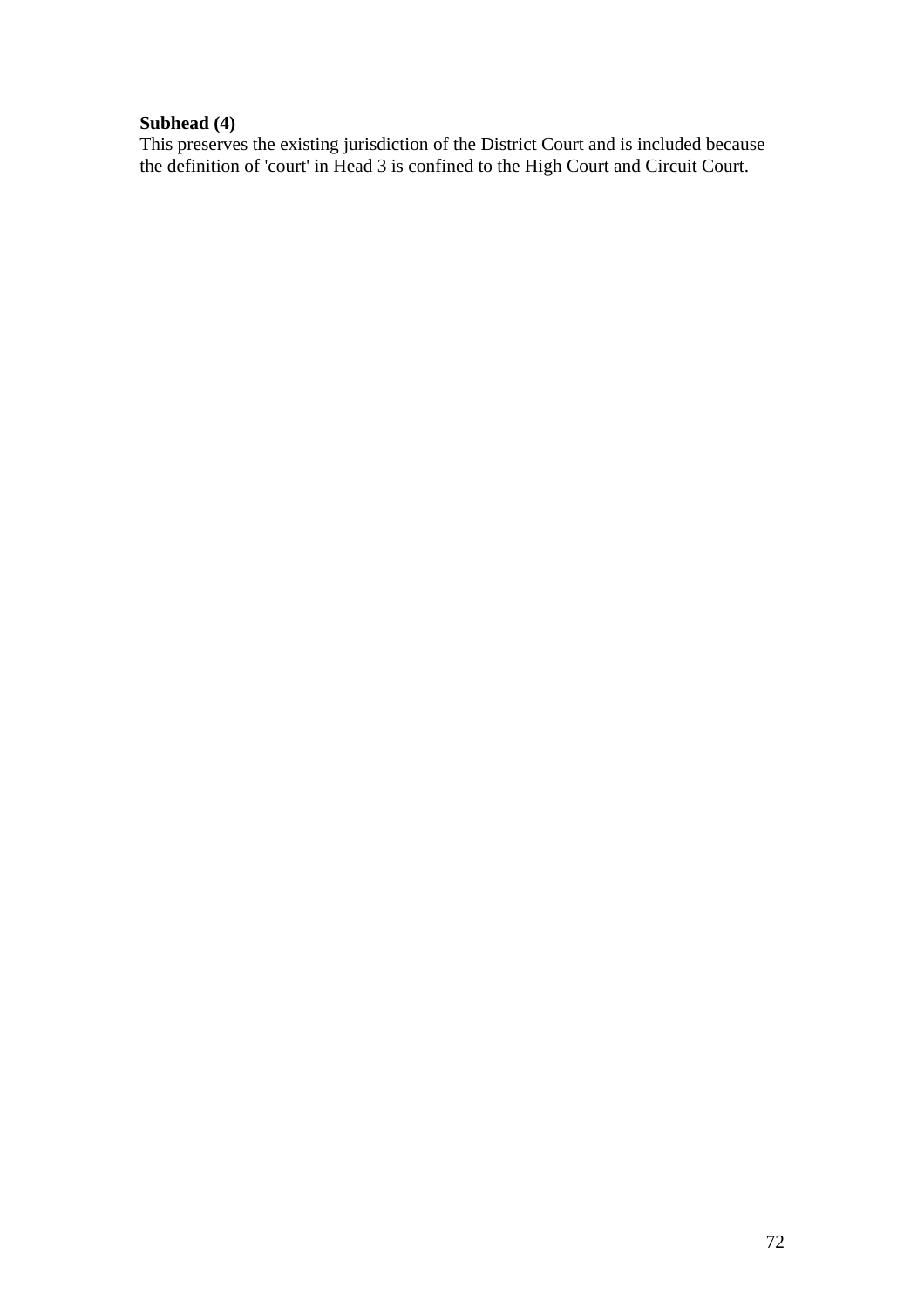# **Head 42: Receipts for rent**

**(***Deasy's Act 1860, section 45***)** 

# **Provide that:**

**.—**In any action or other proceeding, a receipt or acknowledgment for rent or for money paid on account of rent which fails to specify the period covered by the payment which has been accepted by the landlord is *prima facie* evidence that all rent accrued due (whether in advance or arrear) at the date specified in the receipt or, if there is no such date, at the date of the payment has been paid and accepted.

## **Explanatory Note**

This Head re-enacts the substance of section 47 of Deasy's Act. Notwithstanding that section's apparent "imperative" form, the sanction for failure to provide a receipt specifying the gale which a rental payment covers seems to be the procedural provision later in the section. Head 42 turns the provision round to reflect this. Again references to 'gales' have been dropped.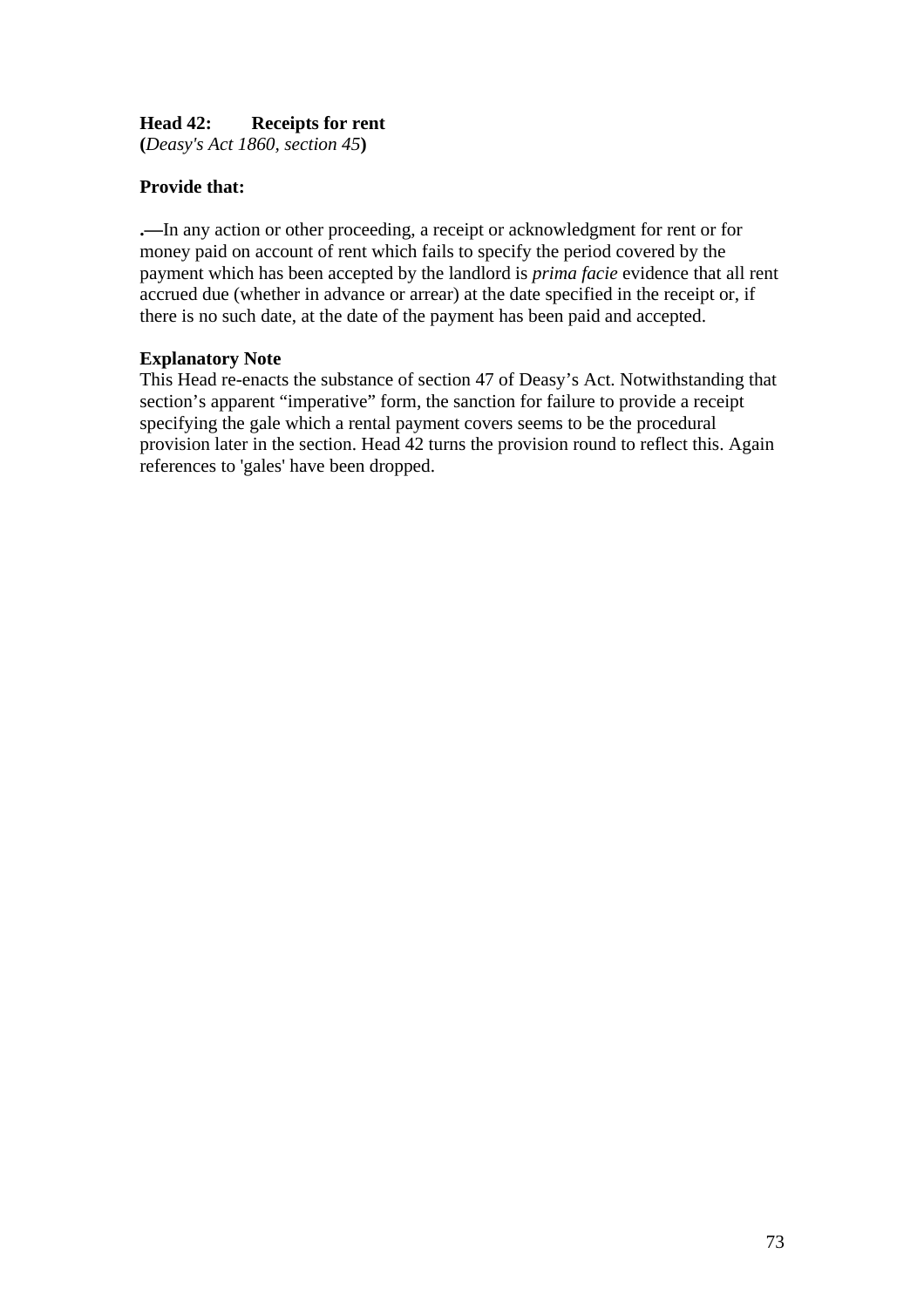## **Head 43: Use and occupation**

**(***Deasy's Act 1860, section 46***)** 

## **Provide that:**

(1) Where the owner of land allows or has allowed another person to hold, occupy or use it without any agreement as to rent which the parties intended should be paid, that owner may bring an action in court to recover reasonable compensation for the use and occupation of the land.

(2) *Subhead (1)* does not affect the right of an owner of land to recover compensation against a trespasser.

#### **Explanatory Note**

This section implements paragraph 8.15 of the L&T CP.

### **Subhead (1)**

This preserves the action for 'use and occupation' provided for by section 46 of Deasy's Act. The wording of section 46 has been changed to make it clear that this provision applies only where it was the intention of the parties that rent should be paid but they have failed to specify it or how it should be fixed. The word 'compensation' has been substituted for 'satisfaction'.

[In Harrisrange Ltd. v. Duncan (High Court, 25 January 2002), McKechnie J. held that this provision does not apply where a tenant continues in occupation pending determination of an application for a new tenancy. He ruled that section 28 of the Landlord and Tenant (Amendment) Act 1980 means that he pays the rent under the expired tenancy.]

#### **Subhead (2)**

This has been added to implement the recommendation that the distinction between an action for use and occupation and an action for mesne profits or rates should be clearly drawn. Deasy's Act, especially section 77, seems to confuse them. The former concerns the situation where the owner of the land suffers the other person to occupy the land; the latter concerns the situation where there is no permission, express or implied, and the occupier is clearly a trespasser. The word 'compensation' is substituted for the archaic 'mesne profits or rates'.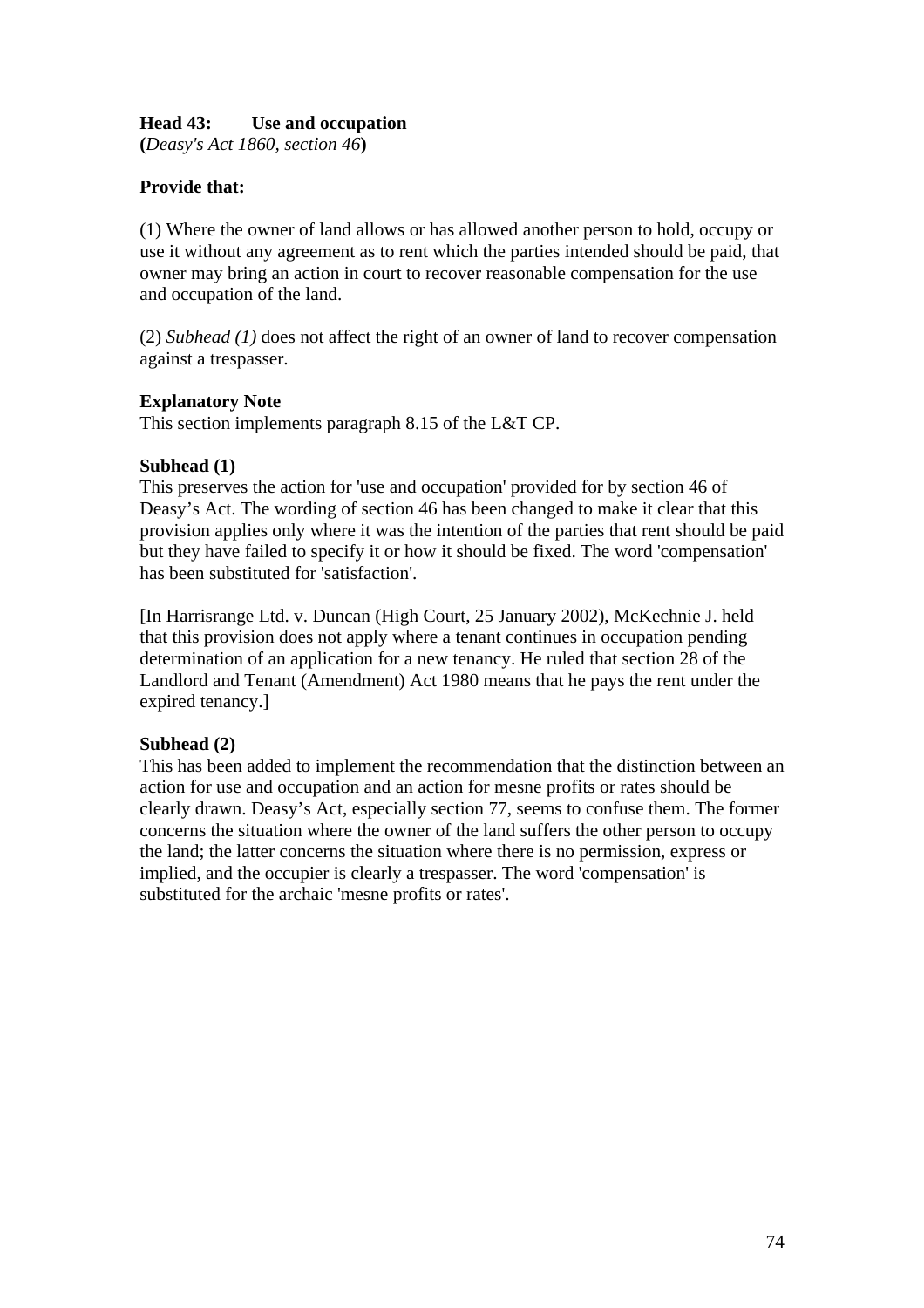# **Head 44: Outgoings**

## **Provide that:**

(1) The tenant has a default obligation to pay, when due, any outgoings applicable to the premises.

(2) In *subhead (1)* "outgoings" include—

(a) rates and other charges,

(b) electricity, gas and water charges which are the primary responsibility of the occupier,

(c) payments for provision of electronic communication, telephone, television and other facilities and services, but does not include rent coming within *Head 38;* 

### **Explanatory Note**

This Head implements paragraph 8.22 of the L&T CP and provides a 'default' obligation requiring the tenant to pay outgoings. It is intended to replace the provision in section 42 of Deasy's Act.

### **Subhead (1)**

This makes it clear that the obligation is a 'default' provision which the parties may exclude or vary by the terms of the tenancy. The word 'applicable' in paragraph (a) means the provision applies only where relevant to the particular tenancy or premises to which it relates.

#### **Subhead (2)**

This provides a definition of 'outgoings'. No reference to service charges or insurance premiums is included because the definition of 'rent' in Head 3 includes such recurring or regular payments.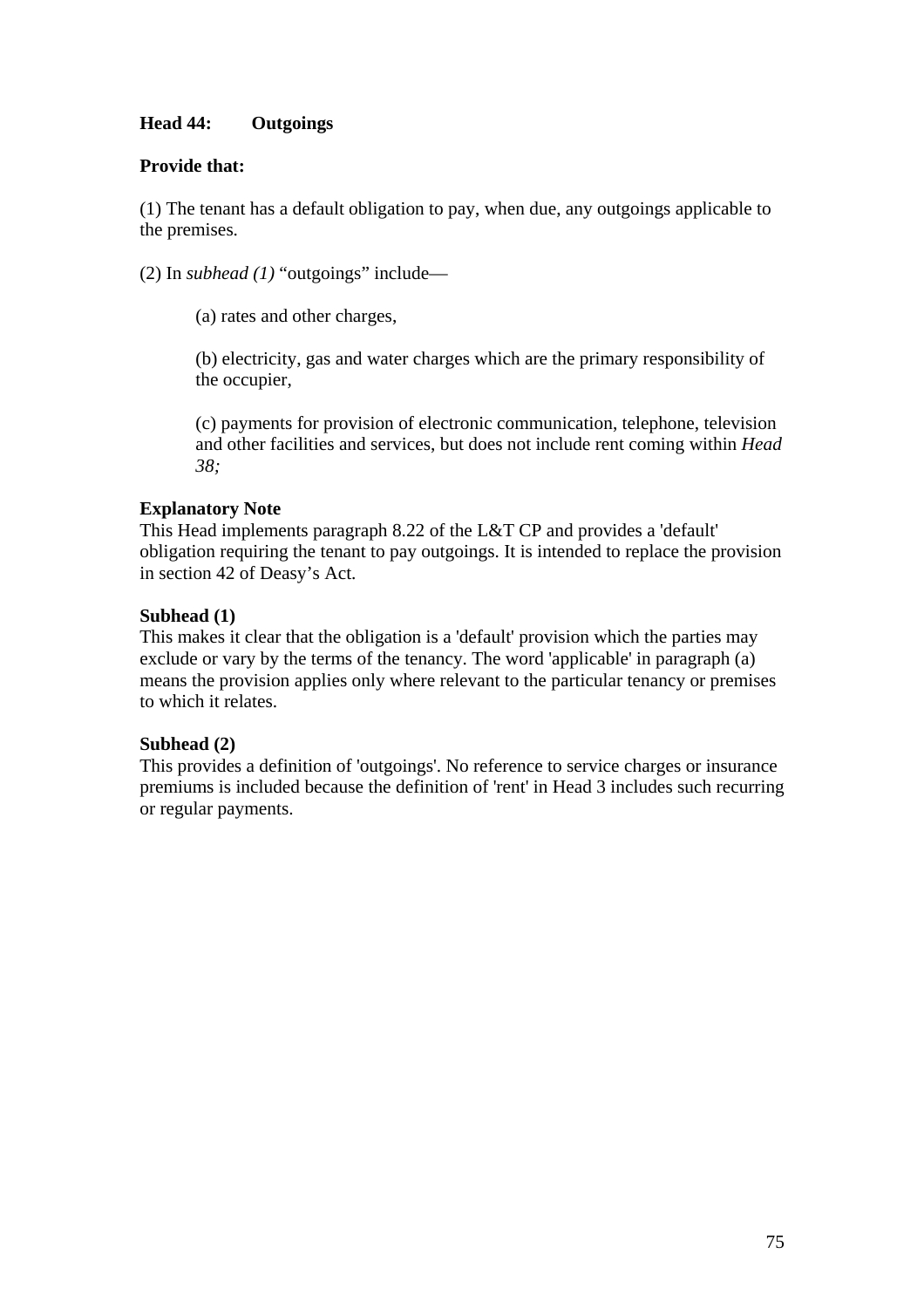### **Head 45: Repairs**

**(***Deasy's Act 1860, sections 38 and 42***)** 

### **Provide that:**

(1) The law of waste no longer applies to a tenant and is replaced by the provisions of this section.

(2) The tenant has default obligations to—

(a) maintain the premises in their condition at the commencement of the tenancy and to yield them up at the end of the tenancy in the same condition,

(b) carry out, as soon as is reasonably practicable, such repairs as are necessary to ensure compliance with *paragraph (a)*,

(c) notify the landlord of any defect or state of disrepair in the premises which the landlord is obliged to repair.

(3) The tenant has overriding obligations to—

(a) allow the landlord, or any person acting on behalf of the landlord, access to the premises for the purpose of—

(i) inspection of the premises on reasonable notice being given to the tenant,

(ii) enabling the landlord to carry out such repairs to the premises or to do other works which the landlord is obliged to carry out under the terms of the tenancy or any statutory provision,

(iii) enabling the landlord to carry out such repairs to the premises or to do other works which the tenant is obliged, but has failed within a reasonable time of being called upon by the landlord, to carry out under the terms of the tenancy or any statutory provision.

(b) subject to section 50(3), reimburse the landlord all reasonable costs and expenses incurred under *sub-paragraph (a) (iii)* within 21 days of the tenant's receipt in writing of their full particulars.

(4) The tenant is not liable for a breach of *subhead (2)(a)* until *subhead (2)(b)* is breached.

(5) In *subhead (2)—*

"maintain" includes doing repairs to correct any state of disrepair however it has arisen and carrying out minor tasks which it is reasonable to expect a tenant using the premises in a tenant-like manner to carry out;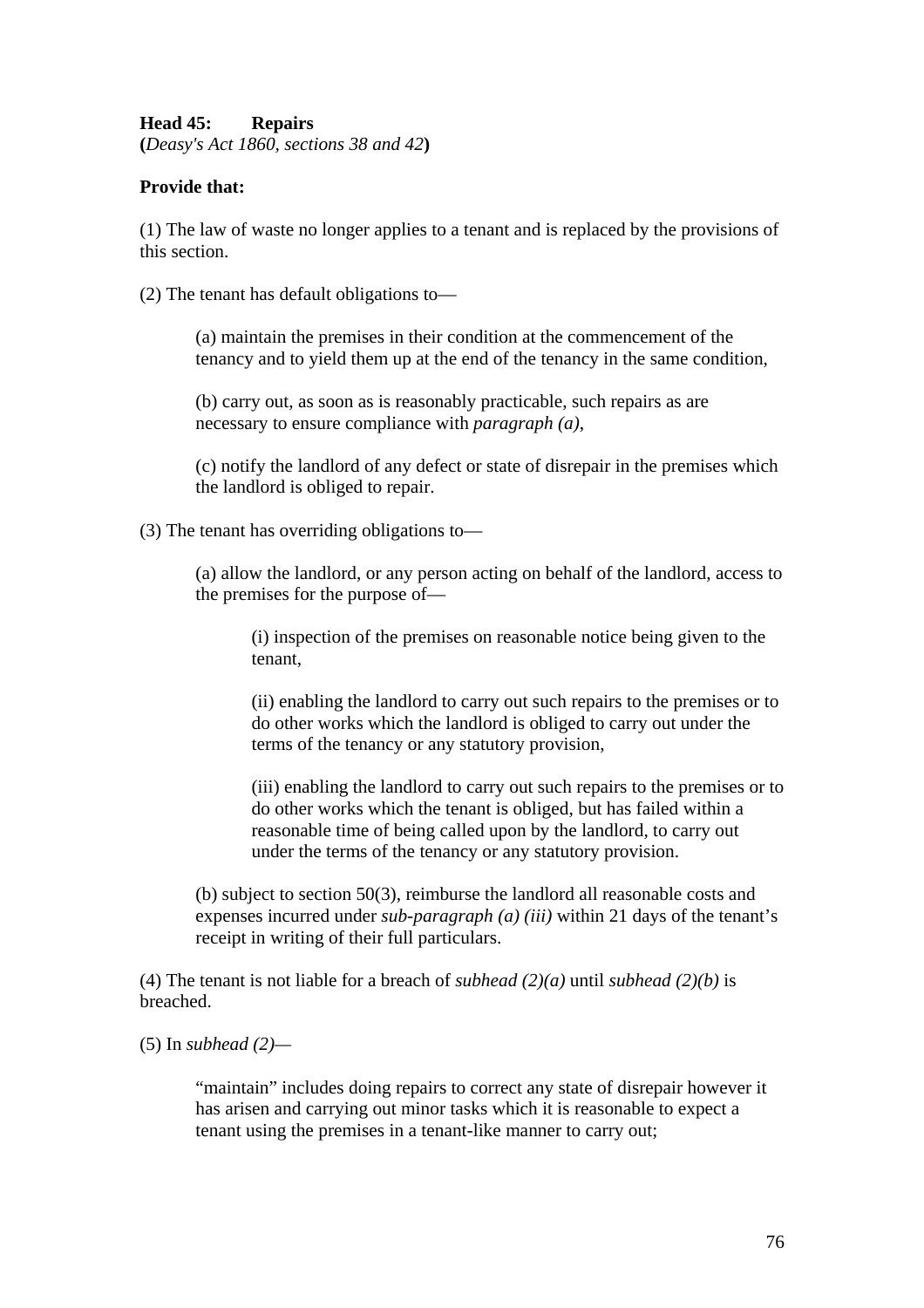"repair" includes, where it is reasonably necessary to restore any part of the premises to full effectiveness or fitness for its purpose, renewal or replacement of that part or other work which may have the incidental effect of rendering that part better than its condition at the commencement of the tenancy or which is required in order to comply with current building or repairing standards or relevant statutory requirements, but does not otherwise include improvements or any work to deal with deterioration in the condition of the premises owing to normal wear and tear which is consistent with the length of occupation and proper use of the premises by the tenant.

(6) This Head does not apply to any tenant to which section 16 of the Act of 2004 applies.

#### **Explanatory Note**

This Head implements paragraphs 10.01 to 10.10 of the L&T CP and will replace numerous provisions (sections 25 to 29 and 42) of Deasy's Act.

#### **Subhead (1)**

This gives effect to the recommendation in paragraph 10.05 of the L&T CP that the law of waste should no longer apply as between landlords and tenants (the recommendation that sections 25 to 39 of Deasy's Act should be repealed without replacement is given effect in Head 9 and Schedule 2).

#### **Subhead (2)**

This seeks to provide a set of default obligations in respect of maintenance and repairs (under subsection (6) it does not cover residential tenancies covered by sections 16 and 17 of the 2004 Act). Paragraph (a) covers the state of maintenance of the premises at commencement of the tenancy and yielding them up in the same condition (read with paragraph (b), subhead (4) and the definition in subhead (5), this implements the recommendations in paragraph 10.08 of the L&T CP). There is no obligation to repair above the standard of repair at the commencement of the tenancy and no strict liability, i.e. the tenant is not in breach unless he fails to take action within a reasonable time. Paragraph (b) contains the basic default obligation to repair "as soon as is reasonably practicable". Paragraph (c) implements the recommendation in paragraph 10.10 that some of the provisions in section 16 of the 2004 Act should be given wider effect (see section 16(d) of 2004 Act).

#### **Subhead (3)**

This sets out some overriding obligations. Paragraph (a) implements paragraph 10.10 and adapts provisions in section 16(c), (e) and (g) of the 2004 Act. Subparagraph (i) gives the landlord a right of inspection on reasonable notice while subparagraph (ii) provides a right of access to enable the landlord to meet his or her repairing obligations or statutory obligations. Subparagraph (iii) gives the landlord a right of access to enable him or her to discharge obligations which the tenant has failed to discharge. Paragraph (b) places an obligation on the tenant to reimburse all reasonable expenses incurred by the landlord in exercising the right of access under subparagraph (iii). This adapts a provision in section  $16(g)$  of the 2004 Act (there is a limitation to such recovery in certain cases covered by Head 50).

#### **Subhead (4)**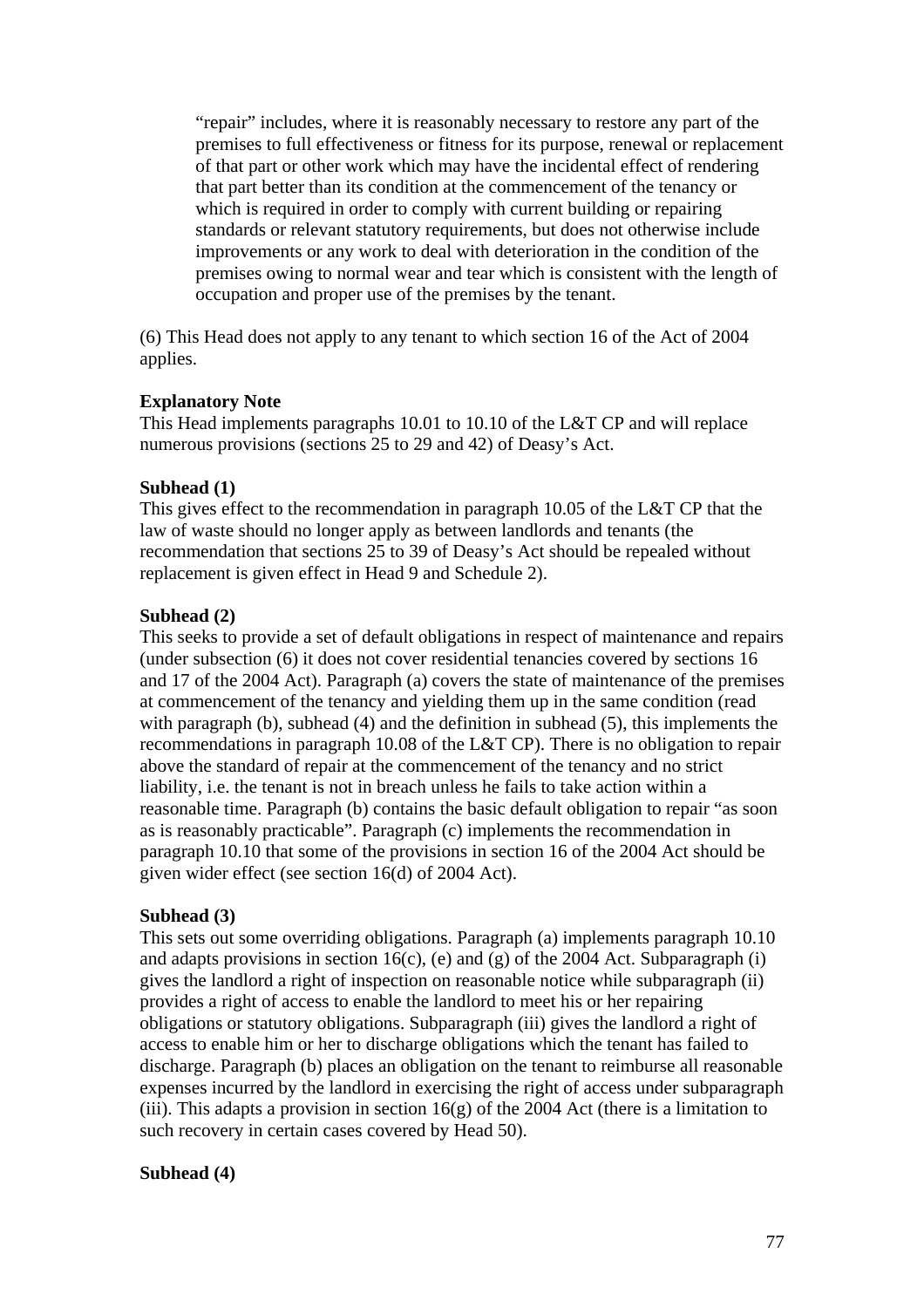Subhead (4) makes it clear that the obligation under paragraph (a) is not breached unless paragraph (b) is breached. This gives effect to paragraph 10.08.

## **Subhead (5)**

This seeks to clarify the operation of subhead (2) by providing useful definitions. The definition of 'maintain' reflects what has been established by case law [Warren v Keen [1953] 2 All ER 1118]. The concept of 'tenant-like' use includes unblocking sinks and toilets, turning off the stop-cock on lengthy absences in cold winters if the heating is not left on and similar sensible precautions.

The definition of 'repairs' seeks to clarify the distinction between 'repairs' and 'improvements'. It reflects the distinctions drawn in case law which recognises that repair often has the effect of 'improving', in the sense that, because of modern building techniques and materials, the item in question will normally be better than what existed before [Black J in Groome v Fodhla Printing Co [1943] IR 380 at 414-415]. There may also be statutory requirements which will have a similar outcome, e.g., under building regulations or environmental controls.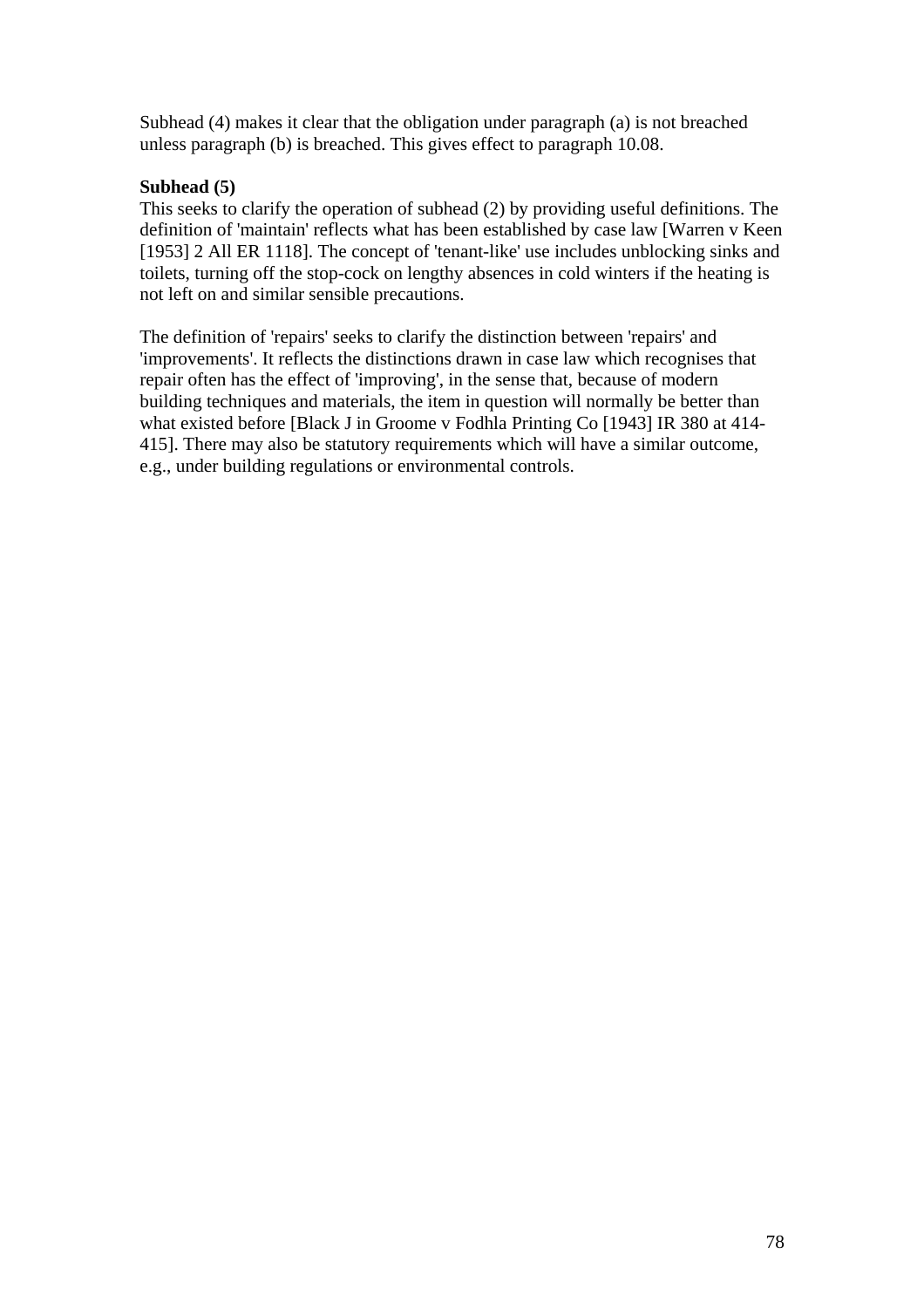### **Head 46: Insurance**

**(***Landlord and Tenant (Ground Rents) Act 1967, section 30***)**

### **Provide that:**

(1) Where the landlord insures the buildings, under Head 30 or otherwise, the tenant has overriding obligations—

(a) not to do or permit to be done in or on the premises any thing which may cause the building's insurance to become void or voidable,

(b) where the tenant's actions or omissions result in an increase in the insurance premiums, to pay any such increase.

(2) Where the tenant has an obligation, however it arises, to insure buildings on the premises—

(a) with a specified insurer or an insurer approved or selected by the landlord or another person, or

(b) through a specified agent or an agent approved or selected by the landlord or another person,

the obligation takes effect as if it were an obligation to insure the buildings, either directly or through any agent, with an insurer who holds for the time being an authorisation under the Insurance Acts 1909 to 1989.

(3) The Head does not affect any obligation a tenant may have under section 16(i) and (j) of the Act of 2004.

#### **Explanatory Note**

This Head, taken with Head 30, implement the recommendations in Chapter 11 of the L&T CP.

#### **Subhead (1)**

This is a corollary to the landlord's default obligation under Head 30 to insure the buildings.

Paragraph (b) has been added to clarify the consequences if paragraph (a) is not complied with.

#### **Subhead (2)**

This implements the recommendation in paragraph 11.02 that section 30 of the Landlord and Tenant (Ground Rents) Act 1967 should be extended to all tenants. It reproduces the substance of section 30 while adapting the wording.

#### **Subhead (3)**

This contains a saving for the provisions in the 2004 Act relating to insurance obligations on the tenant: see 16(i) and (j).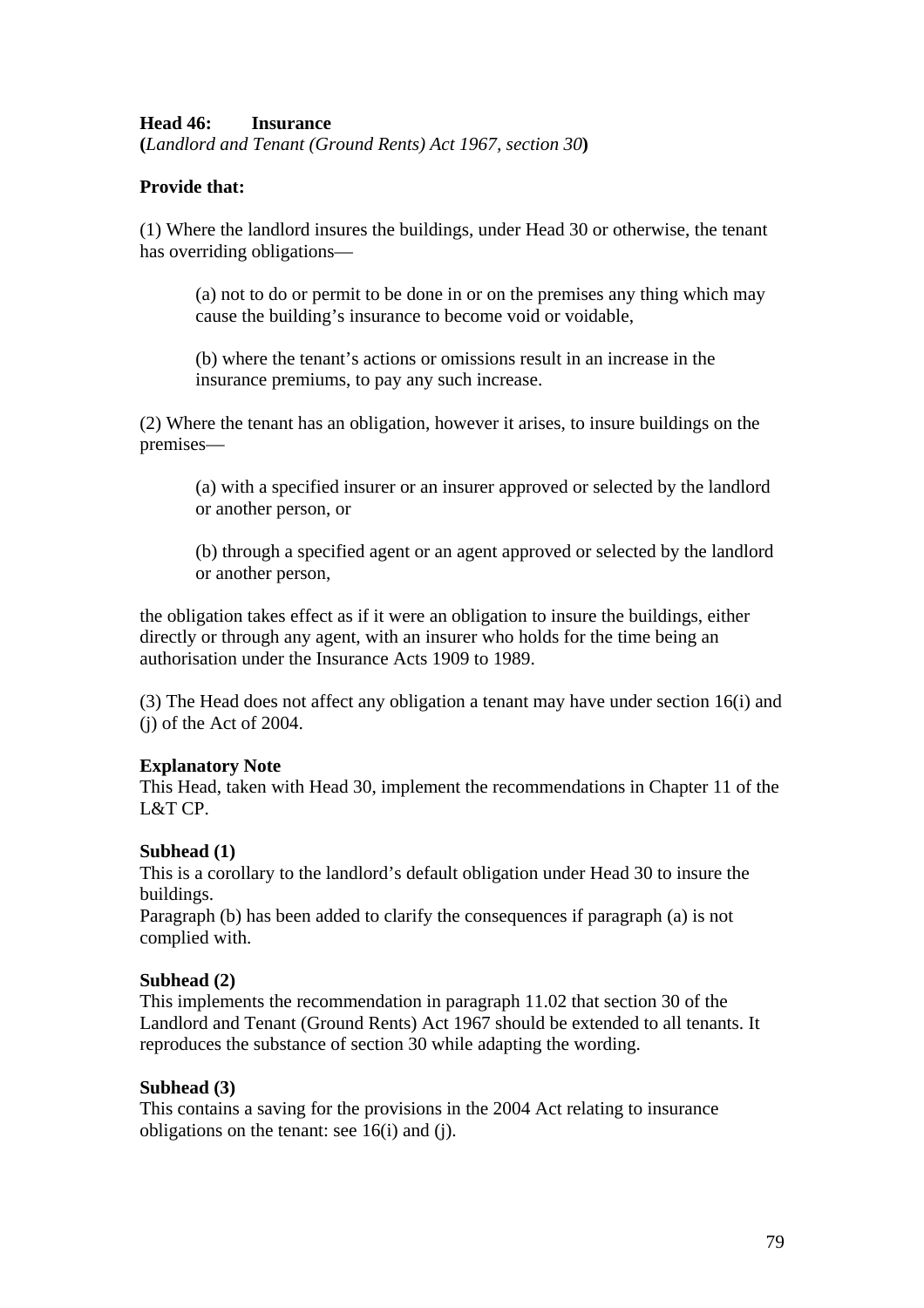# **Chapter 5**

## *Enforcement of obligations*

## **Head 47: Release or waiver**

**(***Law of Property Amendment Act 1859 sections 1 and 2; Law of Property Amendment Act 1860 section 6; Deasy's Act 1860 sections 22 and 43)*

### **Provide that:**

(1) Subject to *subhead (4)*, a general release of a landlord or tenant obligation or a waiver of a particular breach of such an obligation shall be in writing signed by the party releasing or waiving or by that party's agent authorised in writing.

(2) Where—

(a) the landlord gives consent to the tenant in a particular instance to do any thing which under a tenant's obligation requires consent or which would otherwise be a breach of obligation by the tenant, or

(b) the landlord or tenant waives a particular breach of obligation by the other party to the tenancy,

such consent or waiver is confined to that particular instance or breach of obligation and is not a general release of the obligation.

(3) Where a consent or waiver coming within *subhead (2)* or a general release of an obligation by either the landlord or the tenant is—

(a) given to one or more, but not all, of the co-landlords or co-tenants of the same premises, or

(b) restricted to part only of the premises,

such consent, waiver or release does not prevent enforcement of the obligations against the other co-landlords or co-tenants or in respect of another part of the premises.

(4) *Subhead (1)* does not affect the doctrine of estoppel or other equitable principles.

## **Explanatory Note**

This Head deals with the law of waiver and consolidates various overlapping provisions in the Law of Property Amendment Acts 1859 (sections 1 and 2) and 1860 (section 6) and Deasy's Act 1860 (sections 22 and 43). In doing so, it seeks to clarify and simplify the existing law. The case law frequently refers to a waiver generally (which means that the landlord cannot invoke the covenant in question thereafter) and waiver of a particular breach (which means that the landlord remains free to take action in respect of future breaches). In order to reflect this distinction, Head 46 refers to the former as a 'general release' and uses the term 'waiver' only in respect of the latter.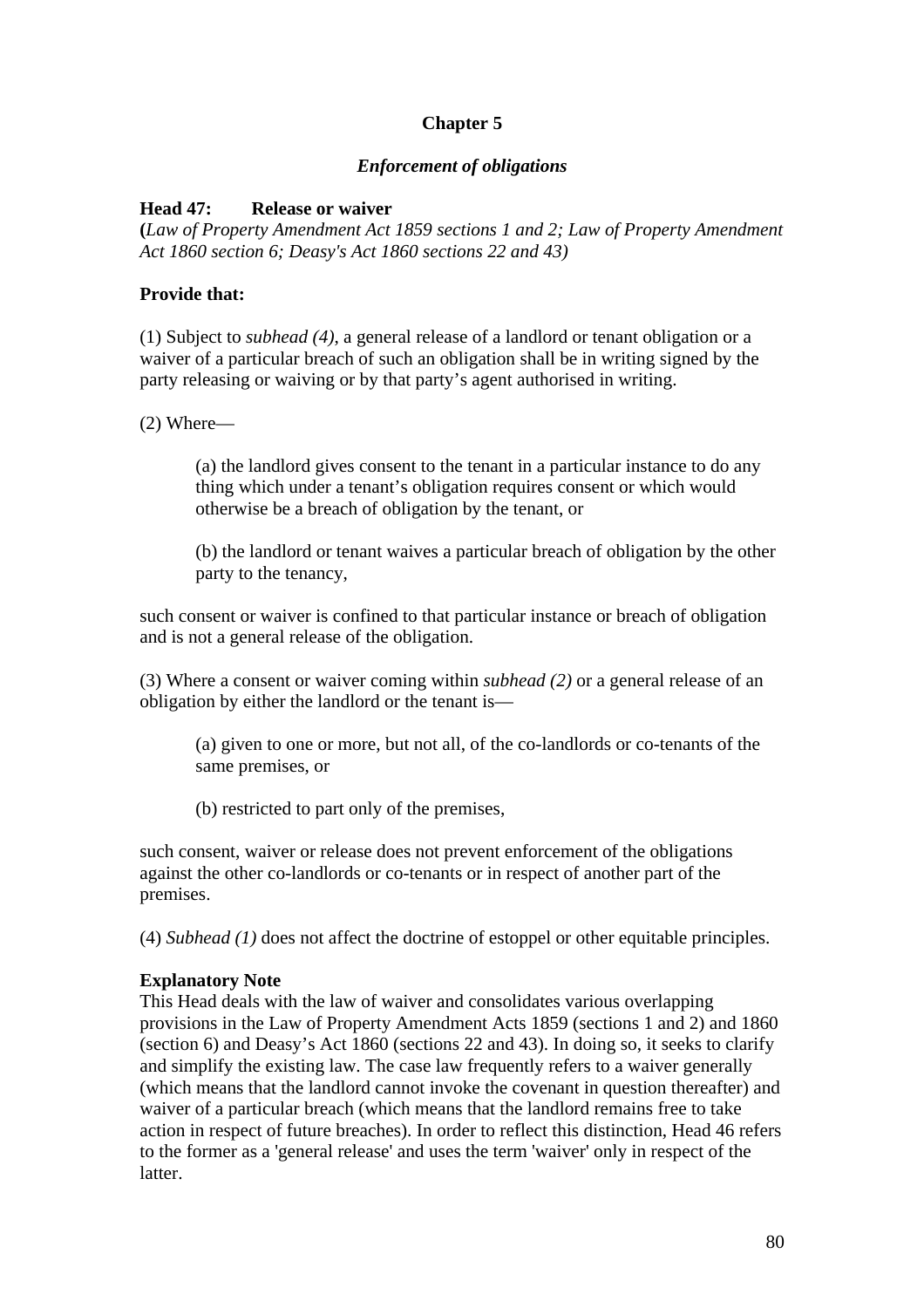### **Subhead (1)**

This replaces section 43 of Deasy's Act but makes it clear that the provision covers both a general release and a particular waiver [this had been in some doubt over the decades but McCracken J concluded that section 43 covered both in Crofter Properties Ltd v Genport Ltd (15 March 1996)]. It also extends to all landlord and tenant obligations and makes it clear that release or waiver by an agent is effective only if the agent is authorised in writing (this accords with Head 11).

### **Subhead (2)**

This consolidates the statutory provisions referred to above.

### **Subhead (3)**

Paragraph (a) clarifies that it applies to a consent, waiver or release given to some (not just one) but not all, of co-owners of the landlord's and tenant's interest.

### **Subhead (4)**

This makes it clear that subhead (1) does not rule out the application of equitable principles, e.g. to ensure that a statutory provision is not used as an instrument of fraud.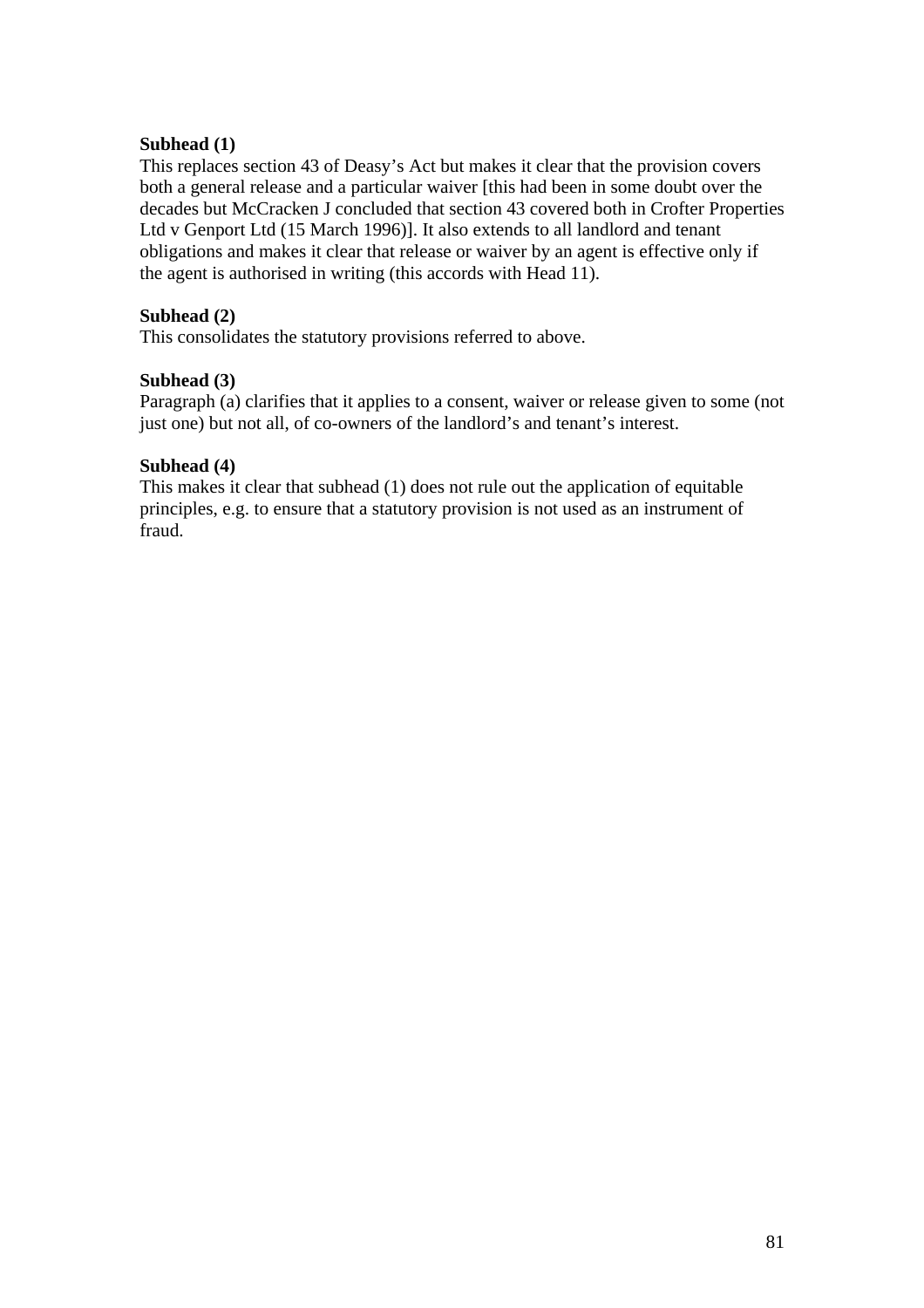## **Head 48: Set-off in proceedings**

**(***Deasy's Act 1860, section 48***)** 

## **Provide that:**

(1) Subject to *subheads(3)* and *(4),* in any proceedings by the landlord or the tenant against the other for breach of any obligation under the tenancy either party may set off any sum owed by the other in connection with the tenancy.

(2) For the purposes of *subhead (1)—* 

(a) "any sum owed" includes both a liquidated and, subject to *subhead (3)*, an un-liquidated sum,

(b) the right of set-off applies equally where the sum owed was owed by the other party's predecessor in title and remains un-discharged.

(3) A party seeking to set off an un-liquidated sum shall provide full particulars of the claim to that sum in the proceedings in order to avoid unnecessary delay in completion of those proceedings.

(4) *Subsection (1)* displaces any right of set-off available under the general law.

#### **Explanatory Note**

This Head replaces section 48 of Deasy's Act and implements recommendations in paragraphs 8.16 and 8.17 of the L&T CP.

#### **Subhead (1)**

This extends the right of set-off to any proceedings for breach of obligation (not just in respect of rent). Secondly, it applies to both landlords and tenants (not just tenants). Thirdly, it confines the right of set-off to its proper context, i.e., as a defence in court proceedings (it is not to be confused with a right of deduction which can be exercised independently of court proceedings and is covered by Head 49).

#### **Subhead (2)**

This clarifies two issues with respect to the right of set-off: paragraph (a) reverses the approach taken by the Irish courts (but not the English courts in recent times) which confines the right to liquidated sums. This implements recommendation 8.17 of the L&T CP; paragraph (b) clarifies a point on which there is some doubt in Ireland. The English courts have recently held that the right of set-off is personal in respect of sums owed by the existing landlord and cannot be invoked in respect of sums owed by the previous landlord and remaining un-discharged [Edlington Properties Ltd v J H Fenner & Co Ltd [2006] 3 All ER 1200]. Paragraph (b) makes it clear that this limitation does not apply under this section.

#### **Subhead (3)**

This requires a party seeking to set off an un-liquidated sum to substantiate the claim in the proceedings without delay.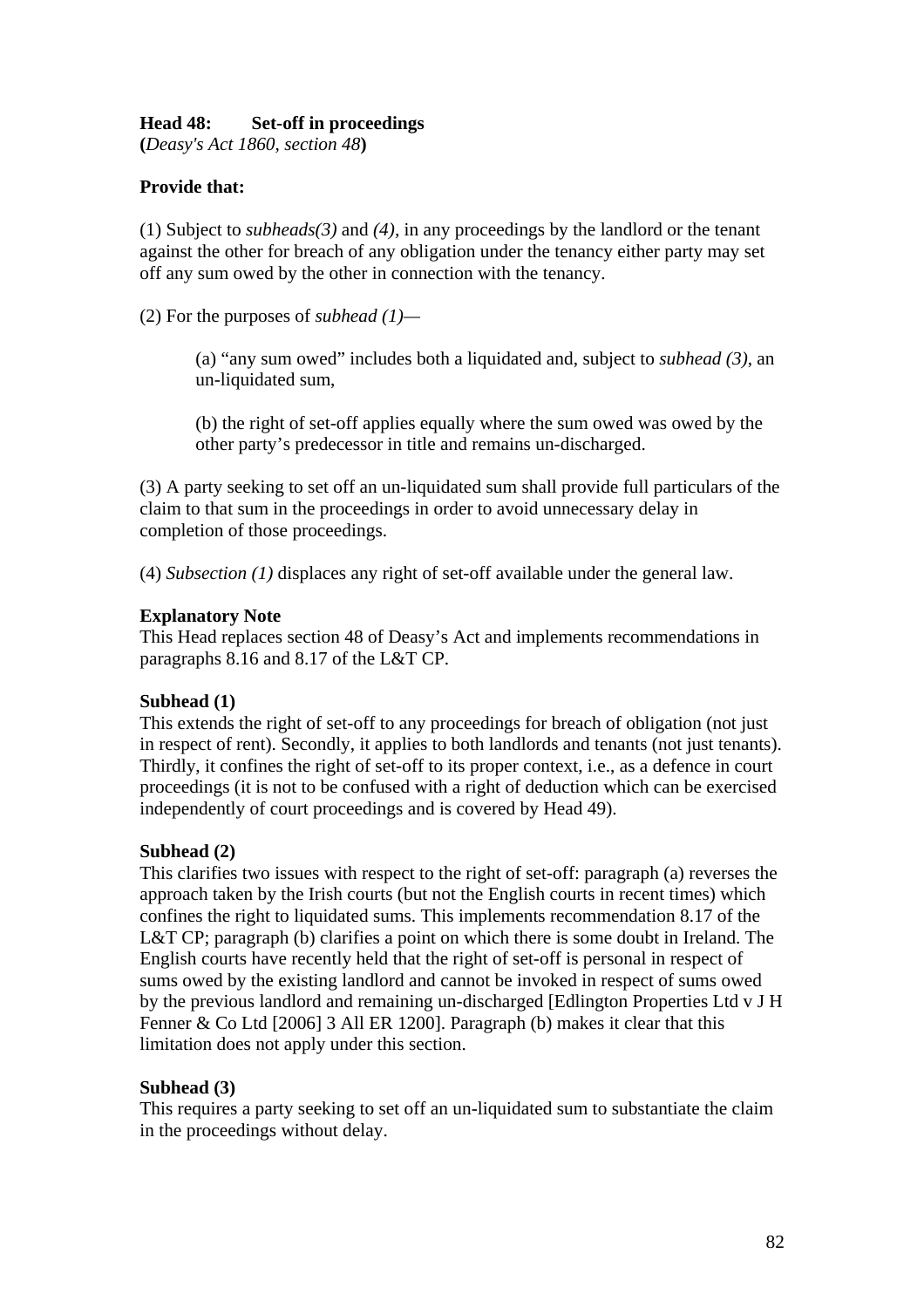#### **Subhead (4)**

In order to ensure certainty, this makes it clear that the new statutory right also displaces any right (such as an equitable right) of set-off which may exist apart from section 48 of Deasy's Act. The existence of such a separate right has been a matter of some controversy over the years; the issue arose recently but was not resolved [The Leopardstown Club Ltd v. Templeville Developments Ltd [2006] IEHC 133.]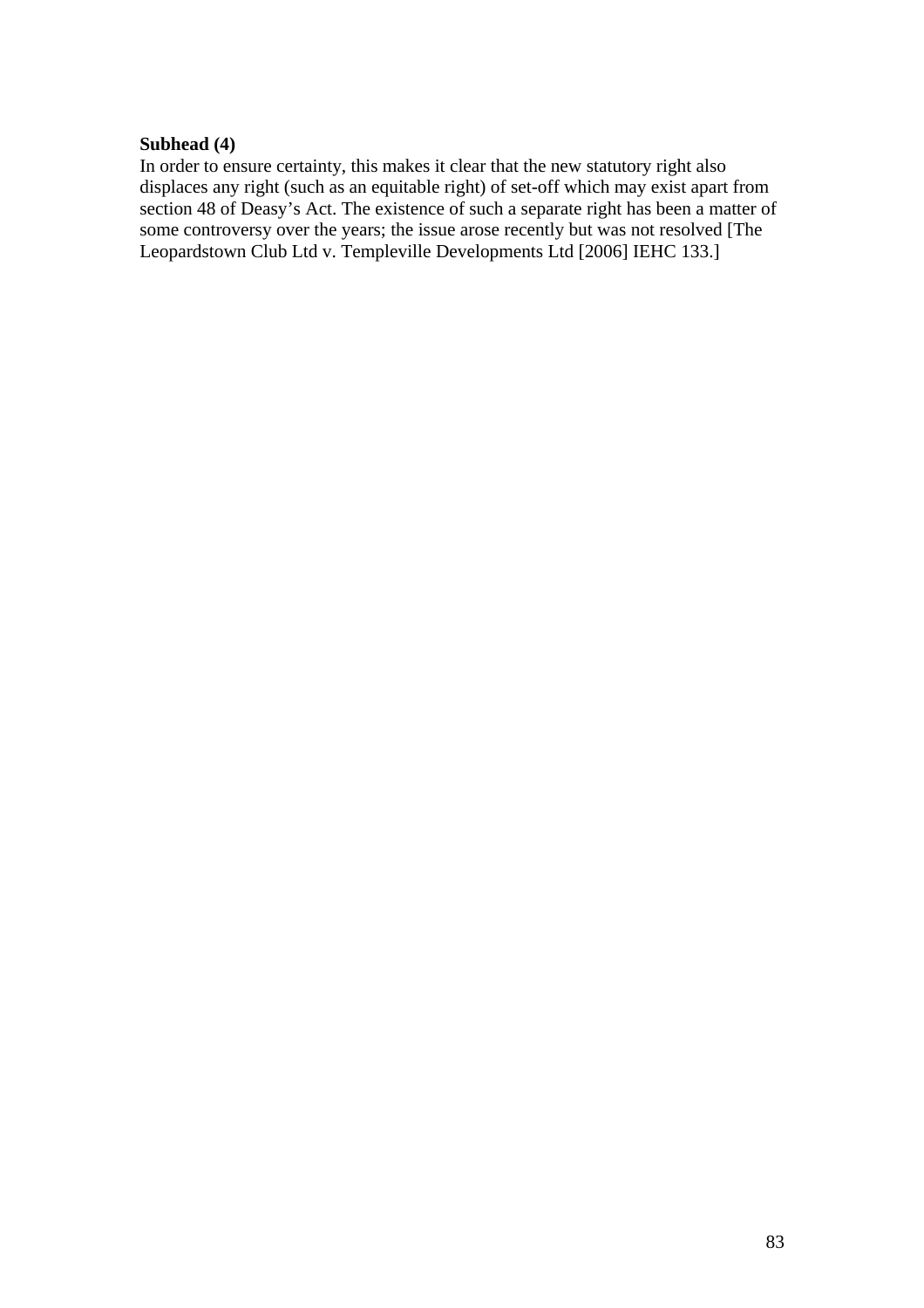## **Head 49: Deductions from rent**

**(***Landlord and Tenant (Amendment) Act 1980, section 87***)** 

## **Provide that:**

(1) Subject to *subheads (2)* and *(4)*, where—

(a) the tenant serves a notice in the prescribed form calling upon the landlord to carry out any landlord's obligation under the tenancy,

(b) the landlord fails within 21 days of receipt of such a notice to serve on the tenant a counter notice in the prescribed form which either—

(i) specifies why there is no need to comply with the tenant's notice, or

(ii) undertakes within 14 days to comply with that notice,

(c) the tenant subsequently performs the landlord's obligation,

the tenant may, without prejudice to the right to sue the landlord for breach of obligation, make such deductions from the next and subsequent payments of rent as are necessary to recompense the tenant for any reasonable expenditure actually incurred in performing the landlord's obligation.

(2) Where the landlord fails to carry out an undertaking given in a counter notice served under *subhead (1) (b)*, the counter notice may be treated by the tenant as if it had not been served.

(3) A tenant making such deductions shall serve on the landlord not less than 21 days before making the first deduction a notice in the prescribed form specifying—

(a) particulars of the expenditure actually incurred,

(b) details of the deductions proposed to be made.

(4) Where deductions are made in accordance with this section in respect of any payments of rent, the rent is to be deemed duly paid and the landlord shall issue receipts accordingly.

(5) This section takes effect subject to the terms of the tenancy.

#### **Explanatory Note**

This Head deals with the tenant's right to make deductions from rent and other payments under the tenancy, e.g. service charges, where the tenant performs an obligation which should have been performed by the landlord. It does not extend to a right to withhold rent simply because of the landlord's failure in other respects. It replaces section 87 of the Landlord and Tenant (Amendment) Act 1980 but widens its scope as recommended by paragraph 4.55 of the Business Tenancies CP.

## **Subhead (1)**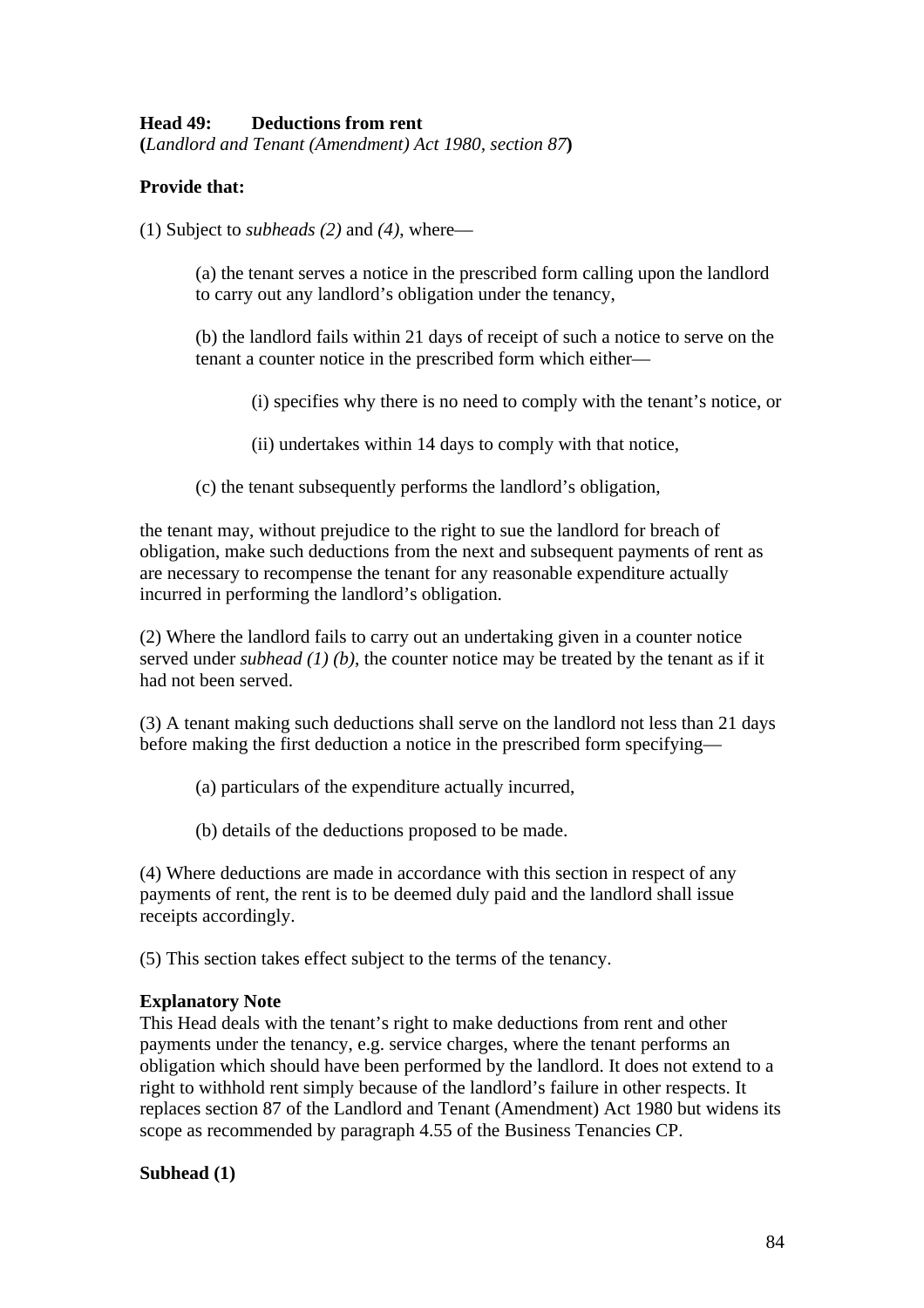This both extends and tightens up section 87 of the 1980 Act. It now applies to any landlord's obligation, not just the repairing obligation. Paragraph (a) requires the tenant to serve a prescribed notice on the landlord before carrying out the landlord's obligation. Paragraph (b) allows the landlord to serve a counter notice either explaining why the tenant's notice is inappropriate or undertaking to comply with the tenant's notice. The tenant's right to make deductions arises only if the landlord does not serve a counter notice or, if one is served, the landlord fails to honour an undertaking given in it. Under paragraph (c), deductions can only be made where the tenant carries out the landlord's obligation. It is also made clear, as recommended in paragraph 4.55 of the Business Tenancies CP, that the deductions must be made from the next payments of rent due and relate to actual expenditure.

### **Subhead (2)**

This spells out the consequences where the landlord fails to honour an undertaking given in a counter notice.

### **Subhead (3)**

This clarifies section 87 by requiring the tenant to notify the landlord both of the actual expenditure and the proposed deductions.

### **Subhead (4)**

This reproduces the substance of a provision in section 87 of the 1980 Act.

### **Subhead (5)**

This permits the right of deduction to be excluded or varied by the terms of the tenancy.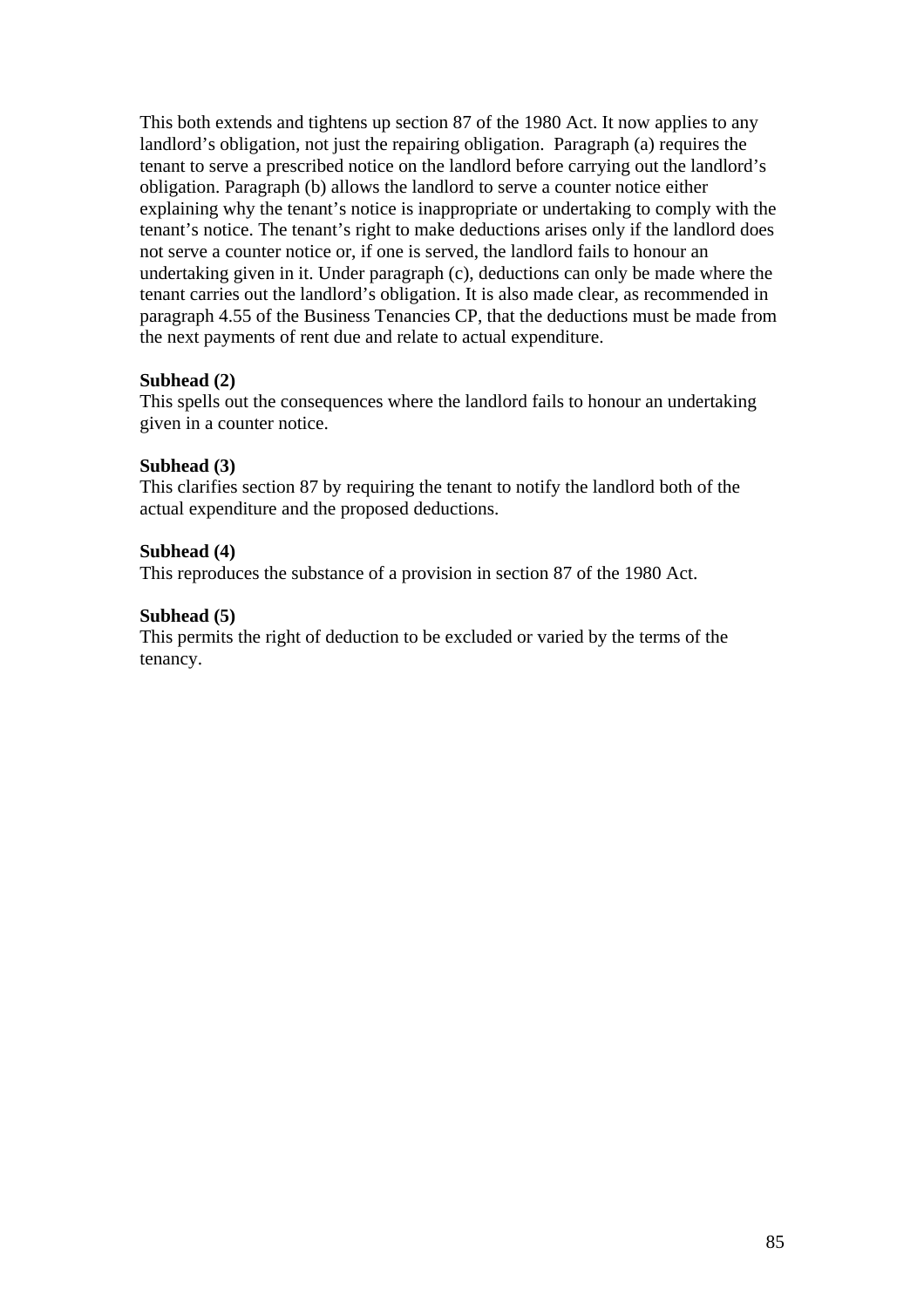**(***Landlord and Tenant (Amendment) Act 1980, section 65***)** 

### **Provide that:**

(1) Damages recoverable by the landlord in any proceedings for breach of any obligation by the tenant to do repairs shall not in any case exceed—

(a) the amount by which the value of the landlord's interest in the premises is diminished by the breach, or

(b) the cost of repairs actually carried out by the landlord,

whichever is the greater.

(2) Save where the disrepair is shown to be due wholly or substantially to the deliberate and intentional action or omission of the tenant, no such damages are recoverable if it is shown that—

(a) having regard to the age and condition of the premises, their repair in accordance with the tenant's obligation is physically impossible, or

(b) having regard to the age, character, condition and situation of the premises, their repair in accordance with the tenant's obligation would involve expenditure which is excessive in proportion to their value, or

(c) having regard to the character and situation of the premises, they could not when so repaired be profitably used or could not be profitably used unless rebuilt, reconstructed or structurally altered to a substantial extent.

|(3) This section applies so as to exclude or restrict reimbursement of the landlord's costs |under *Head 45(3)(b)* as it applies to recovery of damages for breach of the tenant's obligation |to do repairs.

#### **Explanatory Note**

This Head replaces section 65 of the Landlord and Tenant (Amendment) Act 1980 and implements recommendations in paragraph 4.46 of the Business Tenancies CP.

#### **Subhead (1)**

This reproduces the substance of section 65(1) and (2) of the 1980 Act but with various modifications recommended in paragraph 4.46: firstly, the provision is no longer confined to 'tenements' but applies to all tenancies; secondly, it applies to a tenant's obligation to repair however that obligation arises; thirdly, the definition of 'premises' in Head 3 (meaning the land which is the subject-matter of the tenancy) makes it clear that the diminution in value includes the value of the site (a matter on which the courts have expressed conflicting views in relation to section 65: see Groome v Fodhla Printing Co Ltd [1943] IR 380; Gilligan v Silke [1963] IR.1).

Subhead (1) also recognises that diminution in the value of the landlord's interest may not be an accurate reflection of the damage or cost to the landlord of the tenant's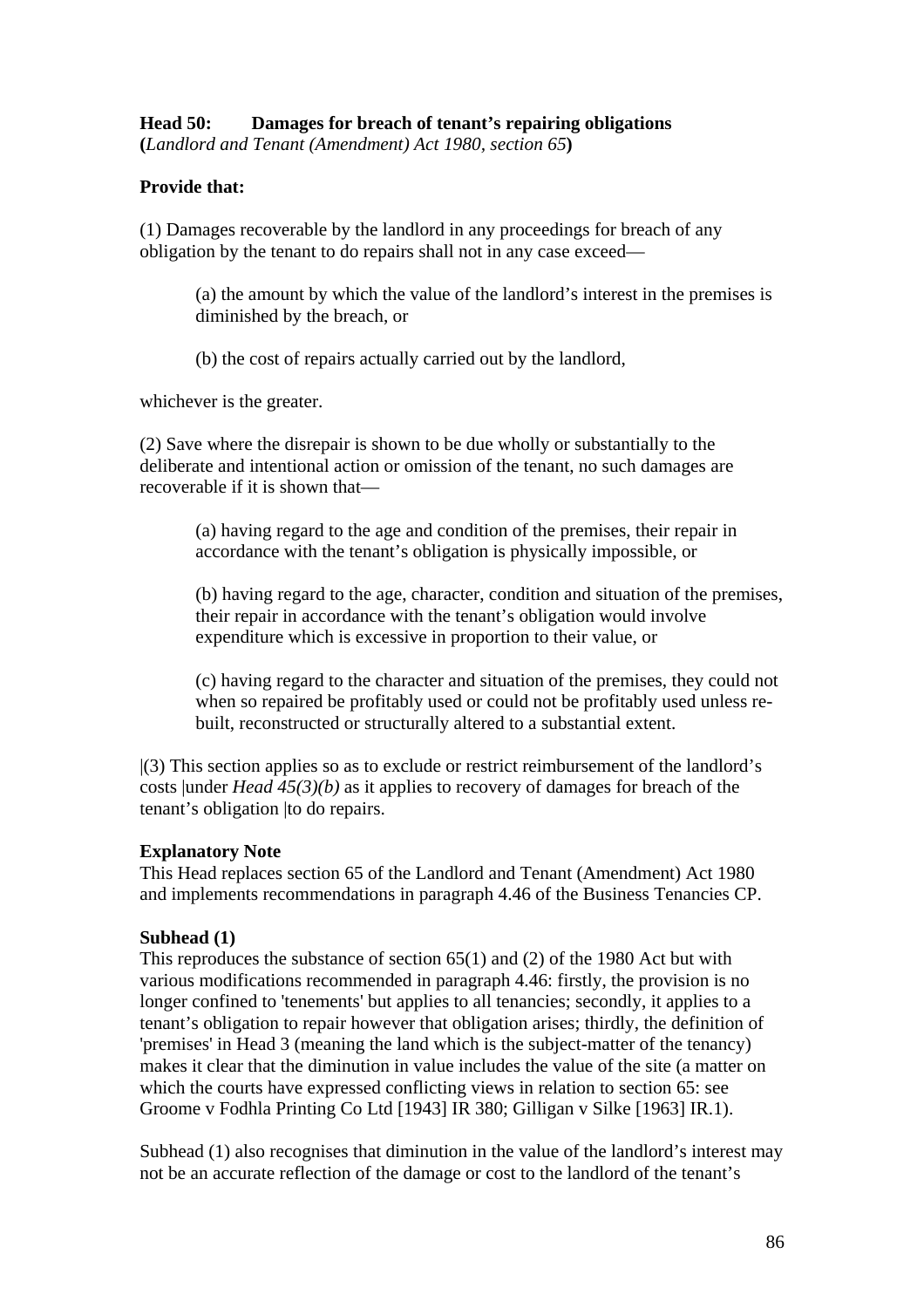failure to repair in particular cases. It provides for the other measure frequently adopted by the courts, the cost of doing repairs which the landlord may incur.

# **Subhead (2)**

This contains the substance of section 65(3) of the 1980 Act with appropriate modifications, e.g. substitution of 'obligation' for 'covenant' and of 'premises' for 'tenement.

# **Subhead (3)**

This implements the recommendation in paragraph 4.46 of the Business Tenancies CP that a landlord should not be able to circumvent the provision by doing repairs that the tenant should have done and suing to recover the expenditure incurred (see section 45(3)(b)). The English courts have held that such an action is a suit to recover a debt and not an action to recover damages for breach of covenant (and so outside the scope of the equivalent provision in the English Leasehold Property (Repairs) Act 1938: see Jervis v Harris [1996] 1 All ER 303).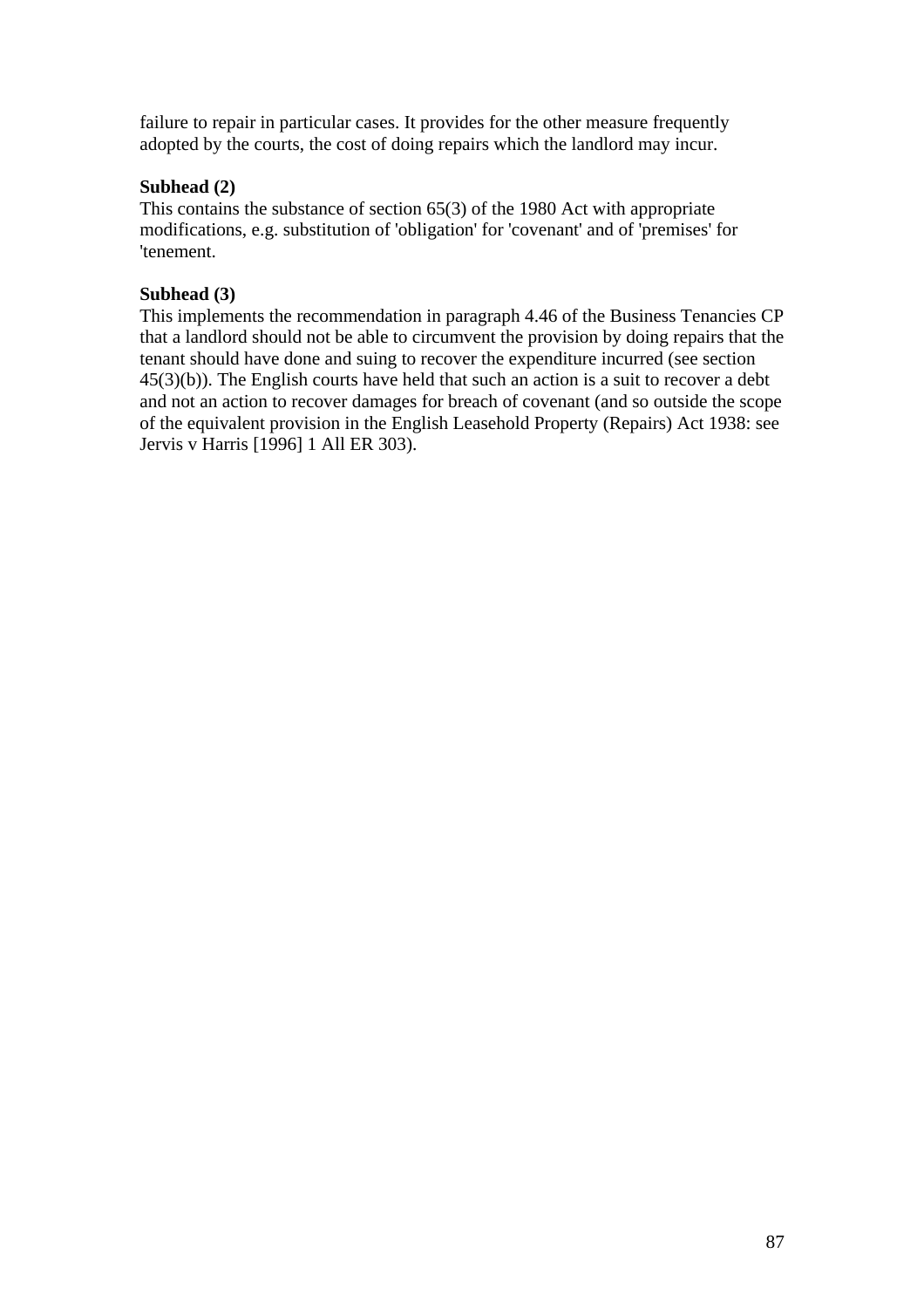# **Head 51: Damages for breach of landlord's repairing obligations**

## **Provide that:**

.—Where the tenant continues in occupation of the premises despite a breach of any obligation by the landlord to do repairs, the tenant may recover general damages for losses suffered as a consequence of the breach.

## **Explanatory Note**

This Head implements the recommendation in paragraph 10.15 of the L&T CP that there should be a statutory right to damages in such circumstances. It had been a matter of some doubt whether a tenant who 'soldiered on' and continued to occupy the premises could seek damages for annoyance, disruption or inconvenience. In more recent times the courts have been prepared to award damages in such circumstances: see, e.g., Jiminez v. Morrissey [2005] IEHC 251, [2006] IEHC 18. This Head now seeks to settle the matter.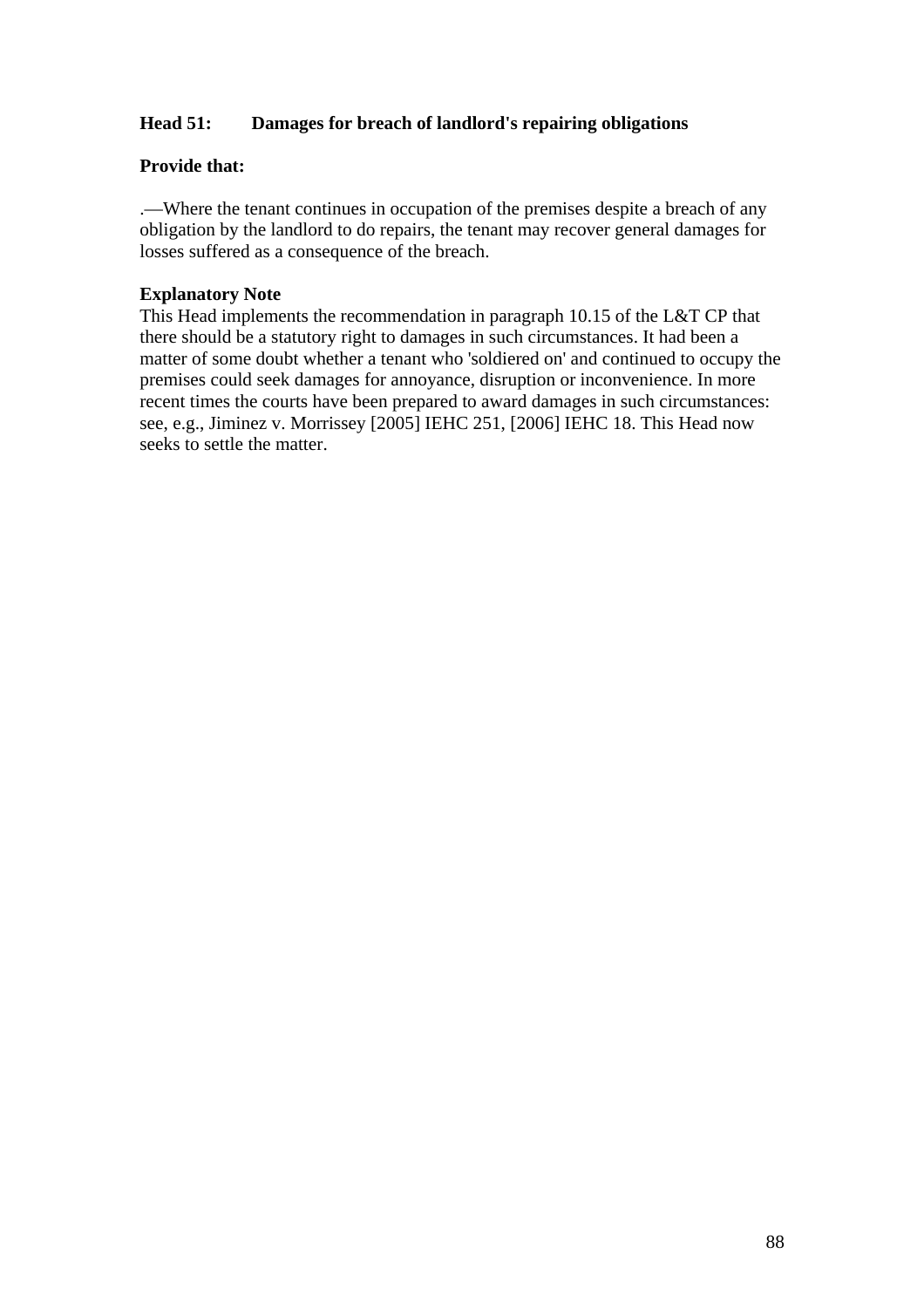## **Head 52: Condition of consent**

### **Provide that:**

(1) Where the tenant is in breach of any obligation under the tenancy, the landlord may make it a condition of giving consent for any thing coming within *Chapter 3* of this Part that either—

(a) the tenant complies with the obligation before that thing takes effect, or

(b) the proposed assignee or sub-tenant rectifies the breach within a reasonable time specified by the landlord.

(2) For the avoidance of doubt it is hereby provided that the imposition of such a condition does not constitute an unreasonable withholding of consent for the purposes of *Head 32*.

#### **Explanatory Note**

This Head implements paragraph 10.14 of the L&T CP. Subhead (1) gives the landlord the option to require either the tenant or the incoming assignee or sub-tenant to rectify the breach of obligation. Subhead (2) provides the clarification recommended by paragraph 10.14 of the L&T CP.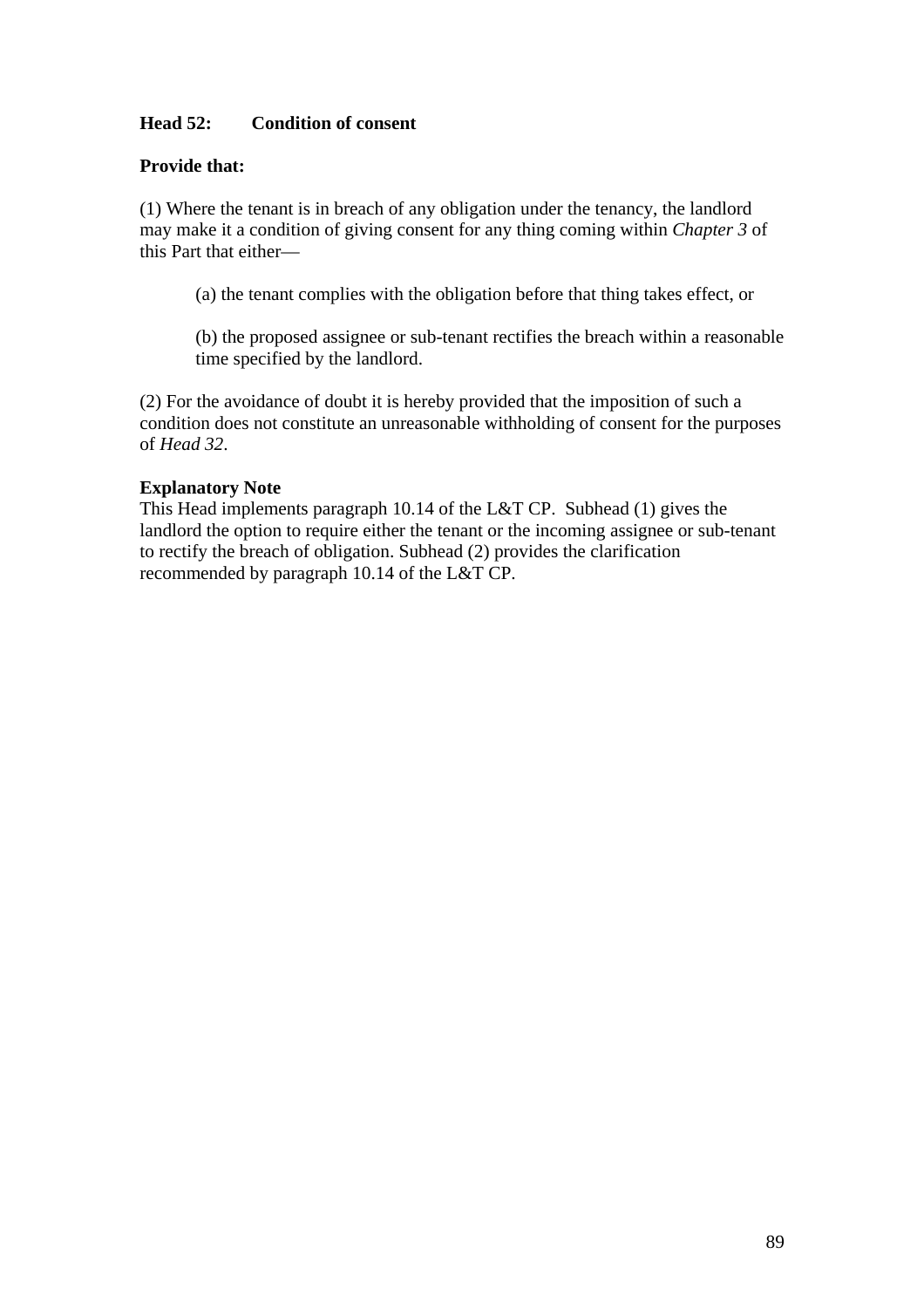### **PART 7**

# **TERMINATION OF TENANCIES**

This Part deals with the various ways in which a tenancy may be terminated. It implements the recommendations largely contained in Chapters  $12 - 16$  of the L&T CP.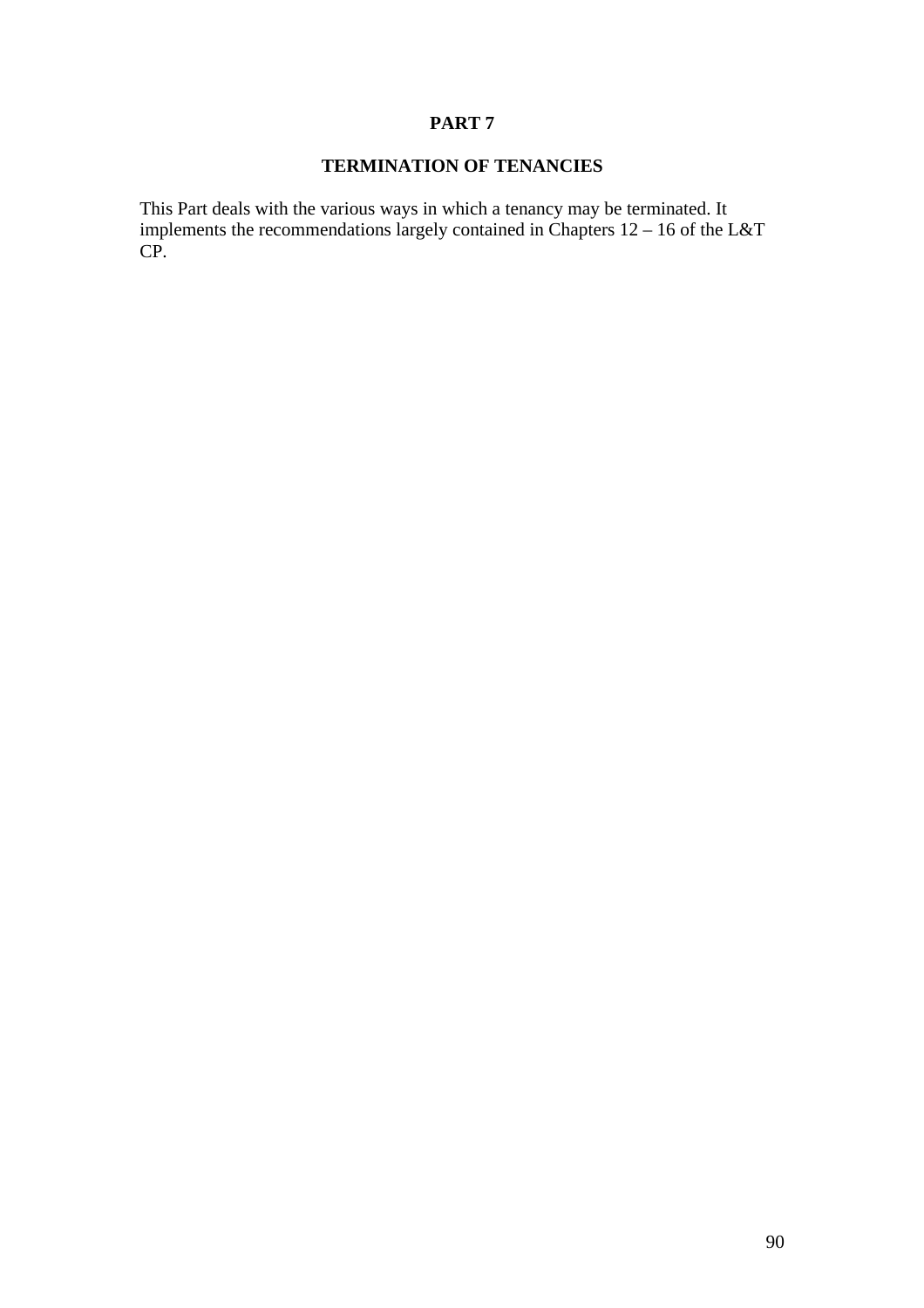# **Chapter 1**

### *Surrender*

**Head 53: Formalities (***Deasy's Act 1860, section 7***)** 

### **Provide that:**

.—Subject to *Head 54*, a tenancy shall be surrendered at law only in writing signed by the tenant or the tenant's agent.

### **Explanatory Note**

This Head contains the substance of section 7 of Deasy's Act as recommended by paragraph 2.21 of the L&T CP. The exception for "act and operation of law" is covered by Head 54. The wording of this Head corresponds with that in Head 11 (which deals with the grant of a tenancy) except that there is no requirement for the tenant's agent to be authorised in writing.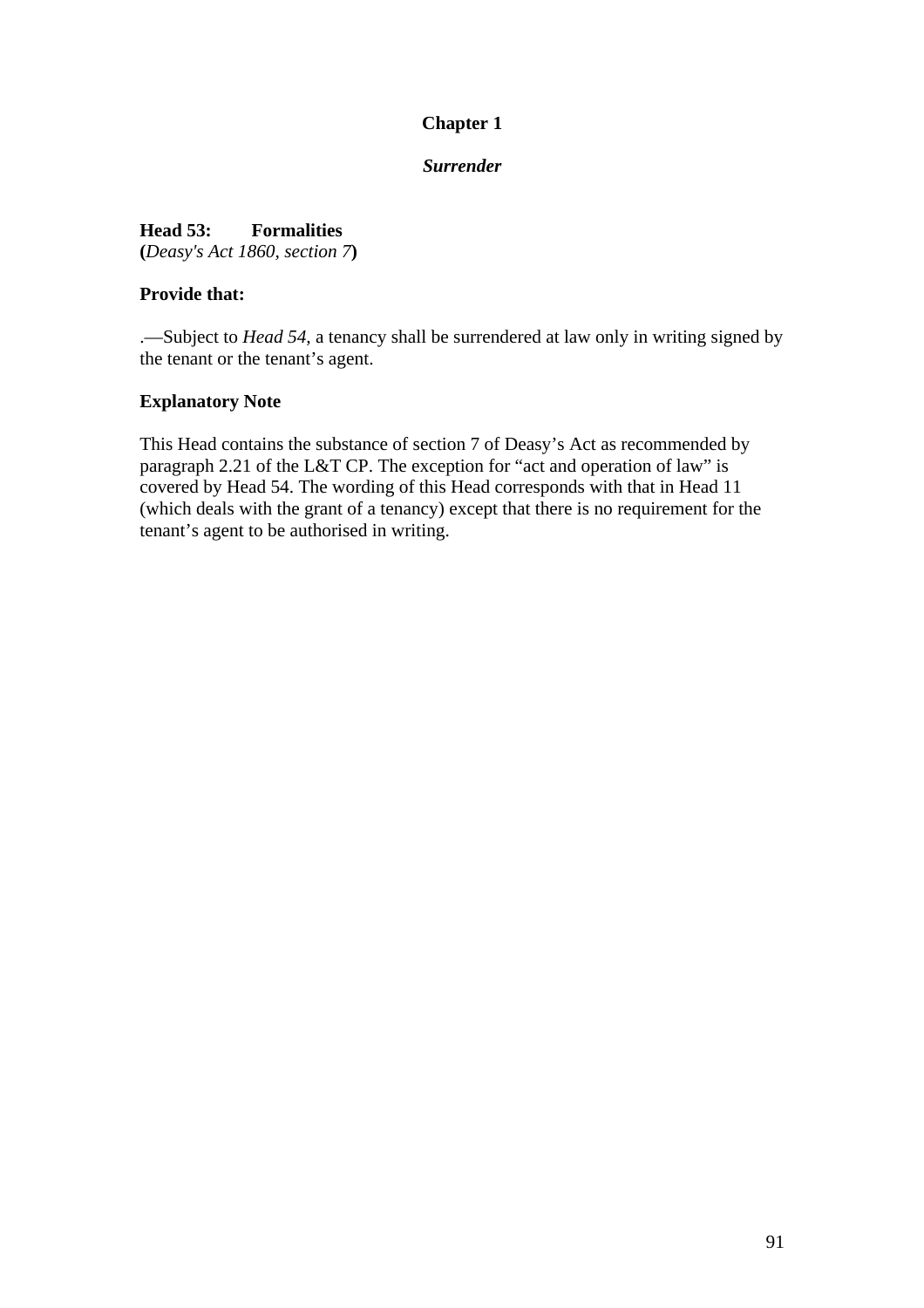#### **Head 54: Implied surrender**

### **Provide that:**

.—Notwithstanding *Head 53*, an implied surrender takes effect in law where—

(a) the tenant surrenders the keys and vacates the premises or otherwise signifies yielding up possession to the landlord with the acceptance or agreement of the landlord,

(b) the landlord grants a new tenancy to the tenant or, with the agreement of the tenant, to a third party with the intention of displacing the existing tenancy,

(c) there is continued occupation or use of the premises by the tenant as a caretaker or licensee or in some other capacity inconsistent with that of a tenant, or

(d) other circumstances arise or the relationship between the landlord and tenant alters so as to indicate that the relationship of landlord and tenant no longer exists.

### **Explanatory Note**

This Head deals with implied surrender or, as commonly described and referred to in section 7 of Deasy's Act, surrender by 'act and operation of law'. It seeks to give guidance as recommended in paragraph 2.22 of the L&T CP. Paragraphs (a) to (c) refer to the sort of circumstances where the voluminous case law establishes that such a surrender takes place. Paragraph (d) is a 'catch-all' provision to cover cases not falling exactly within (a) to (c).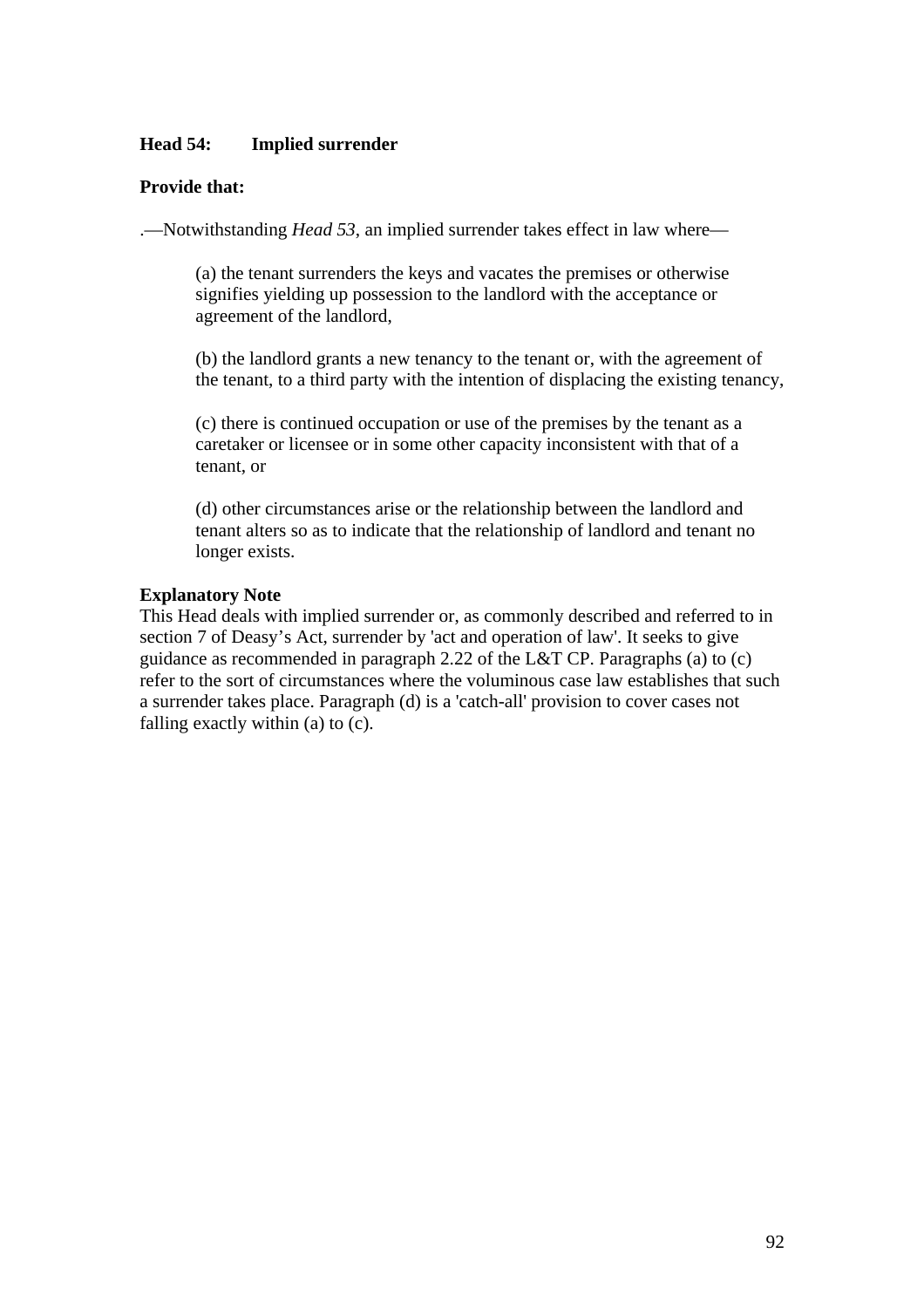### **Head 55: Variation of tenancy**

### **Provide that:**

(1) The landlord and tenant may make a variation of the tenancy in writing or by way of an endorsement on or attachment annexed to any lease relating to the tenancy without the need for a surrender of the tenancy and the re-grant of a new tenancy.

(2) A variation under this section may comprise:

(a) an addition or subtraction of land to or from the premises or other alterations of the premises;

(b) an extension or reduction of the term originally granted under the tenancy or as subsequently varied;

(c) an addition, alteration, deletion or other modification of any provision of the tenancy;

(d) any other variation agreed by the landlord and tenant to take effect without a surrender and re-grant;

and may include such consequential adjustments to the other terms of the tenancy as the landlord and tenant consider appropriate.

(3) Upon the making of such a variation the tenancy otherwise continues in operation as varied.

#### **Explanatory Note**

This Head deals with the controversial subject of how far a variation of a lease triggers a surrender and re-grant of a new lease. It implements the recommendations in paragraph 2.24 of the L&T CP.

#### **Subhead (1)**

This introduces flexibility for parties to a tenancy. Use of the word 'may' indicates that it will remain open to the parties to have a surrender and re-grant if they wish.

#### **Subhead (2)**

As indicated by paragraph 2.24, this would considerably extend the existing law by enabling the parties to make a wide range of variations without having to bring about a surrender of the existing tenancy and to execute a new grant of the tenancy as varied. This applies in particular to paragraph (b). The last part of the subsection covers things such as altering the rent or service charges to reflect the addition or subtraction of land to or from the premises.

#### **Subhead (3)**

This confirms that a variation results in the existing tenancy continuing as varied.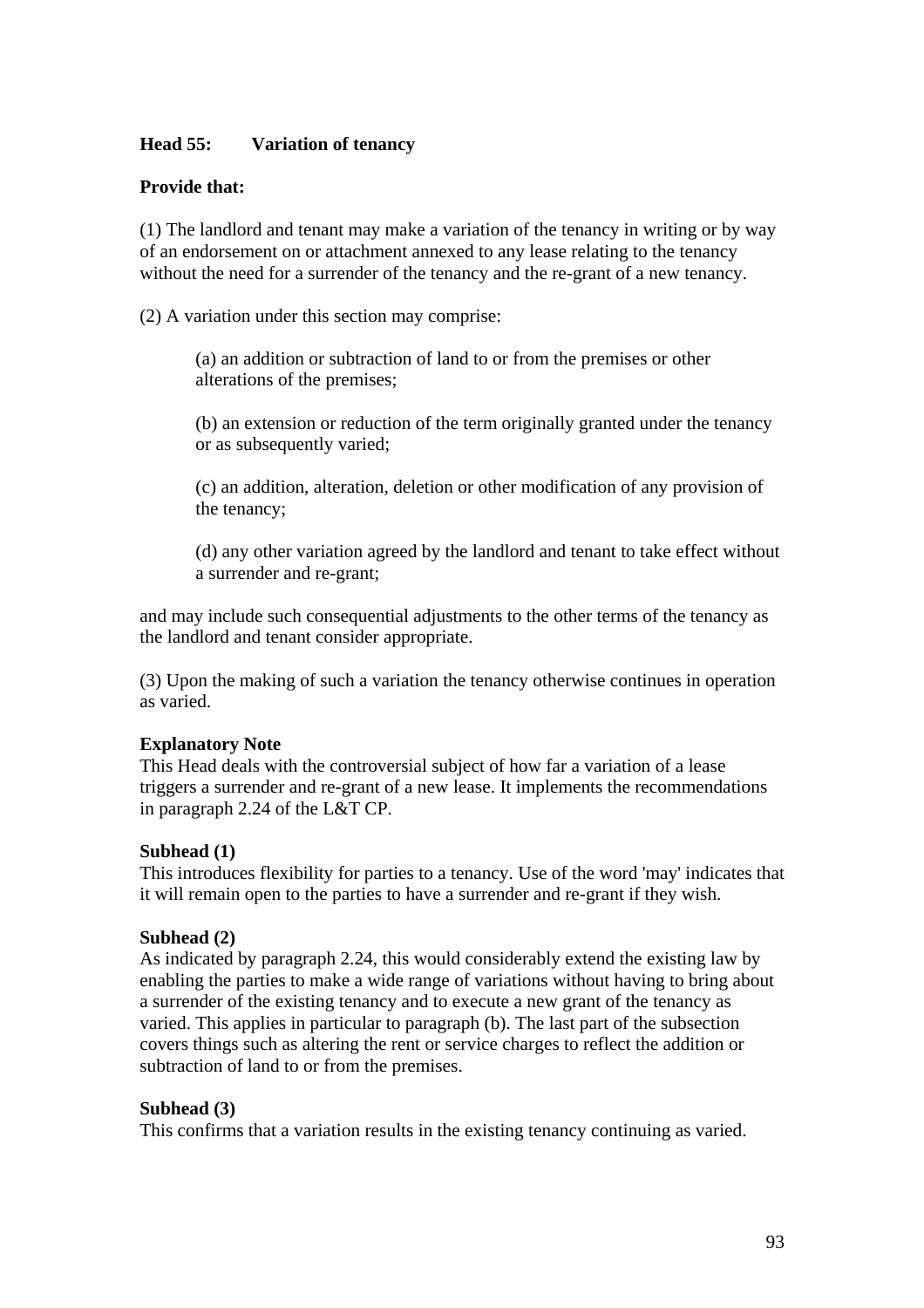## **Head 56: Renewal of head-tenancy**

**(***Deasy's Act 1860, section 8)*

### **Provide that:**

(1) A head-tenancy may be surrendered for the purpose of its renewal or substitution without the need to surrender any sub-tenancies granted out of it.

(2) Subject to *subhead (3)*, upon such a renewal or substitution the head-landlord, head-tenant, and subtenants have the same rights and obligations in respect of each other as they would have had if no surrender had taken place.

(3) *Subhead (2)* does not affect any new rights and obligations created by the renewal or substitution of the head lease and enforceable as between the head-landlord and head-tenant only.

#### **Explanatory Note**

This Head replaces section 8 of Deasy's Act, as recommended by paragraph 2.25 of the L&T CP.

#### **Subhead (1)**

This re-enacts the provision in section 8 of Deasy's Act that a head-tenancy may be surrendered without surrendering sub-tenancies where the purpose is to renew the head-tenancy. The words 'or substitution' have been added to extend the scope of the provision (the word 'renewal' suggests 'more of the same' whereas 'substitution would cover something different).

#### **Subhead (2)**

This preserves the position of the parties upon such a renewal or substitution but makes it clear now that the position of the subtenants is also preserved, as recommended by paragraph 2.25 of the L&T CP.

#### **Subhead (3)**

This makes it clear that notwithstanding the general provision in subhead (2), the renewed or substituted head-tenancy may alter the position of the head-landlord and head-tenant but only as between themselves.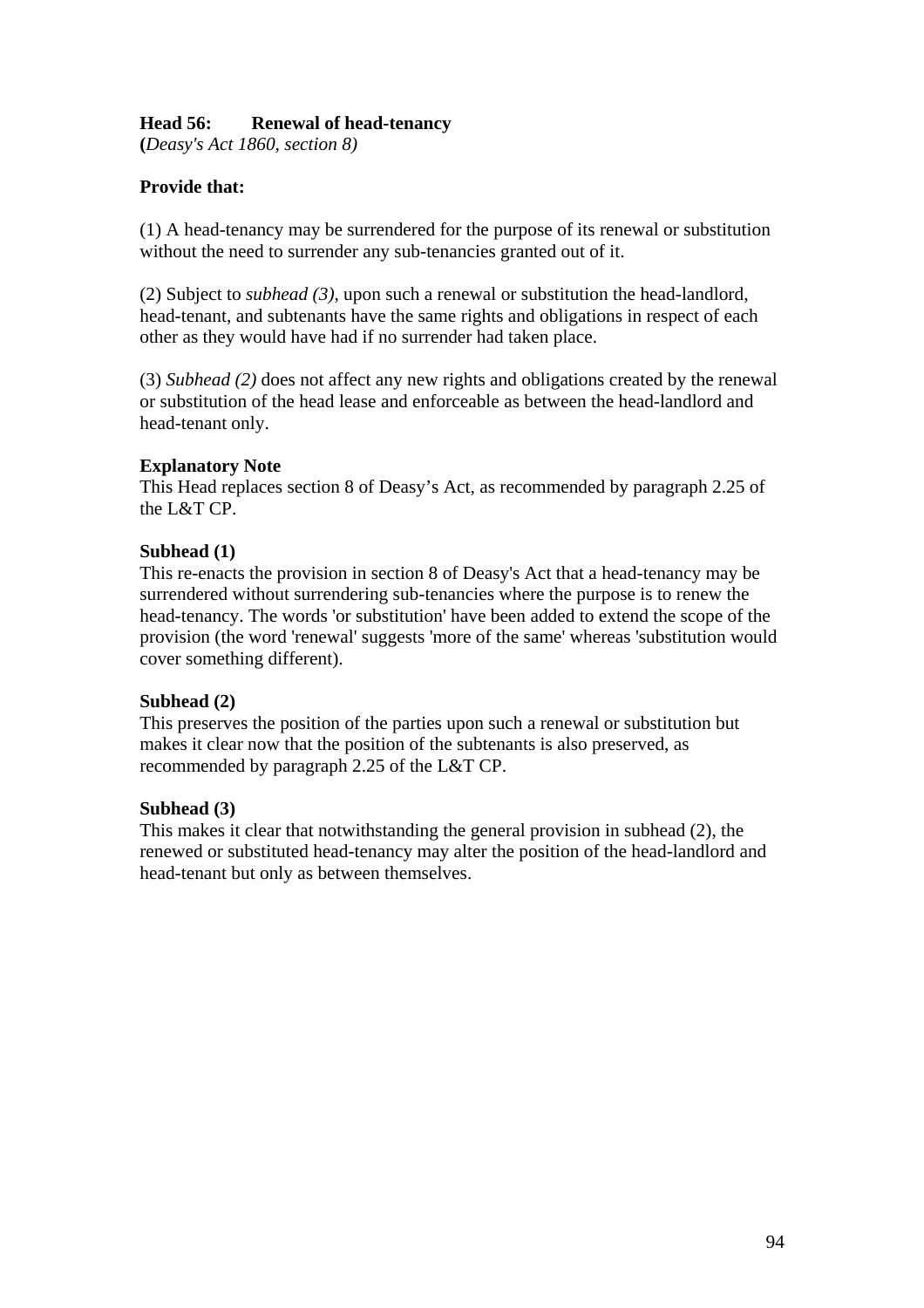# **Head 57: Surrender of head-tenancy**

**(***Real Property Act 1845, section 9***)** 

# **Provide that:**

(1) Upon the surrender of a head-tenancy the head-landlord becomes the landlord of any sub-tenancy granted out of it and all rights and obligations created by the subtenancy remain enforceable as between the head-landlord and subtenant accordingly.

(2) *Subhead (1)* does not affect the operation of *Head 101.* 

## **Explanatory Note**

This Head replaces section 9 of the Real Property Act 1845 as recommended by paragraphs 2.26 and 12.04 of the L&T CP.

### **Subhead (1)**

This recasts section 9 of the Real Property Act 1845 in simple language. It also extends its provisions to all tenancies as recommended by paragraph 12.04 of the L&T CP (section 9 of the 1845 Act also applied to mergers so an equivalent provision for mergers is included in Head 58).

## **Subhead (2)**

This is a saving for the replacement of section 78 of the Landlord and Tenant (Amendment) Act 1980 which is in Part 8 (now Head 101).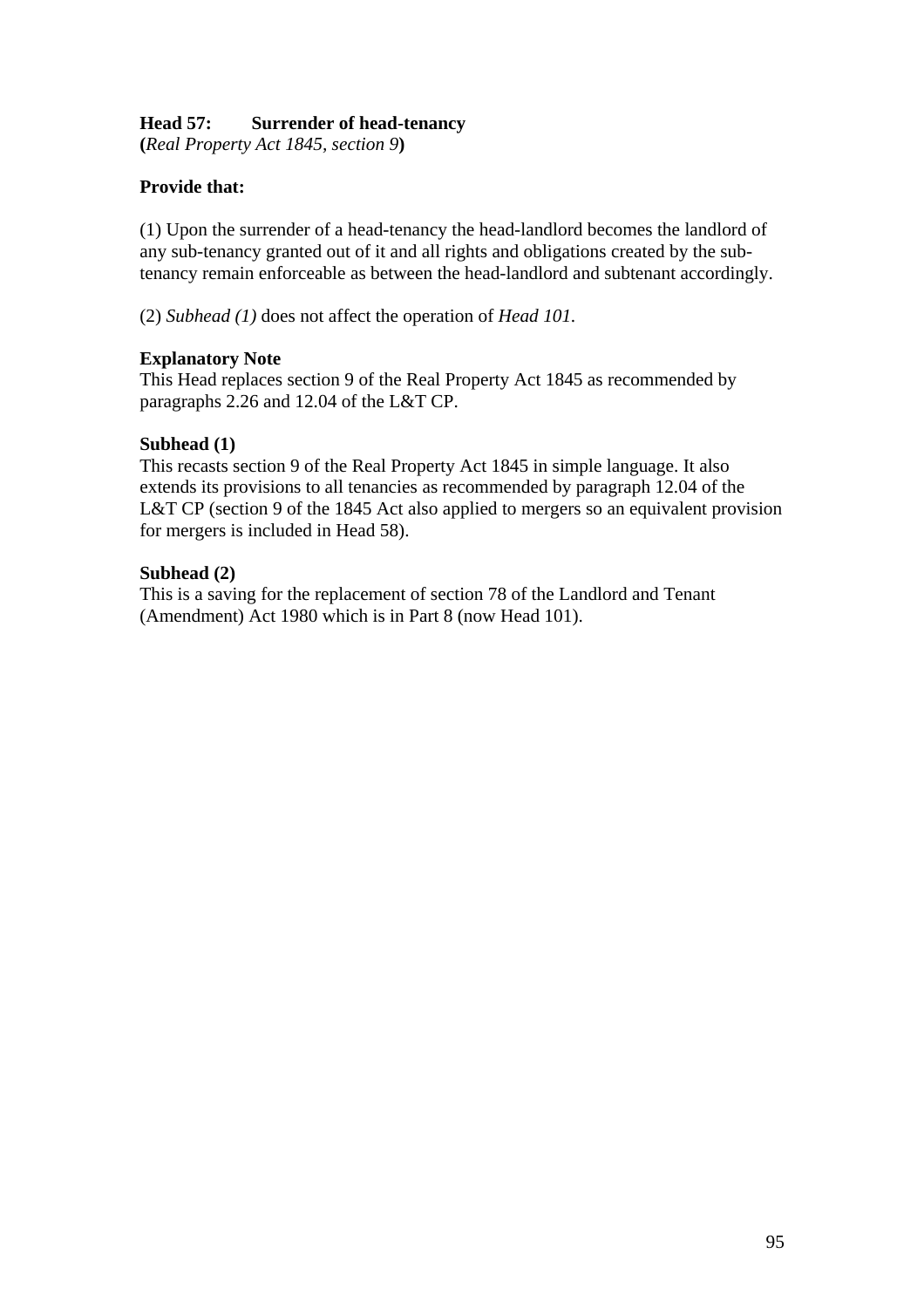# **Chapter 2**

*Merger* 

### **Head 58: Merger of head-tenancy**

**(***Real Property Act 1845, section 9***)** 

### **Provide that:**

.—Upon the merger of a head-tenancy in a superior interest the owner of that interest becomes the landlord of any sub-tenancy granted out of the head-tenancy and all rights and obligations created by the sub-tenancy remain enforceable as between that owner and the subtenant accordingly.

#### **Explanatory Note**

This Head is the equivalent for mergers of Head 57 relating to surrenders of a headtenancy. The position of sub-tenants following both surrenders and mergers was covered by section 9 of the Real Property Act 1849. This provision operates only where a merger actually occurs. Often none will occur because there is a declaration of non-merger. Under section 28(4) of the Judicature (Ireland) Act 1877 merger will not take effect if there is a contrary intention expressed in the document vesting the two estates or interests in the same person.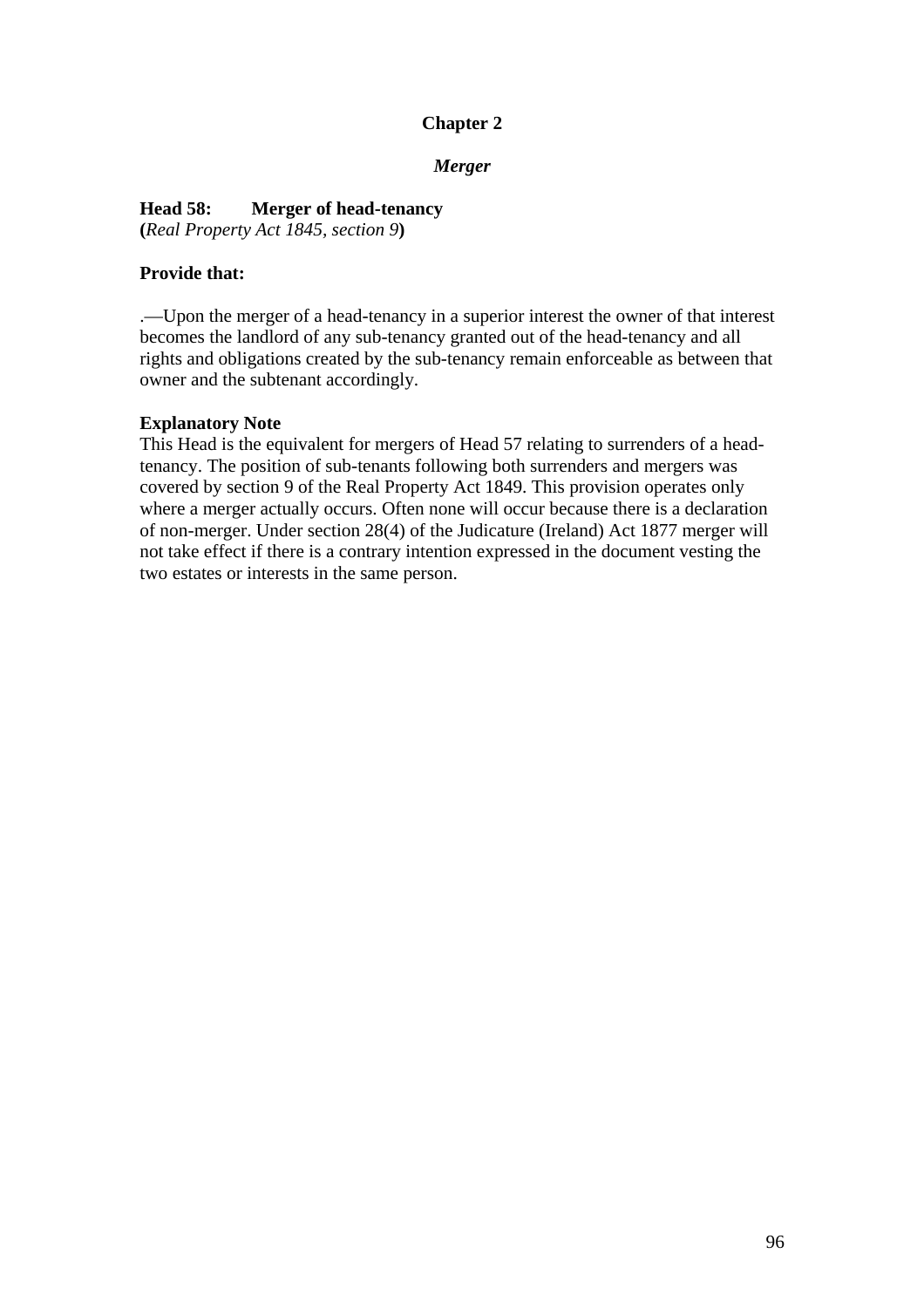## **Head 59: Partial merger**

### **Provide that:**

(1) For the avoidance of doubt it is hereby declared that it is, and always has been, possible to merge in the reversion immediately expectant on a lease an inferior interest in part of land held under the same lease.

(2) Such a partial merger does not affect the enforcement of rights and obligations as between the owner of that reversion and lessees of other parts of the land.

#### **Explanatory Note**

This Head is designed to resolve a doubt as to whether there can be a 'partial' merger of a leasehold interest. This has long been a controversial issue in relation to the application of the ground rents legislation to so-called 'pyramid' titles. It implements the recommendation for clarification made by the Law Reform Commission some time ago: see Report on Land Law and Conveyancing Law: (1) General Proposals (LRC 30 – 1989), paragraphs 10 to 12.

Subhead (1) confirms that it has always been possible to have a partial merger of a leasehold interest, while subhead (2) confirms the effect of a partial merger.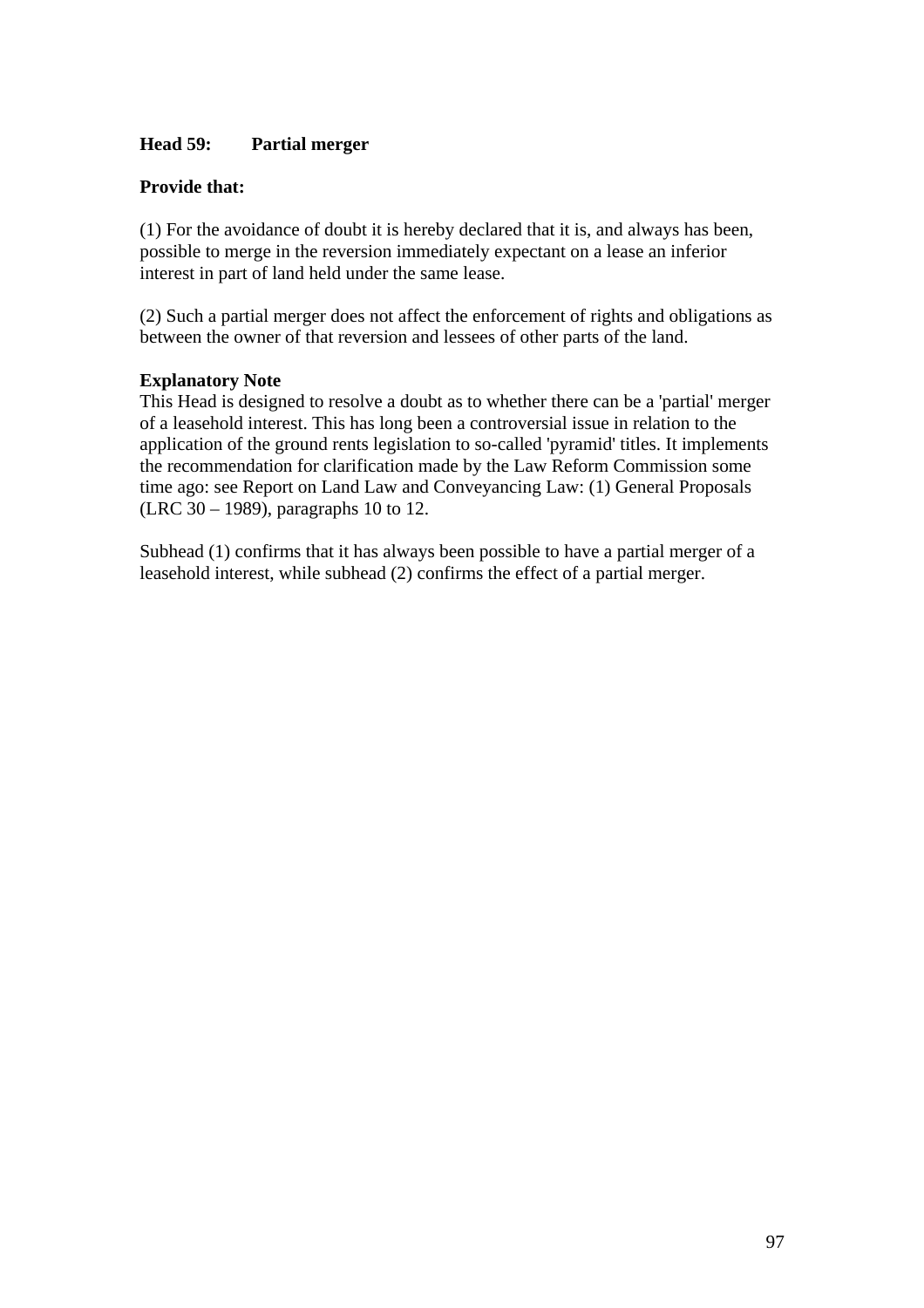# **Chapter 3**

### *Discharge*

**Head 60: Frustration (***Deasy's Act 1860, section 40***)** 

### **Provide that:**

—For the avoidance of doubt it is hereby provided that the doctrine of frustration of contract applies and always has applied to a tenancy.

### **Explanatory Note**

This Head replaces section 40 of Deasy's Act (a controversial provision as explained by paragraphs 11.03 to 11.07 and 12.12 to 12.13 of the L&T CP). Some of the recommendations have been implemented by Head 30 (Building insurance) but the view has been taken that section 40 of Deasy's Act has outlived its usefulness and should be regarded as replaced by the general doctrine of frustration of contract as developed by the courts. It had been a matter of controversy over the years how far that doctrine applies to tenancies but the view eventually emerged that it does in exceptional circumstances: see the House of Lords decision in National Carriers Ltd v Panalpina (Northern) Ltd [1981] AC 675, the reasoning of which was accepted by the Supreme Court in Neville & Sons Ltd v Guardian Builders Ltd [1995] 1 ILRM 1.

Head 60 is designed to resolve this doubt, as been done in other common law jurisdictions like Canada (e.g., the British Colombia Commercial Tenancy Act 1996, section 30; Ontario Tenant Protection Act 1997, section 10; New Brunswick Residential Tenancies Act 1975, section 11). The Head does not attempt to specify the circumstances where the doctrine would apply because it is considered that this is best left to the courts to apply to the circumstances of particular cases.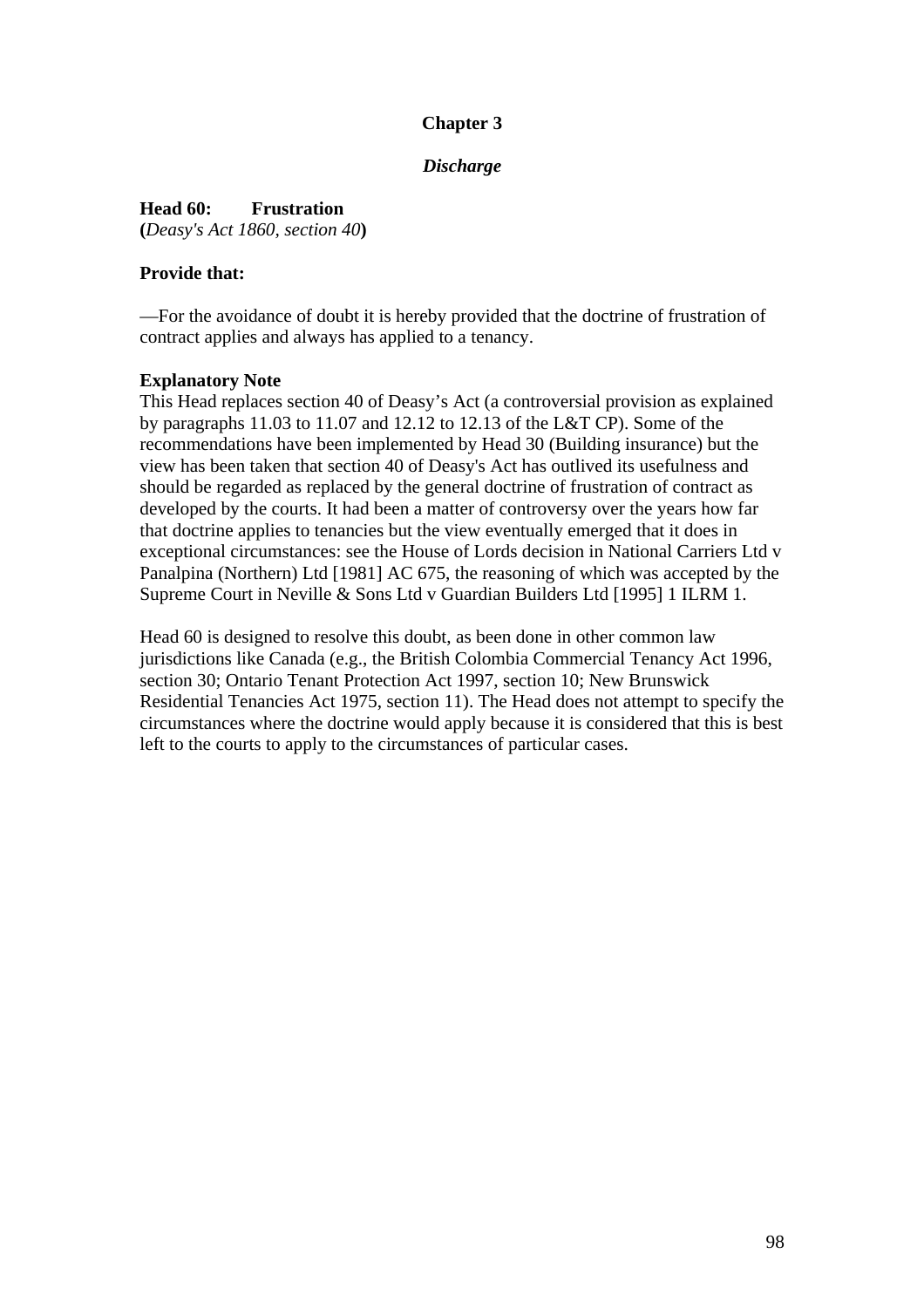## **Head 61: Repudiation by landlord**

#### **Provide that:**

.—For the avoidance of doubt it is hereby declared that the doctrine whereby a party may be discharged from a contract owing to a repudiatory breach or breach of a fundamental term may be, and always has been capable of being, invoked by a tenant against the landlord.

#### **Explanatory Note**

This Head resolves a doubt as to whether a recent development in English applies here. A number of recent English cases have held that the contractual doctrine whereby a party may treat himself or herself as discharged from any further performance of contract where the other party has clearly repudiated the contract or been guilty of a fundamental breach may be invoked by a tenant against the landlord: see Hussein v Mehlman [1992] 2 EGLR 83; Chartered Trust plc v Davies [1997] 2 EGLR 83; Nynehead Developments Ltd v RH Fibreboard Containers Ltd [1999] 1 EGLR 7; Petra Investments Ltd v Jeffrey Rogers plc [2000] 3 EGLR 120.

There has been no Irish case on the subject but it could be argued that the grounding of the relationship of landlord and tenant on contract in section 3 of Deasy's Act means that there is no reason why the doctrine could not have been invoked. This Head makes the position clear (it does not apply to landlords since they already have adequate remedies such as the right of forfeiture).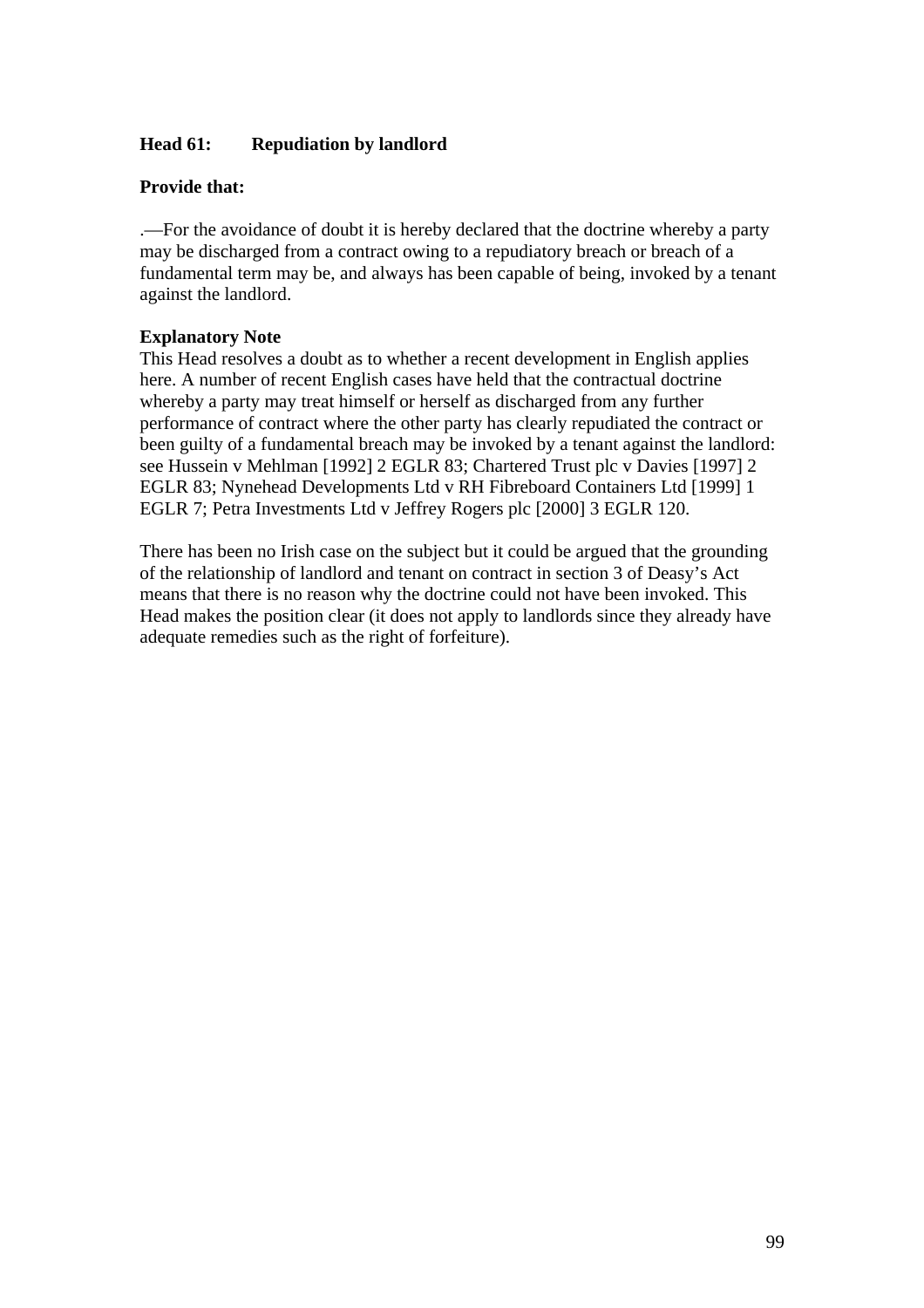## C**hapter 4**

### *Notice of termination*

## **Head 62: Scope of Chapter 4**

#### **Provide that:**

This Chapter:

(a) applies to any tenancy other than a tenancy to which the Act of 2004 applies;

(b) displaces the common law in so far as it conflicts with any provision in this Chapter;

(c) subject to *Head 66*, does not affect the operation of a break option or other method of termination by notice expressly provided for by the terms of the tenancy.

#### **Explanatory Note**

This Head clarifies the scope of Chapter 4 which implements the recommendations in Chapter 13 of the L&T CP.

Paragraph (a) contains a saving for the extensive provisions governing termination of residential tenancies in Part 5 of the Residential Tenancies Act 2004. Paragraph (b) makes it clear that the statutory provisions in Chapter 4 displace any common law rules in so far as they relate to any matter covered by the Chapter. They will also replace the provisions in the Landlord and Tenant (Ireland) Act 1870 and Notices to Quit (Ireland) Act 1896, both of which Acts will be repealed in Schedule 2. Paragraph (c) makes it clear that the new statutory provisions do not apply to 'break' options or other express provisions which may be contained in the lease, apart from Head 66.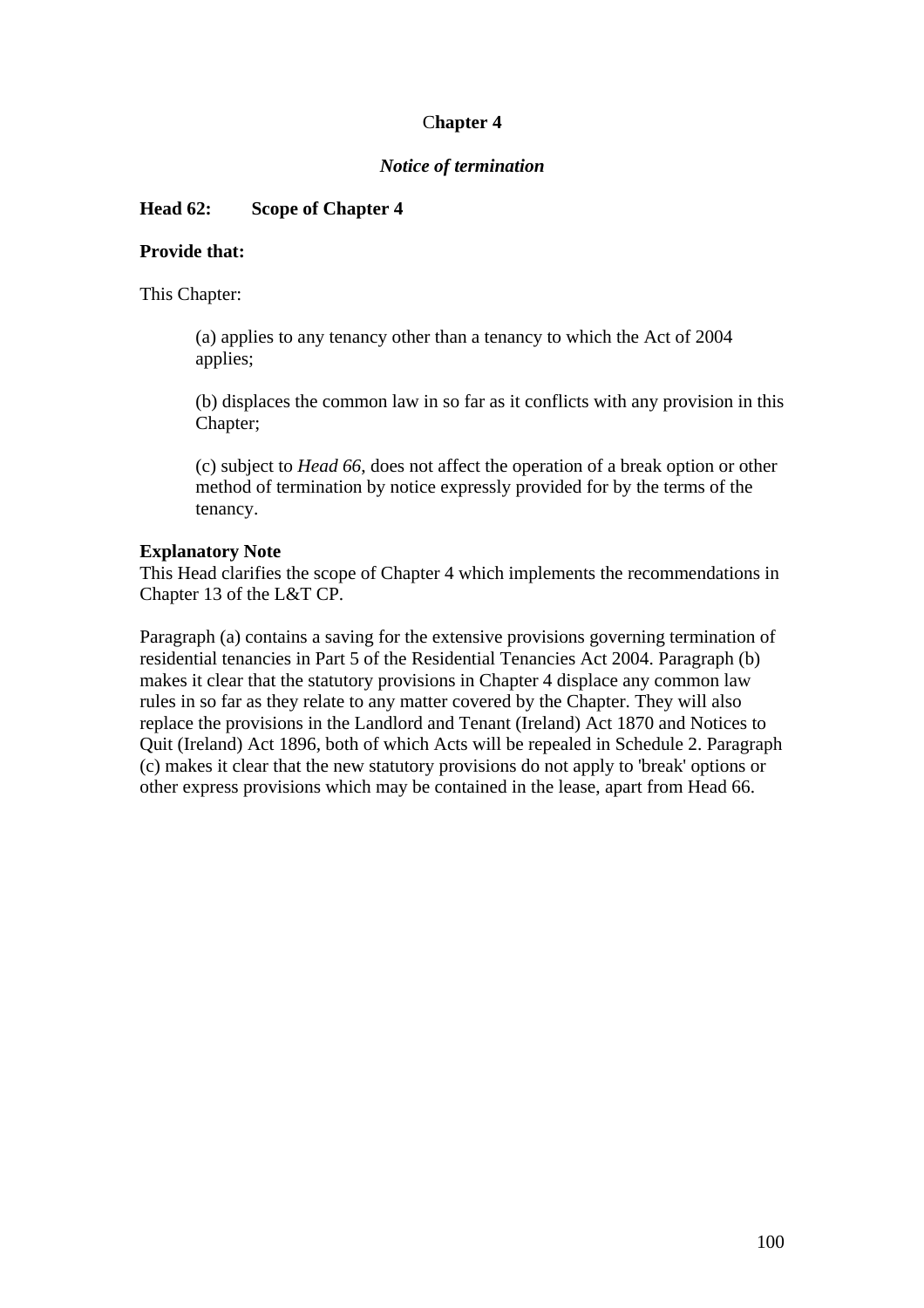## **Head 63: Notices terminating a tenancy**

### **Provide that:**

(1) A tenancy for any recurring period may be terminated by the landlord or the tenant serving a notice (in this Chapter referred to as a "notice of termination") on the other in accordance with this Chapter.

(2) A notice of termination shall—

(a) be in writing,

(b) be signed by the party serving it, or that party's agent,

(c) specify the minimum period of notice required under *Head 64,* 

(d) specify a date for termination of the tenancy, and

(e) sufficiently describe the premises and tenancy being terminated so as not to mislead the other party.

#### **Explanatory Note**

This Head contains basic provisions for notices served by landlords or tenants to terminate a periodic tenancy. It avoids use of the term 'notice to quit' and instead uses the expression 'notice of termination'. It also sets out the minimum requirements for an effective notice as recommended by paragraph 13.07 of the L&T CP.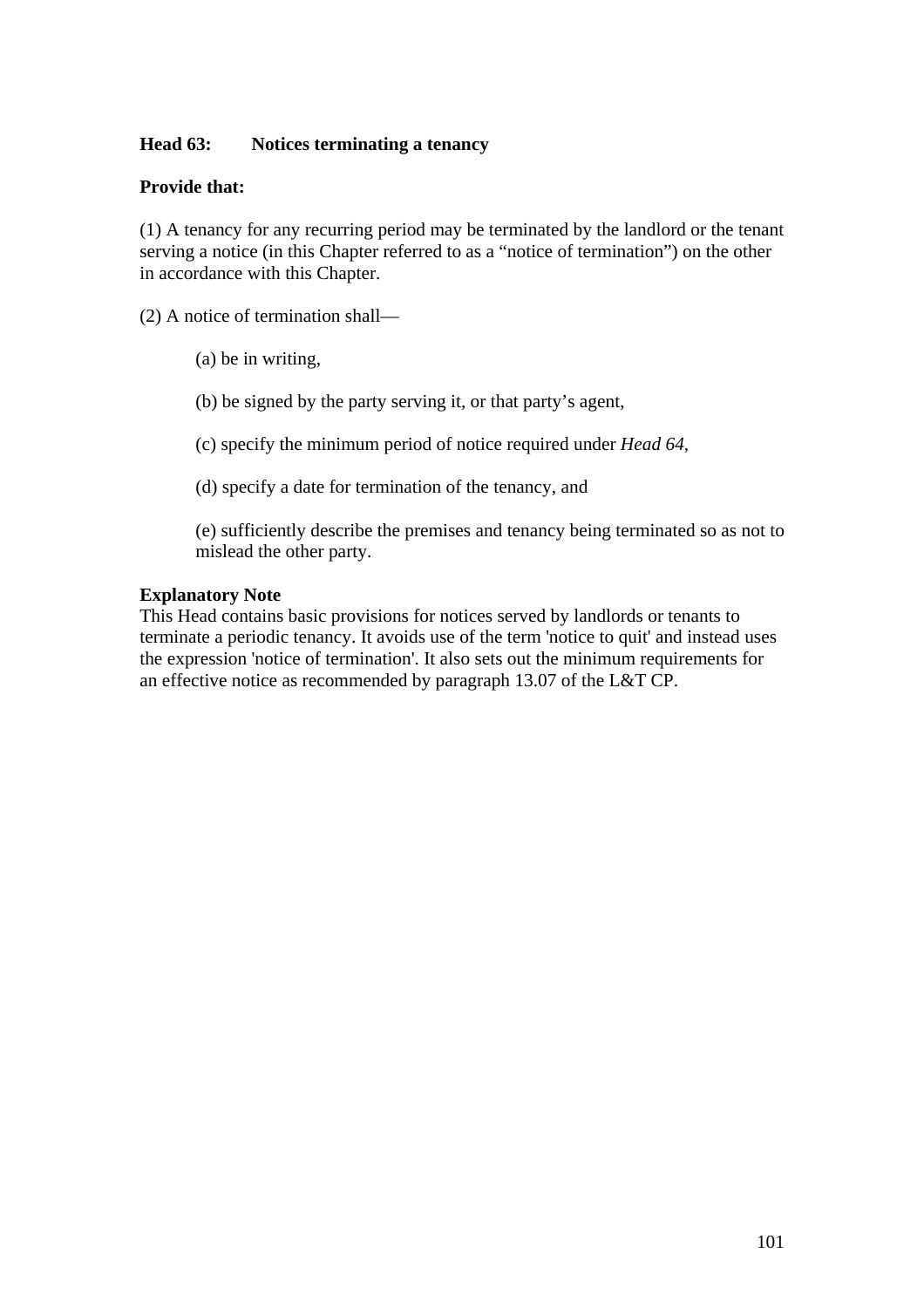## **Head 64: Period of notice**

**(***Deasy's Act 1860, section 5***)** 

## **Provide that:**

(1) Subject to *subheads (2)* and *(3)*, the minimum period of notice is the recurring period of the tenancy.

(2) The minimum period for termination of a yearly tenancy is 6 months.

(3) Where the recurring period of a tenancy is uncertain or unknown, the minimum period is 3 months.

(4) For the purpose of calculating the minimum period of notice—

(a) the period runs from the date of service of the notice,

(b) the period may—

(i) include the day of service and specified date for termination,

(ii) end on any day provided the minimum period has expired.

#### **Explanatory Note**

This Head specifies the minimum period of notice required to be given and clarifies certain aspects of the common law.

#### **Subhead (1)**

This retains the general common law rule that the period should equate to the recurring period of the tenancy, e.g., a week's notice for a weekly tenancy and a month's notice for a monthly tenancy.

#### **Subhead (2)**

This retains the common law rule for yearly tenancies.

#### **Subhead (3)**

This introduces a new statutory rule which will replace the common law presumption of a yearly tenancy in such cases (which also arises under section 5 of Deasy's Act) as recommended by paragraph 13.07 of the L&T CP.

#### **Subhead (4)**

Paragraph (a) makes it clear that the period runs from the date of service (Head 65 deals with 'service' by supplementing the general provisions in Head 4). Paragraph (b)(i) provides that the period can include the day of service and specified date for termination (this appears to be the common law rule). Subparagraph (ii), on the other hand, may reverse the common law position.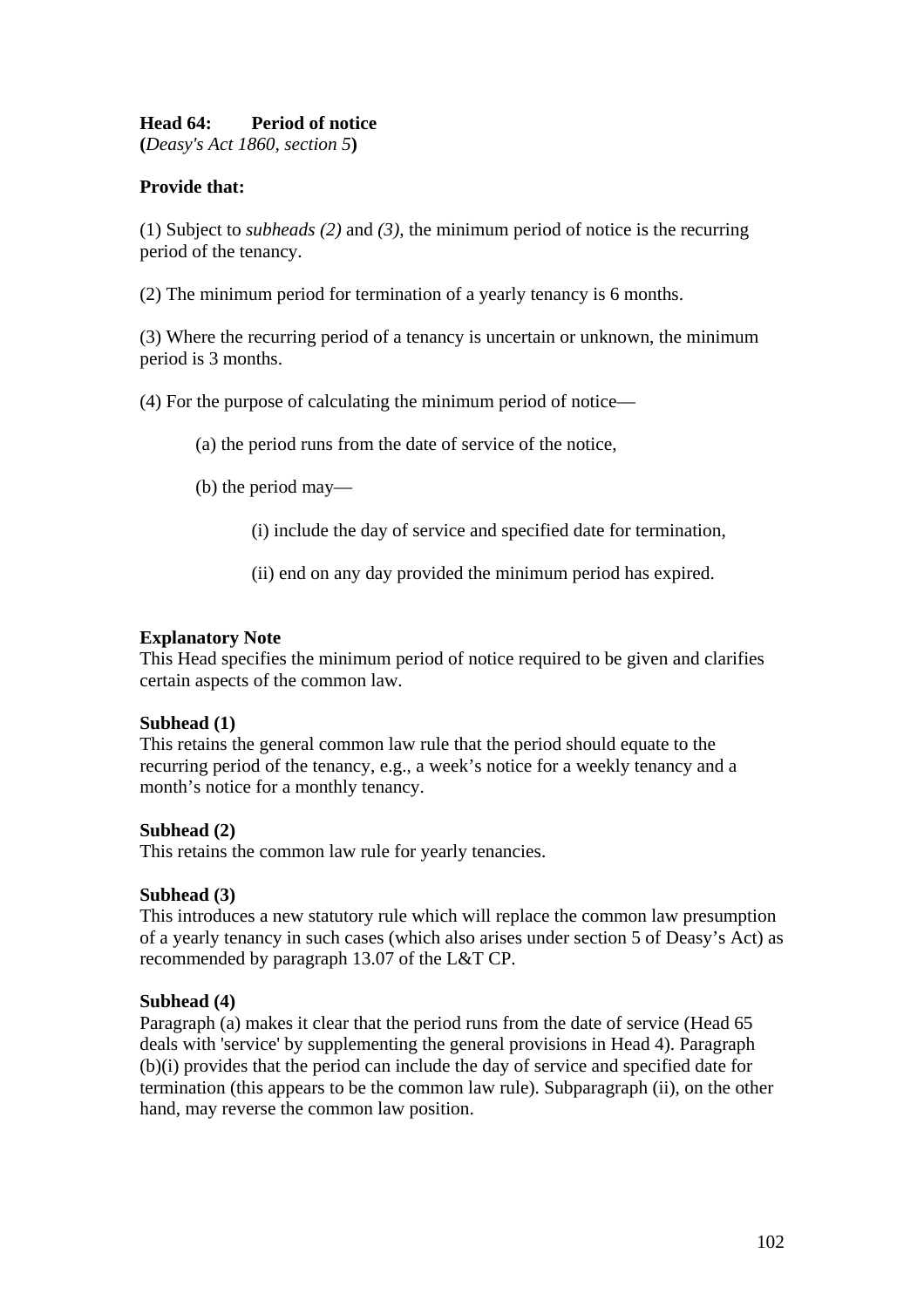## **Head 65: Service of notice**

#### **Provide that:**

(1) Subject to the terms of the tenancy a notice of termination may be served at any time during the tenancy.

(2) Such a notice—

(a) if served by or on one or more joint landlords, is effective to terminate the tenancy,

(b) if served by or upon one or more, but not all, joint tenants is not effective to terminate the tenancy.

(3) Where the landlord or tenant has died, the notice may be served by addressing it to the deceased's "personal representative" whether or not a grant of representation has issued.

#### **Explanatory Note**

This Head deals with service of a notice of termination. Since the provisions in Head 4 apply to service of notices terminating a tenancy, this Head contains supplementary provisions only. These are designed to simplify the common law.

#### **Subhead (1)**

This abolishes complicated rules under the common law as to when a notice to quit may be served. In all cases the rule in future will be that a notice of termination can be served at any time during the tenancy unless the parties have agreed otherwise.

#### **Subhead (2)**

This clarifies the law where there are joint landlords or joint tenants. It makes it clear that service of a notice by one or more joint landlords is effective, but not service by one or more (but not all) joint tenants. This accords with the rule under the Residential Tenancies Act 2004 as regards tenancies coming within the scope of that Act, section 73(3) of which provides:

"Any rule of law that a notice of termination served by any of 2 or more multiple tenants under a periodic tenancy of a dwelling without the concurrence of the other or others, or without the knowledge of the other or others, is effective to terminate that tenancy is abolished."

#### **Subhead (3)**

This seeks to clarify the position where the landlord or tenant has died. It seeks to introduce a simple rule to be used in applying Head 4. It adapts the procedure for agricultural and pastoral tenancies in section 4 of the Notices to Quit (Ireland) Act 1876. It means that the landlord will be able to send a notice to the premises addressed to the tenant's (naming him or her) 'personal representatives' (without naming them).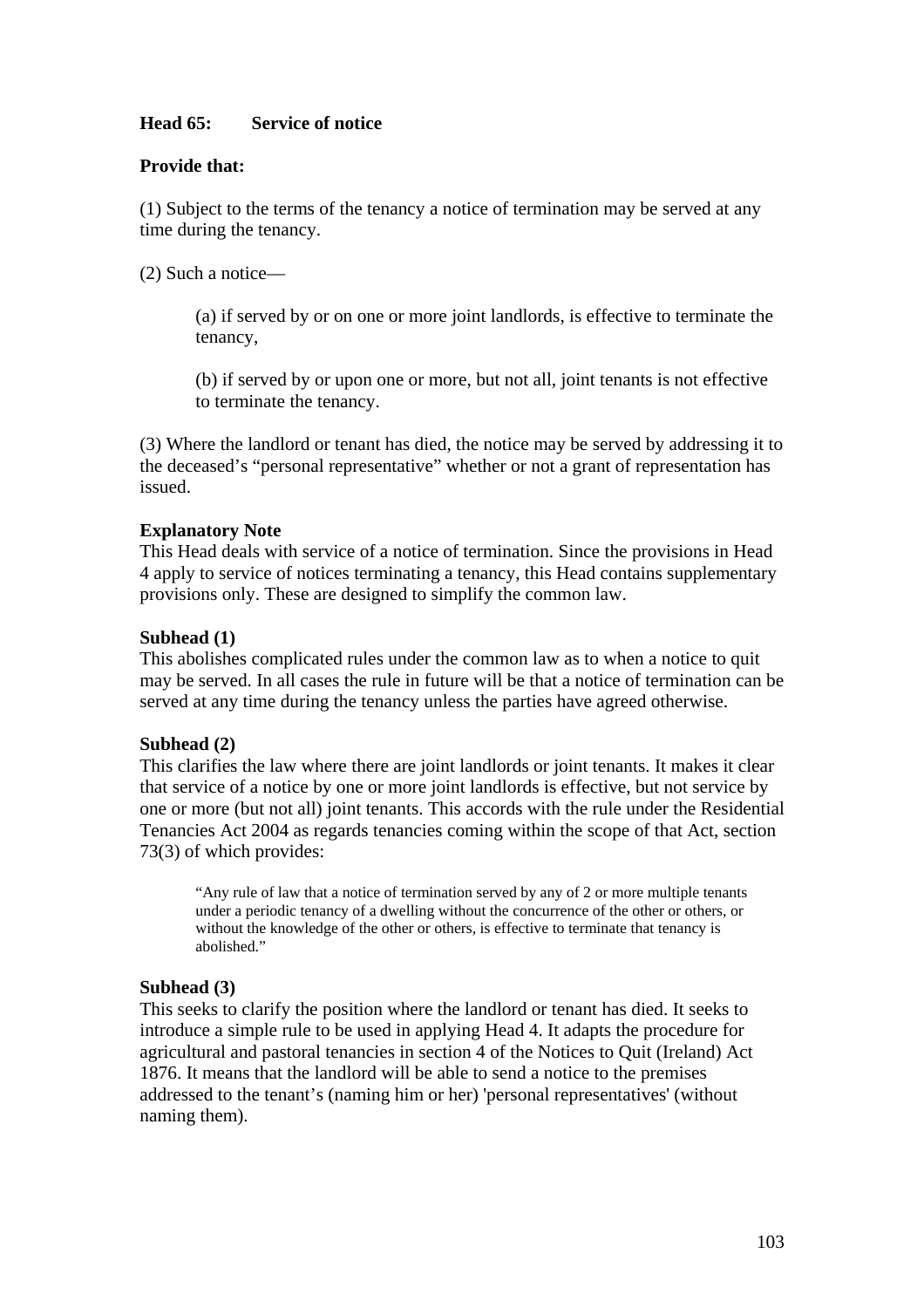## **Head 66: Sub-tenants**

### **Provide that:**

(1) Subject to *subhead (3)*, where a head-tenancy is terminated by—

(a) a notice of termination, or

(b) exercise of a break option or other method of termination by notice expressly provided for by the terms of the tenancy,

any subtenant holding under it may apply to the court for relief as if the head-tenancy had been forfeited by the head-landlord under Chapter 5.

(2) In considering what relief (if any) to grant, the court shall take into consideration the potential loss of statutory rights which the subtenant might suffer as a consequence of termination of the head-tenancy.

(3) *Subhead (1)* does not affect any other statutory rights to which the head-landlord or sub-tenant may be entitled.

### **Explanatory Note**

This section deals with the position of sub-tenants which would appear to be precarious as explained in paragraph 13.08 to 13.11 of the L&T CP. Unlike subtenants given statutory protection in the case of surrenders or mergers (see Heads 57 and 58), or under equitable jurisdiction or statutory provisions in the case of forfeiture (see Head 74), there is no general statutory protection under current law. It is also doubtful whether statutory rights under the Landlord and Tenant (Amendment) Act 1980 are protected: see paragraph 13.11 of the L&T CP.

#### **Subhead (1)**

This implements the recommendation in paragraph 13.10 of the L&T CP that subtenants should be entitled to apply to the court for relief analogous to equitable relief in the case of forfeiture of the head tenancy. Such relief is dealt with in Head 74. Unlike the other provisions of Chapter 4, this provision also applies to termination of a fixed-term head tenancy by exercise of a break option or other notice procedure expressly provided for. It would appear that under current law there is no protection for sub-tenants in such cases either: see paragraph 13.09 of the L&T CP.

#### **Subhead (2)**

This implements another recommendation in paragraph 13.11 of the L&T CP to address the likelihood that section 78 of the 1980 Act probably does not apply to cases of termination by notice.

## **Subhead (3)**

This implements another recommendation in paragraph 13.10 of the L&T CP.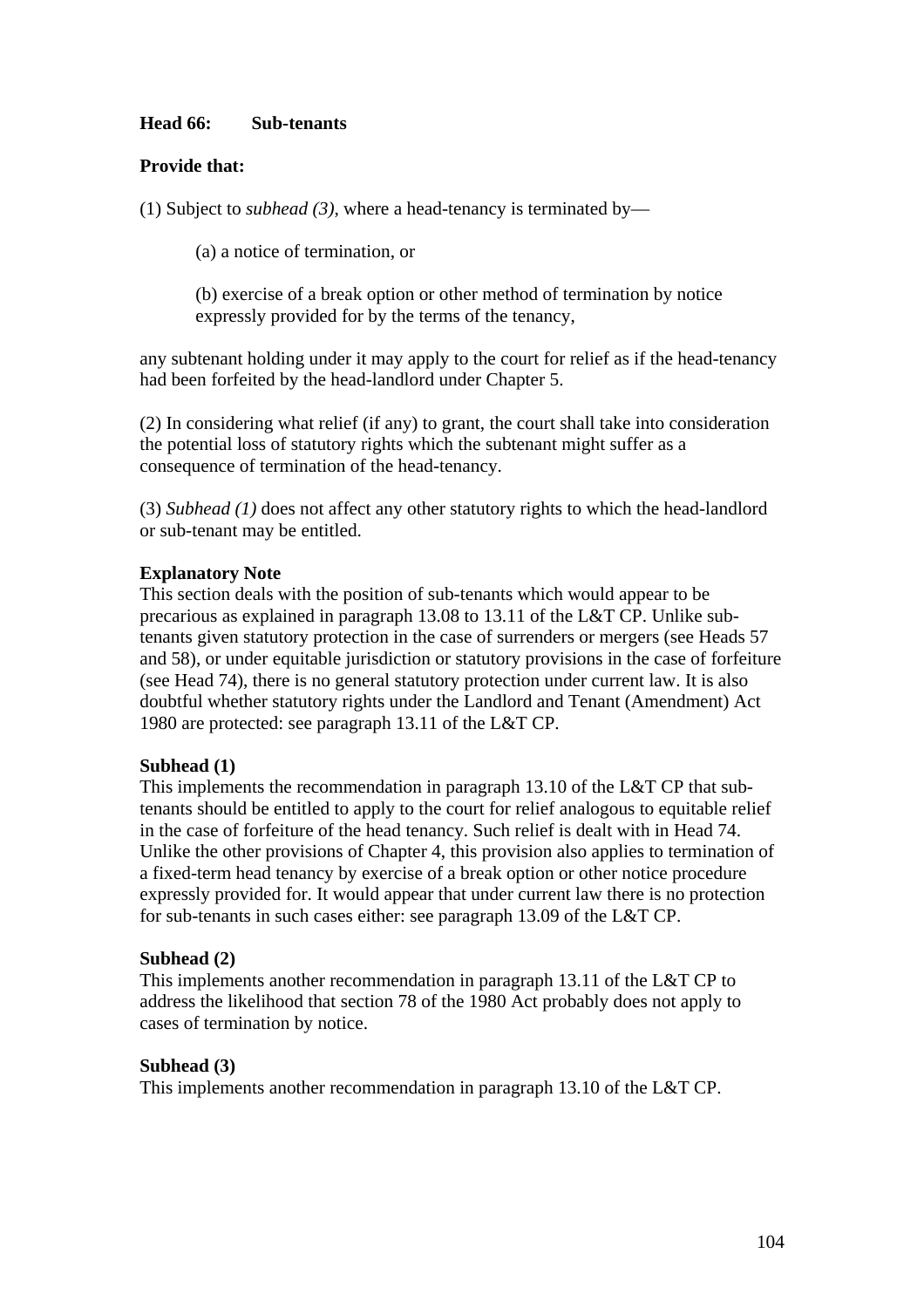# **Chapter 5**

## *Forfeiture*

## **Head 67: Scope of Chapter 5**

### **Provide that:**

This Chapter—

(a) applies to any tenancy other than a tenancy to which section 27(1) of the Landlord and Tenant (Ground Rents) (No. 2) Act 1978 or the Act of 2004 applies,

(b) replaces any express provisions in a lease relating to forfeiture or re-entry by the landlord other than a provision excluding a right of forfeiture or of reentry.

#### **Explanatory Note**

This Head defines the scope of Chapter 5.

Paragraph (a) retains the restriction contained in the 1978 Act and the more recent provisions in the Residential Tenancies Act 2004. However, the effect of this Bill is to extend section 27(1) of the 1978 Act to protect any other lessee who is entitled to acquire the fee simple or to the grant of a reversionary lease under Part III of the Landlord and Tenant (Amendment) Act 1980. The view has been taken that such persons also hold such a substantial interest in the premises that it is equally inappropriate that they should be at the risk of forfeiture for non-payment of what will usually be a very small rent. Otherwise, as recommended by paragraph 14.06 of the L&T CP, the new statutory provisions apply to all tenancies. Paragraph (b) implements the various recommendations for simplification of the law, i.e., in future any forfeiture would be governed by Chapter 5.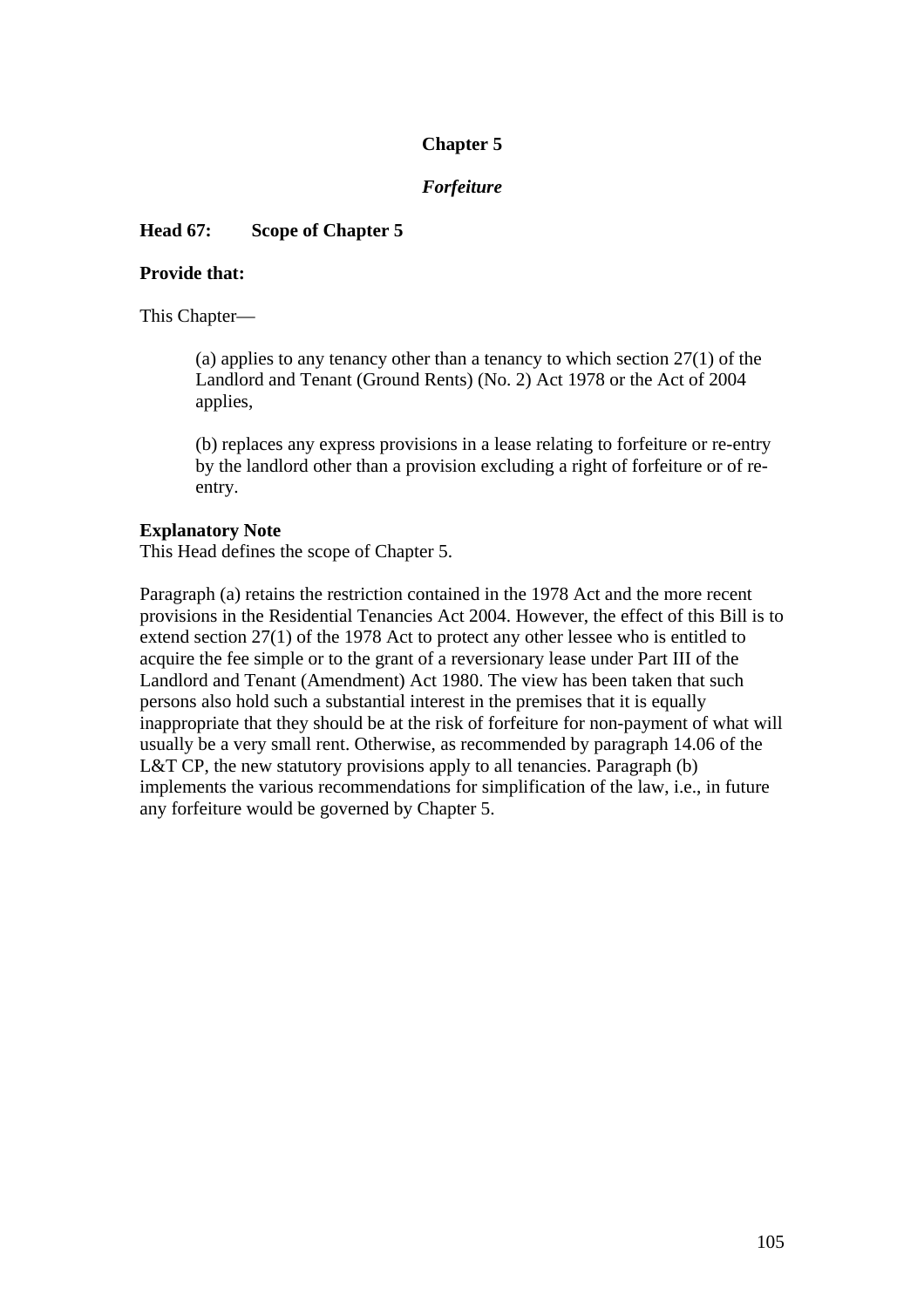### **Head 68: Right of forfeiture**

### **Provide that:**

(1) Subject to *subhead (2)* and any provision excluding a right of forfeiture or of reentry, the landlord may forfeit the tenancy in accordance with this Chapter for breach of any of the tenant's obligations under the tenancy.

(2) For the avoidance of doubt it is hereby declared that section 49 of the Bankruptcy Act 1988 and sections 217 to 219 of the Companies Act 1963 apply to any forfeiture under this Chapter.

### **Explanatory Note**

This Head implements the recommendations for a unified right of forfeiture applicable to all types for breach of the tenant's obligations: see L&T CP paragraph 14.06.

#### **Subhead (1)**

This contains the general right subject to the two exceptions mentioned. There are also the statutory restrictions mentioned in Head 67(a).

### **Subhead (2)**

This implements the recommendation in paragraph 14.03 of the L&T CP that the position in cases of insolvency should be clarified. The provisions in the 1988 and 1963 Act are designed to protect an insolvent tenant's assets for the benefit of creditors but there is doubt as to their scope.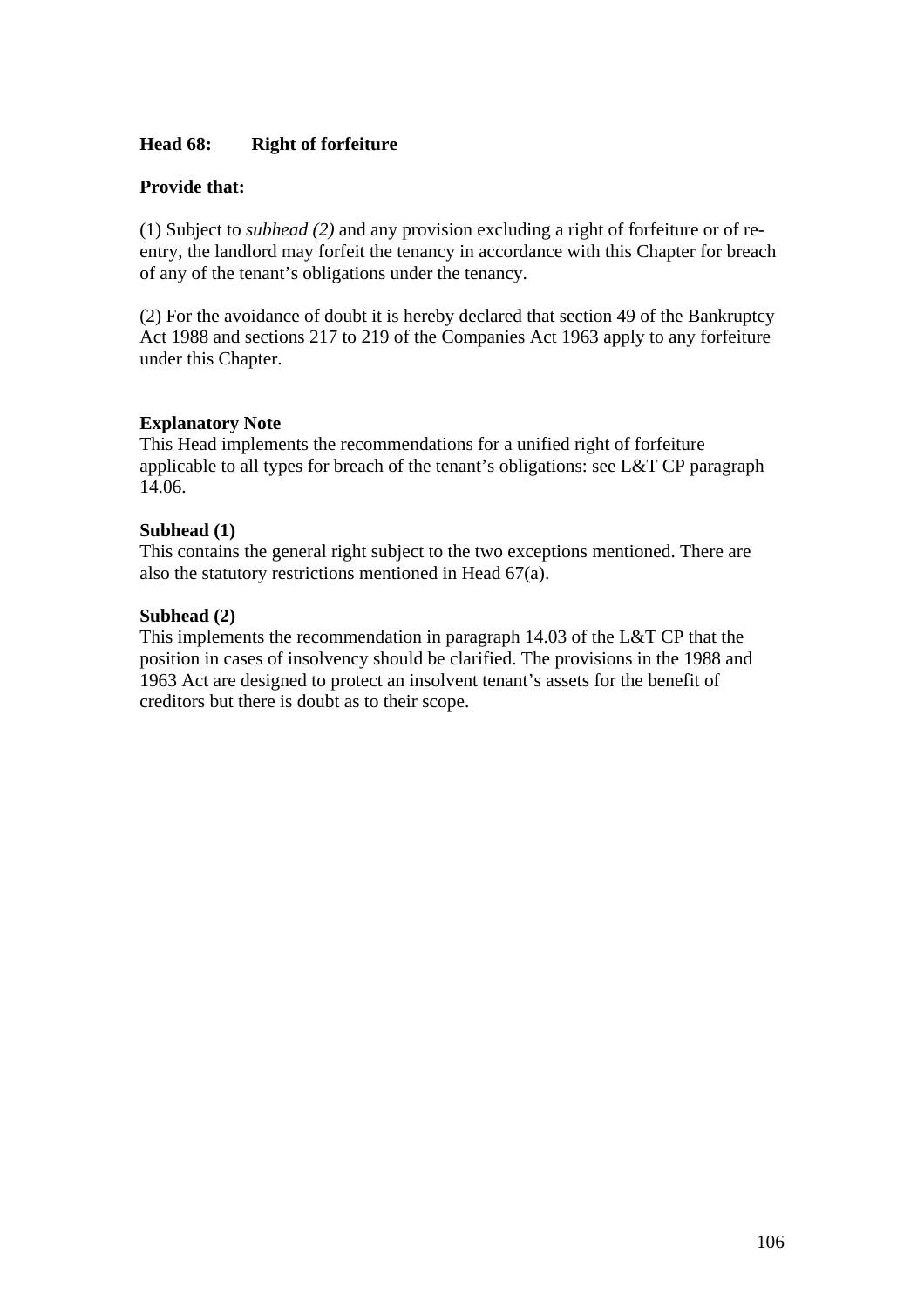## **Head 69: Forfeiture notices and counter-notices**

#### **Provide that:**

(1) Subject to *subhead (9)*, a landlord wishing to forfeit a tenancy shall serve on the tenant a notice in the prescribed form (in this Chapter referred to as a "forfeiture notice").

(2) A forfeiture notice shall:

(a) specify the breach of obligation by the tenant upon which the landlord relies;

(b) call upon the tenant to remedy that breach or if the landlord considers it more appropriate to pay damages within a time specified in accordance with *subhead (3)*;

(c) warn the tenant that a failure so to remedy the breach or pay damages may result in the landlord seeking to recover possession by way of forfeiture.

(3) For the purposes of *subhead (2)(b)* the time to be specified in the forfeiture notice is as follows:

(a) where the breach of obligation is non-payment of rent or other monetary sums, not less than 14 days;

(b) in the case of any other breach to be remedied other than by payment of damages, such period as gives the tenant a reasonable opportunity to remedy it;

(c) where the forfeiture notice calls upon the tenant to pay damages, not less than 14 days.

(4) A tenant who disputes—

(a) whether there has been the breach of obligation specified in the forfeiture notice,

(b) whether the time specified for its remedy accords with *subhead (3)(b)*, or

(c) any other aspect of the forfeiture notice,

shall serve on the landlord, within the time prescribed by *subhead (5)*, a counternotice in the prescribed form setting out the ground of dispute.

(5) A counter-notice under *subhead (4)* shall be served—

(a) in a case coming within *subhead*  $(3)(a)$  within 14 days,

(b) in a case coming within *subhead (3)(b)*, within 28 days, or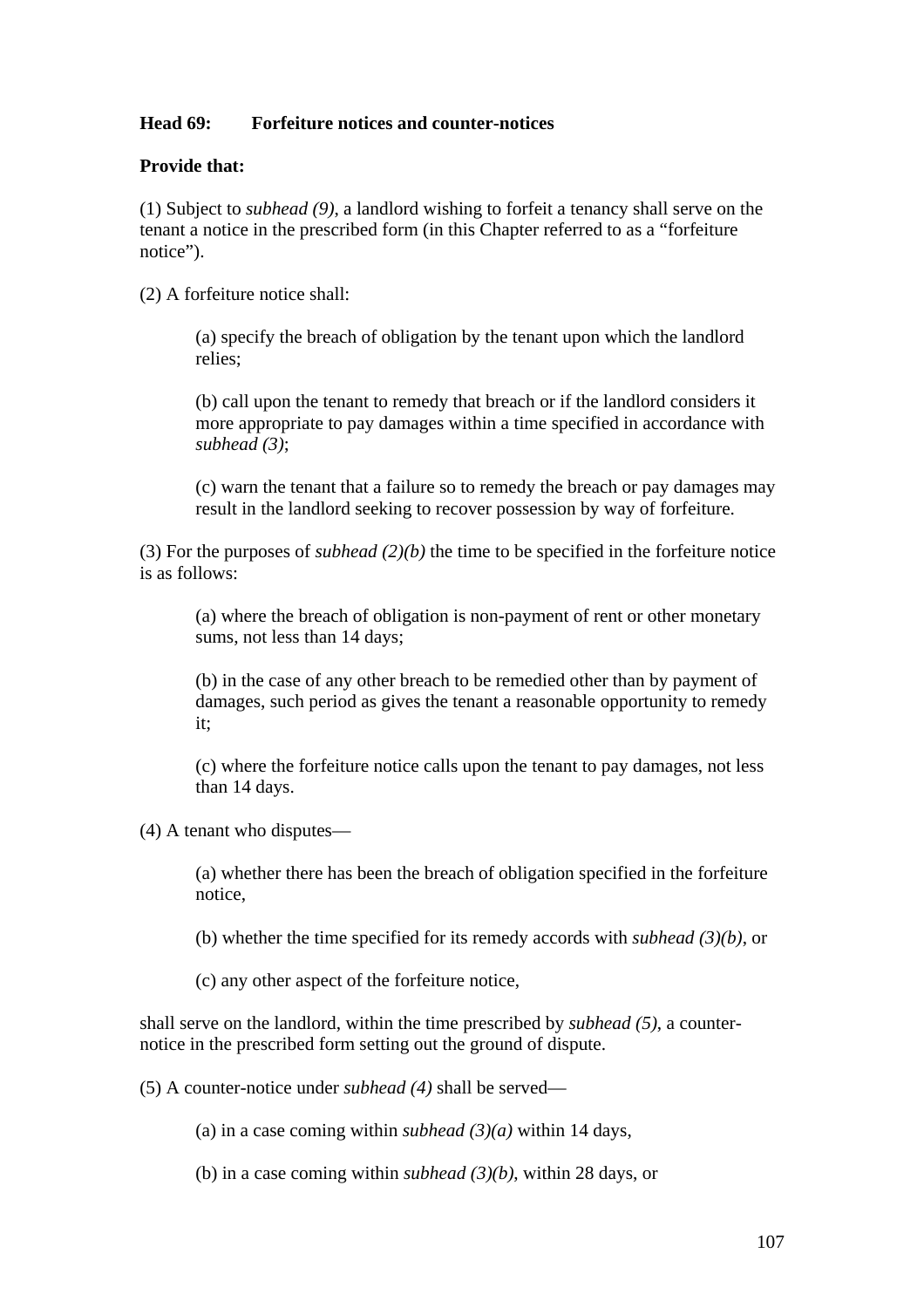(c) in a case coming within *subhead* (3)(c), within 14 days,

of service of the forfeiture notice.

(6) In any subsequent proceedings—

- (a) by the landlord for forfeiture, or
- (b) by the tenant for relief against forfeiture,

no breach of obligation or ground of dispute shall be relied upon unless it is established to the satisfaction of the court that there was good reason why such breach or ground was not specified in the forfeiture notice or counter notice, as the case may be.

(7) *Subheads (2)* and *(3)* of *Head 65* apply to a forfeiture notice and counter notice served under this section as they apply to a notice served under that section.

(8) Upon the application of the landlord or tenant the court may, provided it is satisfied that no prejudice has or will occur to any party, order that a forfeiture notice or counter notice which has been served is valid notwithstanding a failure to comply strictly with this section.

(9) This section does not apply where the landlord applies to re-enter under *Head 76*  or takes action under *Heads 77* or *78*.

#### **Explanatory Note**

This Head provides for the modified procedure for all cases of forfeiture as recommended by paragraphs 14.07 to 14.15 of the L&T CP. The effect of following this procedure is dealt with by Head 71.

#### **Subhead (1)**

This provides for use of a prescribed form of forfeiture notice to be served on the tenant. As recommended by paragraph 14.14 it is envisaged that the prescribed form will greatly simplify the requirements of section 14 of the Conveyancing Act 1881 warning the tenant of the intention to forfeit and identifying the breach of obligation relied upon. This procedure does not apply where the landlord wishes to resume possession of abandoned premises (Head 76) or takes emergency action to protect premises (Head 77).

#### **Subhead (2)**

It sets out the basic requirements of the prescribed form.

#### **Subhead (3)**

It seeks to bring a degree of certainty as to the time to be allowed to a tenant to remedy a breach before the landlord can put forfeiture into effect.

#### **Subhead (4)**

This enables a tenant to challenge a forfeiture notice by serving a counter notice.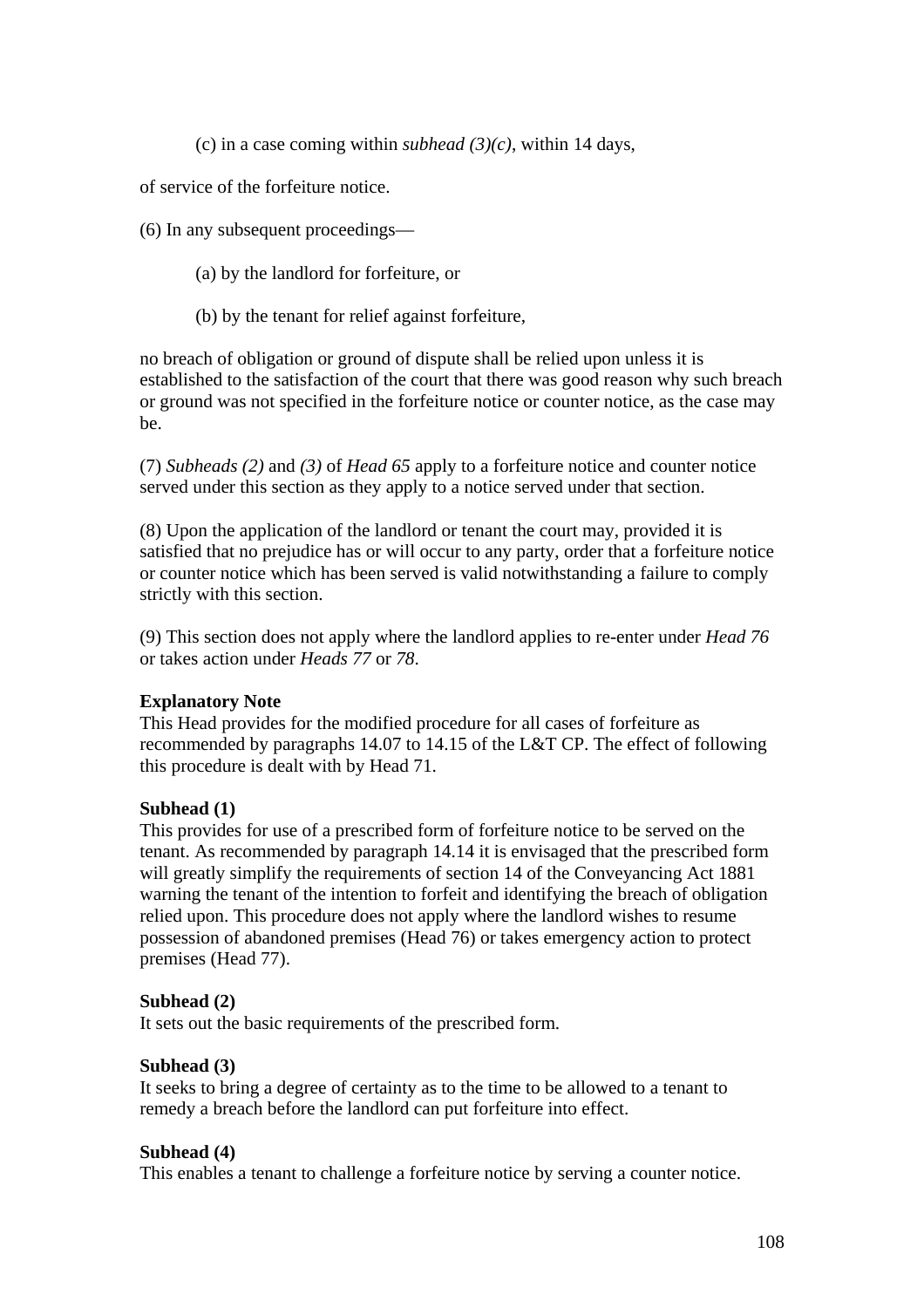## **Subhead (5)**

This sets out the time limits for a tenant serving a counter notice.

## **Subhead (6)**

This prevents a landlord or tenant from subsequently relying on a breach or ground of dispute not specified in the forfeiture notice or counter notice, unless the court can be convinced that there is a good reason for it.

## **Subhead (7)**

This incorporates the provisions dealing with joint landlords or joint tenants and service of notices in the case of death.

## **Subhead (8)**

It provides that a Court may order that a forfeiture notice or counter notice is valid in cases where minor non-compliance has arisen.

## **Subhead (9)**

This preserves the right of the landlord to take quick action without having to follow the notice procedure in certain cases.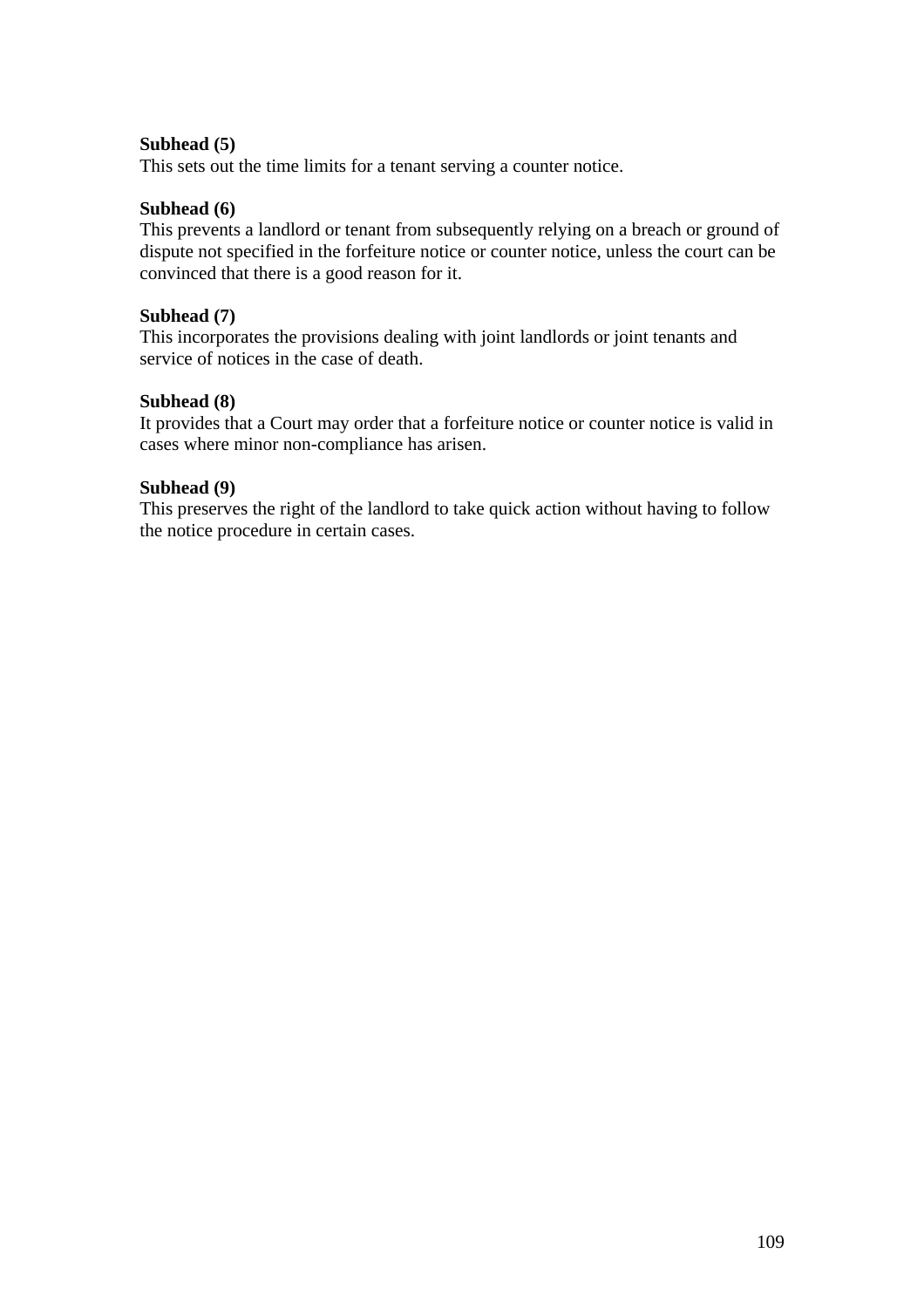## **Head 70: Recovery of possession**

## **Provide that:**

Where the tenant—

(a) fails to remedy the breach of obligation or to pay the damages within the time specified in the forfeiture notice,

(b) fails to serve a counter-notice within the time specified by *Head 69(5)*, or

(c) serves a counter-notice within that time, but the landlord rejects its substance,

the landlord may apply for a possession order under *Chapter 6*.

## **Explanatory Note**

This Head entitles the landlord to put forfeiture into effect where the tenant does not respond appropriately to a forfeiture notice. This involves invoking the new provisions for summary possession proceedings set out in Chapter 6. These will replace the ejectment provisions in Deasy's Act and set out the circumstances in which the landlord can initiate possession proceedings.

This Head is concerned with putting a forfeiture notice into effect. It does not deal with abandoned premises or emergency situations because Head  $68(9)$  excludes such cases from that notice procedure.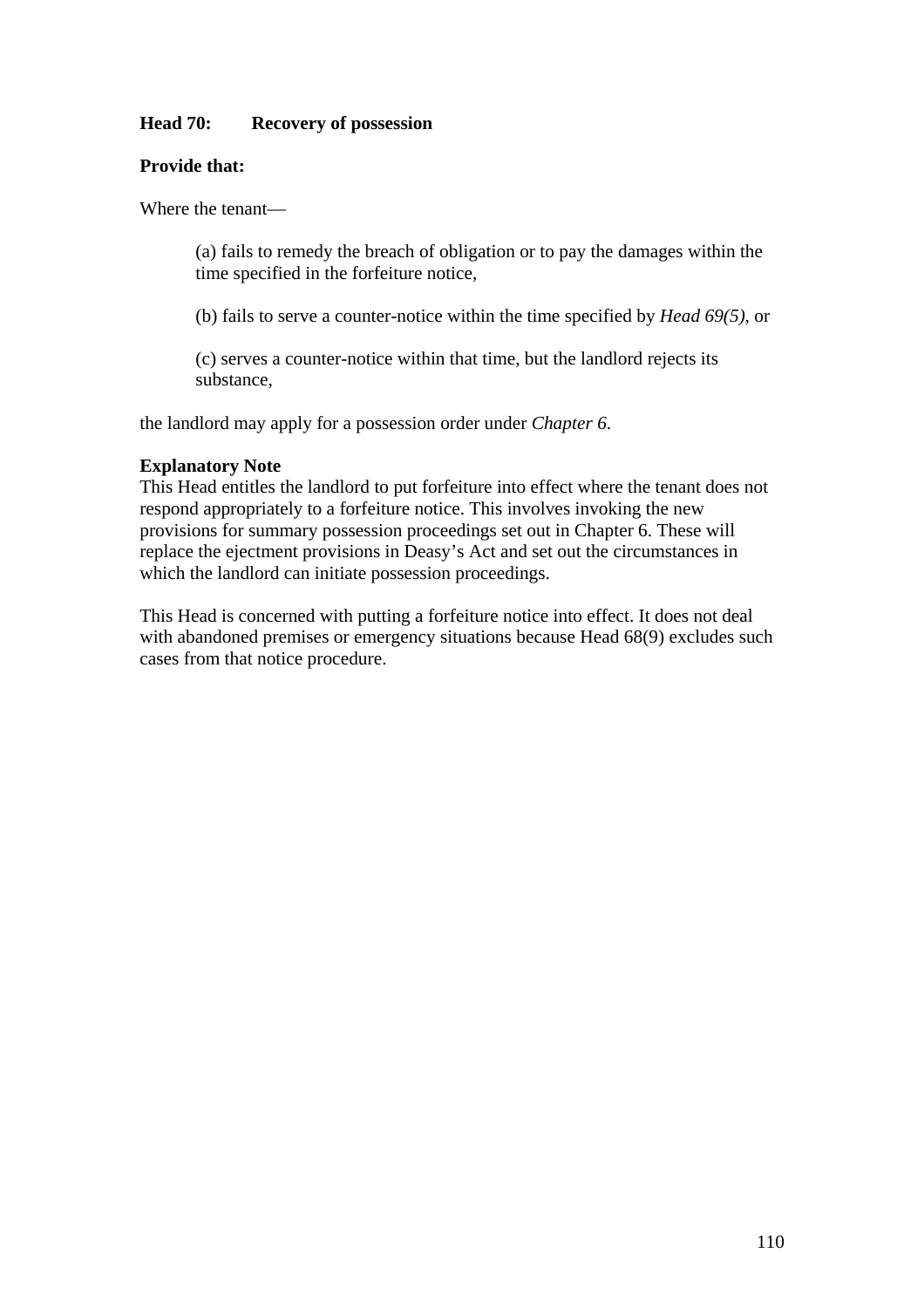# **Head 71: Effect of forfeiture notice**

## **Provide that:**

(1) Subject to *subhead (2)*, where the landlord serves a forfeiture notice, the tenancy is not forfeited and all obligations and provisions under it remain in full force unless and until the landlord recovers actual possession under a possession order made under *Chapter 6*.

(2) *Subhead (1)* does not prejudice the landlord's right to recover from the tenant damages for losses resulting from forfeiture, including—

- (a) costs and expenses reasonably incurred in re-letting the property, and
- (b) compensation for loss of rental income.

## **Explanatory Note**

This Head clarifies the effect of a forfeiture notice as recommended by paragraph 14.26 of the L&T CP.

## **Subhead (1)**

This puts in place a straightforward rule that forfeiture does not occur until the landlord obtains actual possession under a court order under Chapter 6. This reverses the current position whereby the tenancy is deemed to be forfeited upon issue of possession proceedings: see Moffat v Frisby [2007] IEHC 140.

### **Subhead (2)**

This qualifies the general rule in subhead (1) that recovery of possession puts an end to the relationship of landlord and tenant and thereby releases them from obligations to each other. The right to recover rent up to the date of actual recovery of possession is confirmed by Head 41(2)(b) of the Bill. This implements paragraph 14.26 of the L&T CP and will replace the ejectment provisions in Deasy's Act.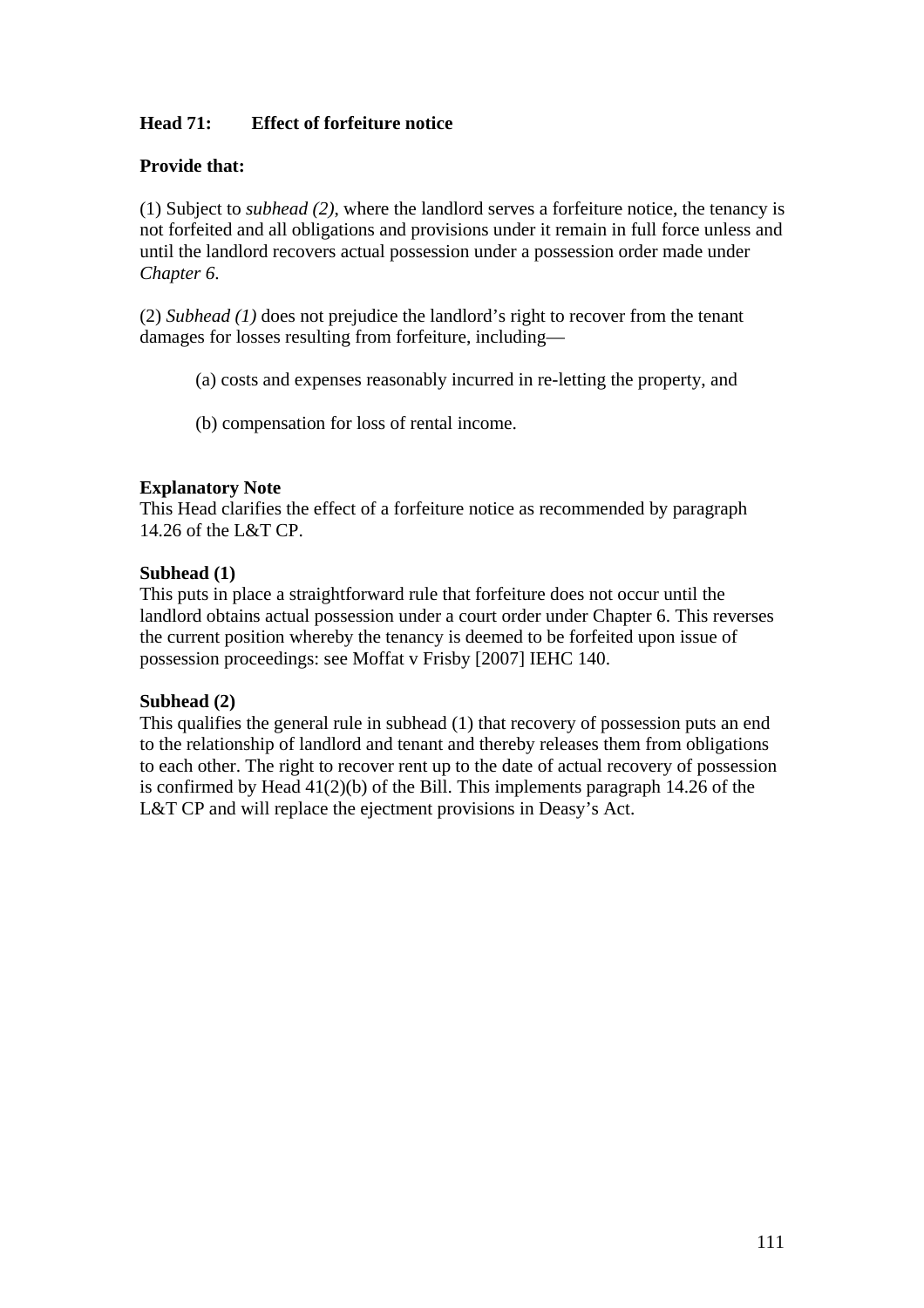# **Chapter 6**

#### *Possession proceedings*

## **Head 72: Possession order**

**(***Deasy's Act 1860, sections 52 to 102***)** 

### **Provide that:**

(1) Subject to *subhead(8)*, the landlord or owner of premises may recover possession by applying for an order (referred to in this Chapter as a "possession order"), where—

(a) the tenant has over-held following expiry of—

(i) the term of the tenancy,

(ii) the date when a surrender of the tenancy or vacation of the premises under a surrender was to take effect,

(iii) a valid notice of termination served under *Chapter 4*, or

(iv) a valid break or other notice terminating the tenancy in accordance with its provisions,

or

(b) the landlord seeks to forfeit the tenancy under Chapter 5, or

(c) the landlord or owner seeks to recover occupation or possession of —

(i) abandoned premises under *Head 76*, or

(ii) premises from permissive occupants under *Head 78.* 

(2) Such application may be made to the District, Circuit or High Court (and in this Chapter and Chapter 5 "the court" shall be read accordingly) subject to their respective jurisdictional limits.

(3) Such an application—

(a) where made to the High Court or Circuit Court, shall be by motion,

(b) where made to the District Court, shall be by summary proceedings,

and the court when considering the matter may make such interim or interlocutory order (if any) as it considers appropriate.

(4) Where prior to such an application the tenant has applied for relief under Part 8, the Circuit Court may also hear an application under this Chapter in relation to the same premises and, if an application in such case under this Chapter is made to the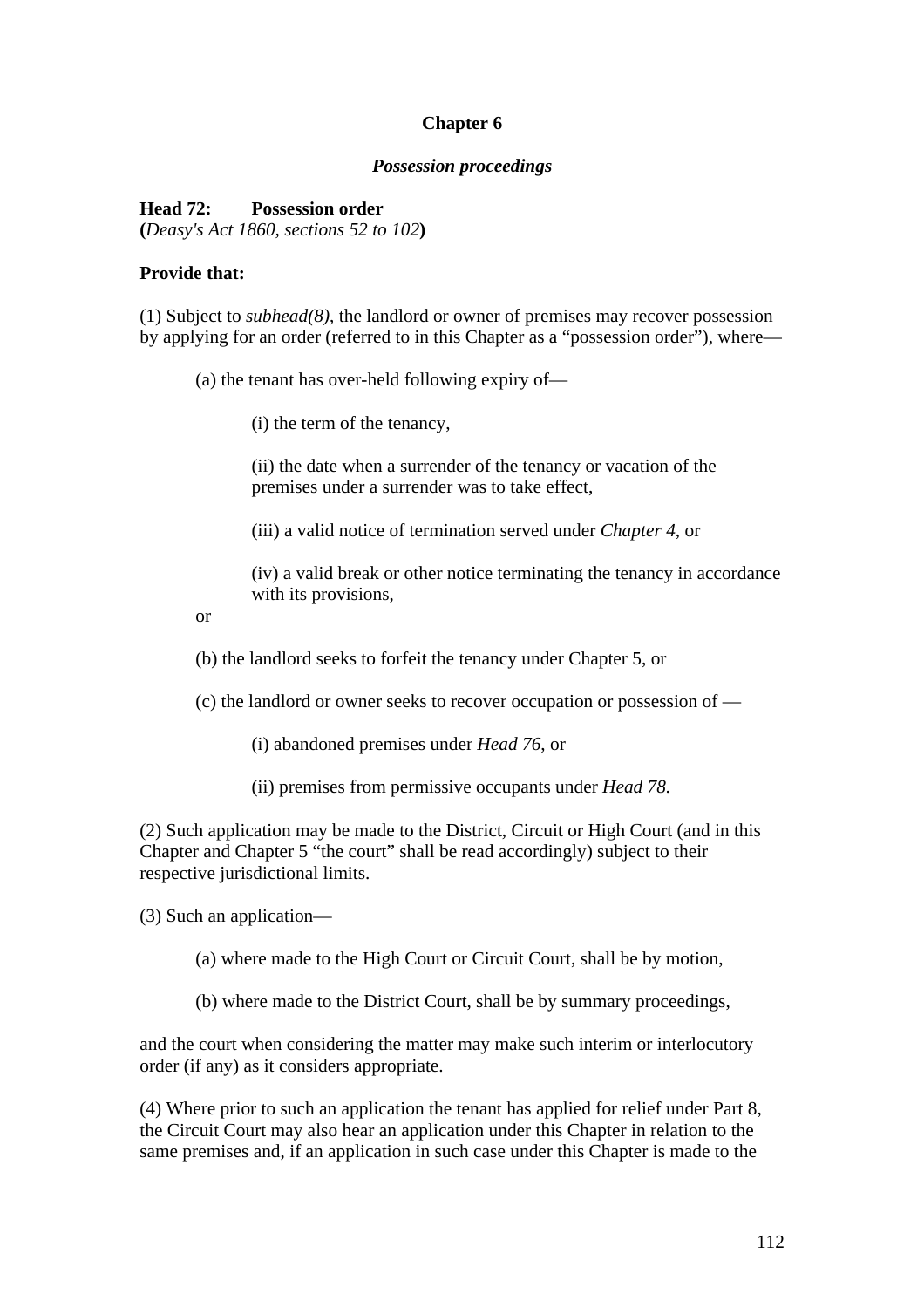High Court, the High Court may remit that application to the Circuit Court to which the application for relief under Part 8 was made.

(5) *Subhead (3)* does not apply where there is a dispute on a point of substance or other substantive issue which in the opinion of the court renders proceedings in accordance with that subsection inappropriate.

(6) Where the landlord applies for an order under *subhead*  $(1)(a)$ , the tenant remains liable for payment of rent and performance of all other obligations as if the tenancy continues in force until the landlord recovers actual possession under the order.

(7) Where any such payment relates to services to be provided by the landlord or comprises reimbursement of expenses incurred by the landlord in relation to the premises, the landlord's obligations in relation to those matters also continue in force.

(8) *Subhead (1)* does not—

(a) apply to any tenancy to which section 27(1) of the Landlord and Tenant (Ground Rents) (No. 2) Act 1978 or the Act of 2004 applies,

(b) prejudice any statutory rights to continue in occupation or possession vested in the tenant.

(9) Where a person is entitled to—

(a) acquire the fee simple in premises other than a dwellinghouse by virtue of Part II of the Landlord and Tenant (Ground Rents)(No 2) Act 1978, or

(b) a reversionary lease in respect of any premises under Part III of the Landlord and Tenant (Amendment) Act 1980,

a covenant giving the lessor a right to re-enter and take possession of the premises where rent is in arrears is not enforceable but this does not affect any other civil remedy of the lessor.

#### **Explanatory Note**

This Head and the following Heads replace the numerous provisions in sections 52 to 102 of Deasy's Act and implement the recommendations for simplification contained in Chapter 15 of the L&T CP.

#### **Subhead (1)**

This lists the various cases where in future the new simplified possession proceedings could be used. The alternative references to 'owner' and 'occupation' are necessary because there is no relationship of landlord and tenant in the case of caretakers, licensees, etc and such persons have 'occupation' or 'use' rather than 'possession' (which remains in the owner, licensor, etc.)

**Subhead (2)**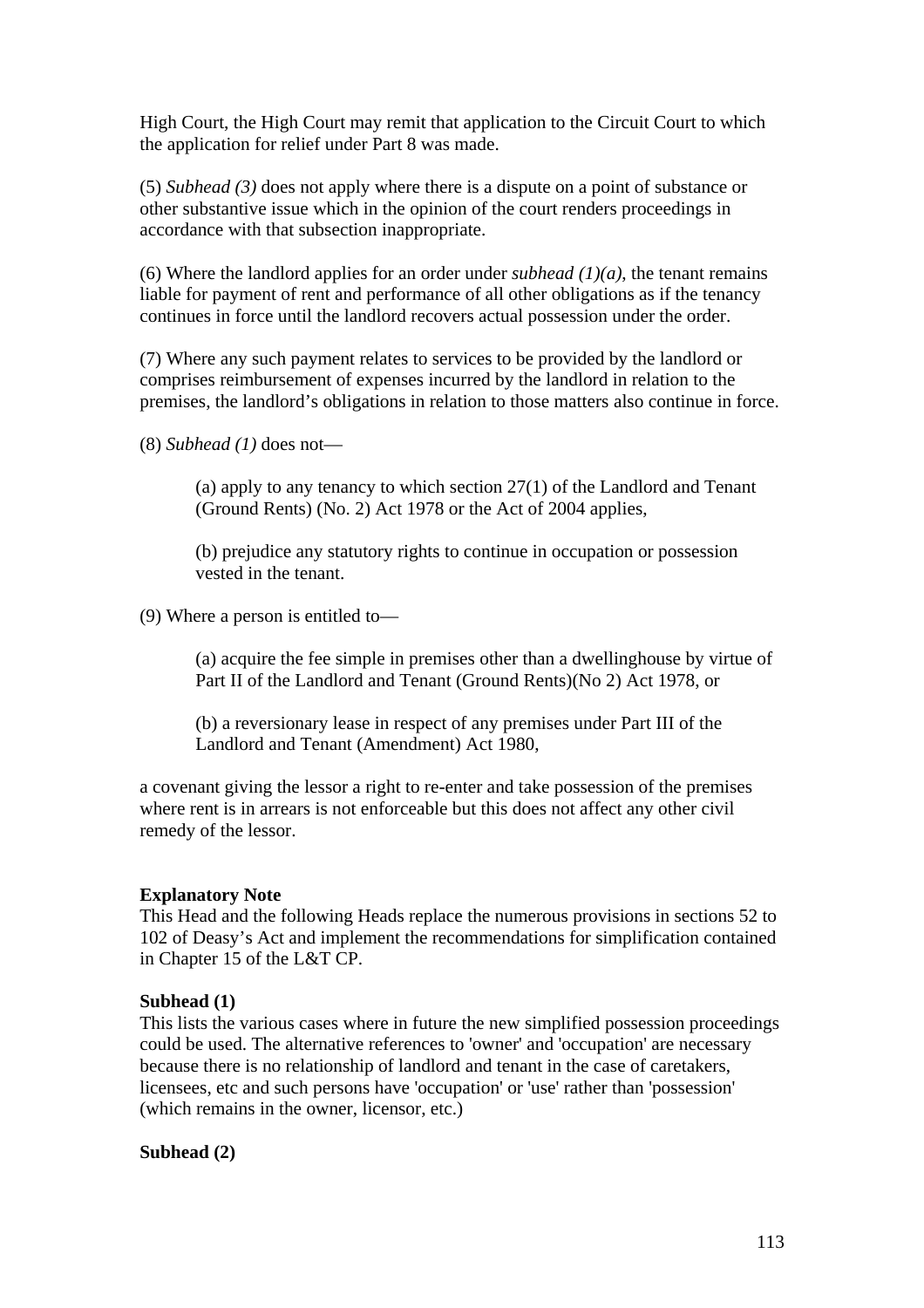This implements the recommendation that the summary procedure should be available in all courts: see paragraph 15.10 of the L&T CP.

# **Subhead (3)**

This emphasises the summary nature of the new procedure and adapts the provision in section 160 of the Planning and Development Act 2000 for planning injunctions.

## **Subhead (4)**

This is designed to prevent a multiplicity of actions. If the Circuit Court is already seised of an application for relief under Part 8, it should also deal with any possession proceedings.

## **Subhead (5)**

This provides for an exception to the summary procedure where there is a dispute or other substantive issue which requires a full hearing.

## **Subhead (6)**

This makes it clear that wherever a tenant over-holds after termination of the tenancy he or she remains liable for the rent and performance of other obligations until the landlord recovers actual possession. This accords with the rule for forfeiture cases set out in Head 71.

## **Subhead (7)**

This confirms that the landlord will also remain obliged to perform or meet other obligations which the over-holding tenant pays for directly or indirectly.

# **Subhead (8)**

Paragraph (a) is the same saving as contained in Head 67(a). Paragraph (b) preserves rights such as a tenant has under the Landlord and Tenant (Amendment) Act 1980 to remain in occupation pending a decision on new tenancy rights (see Head 93).

# **Subhead (9)**

This extends the provision in section 66(a) of the 1967 Act to other situations where it is considered that the tenant's interest in the premises is so substantial that the landlord should not be able to forfeit the lease for non-payment of what is usually a very small rent.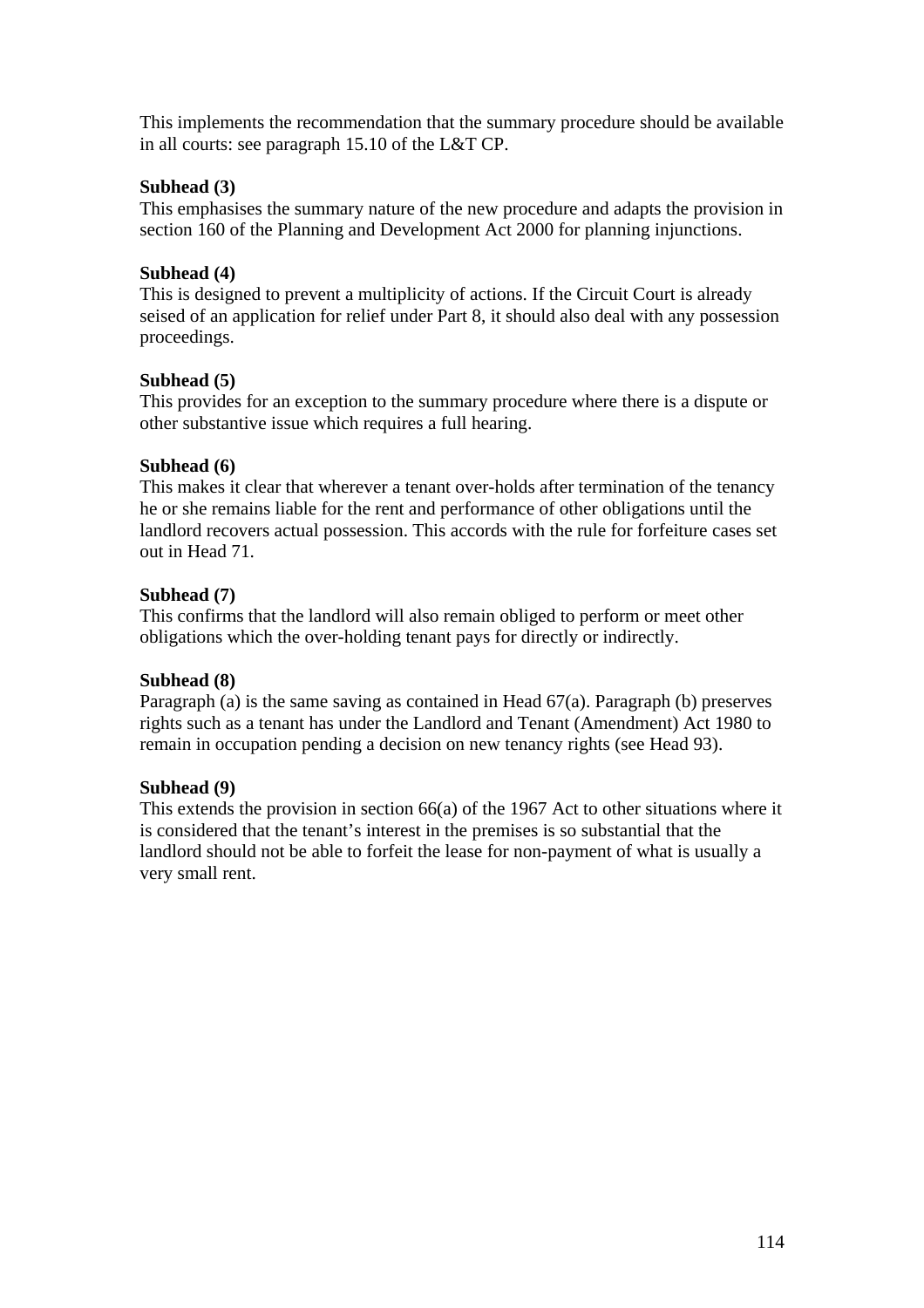# **Head 73: Procedure**

## **Provide that:**

(1) Notice of an application for a possession order shall be served on the specified persons and any other person in actual possession or occupation of the premises.

(2) For the purposes of *subhead (1)*, the "specified persons" are:

(a) in a case coming under *Head 72(1)(a)*, the tenant and any subtenant who may be entitled to claim relief under *Head 66*;

(b) in a case coming under *Head 72(1)(b)*, any person who may be entitled to claim relief under *Head 74*;

(c) in a case coming under *Head 72(1)(c)(i)*, the tenant who has abandoned the premises;

(d) in a case coming under *Head 72(1)(c)(ii)*, the permissive occupant.

(3) In a case coming under *Head 72(1)(b),* the landlord shall furnish in the proceedings a copy of the forfeiture notice served under *Head 69* upon which the landlord relies and of any counter-notice served by the tenant in accordance with that section.

## **Explanatory Note**

This Head requires that notice of an application for a possession order be given to relevant parties. It also requires the lodging in court of the forfeiture notice and any tenant's counter-notice served under Head 69 in forfeiture cases.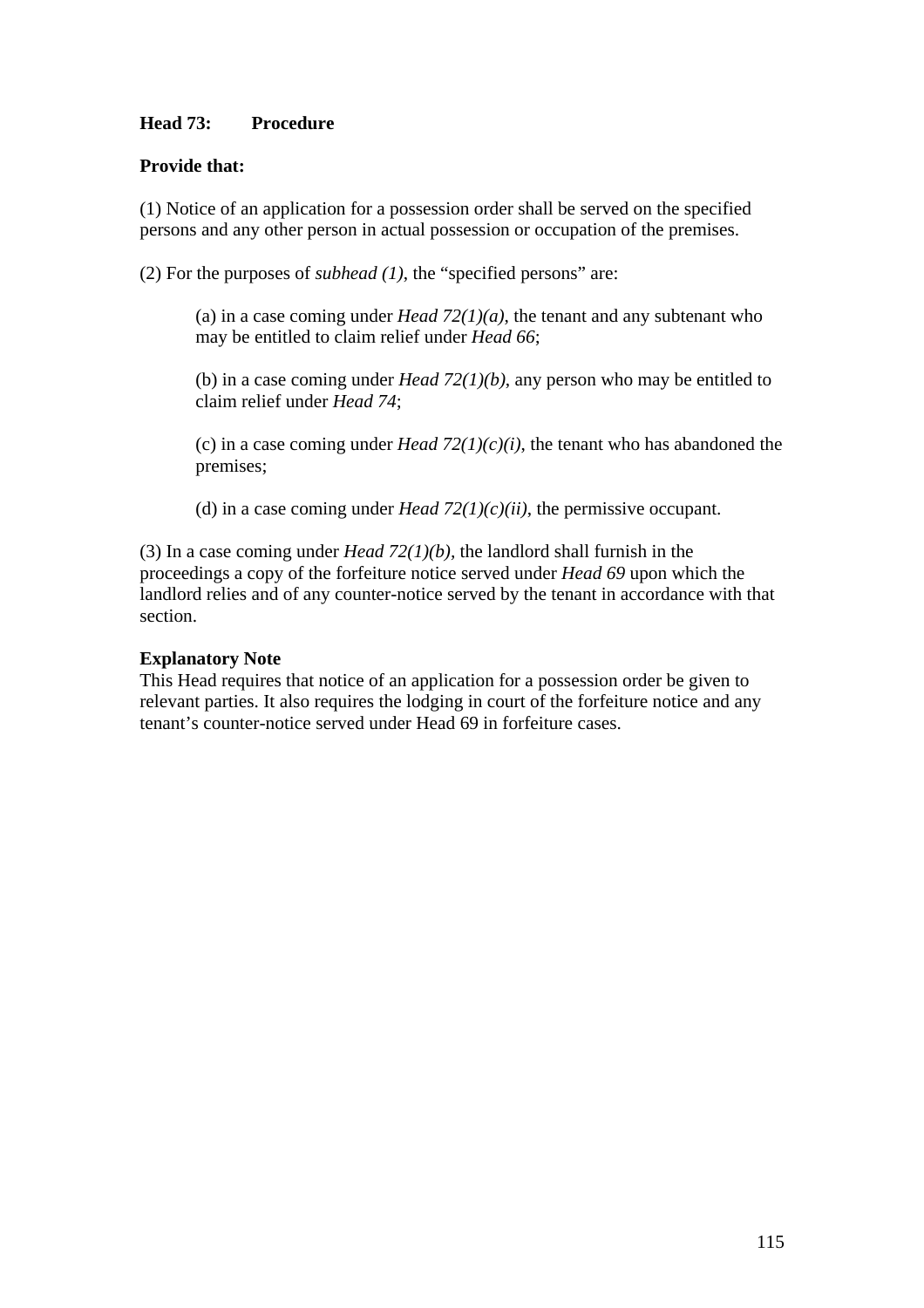# **Head 74: Application for relief**

**(***Conveyancing Act 1880, section 14; Conveyancing Act 1892, sections 4 and 5***)** 

## **Provide that:**

(1) Where the landlord applies for a possession order under *Head 72(1)(b)* the following persons may, subject to *subheads (2)* and *(3)* but not otherwise, apply in those proceedings for relief under *Head 75*:

(a) any sub-tenant of the premises;

(b) any mortgagee of the tenant;

(c) any other person deriving title from or under the tenant including an interest under an enforceable contract for the assignment of the tenancy or the grant of a sub-tenancy.

(2) Any person coming within *subhead (1)* and not a party to the landlord's proceedings may also seek relief by a separate application to the court dealing with the landlord's application at any time before expiry of 28 days from that application.

(3) Any persons who can establish that the failure to comply with the 28-day limit in *subhead (2)* was due to circumstances beyond their control or otherwise not their fault may recover damages from the tenant for loss occasioned by the failure.

(4) Nothing in this section affects the operation of *Head 101.* 

#### **Explanatory Note**

This Head implements recommendations for simplification and clarification of the law relating to relief against forfeiture in paragraphs 14.21 to 14.25 of the L&T CP.

### **Subhead (1)**

Paragraphs (a) to (c) replicate the substance of the provisions in sections 4 and 5 of the Conveyancing Act 1892. The definition of 'mortgagee' in Head 3 includes a chargee and so implements the recommendation in paragraph 14.24 of the L&T CP. Paragraph (c) clarifies that a person deriving title from or under the tenant includes someone which has entered into an enforceable contract with the tenant. This accords with the view of Costello J in Enoch v Jones Estates Ltd [1983] ILRM 532. The words "not otherwise" are intended to make it clear that relief must in future be based on this statutory jurisdiction, i.e., there will be no separate equitable jurisdiction.

### **Subhead (2)**

This provides additional protection for subtenants, mortgagees, etc by enabling such interested persons to make a separate application for relief but only within a 28-day time limit. As recommended by paragraph 14.22, the application must be made to the same court as is dealing with the landlord's application for possession.

### **Subhead (3)**

This implements the recommendation in paragraph 14.23 of the L&T CP.

#### **Subhead (4)**

This replaces section 78 of the Landlord and Tenant (Amendment) Act 1980.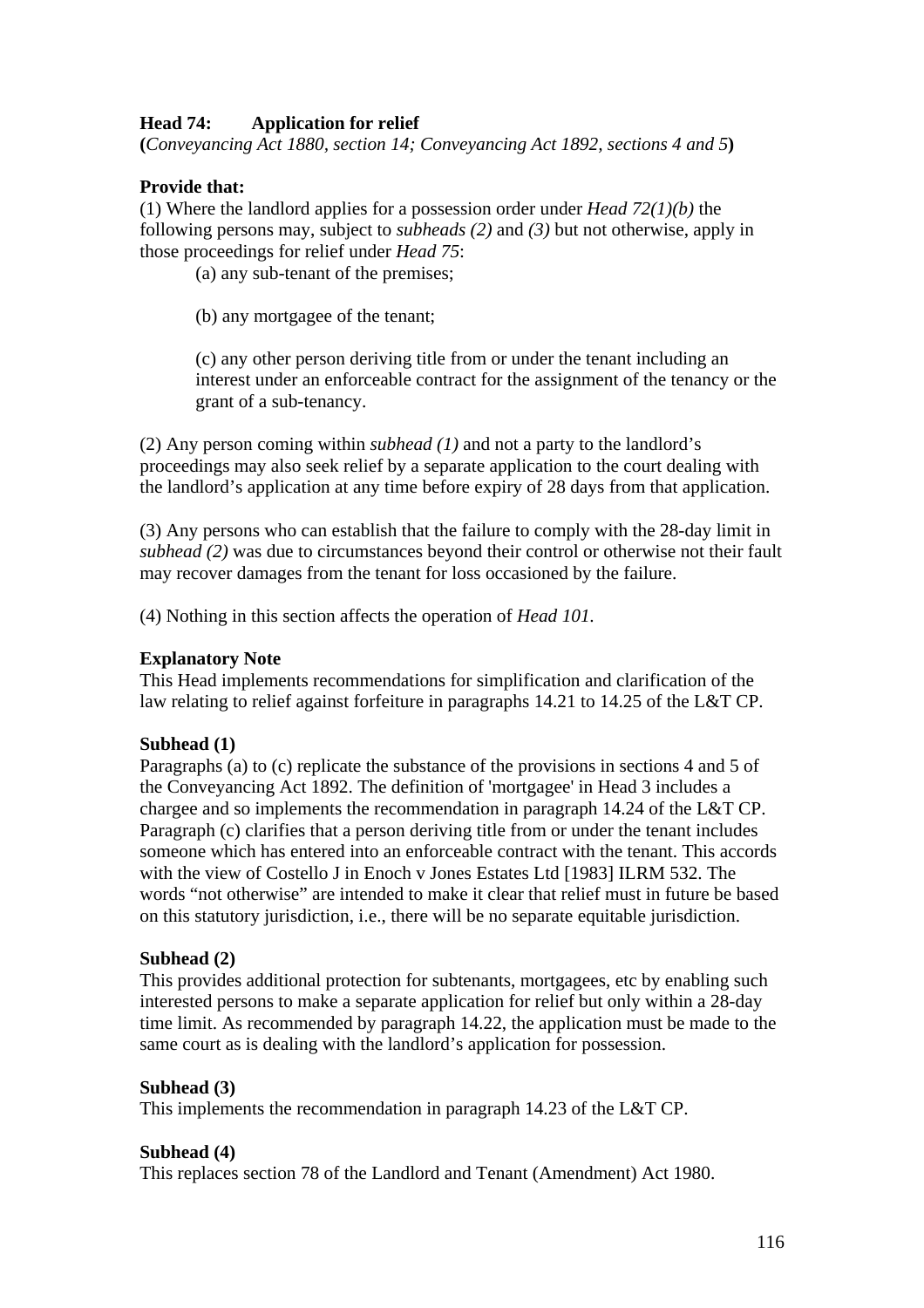# **Head 75: Order for relief**

**(***Conveyancing Act 1892, section 4***)** 

# **Provide that:**

(1) Upon an application for relief under *Head 74* the court may direct whatever inquiries and make whatever order it thinks fit in the circumstances of the case.

(2) Without prejudice to the generality of *subhead(1)*, such an order may include an order:

(a) confirming the landlord's right to forfeiture and granting an order for possession to the landlord;

(b) dismissing the landlord's proceedings;

(c) continuing any sub-tenancy as if the tenancy had not been forfeited subject to such modifications of terms as the court thinks fit;

(d) vesting the tenancy in or granting a new tenancy or mortgage to a person coming within *Head 74(1)*;

(e) combining any such orders.

(3) Where the court makes an order under *subhead (2)(c)* or *(d)* it may, subject to the parties' agreement:

(a) extend the term of any tenancy, sub-tenancy or mortgage continued or vested in a person and vary any of its provisions;

(b) specify the term and fix the provisions of any new tenancy or mortgage vested in a person.

### **Explanatory Note**

This Head implements the recommendations in paragraph 14.25 for clarification of what relief the court can grant. Because section 74 contemplates applications for relief in the landlord's proceedings and possibly after the landlord has obtained possession, the nature of the relief will vary from case to case.

### **Subhead (1)**

This confirms the general discretion the court will have in dealing with applications for relief. It covers applications by sub-tenants and mortgagees who may be applying after the landlord has obtained an order for possession.

# **Subhead (2)**

This lists the various orders the court could make, but without prejudice to the general discretion under subhead (1). It implements the recommendations in paragraph 14.25 of the L&T CP. Paragraph (a) confirms that the court may refuse relief while paragraph (b) confirms that the landlord may fail in the possession proceedings so the status quo is maintained.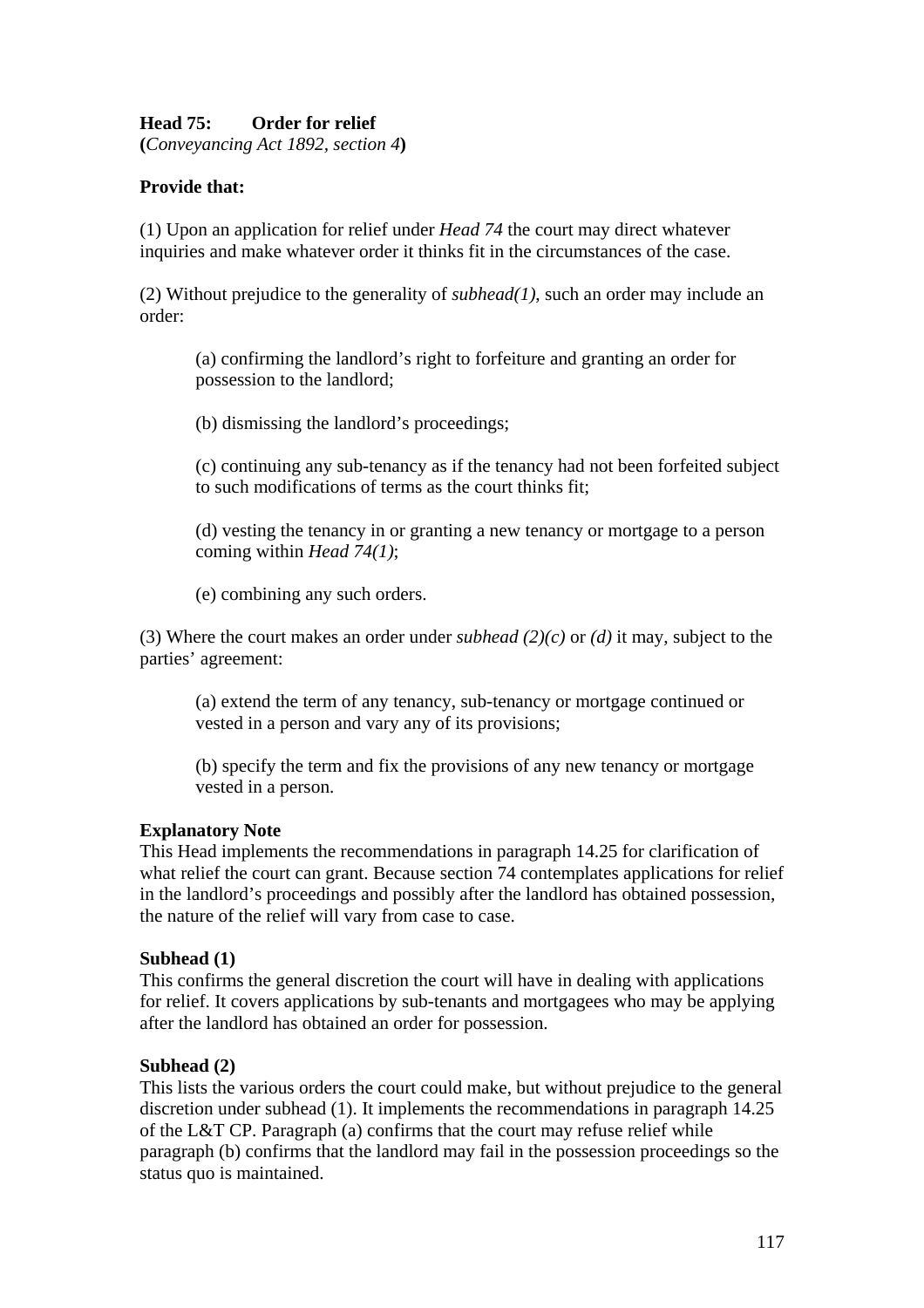Paragraphs (c) and (d) deal with the different sorts of relief that subtenants and mortgagees might obtain and clarifies that there is a wide discretion as recommended by paragraph 14.25. Paragraph (e) allows a combination of orders to be made, e.g., vesting the tenancy in a sub-tenant, but subject to a charge over it held by the headtenant's mortgagee

## **Subhead (3)**

This resolves doubts as to the extent of the court's discretion under section 4 of the Conveyancing Act 1882 and again implements the recommendations for clarification in paragraph 14.25 of the L&T CP.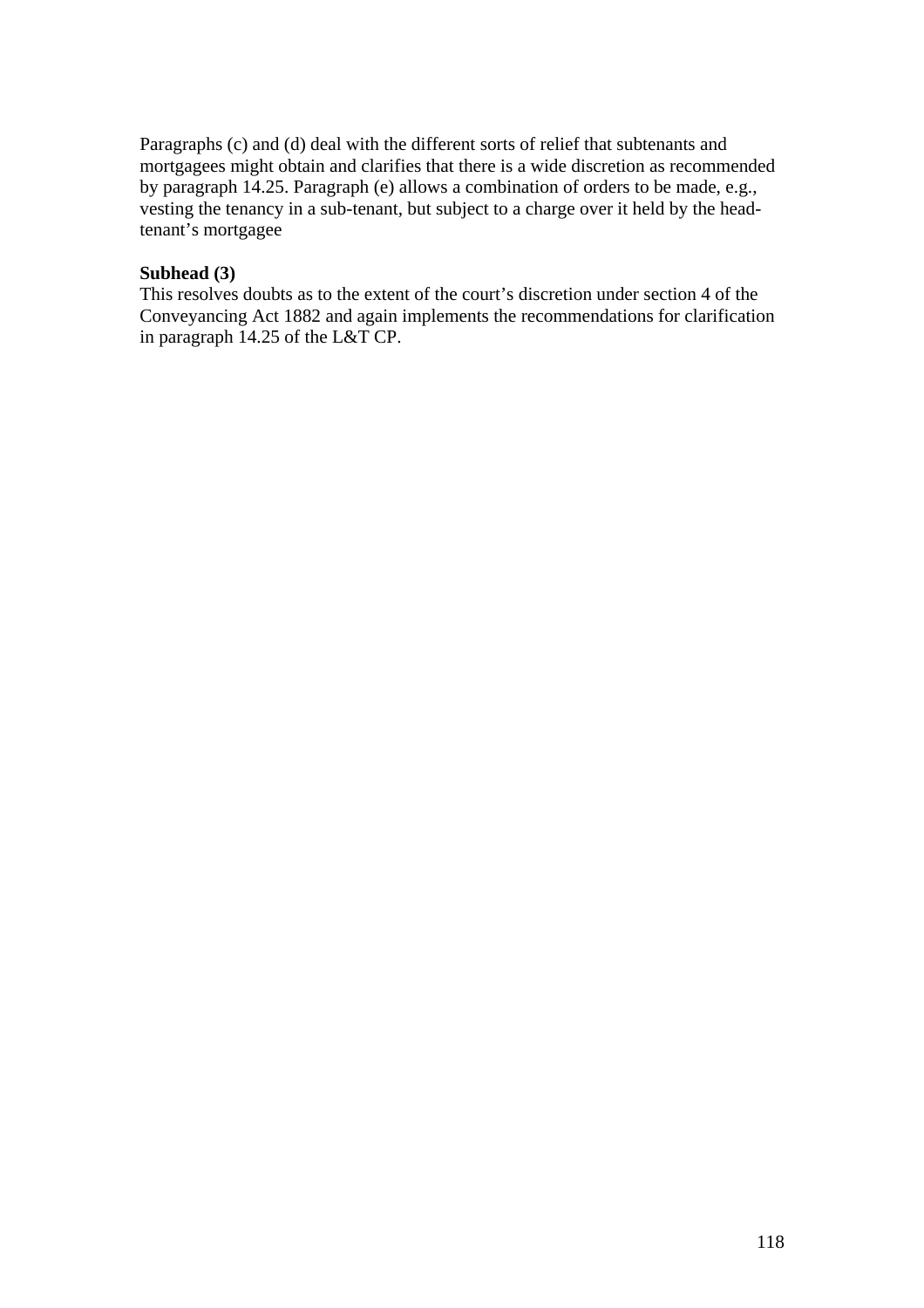## **Head 76: Abandoned premises**

**(***Deasy's Act 1860, sections 78 and 79***)** 

## **Provide that:**

(1) In any case where the landlord has reasonable grounds for believing that the premises have been abandoned by the tenant, the landlord may make an *ex parte*  application to the court for an order permitting the landlord immediately to re-enter the premises.

(2) Such an application:

(a) may be made in the same way as an application under *Head 72* and, subject to this section, the provisions of that section apply accordingly;

(b) shall specify the grounds for the landlord's belief and give such other particulars of evidence of abandonment as are available.

(3) The court may grant an order under this section upon such terms and conditions as it thinks fit.

(4) Without prejudice to the generality of *subhead (3)*, the court may require the landlord to give an undertaking to safeguard any tenant's property left in, on or under the premises for such period and on such terms as the court thinks fit.

(5) The court may authorise the landlord to sell such tenant's property and to use the proceeds to defray any arrears of rent, other liquidated or un-liquidated sums owing under the tenancy and reasonable costs and expenses incurred in connection with the application under this section or such sale.

(6) Re-entry of premises under an order made under this section has the same effect as a forfeiture of the tenancy under *Chapter 5* and *Head 74* applies accordingly as it applies to an application for a possession order under *Head 72(1)(b).* 

(7) Nothing in this section prejudices the right of the landlord to re-enter premises under *Head 77* without a court order.

### **Explanatory Note**

This Head deals with abandoned premises and implements the recommendations in paragraph 15.05 of the L&T CP. It replaces the convoluted provisions in sections 78 and 79 of Deasy's Act and is designed to facilitate speedy action without the notice.

#### **Subhead (1)**

This will facilitate an *ex parte* application for permission to re-enter.

### **Subhead (2)**

This requires the landlord to furnish evidence of the abandonment and also to safeguard tenant's property left on the premises.

### **Subhead (3)**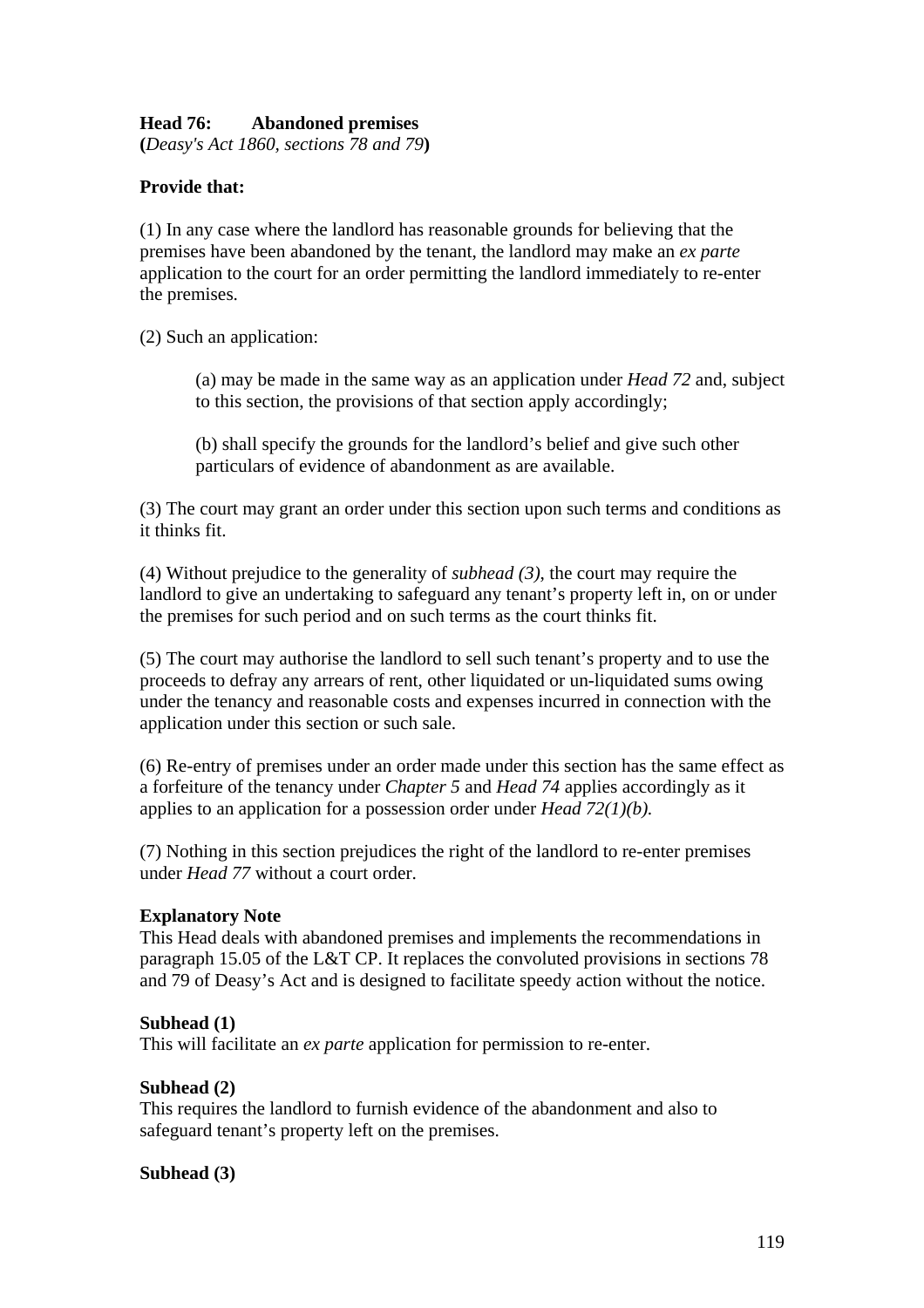This enables the courts to impose terms and conditions, e.g. as to how re-entry can be made.

# **Subhead (4)**

This enables the court to order the landlord to safeguard tenant's property.

## **Subhead (5)**

This enables the court to authorise the landlord to sell that property and use the proceeds to defray rent arrears etc.

# **Subhead (6)**

This specifies the effect of re-entry in such cases.

## **Subhead (7)**

This preserves the right to re-enter without a court order under Head 77.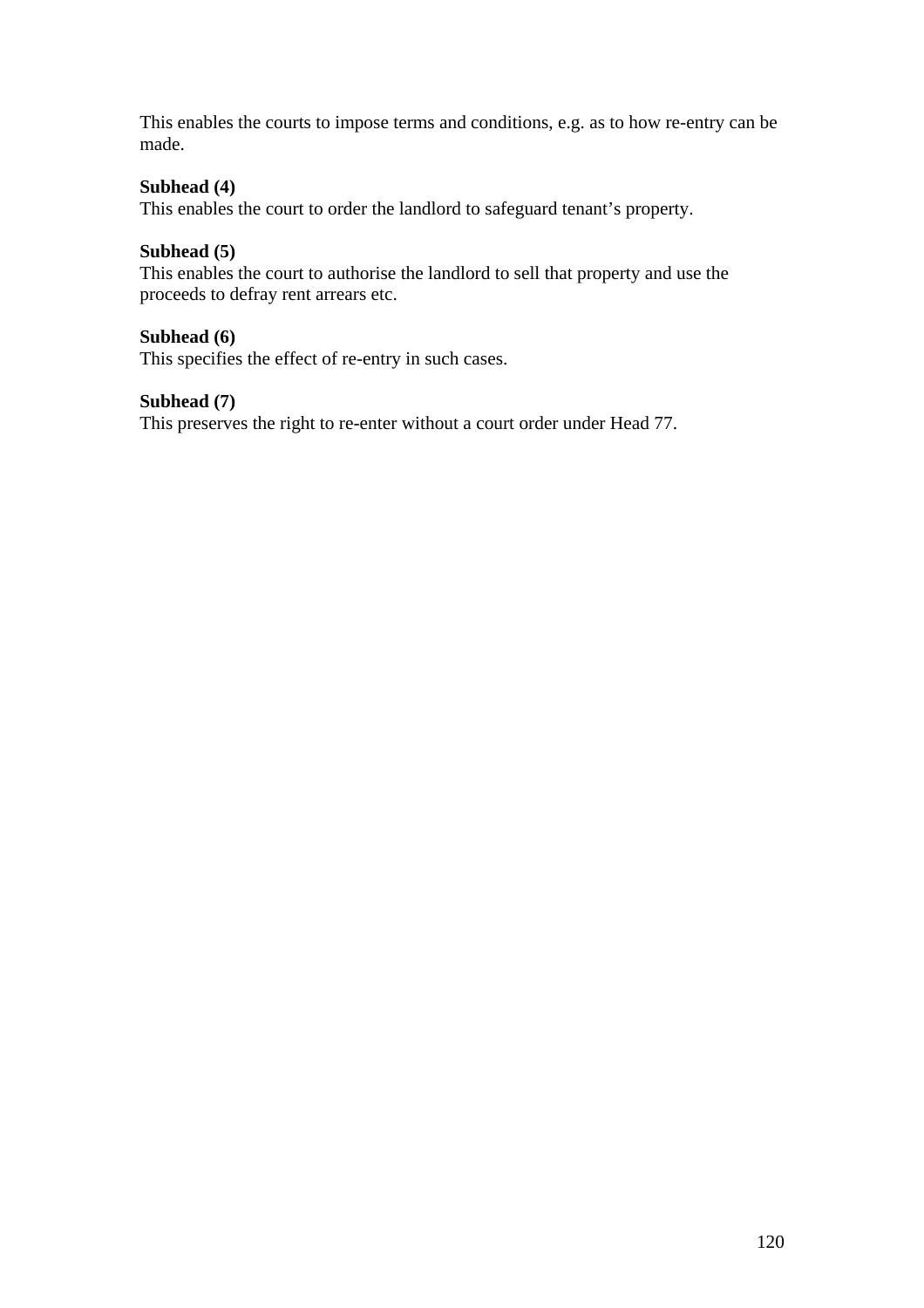## **Head 77: Emergency action**

## **Provide that:**

(1) Notwithstanding the other provisions of this Chapter, the landlord or owner may re-enter the premises without first applying for a possession order or an order under *Head 76* in any case where it is necessary to—

(a) deal with an emergency which puts—

(i) the premises,

(ii) its occupants, or

(iii) property in, on or under the premises,

at risk of substantial damage, or

(b) protect by immediate action the premises or the landlord's or owner's interest in them from substantial damage caused by—

> (i) abandonment of the premises by the tenant or permissive occupants, or

(ii) unauthorised or illegal activity in or on the premises by the tenant or others.

(2) Such re-entry shall not terminate any tenancy of the premises unless and until the landlord obtains an order under this section.

(3) A landlord who has re-entered premises under *subhead (1)* may apply to the court for an order authorising the landlord to retain possession of the premises (in this section referred to as a "retention order").

(4) Such an application:

(a) may be made in the same way as an application under *Head 72* and, subject to this section, the provisions of that section apply accordingly;

(b) shall specify the grounds upon which the landlord re-entered the premises and any other relevant circumstances.

(5) Notice of such an application shall be served on the tenant and any persons who would come within *Head 73* if the landlord were seeking a possession order under *Head 72(1)(b)*.

(6) The court may grant an order under this section upon such terms and conditions as it thinks fit and, without prejudice to that generality, *subheads (4)* and *(5)* of *Head 76*  apply as they apply to an application under that section.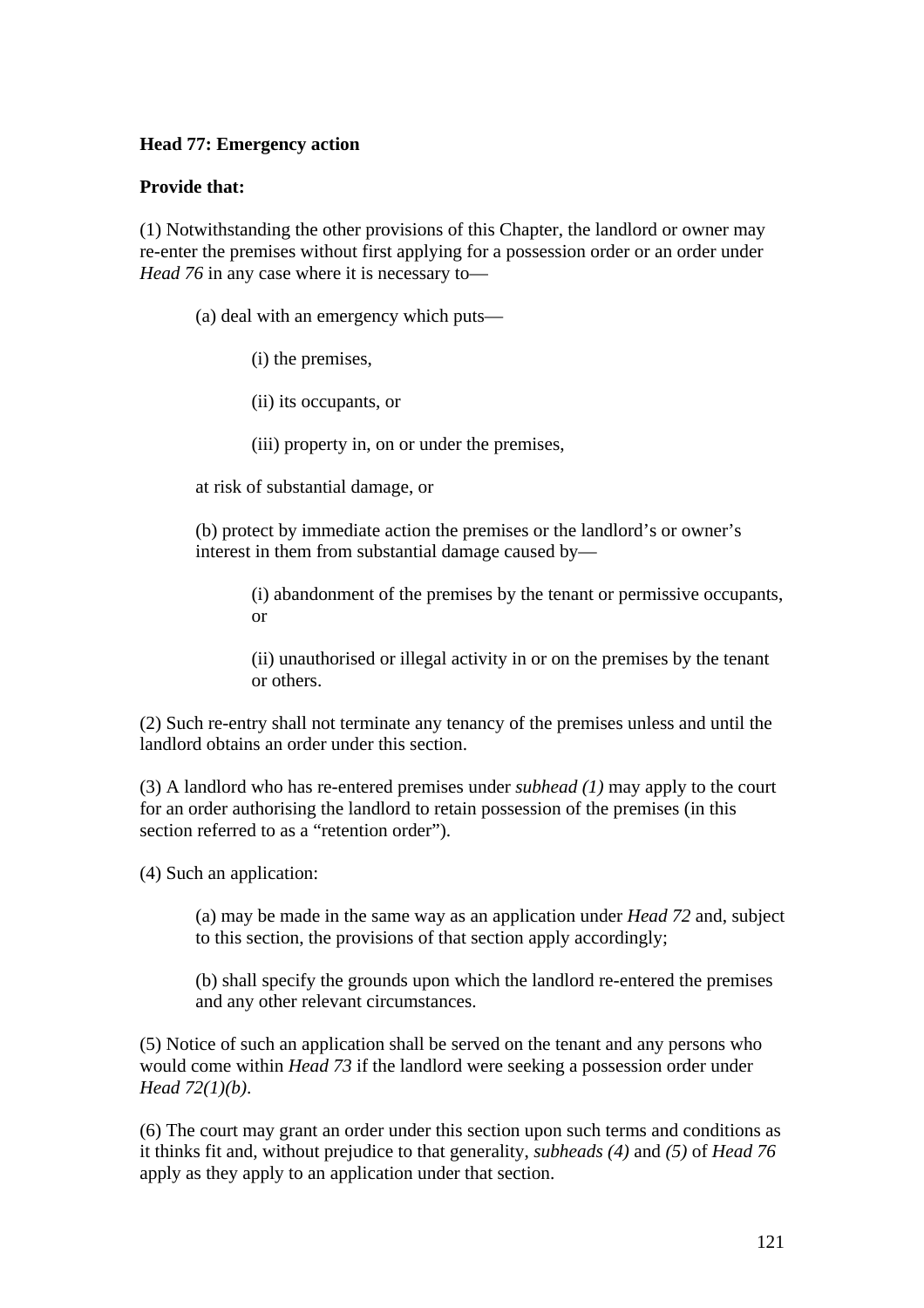(7) A retention order has the same effect as recovery of actual possession under an order made under *Head 72(1)(b)* and *Heads 71, 74* and *75* apply accordingly.

## **Explanatory Note**

This Head provides an important exception to the general rule under Chapter 6 that the landlord must obtain a court possession order to terminate a tenancy where the tenant is unwilling to vacate the premises. It preserves the right to make a "peaceable re-entry" in certain circumstances.

## **Subhead (1)**

This specifies the circumstances in which the landlord can re-enter without a possession order.

## **Subhead (2)**

This makes it clear that re-entry in such circumstances does not by itself terminate any tenancy in the premises. For this to happen, the landlord or owner of the premises must obtain a retention order from the court.

### **Subhead (3)**

This makes provision for obtaining a retention order.

## **Subhead (4)**

It provides that the same summary procedure as applies to obtaining a possession order applies to applications for a retention order.

# **Subhead (5)**

This is designed to protect persons who, in addition to the tenant, might be entitled to claim relief against what, in effect, amounts to a forfeiture of the tenancy.

### **Subhead (6)**

This confers a wide discretion on the court as to the terms and conditions of a retention order and applies the provisions of Head 76 relating to tenant's property in or on the premises.

### **Subhead (7)**

This makes it clear that it is the making of the retention order which terminates any tenancy of the premises, having the same effect as forfeiture (as prescribed by Head 71). On that basis the provisions relating to relief against forfeiture in Heads 74 and 75 will also apply.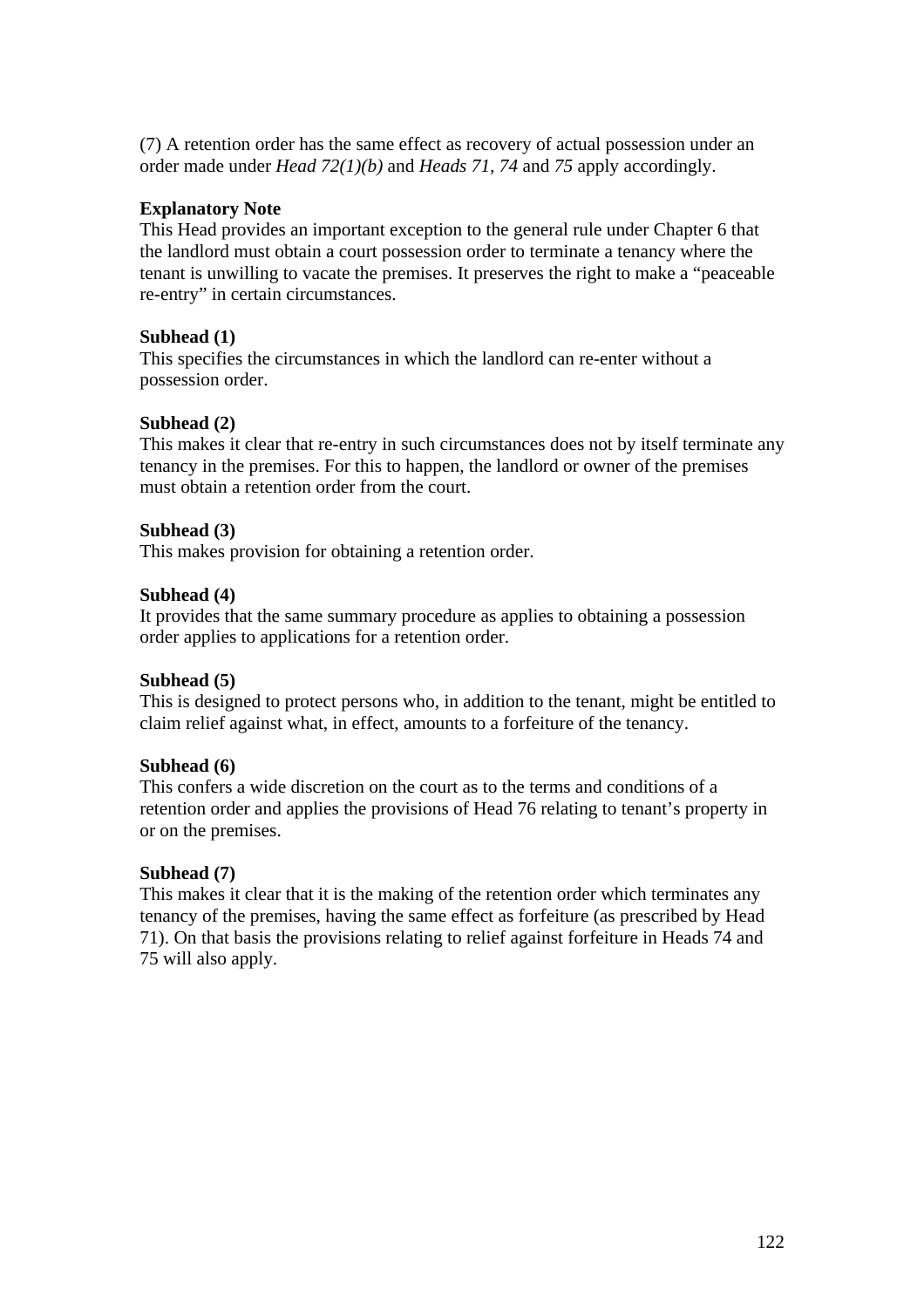## **Head 78: Permissive occupants**

**(***Deasy's Act 1860, sections 78 and 79***)** 

## **Provide that:**

(1) Where the owner of premises wishes to recover occupation or possession from a permissive occupant, the application for a possession order shall confirm that the permission to occupy or use the premises has been withdrawn in accordance with the agreement relating to permission or the terms upon which it was given.

(2) For the purposes of *subhead (1)*, "permissive occupant" includes any caretaker, licensee or other person permitted to occupy or use the premises other than as a tenant.

### **Explanatory Note**

This Head replaces the provisions relating to a 'caretaker's summons' contained in sections 84 to 86 of Deasy's Act while dropping the provisions relating to 'cottier tenants' (paragraph 15.06 of the L&T CP).

### **Subhead (1)**

This requires the landlord to make it clear that permission has been withdrawn and that this is consistent with what was agreed or the terms upon which it was granted.

### **Subhead (2)**

This provides a wide definition of 'permissive occupant' as recommended by paragraph 15.06 of the L&T CP (Deasy's Act refers only to 'servant, herdsman or caretaker').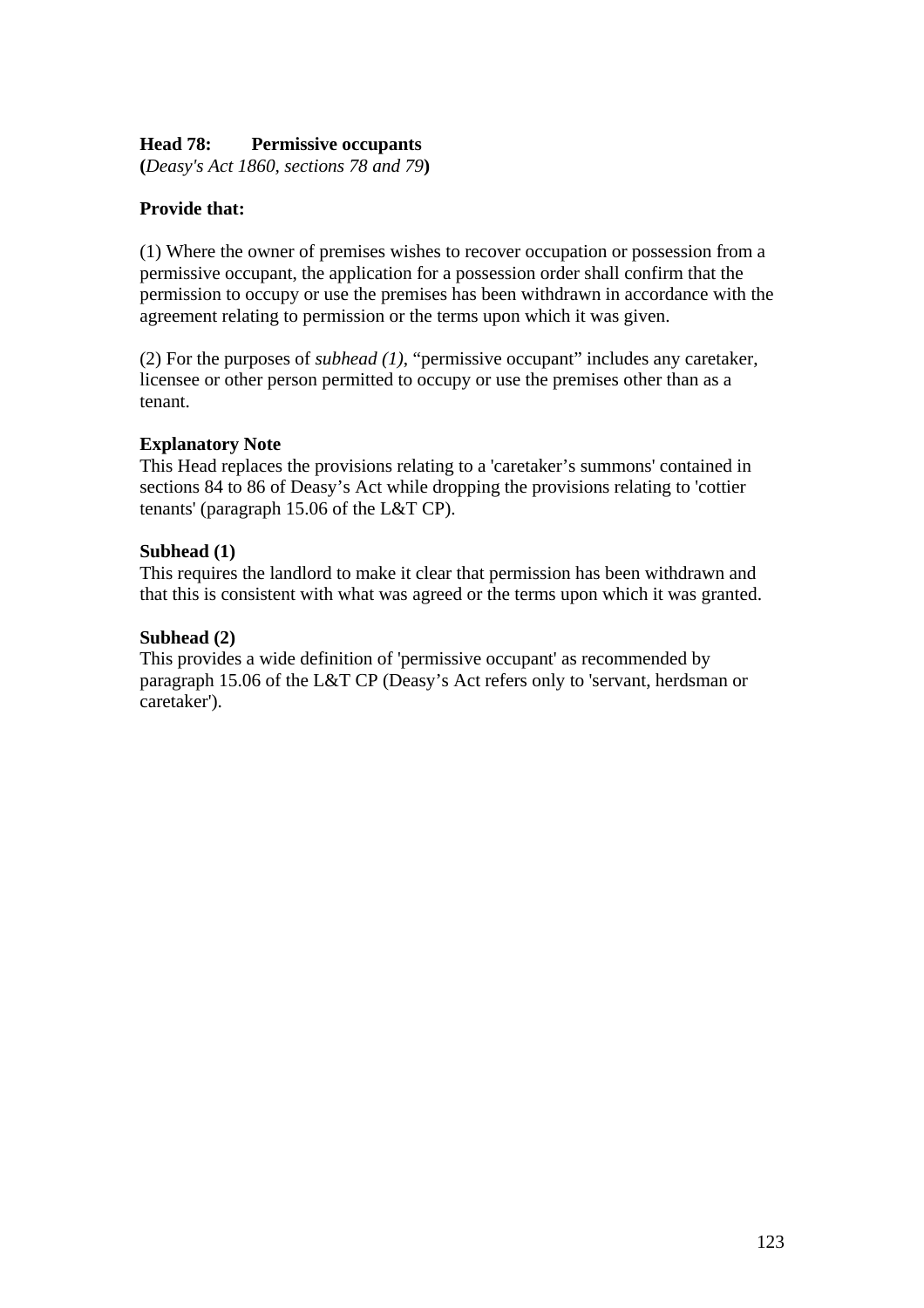## **Head 79: Further claims**

## **Provide that:**

(1) The landlord may include in any application for a possession order a claim for damages for breach of any tenant's obligation.

(2) Where an application for a possession order is brought in the Circuit Court the tenant may claim a new tenancy or other statutory rights by way of counterclaim provided a notice has been served under *Head 87.* 

### **Explanatory Note**

This Head is designed to facilitate parties making further claims in the same action.

#### **Subhead (1)**

This enables the landlord to include in an application for a possession order a claim for damages against the tenant.

## **Subhead (2)**

This implements the recommendation in paragraph 15.10 that a tenant entitled to claim statutory rights should not have to issue a new civil bill.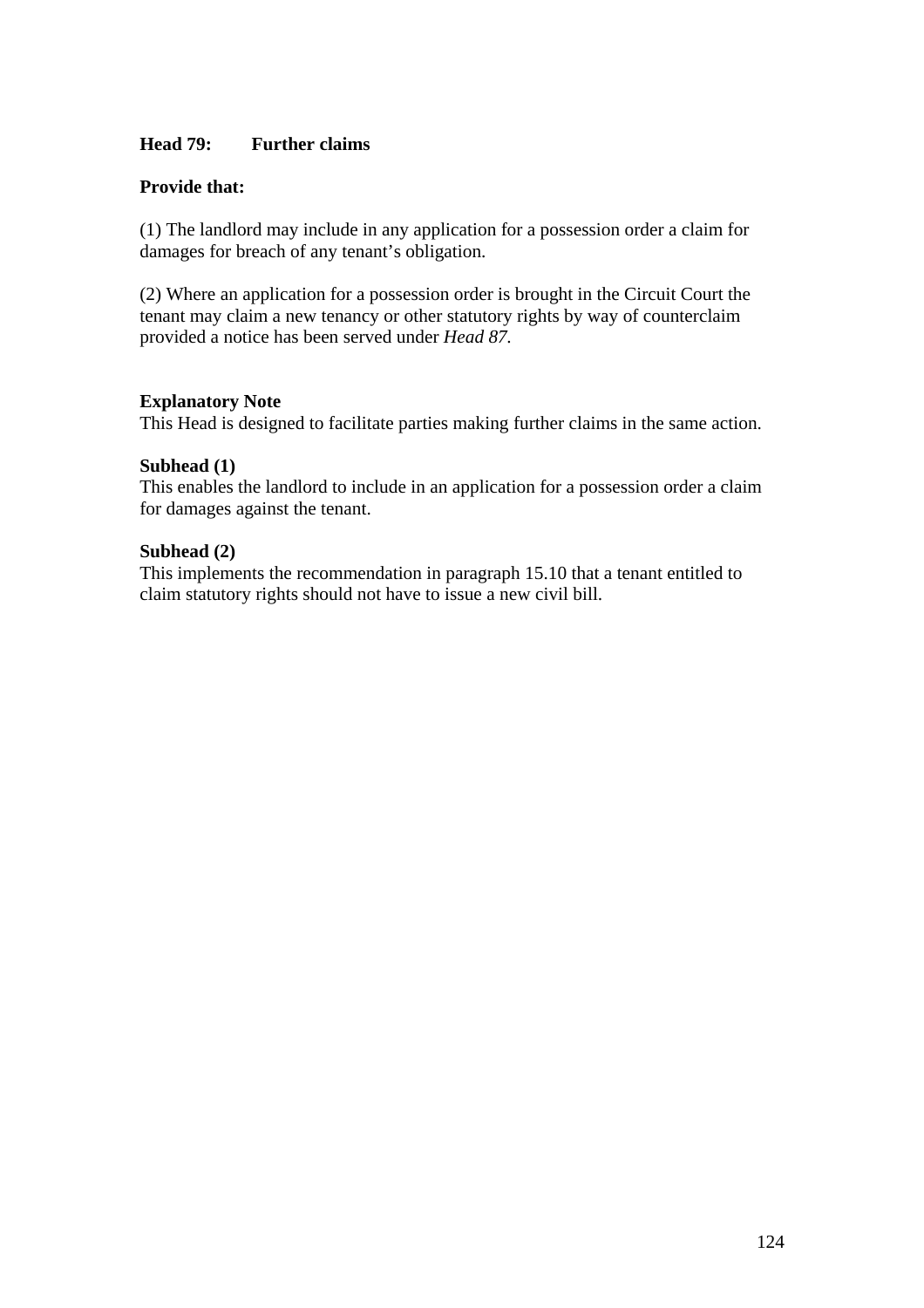# **PART 8**

#### **STATUTORY RIGHTS**

This Part is intended to replace the provisions in Part II (but note the saving in Head 84(3)) and parts of Parts I, IV and VI of the Landlord and Tenant (Amendment) Act 1980 (as amended by later Acts).

It deals essentially with the right to a new tenancy and to compensation for disturbance where a new tenancy is not granted for certain reasons. It does not deal with reversionary leases, as that subject, like the related subject of the right to acquire the fee simple, is outside the scope of this Bill. Nor does it include provisions relating to compensation for improvements (also dealt with by Part IV of the 1980 Act). The other subject dealt with by the 1980 Act (see Part V), covenants in leases, is covered by Part 6, Chapter 3 of this Bill.

Part 8 implements the recommendations in the Consultation Paper on Business Tenancies (LRC CP 21-2000) (the "BTCP").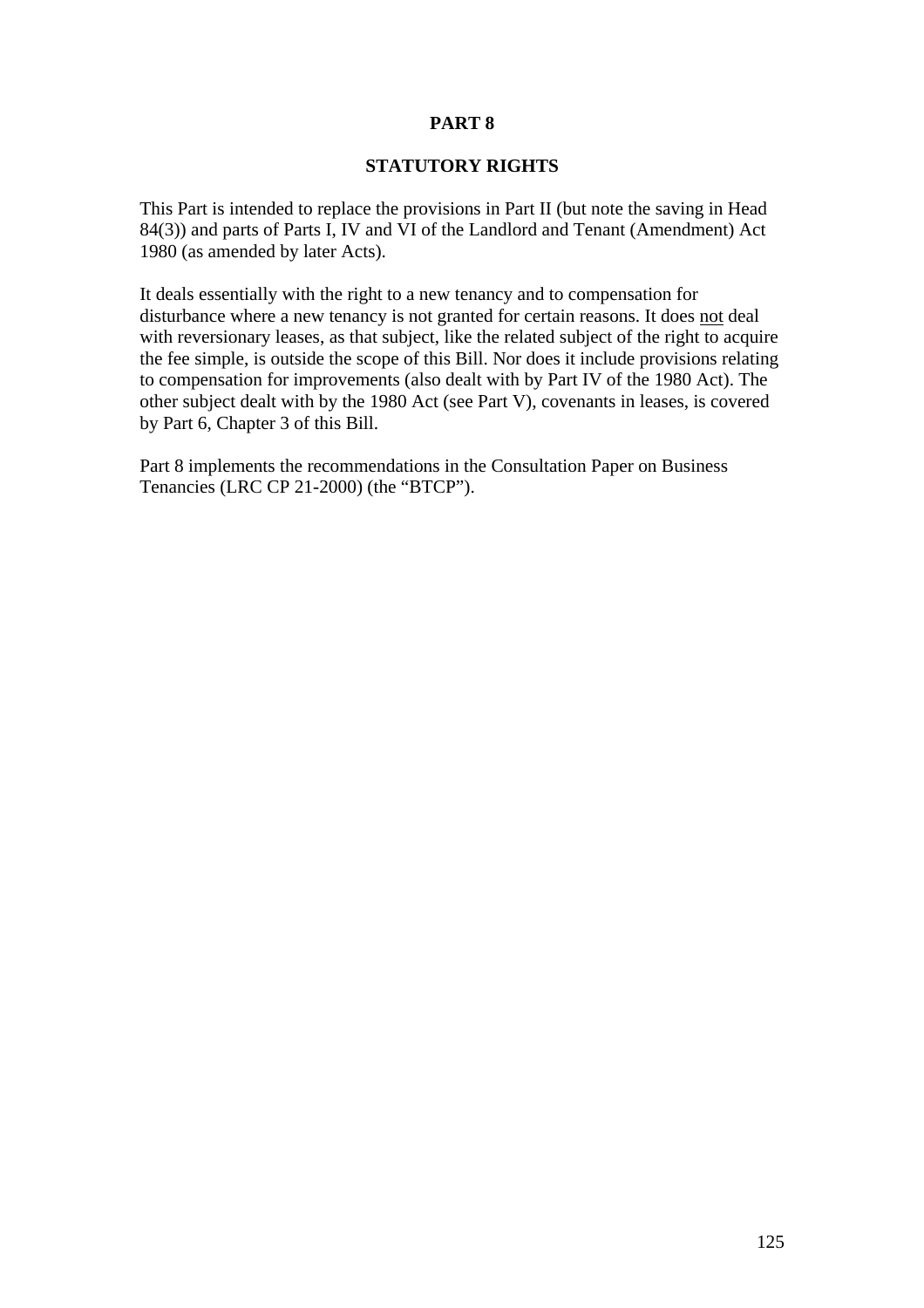## **Chapter 1**

#### *Scope of Part 8*

#### **Head 80: General application**

**(***Landlord and Tenant Act 1980, section 5***)** 

#### **Provide that:**

This Part:

- (a) applies to tenancies arising or granted after the commencement of this Part;
- (b) does not apply to a tenancy—

(i) granted and expressed to be granted for or dependant on the tenant's continuance in any office, employment or appointment or provision of any service for or on behalf of the landlord, provided the nature of the office, employment, appointment or service is stated in the lease or other instrument relating to the tenancy,

(ii) where the tenant has renounced in writing, whether for or without valuable consideration, entitlement to a new tenancy under this Part and has received independent legal advice in relation to the renunciation.

### **Explanatory Note**

This Head replaces parts of section 5 of the 1980 Act (other parts are dealt with in Head 85) and implement the recommendations in paragraphs 3.14 to 3.16 and 4.09 of the Business Tenancies CP. As with the provisions relating to covenants in Part 6, Chapter 3 (replacing Part V of the 1980 Act), this Part drops the concept of 'tenement'. It will apply to tenancies generally subject to specific restrictions such as those in paragraph (b) and imposed later (e.g., confining the right to a new tenancy largely to business tenancies – see Head 84).

As recommended in paragraph 3.16 of the Business Tenancies CP, the Head drops the need to have buildings on the land and thereby avoids the distinction which is often difficult to draw between land which is subsidiary and ancillary to buildings and land which is not. In future, a tenant who runs a business on land without buildings (such as a car park or farming activities) will be entitled to statutory rights provided other conditions are met. They include holding a tenancy and not some other interest (e.g. a licence to use land or a conacre or agistment arrangement) and continuous occupation for the relevant period (see Head 84). The recommendation in paragraph 3.18 concerning the need for statutory criteria for a tenancy is implemented by Head 11.

The recommendation in paragraph 3.10 that there should be scope for general contracting-out of the right to a new tenancy (and not just in the case of office premises) has been implemented in section 47 of the Civil Law (Miscellaneous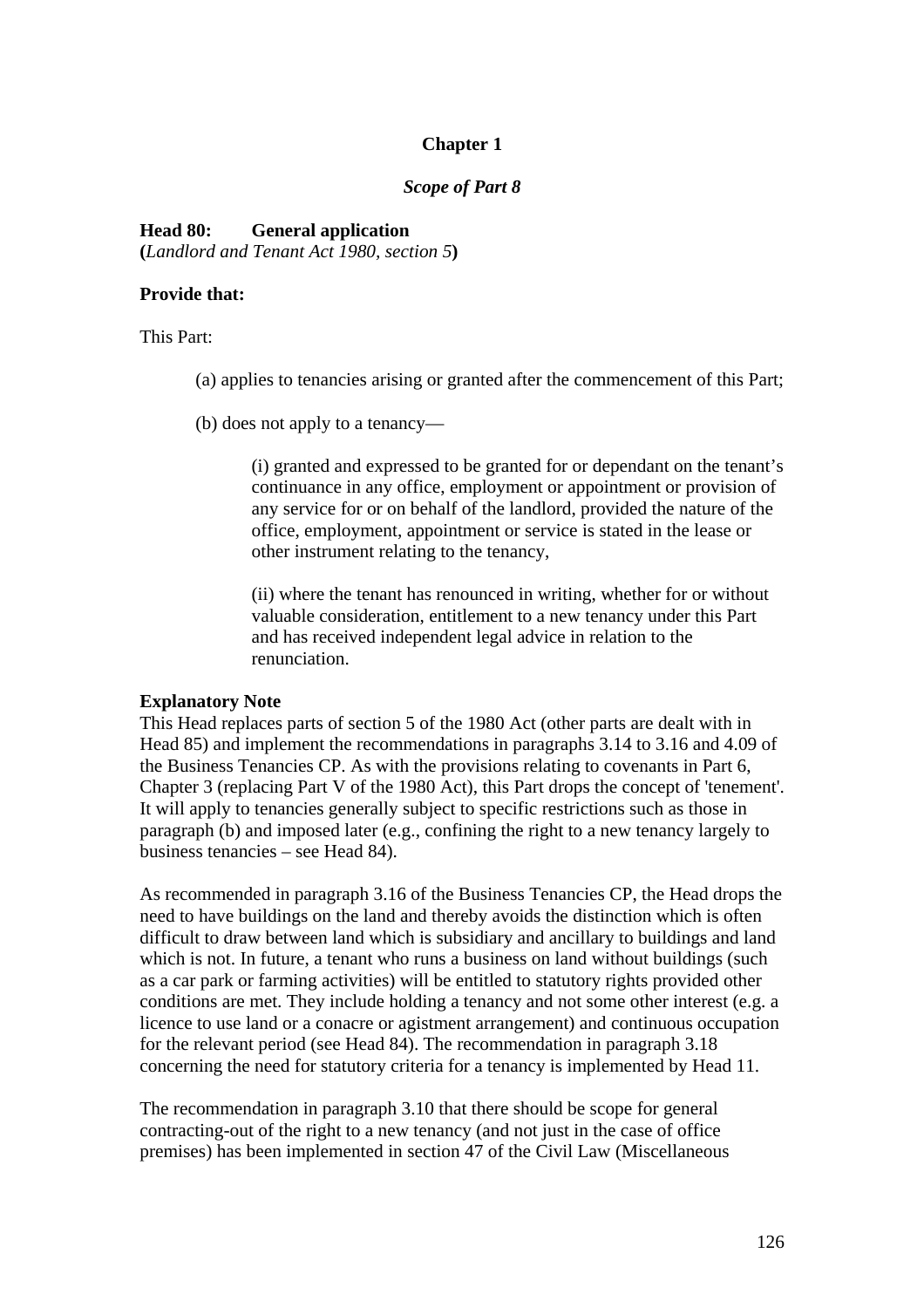Provisions) Act 2008. This extends the provision introduced by section 4 of the Landlord and Tenant (Amendment) Act 1994.

The expression 'arising or granted' in paragraph (a) is intended to be wide enough to cover any method whereby a tenancy comes into existence (there seems, therefore, no need to repeat the phrase 'express or implied or arising by statute' used in sections 5(2) and  $(3)(a)$  and  $6(b)$  of the 1980 Act).

Paragraph (b)(i) implements the recommendation in paragraph 4.09 of the BTCP that the requirement to state the nature of a temporary convenience should apply also in the case of tenancy granted in connection with an office, etc. Paragraph (b)(i) drops the reference to temporary convenience lettings since this category no longer seems necessary in view of the general contracting-out provision in paragraph (b)(ii).

Other important provisions in section 5 of the 1980 Act, such as those in subsections (2) (State bodies) and (3) and (4) (relating to companies), are to be found later in Chapter 2, as they relate to who is entitled to claim the statutory rights (see Head 85).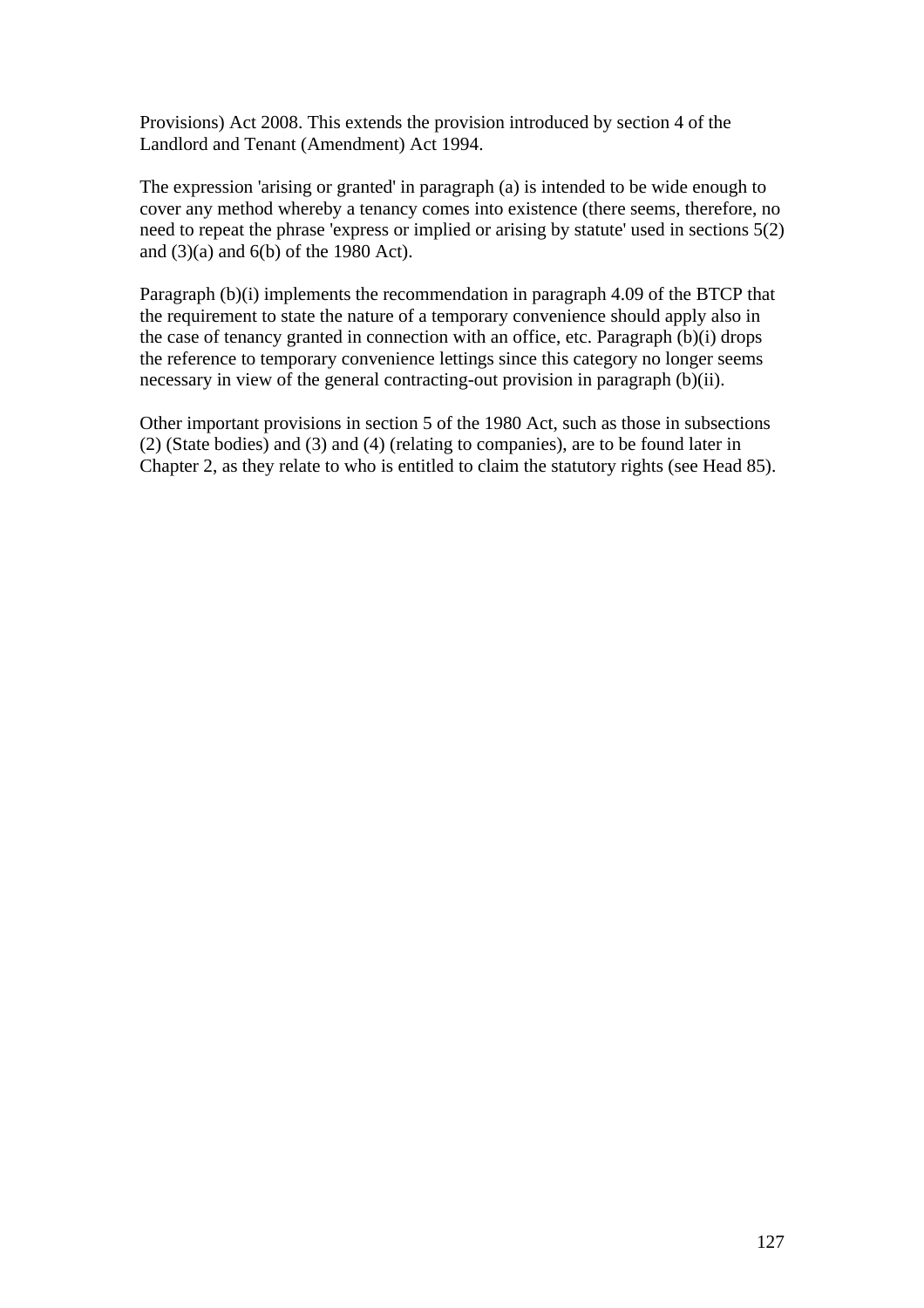## **Head 81: Interpretation**

**(***Landlord and Tenant Act 1980, section 3***)** 

## **Provide that:**

In this Part, unless the context otherwise requires—

"business" means:

(a) any trade, profession or business, whether or not it is carried on for gain or reward;

(b) any activity for providing cultural, charitable, educational, social or sporting services;

(c) the public service;

(d) the carrying out of any of their functions by any statutory body.

"the Court" means the Circuit Court;

"predecessors in title"—

(a) when used in relation to a tenant, means all previous tenants under the same tenancy or any tenancy of which that tenancy is or is deemed to be a continuation or renewal,

(b) when used in relation to a landlord, means all previous landlords.

### **Explanatory Note**

This Head supplements Head 3 which contains several definitions for terms covered by section 3 of the 1980 Act, e.g., 'covenant', 'development', 'development plan', 'landlord', 'lease', 'lessee', 'lessor', 'Minister', 'planning authority' 'planning permission', 'prescribed' and 'state authority'.

Head 81 adds a few definitions specific to Part 8. The definition of 'business' relates to Head 83. Paragraph (d) widens the provision in section 3 of the 1980 Act to cover any statutory body. The definition of 'predecessors in title' also relates to Head 83.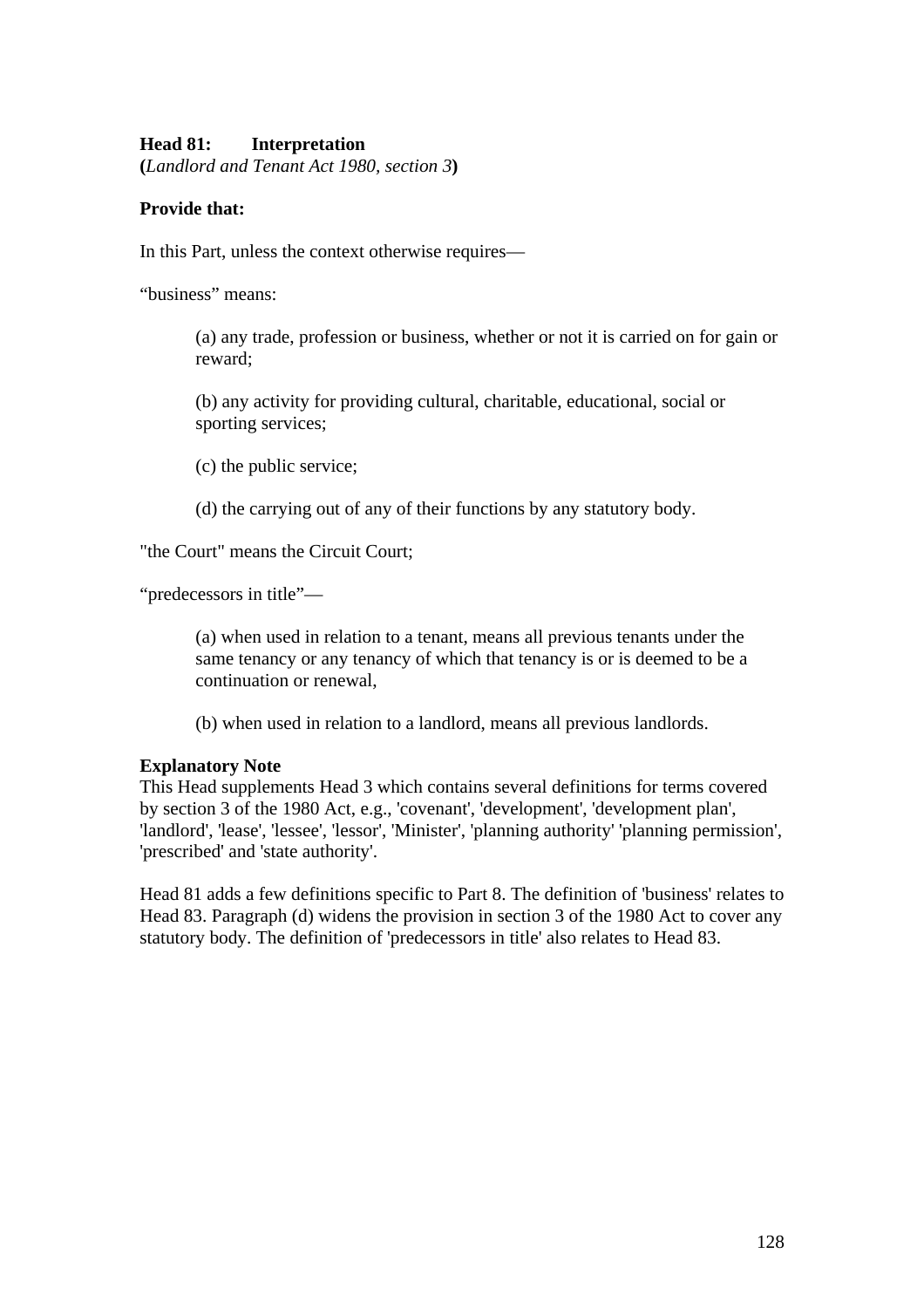# **Head 82: Application to State**

**(***Landlord and Tenant Act 1980, section 4***)** 

# **Provide that:**

(1) This Part applies to the State both as landlord and tenant save where the appropriate State authority is satisfied that it would not be in the public interest for a particular tenant to be entitled to invoke Chapter 2 or Chapter 3 and so certifies in writing.

(2) Where a State authority so certifies, it shall furnish a copy of the certification to:

- (a) the tenant to whom it applies;
- (b) any sub-tenant of that tenant.

## **Explanatory Note**

This Head replaces section 4 of the 1980 Act and implements the recommendation in paragraph 3.13 of the Business Tenancies CP that the State should no longer have blanket exemption as a landlord. It adapts, as recommended, the certification system for individual cases introduced by section 70 of the 1980 Act in relation to the right to acquire the fee simple. It also implements the recommendation in paragraph 4.07 that there should be an obligation on the State to notify inferior tenants of such certification.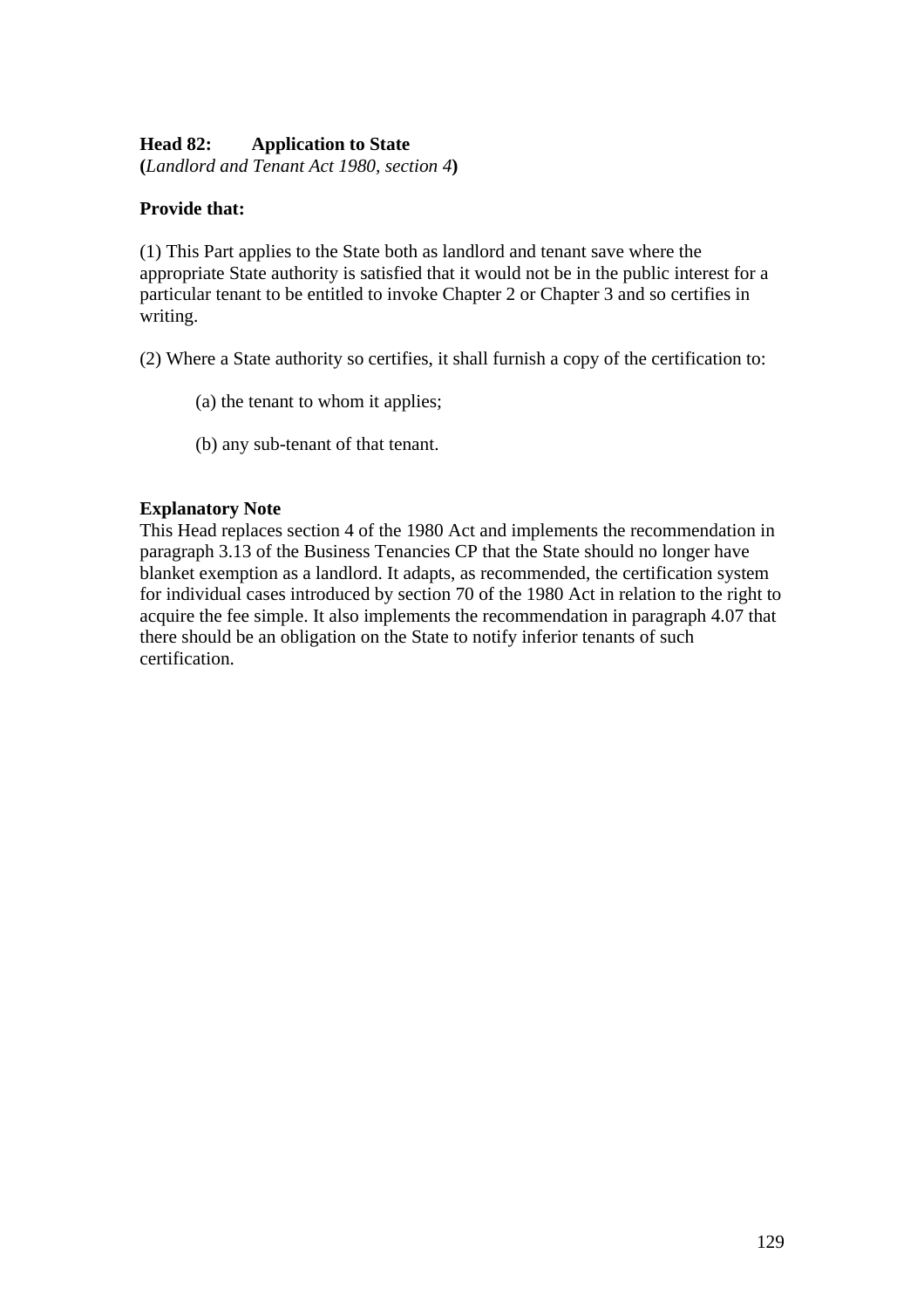## **Head 83: Application to local authorities**

**(***Landlord and Tenant Act 1980, section 6***)** 

## **Provide that:**

Where premises were or are provided, or deemed to be provided, by a housing authority under the Housing Act 1966, the following provisions have effect, unless the premises, or a part of it, are let for the purpose of carrying on a business:

(a) if the premises are held by the housing authority in fee simple, this Part does not apply to the premises;

(b) if the premises are held by the housing authority under a tenancy, the housing authority shall be deemed for the purposes of that Part to be the tenant and to be in exclusive occupation of them.

### **Explanatory Note**

This Head largely re-enacts section 6 of the 1980 Act. A few minor modifications have been made to make it conform to the rest of the Bill.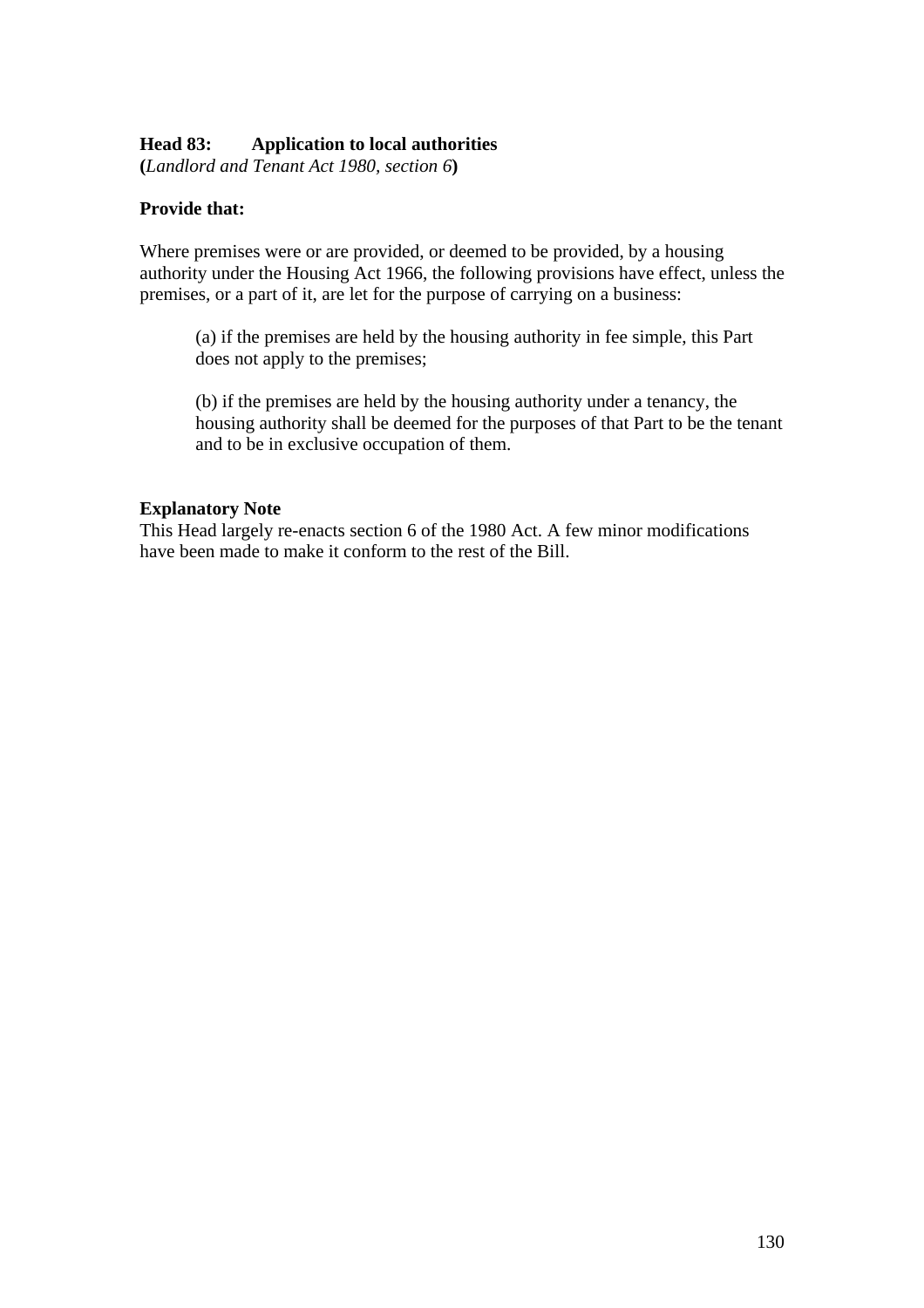# **Chapter 2**

#### *Right to a new tenancy*

### **Head 84: Entitlement**

**(***Landlord and Tenant Act 1980, sections 13 and 16***)** 

### **Provide that:**

(1) A tenant is entitled to a new tenancy under this Chapter, beginning on the termination of the previous tenancy, provided—

(a) subject to *subhead (2)* and *Head 85*, the premises have been continuously occupied by the tenant as tenant or the tenant's predecessors in title and *bona fide* used wholly or partly by them for the purposes of carrying on a business during the whole of a minimum period of 5 years immediately prior to that termination, or

(b) the tenant has, without any breach of the terms of the tenancy, made improvements to the letting value of the premises which, at that termination, are worth not less than one-half the letting value of the premises as improved.

(2) For the purposes of *subhead(1)(a)*:

(a) a temporary break in the use of the premises shall be disregarded if the court considers it reasonable to disregard it;

(b) occupation by the tenant—

(i) includes occupation by others in accordance with *Head 85*,

(ii) remains such occupation where the tenant permits occupation or use by a franchisee, licensee or other person not occupying under a tenancy.

(3) This Head does not affect the operation of section 192 of the Act of 2004.

#### **Explanatory Note**

This Head defines the terms of entitlement to a new tenancy and replaces the provisions in sections 13 and 16 of the 1980 Act. It implements recommendations made in paragraph 3.24 to 3.25, 3.30 to 3.31 and 4.11 to 4.14 of the BTCP. It should be read together with Head 85 which implements other recommendations.

### **Subhead (1)**

Paragraph (a) deals with the so-called "business equity". The following points should be noted–

(i) In conformity with other provisions in the Bill, it drops the reference to tenements.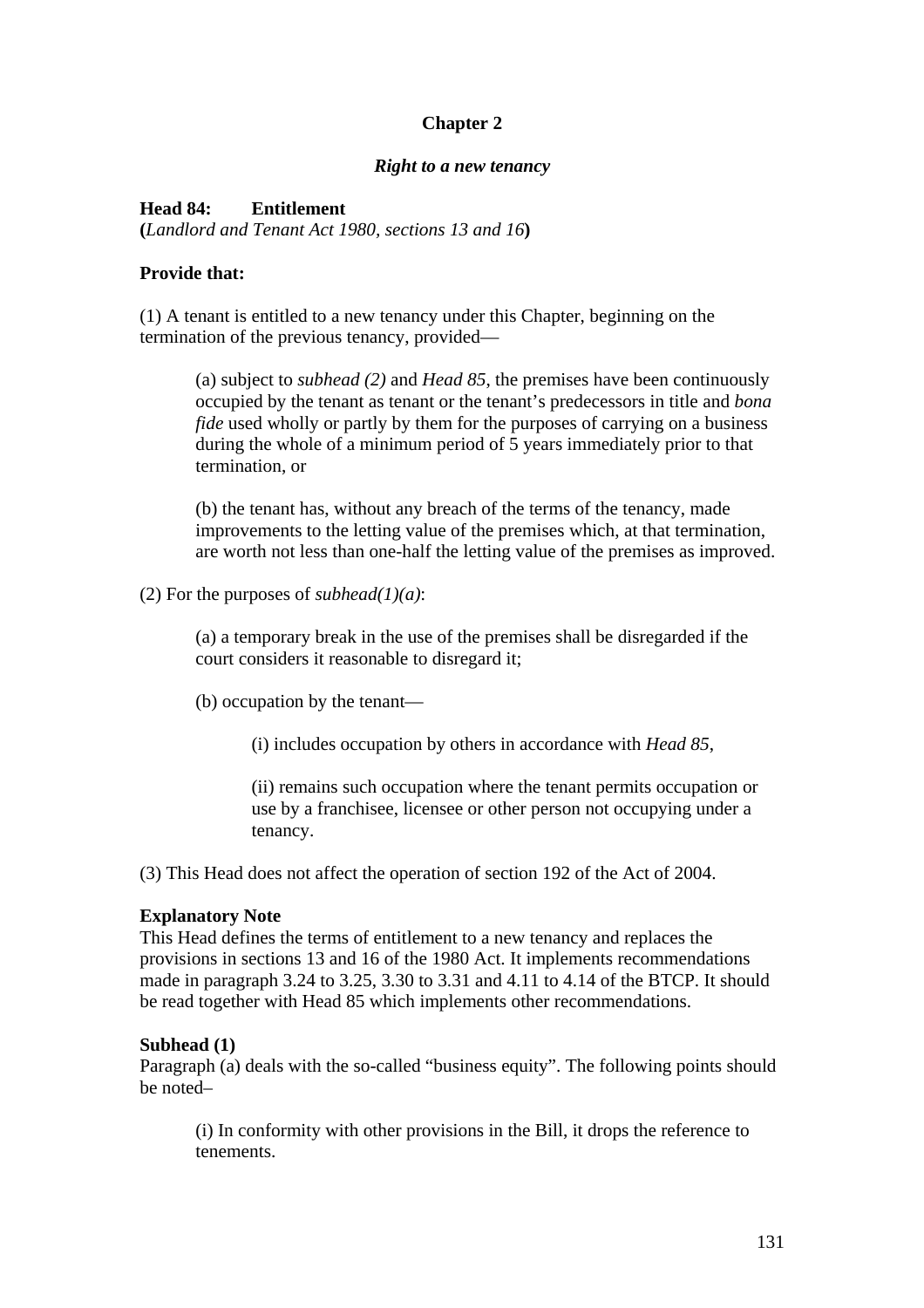(ii) It requires continuous occupation and business use by the tenant (including predecessors in title) as tenant during the whole of the qualifying period – see paragraph 3.24 of the BTCP.

(iii) The BTCP suggested the possibility of this to, say, 10 years, but the ultimate conclusion was to retain the 5-year qualification period.

(iv) Paragraph (a) makes it clear that qualification (entitlement) is linked to the date of termination of the previous tenancy (from when the new tenancy runs).

This reflects the majority view of the Supreme Court in Twil Ltd v Kearney – see paragraphs 4.11 to 4.14 of the BTCP. This does not prevent a tenant applying for relief before that date and obtaining a conditional order, but it will be conditional on the tenant qualifying under paragraph (a) at the termination date (e.g., a tenant who appeared to qualify at the date of application because the minimum period of occupation for business purposes has been met by then, may cease to qualify by the termination date because the business has ceased or a breach of covenant has occurred or circumstances have arisen which entitle the landlord successfully to oppose a new tenancy). See further Head 88.

Paragraph (b) retains the 'improvement' equity, as recommended in paragraph 3.31 of the BTCP. It has been recast to reflect the fact that the provisions in the 1980 Act relating to compensation for improvements have been dropped – see paragraphs 3.38 to 3.40.

### **Subhead (2)**

Paragraph (a) re-enacts the provision in section 13(2) of the 1980 Act. Paragraph (b) adds clarification- subparagraph (ii) again follows Twil Ltd v Kearney.

### **Subhead (3)**

This contains a saving for the provision in section 192 of the Residential Tenancies Act 2004, which concerns the "long occupation" equity: see paragraph 3.30 of the BTCP.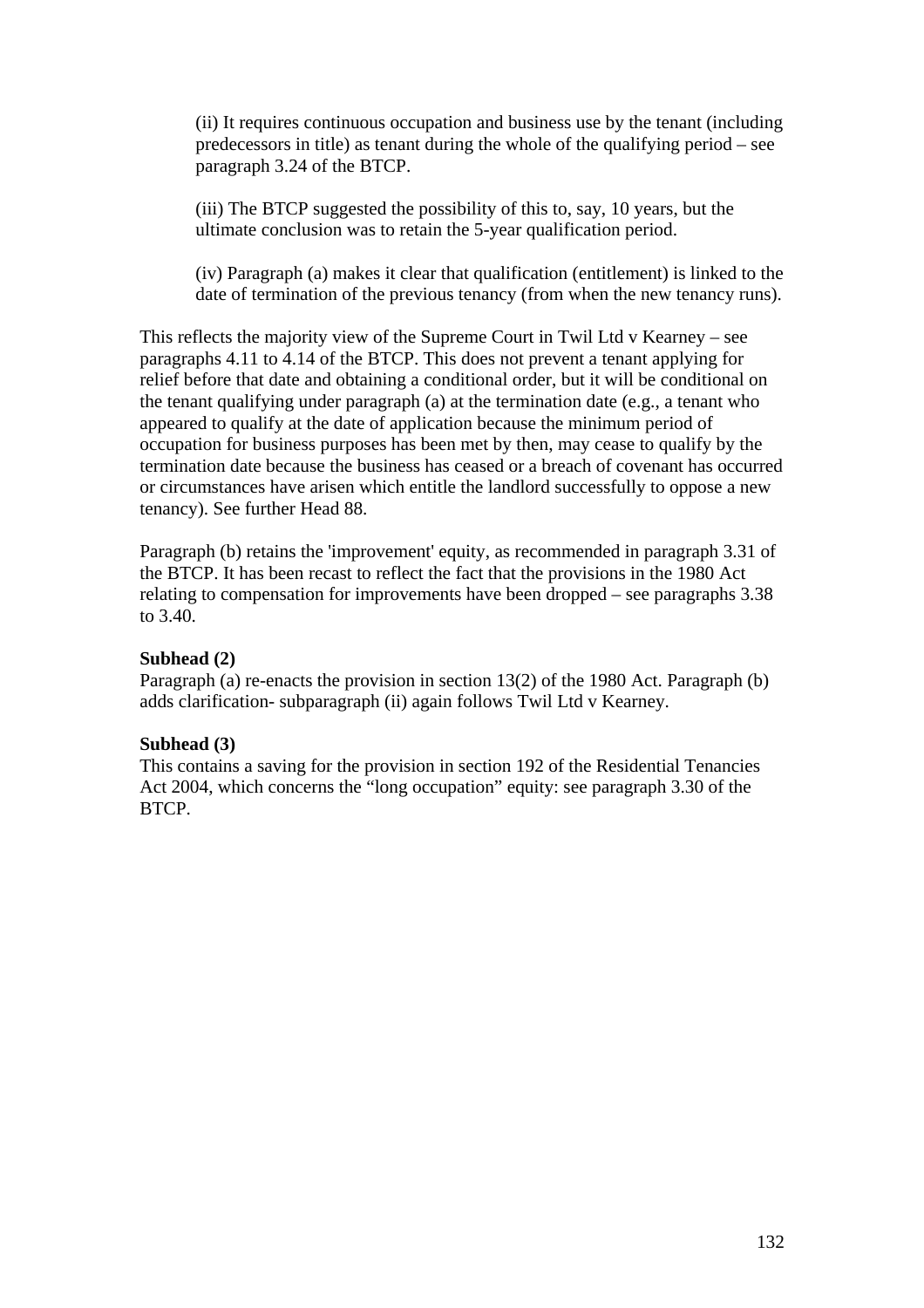# **Head 85: Occupation by others**

**(***Landlord and Tenant Act 1980, section 5***)** 

## **Provide that:**

(1) For the purposes of *Head 84(1)*, where the tenant is a State authority that authority shall be deemed to be in exclusive occupation of the premises notwithstanding that they may be occupied for the purposes of another State authority.

(2) Where a subtenant of part of the premises held under a tenancy comes within *Head 84(1)* the headlandlord may, in any application by the subtenant for relief under *Head 88* or by separate application, seek an order under *subhead(6)*.

(3) Subject to *subhead (5)*, the following are entitled to a new tenancy under *Head 84(1)*:

(a) where the premises are used with the tenant's permission, by a private company for the purpose of carrying on a business which the tenant carried on in the premises up to the time when it began to be carried on by the private company, that private company;

(b) where the premises are used for the purposes of carrying on a business by an individual who is the majority shareholder of the company which is the tenant, that individual;

(c) where the premises are so used by a subsidiary company of which the tenant is the holding company, that subsidiary company;

(d) where the premises are so used by a holding company of which the tenant is a subsidiary company, that holding company;

(e) where the premises are so used by a subsidiary company of a holding company of which the tenant is also a subsidiary company, the subsidiary company so using the premises.

(4) In *subhead (3)* the expressions "private company", "company", "subsidiary company" and "holding company" have the meaning given to them by the Companies Acts.

(5) The landlord may in any application by an individual or any company coming within *subhead (3)* or by separate application seek an order under *subhead (6)*.

(6) On an application by the landlord under *subheads (2) or (5)*, the court may order that—

(a) any new tenancy should be granted to—

(i) the head-tenant in respect of the whole of the premises comprised in the head-tenancy, but subject to a sub-tenancy of part of those premises, or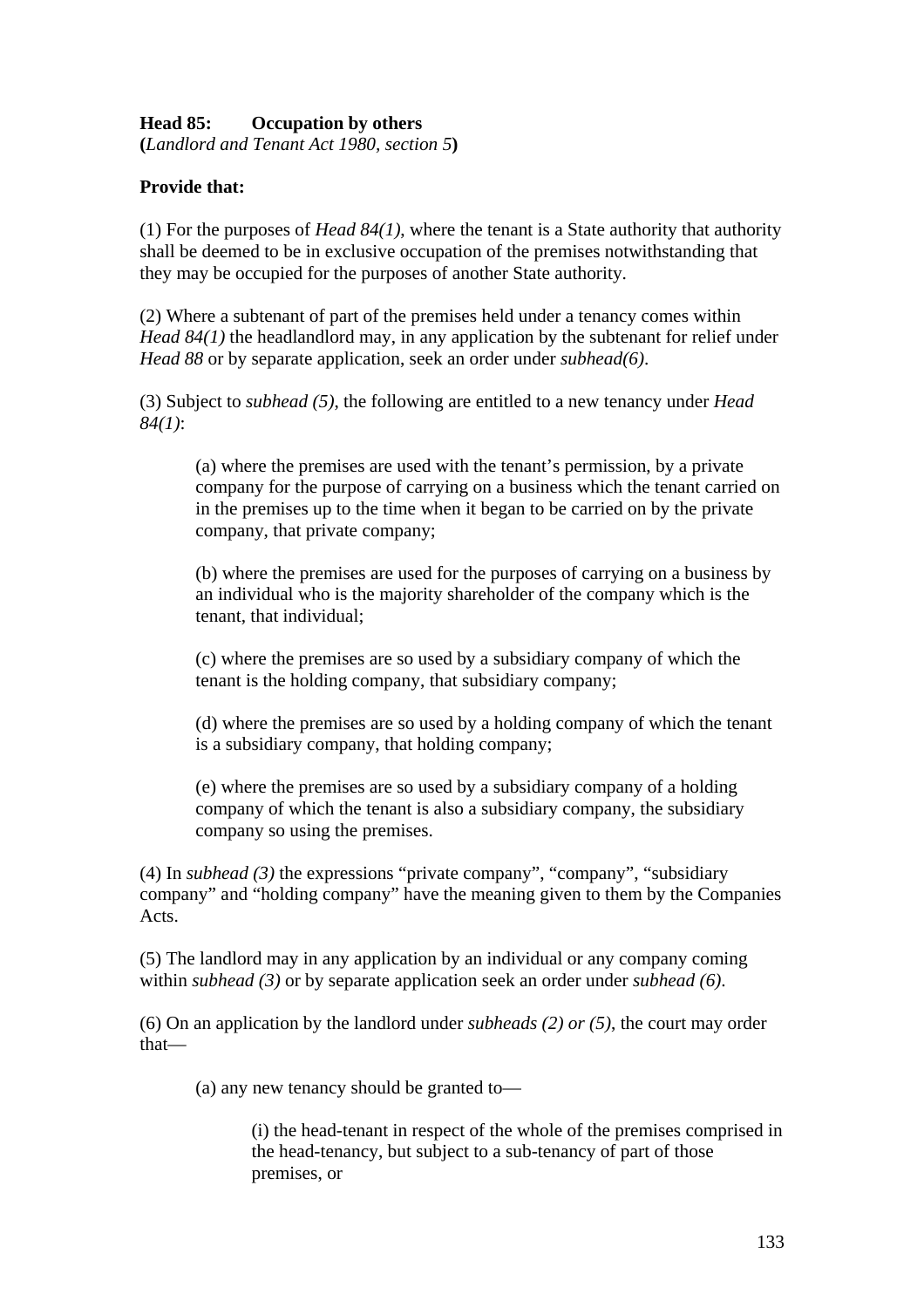(ii) the sub-tenant in respect of the whole of the premises comprised in the head-tenancy,

(b) any new tenancy should be granted to—

(i) the tenant rather than the individual or any company coming within *subhead (3)*, or

(ii) the individual or any such company but subject to a guarantee given by the tenant or other person,

and in any such case the court may impose such other terms and conditions as it thinks fit.

#### **Explanatory Note**

This Head deals with various situations where the premises are occupied or used by someone other than the 'paper' tenant.

#### **Subhead (1)**

This re-enacts section 5(2) of the 1980 Act.

#### **Subhead (2)**

This is a new provision designed to protect landlords from fragmentation of their property in the case of sub-tenants qualifying for new tenancies. It implements the recommendation in paragraph 3.27 of the BTCP.

#### **Subhead (3)**

This re-enacts the substance of section 5(3) and (4) of the 1980 Act, modified as recommended in paragraph 3.20 to 3.22 of the BTCP. Paragraph (a) re-enacts the provision in section  $5(3)(c)(i)$ , with the addition of the reference to a purported assignment without consent (as recommended in paragraph 3.21 of the BTCP). Paragraph (b) is a new provision and fills a gap in section  $5(3)(c)$ , as recommended by paragraph 3.21 of the BTCP. Paragraph (c) re-enacts section  $5(3)(c)(ii)$ ; paragraph (d) re-enacts section  $5(3)(c)(iii)$ , and paragraph (e) re-enacts section  $5(3)(c)(iv)$ .

#### **Subhead (4)**

This re-enacts section 5(4) of the 1980 Act.

#### **Subhead (5)**

This provides protection for landlords where the trading person or company is not the "paper" tenant, as recommended in paragraph 3.22 of the BTCP.

### **Subhead (6)**

This gives the court discretion to order an arrangement that might suit the landlord better in cases where there is a sub-letting or trading by an entity other than the "paper" tenant. It implements the recommendations in paragraphs 3.22 and 3.27 of the BTCP.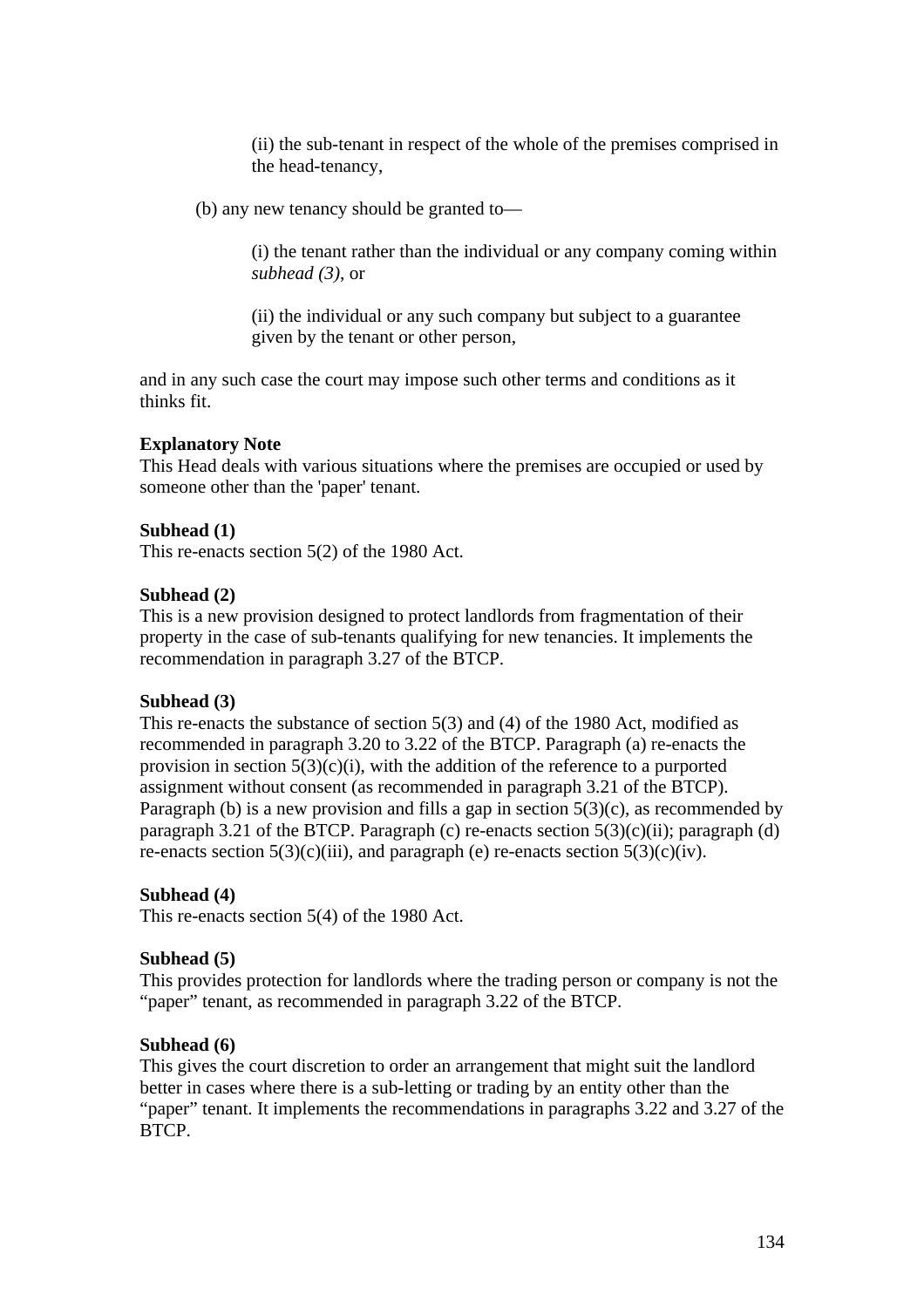## **Head 86: Restrictions on right to new tenancy**

**(***Landlord and Tenant Act 1980, section 17***)** 

## **Provide that:**

(1) A tenant is not entitled to a new tenancy under this Chapter in the following cases:

(a) the tenancy has been terminated as a consequence of action or default by the tenant;

(b) the tenant has renounced in writing, whether for or without valuable consideration, entitlement to a new tenancy in the premises and has received independent legal advice in relation to the renunciation,

(c) the landlord establishes to the satisfaction of the court a good and sufficient reason for refusing to renew the tenancy,

(d) where the landlord is a planning authority, it requires possession in furtherance of the objectives of its development plan;

(e) where the landlord is a local authority, it requires possession within five years after termination of the existing tenancy for any purpose for which the local authority is entitled to acquire property compulsorily;

(f) where the landlord is any other statutory authority, it requires possession, within five years after termination of the existing tenancy, in order to carry out its functions.

(2) For the purposes of *subhead*  $(1)(a)$  action or default by the tenant includes:

(a) action involving a surrender or merger of the tenancy, discharge from the tenancy or service of a notice of termination, break notice or other method of termination by the tenant;

(b) breach of any obligation by the tenant which results in a forfeiture of the tenancy;

(c) action leading to the landlord obtaining a possession order under *Head 76*  or a retention order under *Head 77*.

(3) For the purposes of *subhead (1)(c)*, but without prejudice to the court being satisfied on other relevant grounds at the date of the court hearing, any of the following are a good and sufficient reason:

(a) the landlord's intention to resume possession of the premises for occupation by the landlord or the landlord's agents, employees or other persons claiming under the landlord;

(b) the landlord's intention or agreement to pull down and rebuild or to reconstruct any building or part of a building included in the premises;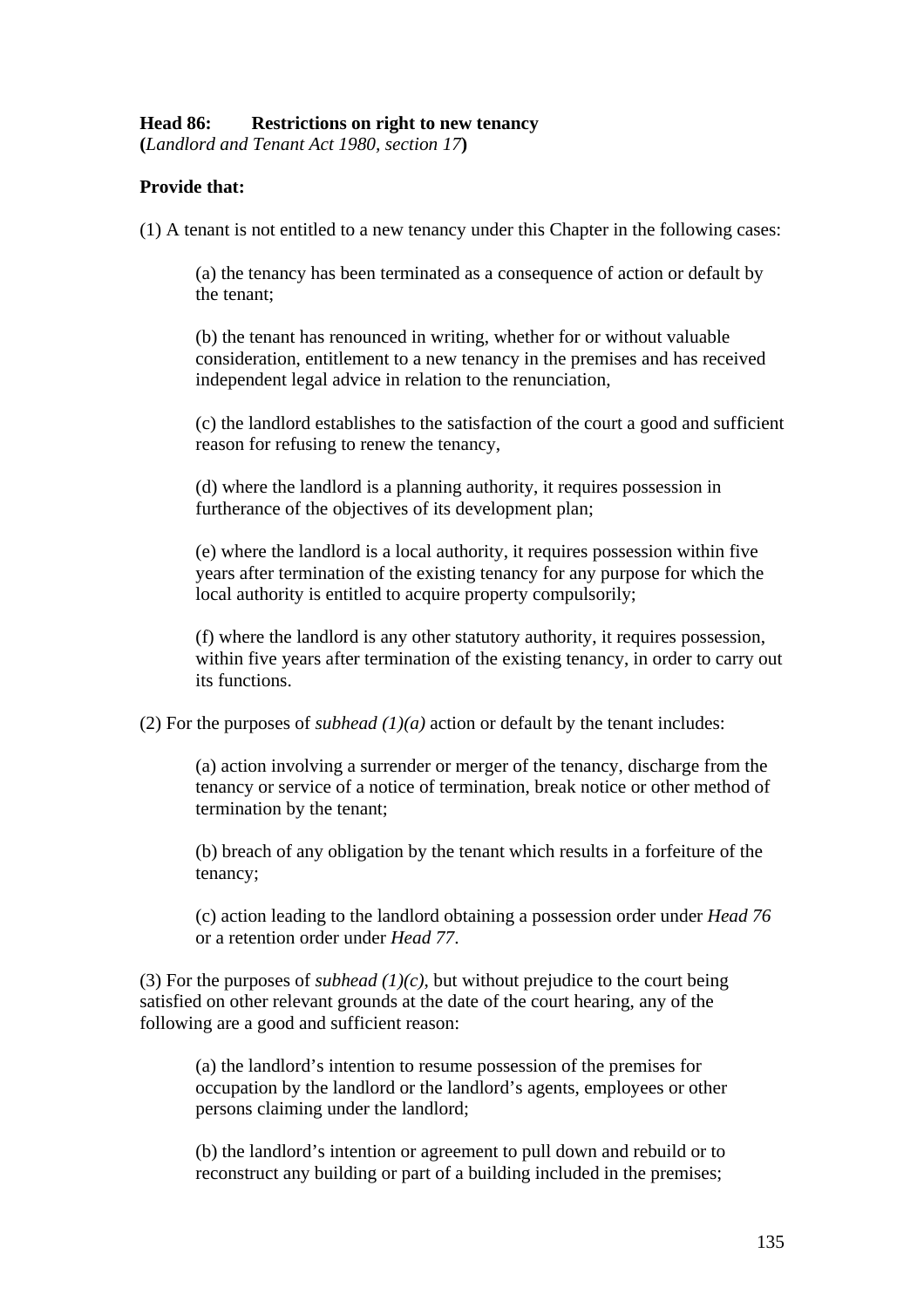(c) the landlord's intention to carry out a scheme of development of property which includes the premises and requires vacant possession;

(d) the creation of a new tenancy would not be consistent with good estate management.

(4) In evaluation of the intention of the landlord for the purposes of *subhead (3)(b)* or *(c)* the court may take into account whether the landlord has applied for or obtained planning permission for the work in question.

(5) Where the court is satisfied that—

(a) the landlord has established a good and sufficient reason based on any of the circumstances specified in *subhead (3)(b)* or *(c)*, but

(b) the landlord will not require possession for the purposes in question until after the expiration of a period of six months from the date of termination of the tenancy or date of the order of the court, whichever is the later,

the court may, if the tenant requests it, continue the existing tenancy until that continued tenancy is terminated by the landlord for the purposes in question by service of six months' previous notice in writing, but subject to the condition that the continuation of the tenancy is without prejudice to the right of the tenant to relief under this Chapter on the termination of the continued tenancy.

(6) Where, in a case in which—

(a) the tenant has been induced not to apply for relief under this Chapter by a representation by the landlord that such an application would be opposed under *subhead (1)(b)* and in reliance upon any circumstances specified in *subhead (3)(a)* to *(c)*, or

(b) the court has refused the tenant relief under *subhead (1)(b)*.

it appears to the court that the intention or agreement in question has not been carried out by the landlord within a reasonable time, the court may order the landlord to pay the tenant damages for misrepresentation.

#### **Explanatory Note**

This Head replaces section 17 of the 1980 Act, including the amended 'contractingout' provision in section 47 of the Civil Law (Miscellaneous Provisions) Act 2008, and recasts its provisions as recommended in paragraphs 3.32 to 3.33 and 4.16 to 4.25 of the BTCP.

#### **Subhead (1)**

Paragraphs (a) to (f) implement the recommendation in paragraph 3.33 of the Business Tenancies CP that the other restrictions in section 17 of the 1980 Act should be re-cast into two broad categories – default or voluntary action by the tenant and an overriding need by the landlord. These concepts are further explained in subheads (2)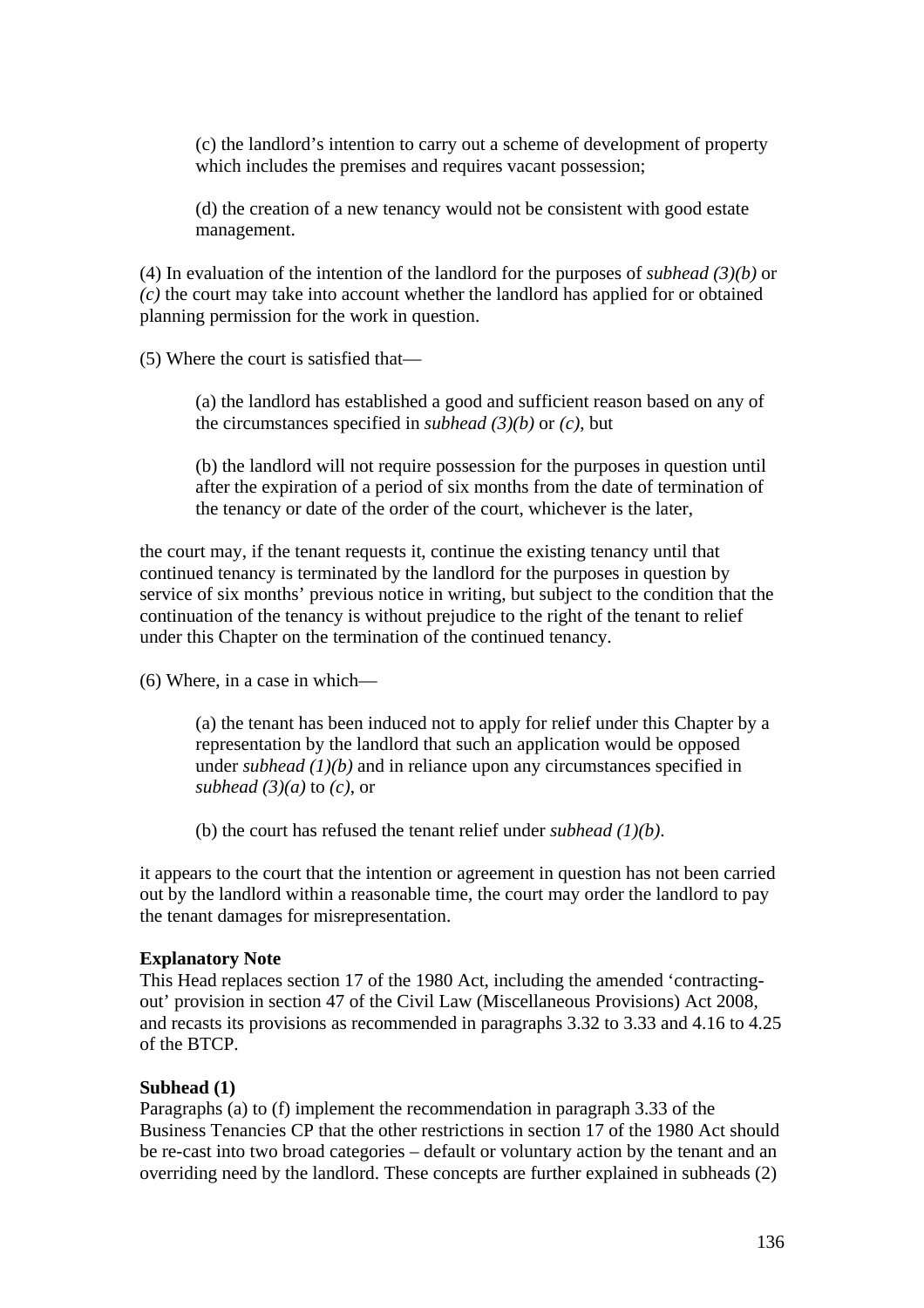and (3).They adopt provisions in the 1980 Act, but paragraph (f) is an extension of the paragraph (d) and (e) categories.

# **Subhead (2)**

This sets out all the circumstances which may involve action or default by the tenant depriving him or her of the right to a new tenancy. It seeks to clarify the provisions in section 17 of the 1980 Act as recommended in paragraphs 4.16 – 4.25 of the BTCP.

# **Subhead (3)**

This sets out the 'good and sufficient reason' factors and incorporates various provisions in section 17 of the 1980 Act, plus a new one in paragraph (a). It should be read with subhead (4).

# **Subhead (4)**

This implements the recommendation in paragraph 4.22 of the BTCP that in future the issue of planning permission should simply be one of factors to be taken into account in determining whether a good and sufficient reason has been established to the satisfaction of the court.

# **Subhead (5)**

This re-enacts the substance of section 17(4) of the 1980 Act. It clarifies a couple of doubts about that provision. It makes it clear in paragraph (b) from what date the six months period the landlord does not need possession should be calculated from. It will either be from the date of the court order or, if the existing tenancy is still running then, from the date of its termination: see paragraph 4.24 of the BTCP.

# **Subhead (6)**

This replaces section 17(4) of the 1980 Act and introduces a less draconian sanction, as recommended in paragraph 4.25 of the BTCP. It also covers now where the landlord induces the tenant not to apply for relief by invoking the provisions in question.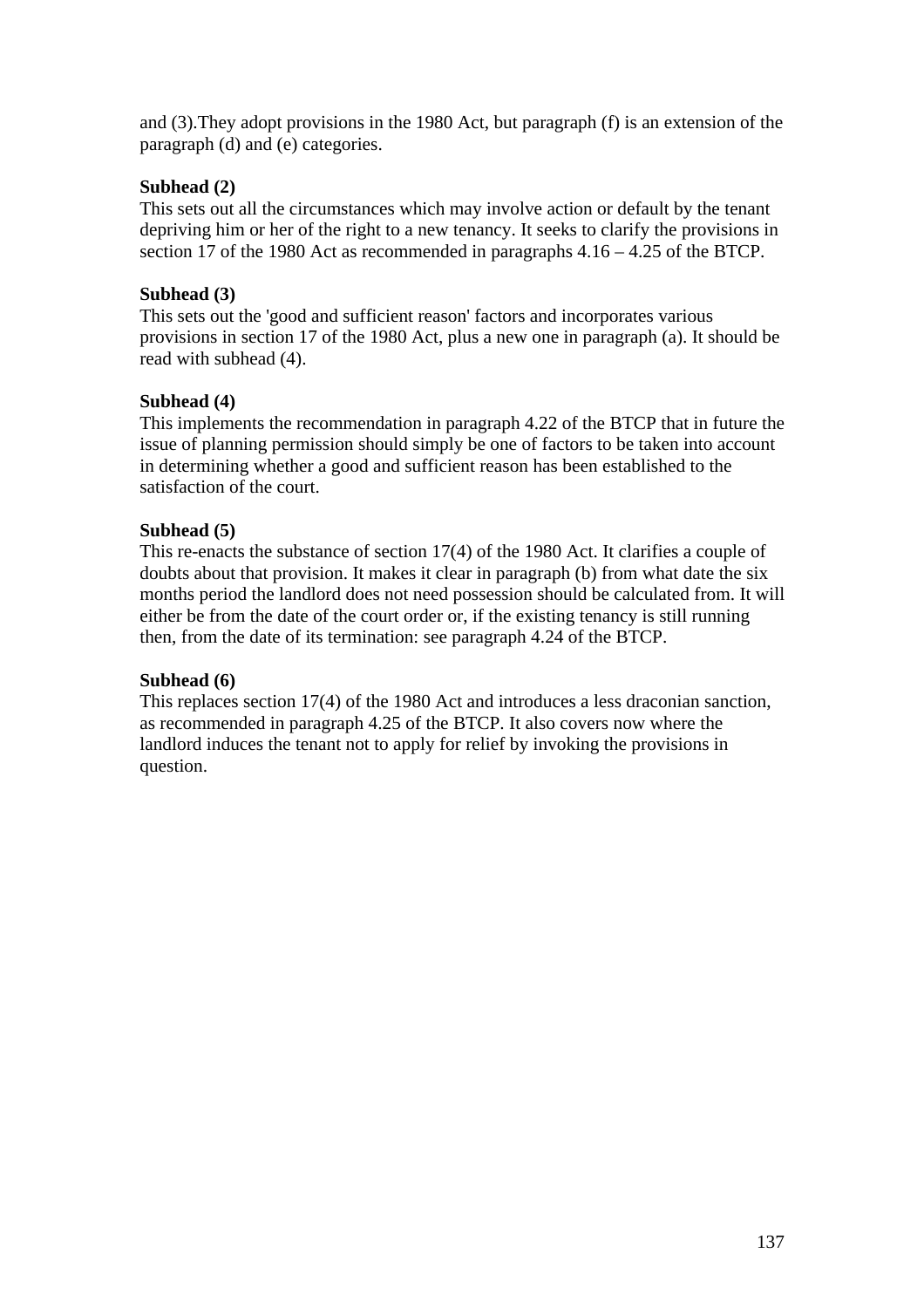## **Head 87: Notice of intention to claim relief**

**(***Landlord and Tenant Act 1980, section 20***)** 

## **Provide that:**

(1) A tenant wishing to claim relief under this Chapter shall, within the time limited in *subhead (2)*, serve on each person against whom the claim is intended to be made a notice of intention to claim relief in the prescribed form.

(2) Such a form may be served:

(a) in the case of a tenancy terminating by the expiration of a term of years or other certain period or by any other certain event—

(i) not more than two years before the termination of the tenancy, or

(ii) subject to the landlord serving on the tenant (not earlier than three months before the termination of the tenancy) a notice in the prescribed form of the expiration of the term or period or the happening of the event, at any time after that termination but before the expiration of three months after service of the notice;

(b) in the case of a tenancy terminating by the happening of any uncertain event, subject to the landlord serving on the tenant a notice in the prescribed form of the happening of the event, at any time after that event but before the expiration of three months after service of the notice;

(c) in the case of a tenancy which is terminable by notice of termination under Chapter 4 of Part 7, at any time before the expiration of three months after service of the notice.

(3) A notice served under *subhead (1)* shall specify the duration of the new tenancy, if less than 10 years is sought, and may include a claim in the alternative for compensation under Chapter 3.

(4) This Head does not prejudice the right of the landlord and tenant to agree to refer the fixing of the terms of the new tenancy to arbitration.

(5) Where there is such an agreement, but subject to its terms—

(a) the arbitrator shall fix the terms of the new tenancy on the same basis as the court may do under this Chapter,

(b) the arbitrator's award in such case has the same effect as a court order under this Chapter,

and *Heads 89* to *93* apply accordingly with such modifications as may be appropriate.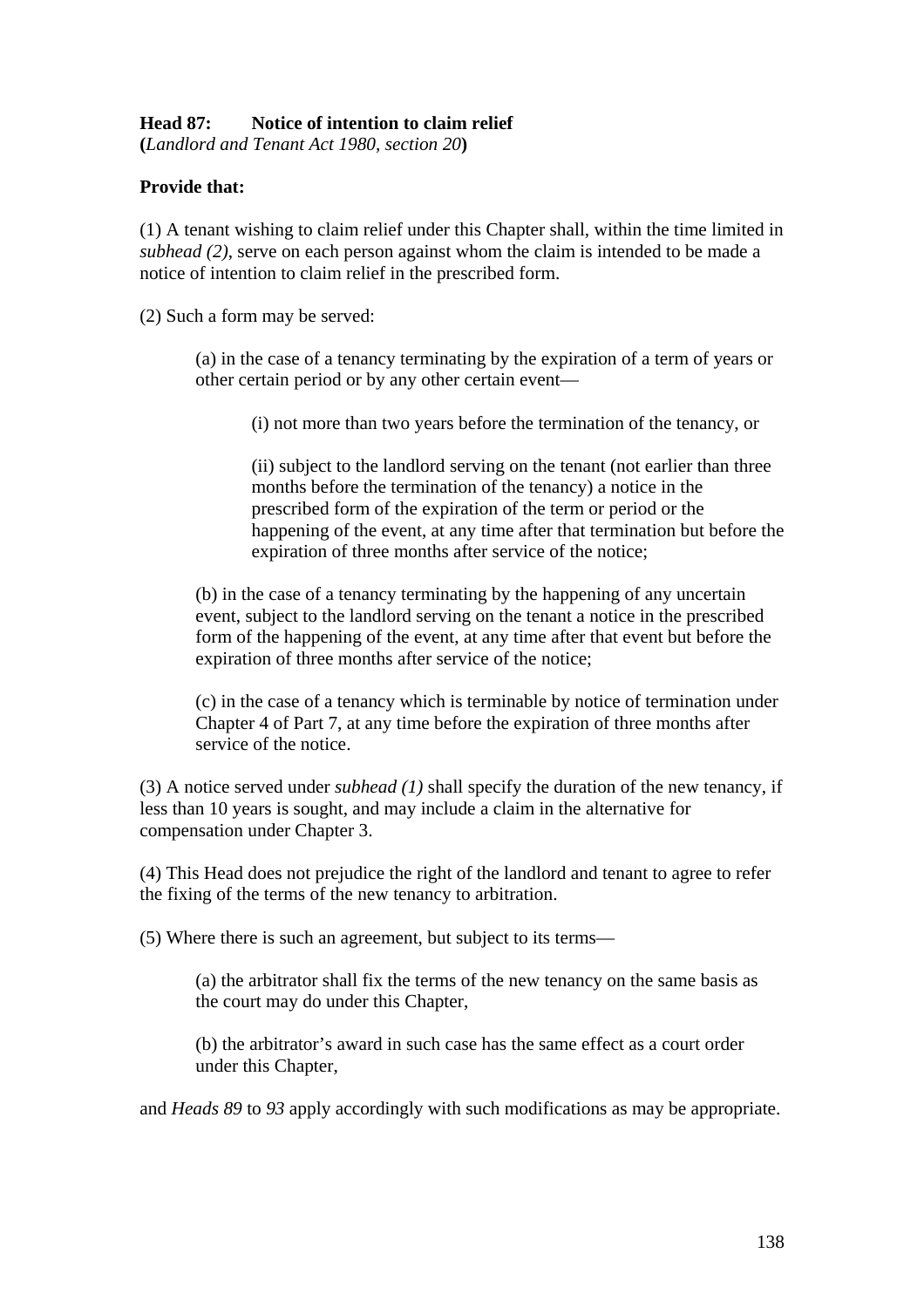## **Explanatory Note**

This Head re-enacts the substance of section 20 of the 1980 Act, but with some textual modifications.

### **Subhead (1)**

This substitutes references to 'tenant' for 'claimant'.

## **Subhead (2)**

The text of paragraph (a) has been put in more positive form. Paragraph (b) drops the reference to "fall of a life" because of section 14 of the Land and Conveyancing Law Reform Bill. Part 8 of this Bill applies only to tenancies arising or granted in the future – see Head  $80(a)$ . In paragraph (c) such termination in future would be governed by Chapter 4 of Part  $7$  – under Head  $63(2)(d)$  the notice of termination must specify a date for termination. This implements the recommendation in paragraph 3.29 of the BTCP to deal with the point raised in Mealiffe v Walsh Ltd.

## **Subhead (3)**

This is a new provision designed to implement the recommendation in paragraph 4.28 of the BTCP.

### **Subhead (4)**

This is also a new provision designed to encourage parties to use arbitration instead of going to court.

### **Subhead (5)**

This further encourages use of arbitration by adapting the Bill's provisions to such a process.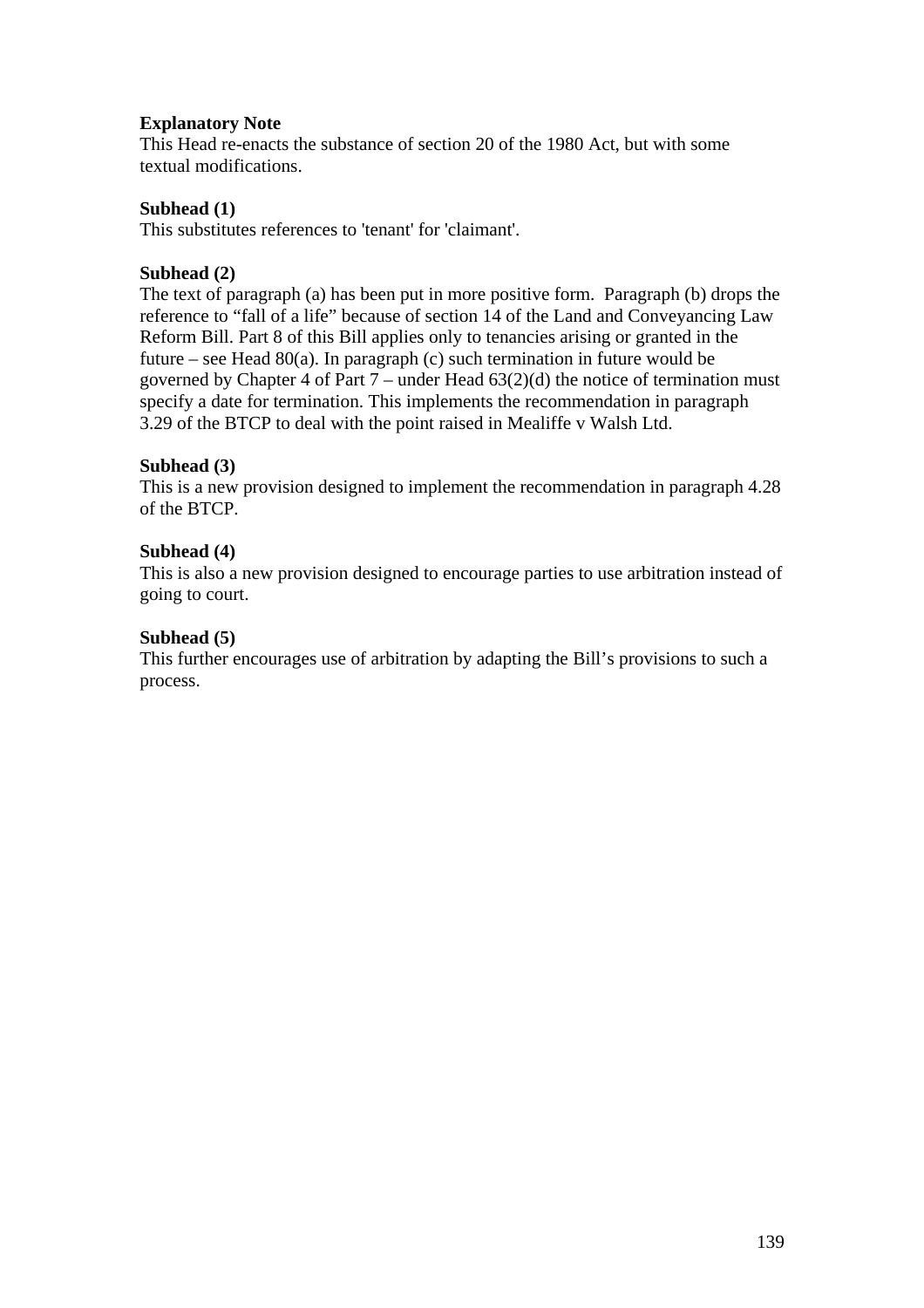# **Head 88: Application for relief**

**(***Landlord and Tenant Act 1980, sections 16, 19 and 21***)** 

# **Provide that:**

(1) In default of agreement as to the grant or as to the appointment of an arbitrator, or terms of a new tenancy or compensation under Chapter 3, a tenant who has served a notice under *Head 87* or the landlord may, at any time not less than one month after such service, apply to the court to determine the right to relief and, as the case may be, to fix the terms of the new tenancy or the amount of compensation to which the tenant is found to be entitled.

(2) An application under this section may be made, heard and determined either before (but not more than two years before) and in anticipation of or after the termination of the tenancy.

(3) The court shall determine an application under this section on the basis of the tenant's rights at the date of the termination of the tenancy.

(4) Where the court hears an application in anticipation of the termination of the tenancy it may make such conditional or interim order as it thinks fit.

(5) If the notice served under *Head 87* did not include a claim in the alternative for compensation under Chapter 3, the court may, on the application of the tenant, amend the notice in such terms as the court thinks fit by inserting in it such an alternative claim and deal with that claim in accordance with *subhead (1)*.

# **Explanatory Note**

This Head largely re-enacts section 21 (and elements of sections 16 and 19) of the 1980 Act, but adds some new provisions.

### **Subhead (1)**

This modifies some of the language of section 21 (and the superfluous provision in section 19(a)) of the 1980 Act to accord with other parts of the Bill.

### **Subhead (2)**

This re-enacts the provision in section 21(3) of the 1980 Act but inserts a two-year limit to early applications.

### **Subhead (3)**

This implements the recommendation in paragraph 4.14 of the BTCP to clarify the position in line with the majority Supreme Court view in Twil Ltd v Kearney.

### **Subhead (4)**

This also implements a recommendation in paragraph 4.14 of the BTCP.

### **Subhead (5)**

This incorporates elements of section 19 of the 1980 Act, but modifies its language to conform to the rest of the Bill.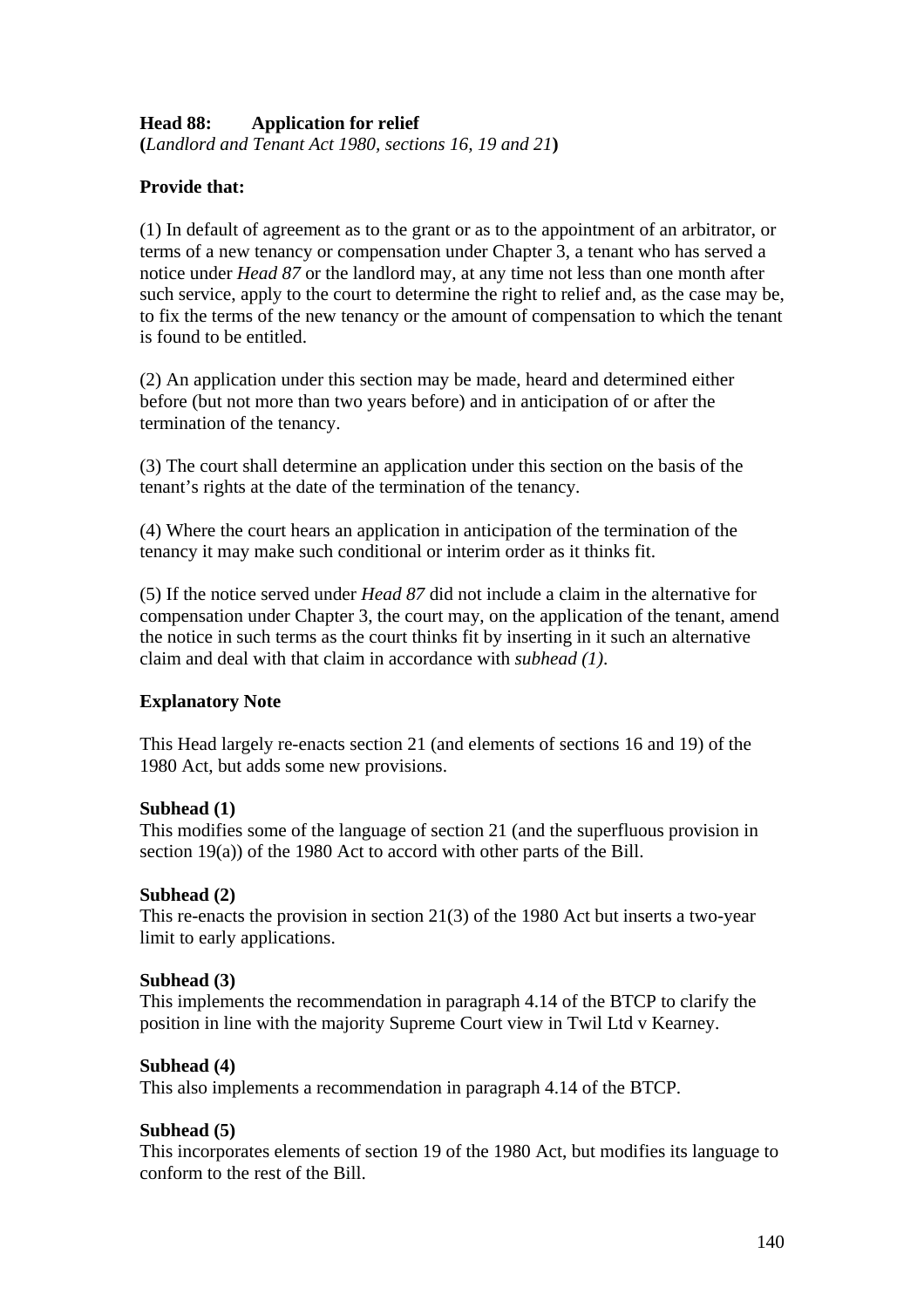## **Head 89: Award of a new tenancy**

**(***Landlord and Tenant Act 1980, section 18***)** 

## **Provide that:**

(1) Where on an application under *Head 88* the court finds that a tenant is entitled to a new tenancy, it shall—

(a) fix the terms of the new tenancy in accordance with *Heads 90* and *91*,

(b) make an order requiring the landlord, and any superior landlord whose joinder may be necessary, to grant or join in the grant of, and the tenant to accept, a new tenancy accordingly.

(2) Such person or persons shall grant or join in the grant of, and the tenant shall accept, a new tenancy on the terms specified in the order, commencing on the termination of the previous tenancy.

(3) A tenant awarded a new tenancy is not entitled to compensation under Chapter 3.

(4) If any dispute, failure or question arises or occurs in the carrying out of an order made under *subhead*  $(1)(b)$ , the court may, on the application of any person concerned, make such an order as it thinks fit.

#### **Explanatory Note**

This Head re-enacts section 18 of the Landlord and Tenant Act 1980, but with some modifications.

**Subhead (1)**  This merges subsections (1) and (2) of section 18.

**Subhead (2)**  This re-enacts section 18(3).

**Subhead (3)**  This re-enacts the substance of section 18(4).

**Subhead (4)** 

This re-enacts the substance of section 18(5).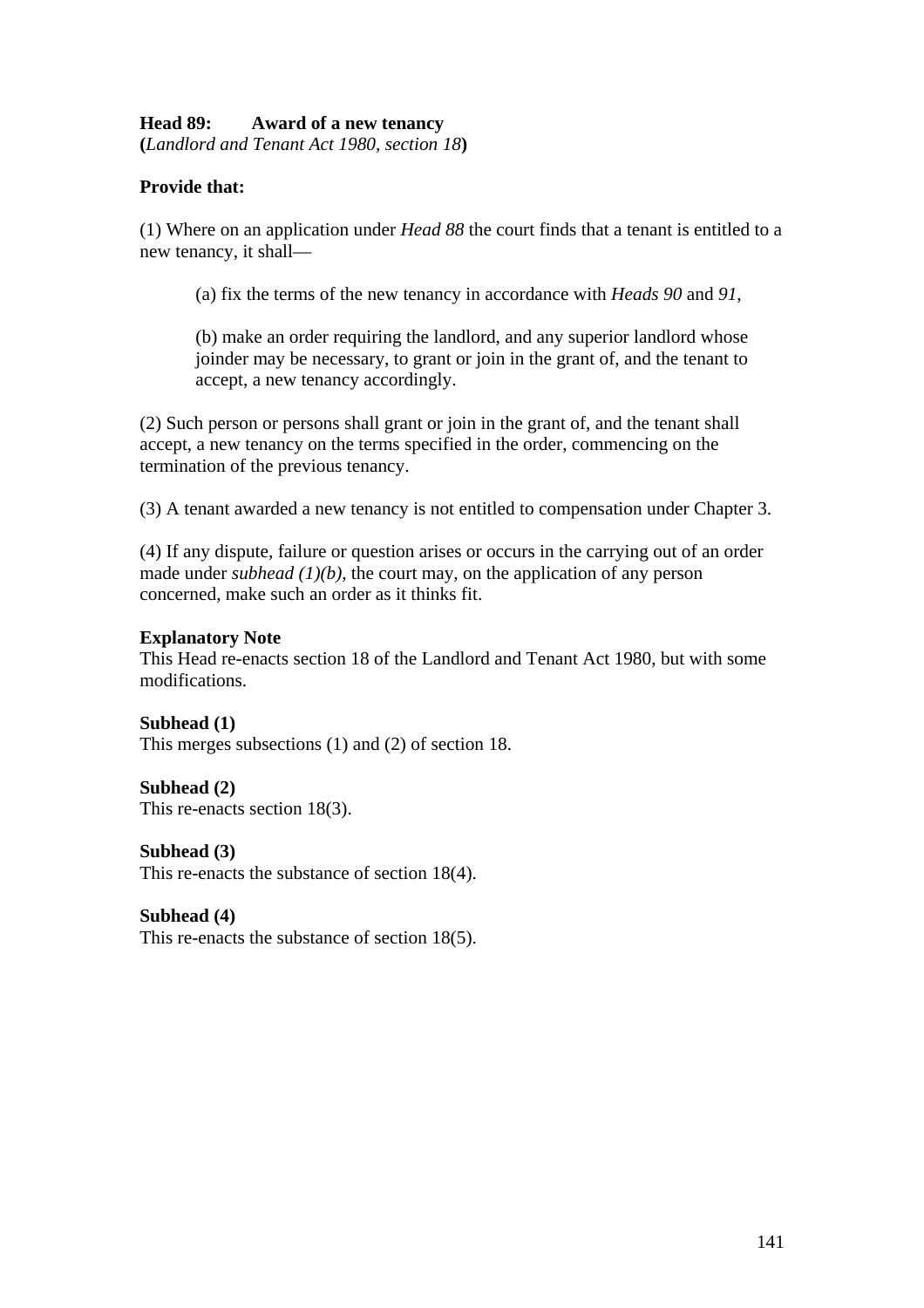## **Head 90: Fixing terms of new tenancy by court**

**(***Landlord and Tenant Act 1980, section 23; Landlord and Tenant Act 1994, section 5***)** 

## **Provide that:**

(1) Where the court awards a new tenancy under *Head 89* it shall fix the duration of the tenancy at ten years or such less term as the parties may agree.

(2) The rent payable by the tenant under the new tenancy shall be not less than (as the case may require)—

(a) the rent payable by the landlord in respect of the premises, or

(b) such proportion of the rent payable by the landlord in respect of the premises and other property as is in the opinion of the court fairly apportionable to the premises.

(3) Subject to *subhead (2)*, the rent shall be the gross rent reduced, where appropriate, by the allowance for improvements provided for by *subhead (5)*.

(4) The gross rent shall be the rent which in the opinion of the court a willing tenant not already in occupation would give and a willing landlord would take for the premises on the basis of—

(a) vacant possession being given,

(b) having regard to—

(i) the terms of the new tenancy,

(ii) the letting values of premises (if any) of a similar character to the premises and situate in a comparable area,

(c) without regard to any goodwill which may exist in respect of the premises.

(5) The allowance for improvement shall be such proportion of the gross rent as is, in the opinion of the court, attributable to improvements made by the tenant or the tenant's predecessors in title without any breach of obligation of the tenancy.

(6) The tenancy shall be subject to such other terms as the parties may agree but, in the absence of such agreement, the court shall fix the terms on the basis of the terms (apart from rent) of the previous tenancy, but subject to such modifications as the court thinks reasonable in all the circumstances of the case.

(7) The court may, as one of the terms of the new tenancy, require the intended tenant, within such time as the court thinks fit, to carry out, or expend a specified sum of money in the execution of, specified repairs (including painting for the purposes of preservation but not painting for the purposes of mere decoration) to the premises.

(8) Where the court makes a requirement under *subhead (7)—*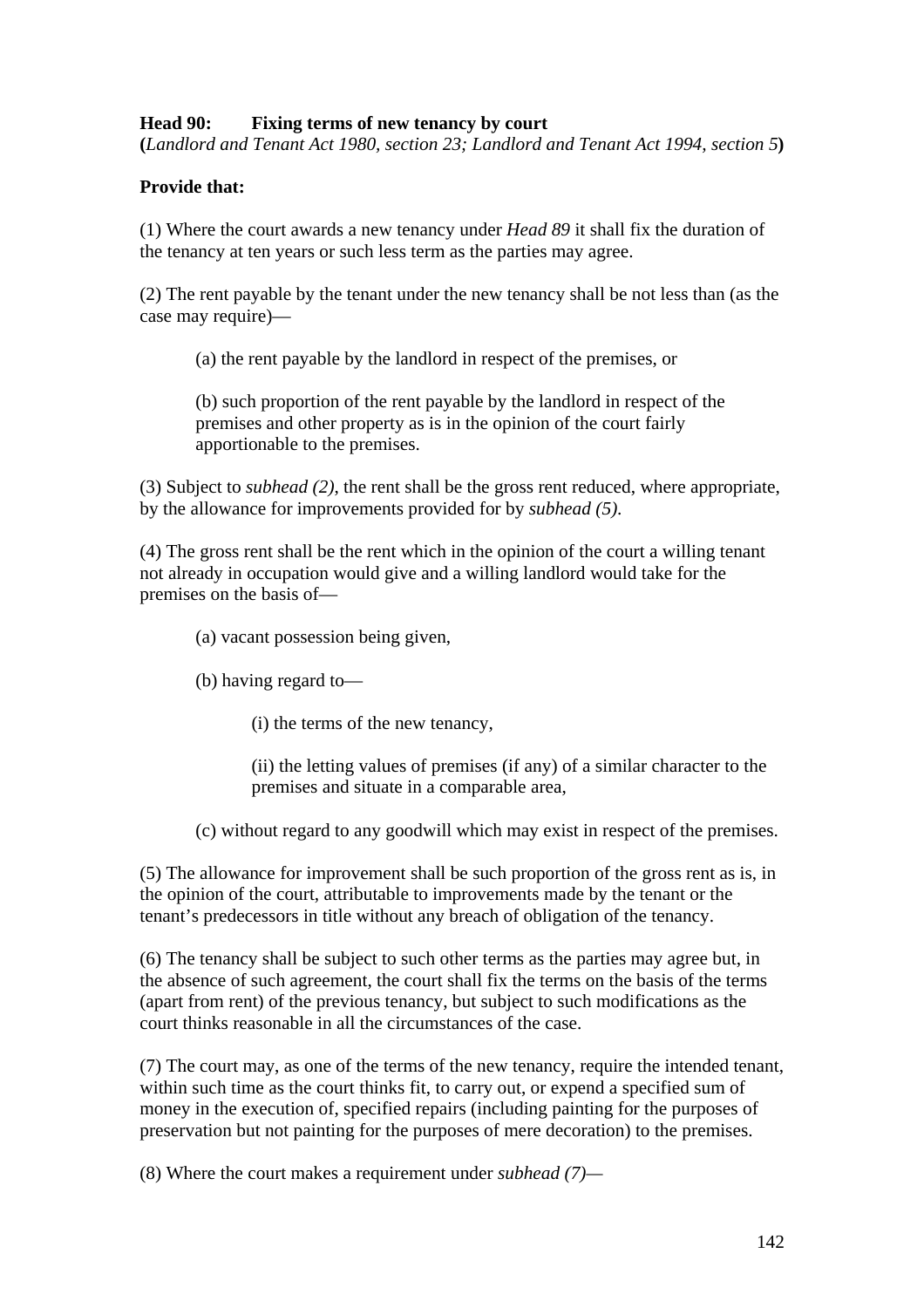(a) it may authorise postponement of the grant of the new tenancy until the requirement has been complied with,

(b) if the intended tenant fails or refuses to comply with the requirement, it may declare the tenant to be no longer entitled to a new tenancy and discharge any award made under *Head 89*.

(9) In fixing the terms of the new tenancy, the court may include provision for rent reviews on a basis other than that which applies under *Head 91*.

#### **Explanatory Note**

This Head re-enacts section 23 of the 1980 Act, with some modifications recommended by the BTCP.

## **Subhead (1)**

This modifies section 23(1) and (2) of the 1980 Act (as amended by section 5 of the Landlord and Tenant (Amendment) Act 1994). As recommended in paragraph 3.25 of the BTCP the maximum duration is reduced to 10 years rather than 15 (from the 20 years set by the 1994 Act). It also changes the 1994 Act to provide that in future anything less than 10 years would have to be agreed by both parties; both have a stake in this and it is not clear why the tenant alone should have a power to nominate a lesser term (albeit subject to a 5-year minimum unless the landlord agrees otherwise).

#### **Subhead (2)**

This re-enacts the substance of section 23(3) of the 1980 Act.

### **Subhead (3)**

This re-enacts section 23(4) of the 1980 Act.

#### **Subhead (4)**

This re-enacts section 23(5), but with some modifications (e.g. dropping the reference to "tenement").

#### **Subhead (5)**

This modifies section 23(6) of the 1980 Act to take account of the fact that there is no equivalent of the provisions for compensation in the 1980 Act in this Bill.

#### **Subhead (6)**

This modifies section 23(9) of the 1980 Act to implement the recommendation in paragraph 4.30 of the BTCP that the basis upon which the court fixes the "non-rent" terms should be clarified.

#### **Subhead (7)**

This re-enacts most of section 23(7) of the 1980 Act, modified to clarify that the court can order specified repairs as an alternative to ordering expenditure of money on repairs, as recommended by paragraph 4.31 of the BTCP.

#### **Subhead (8)**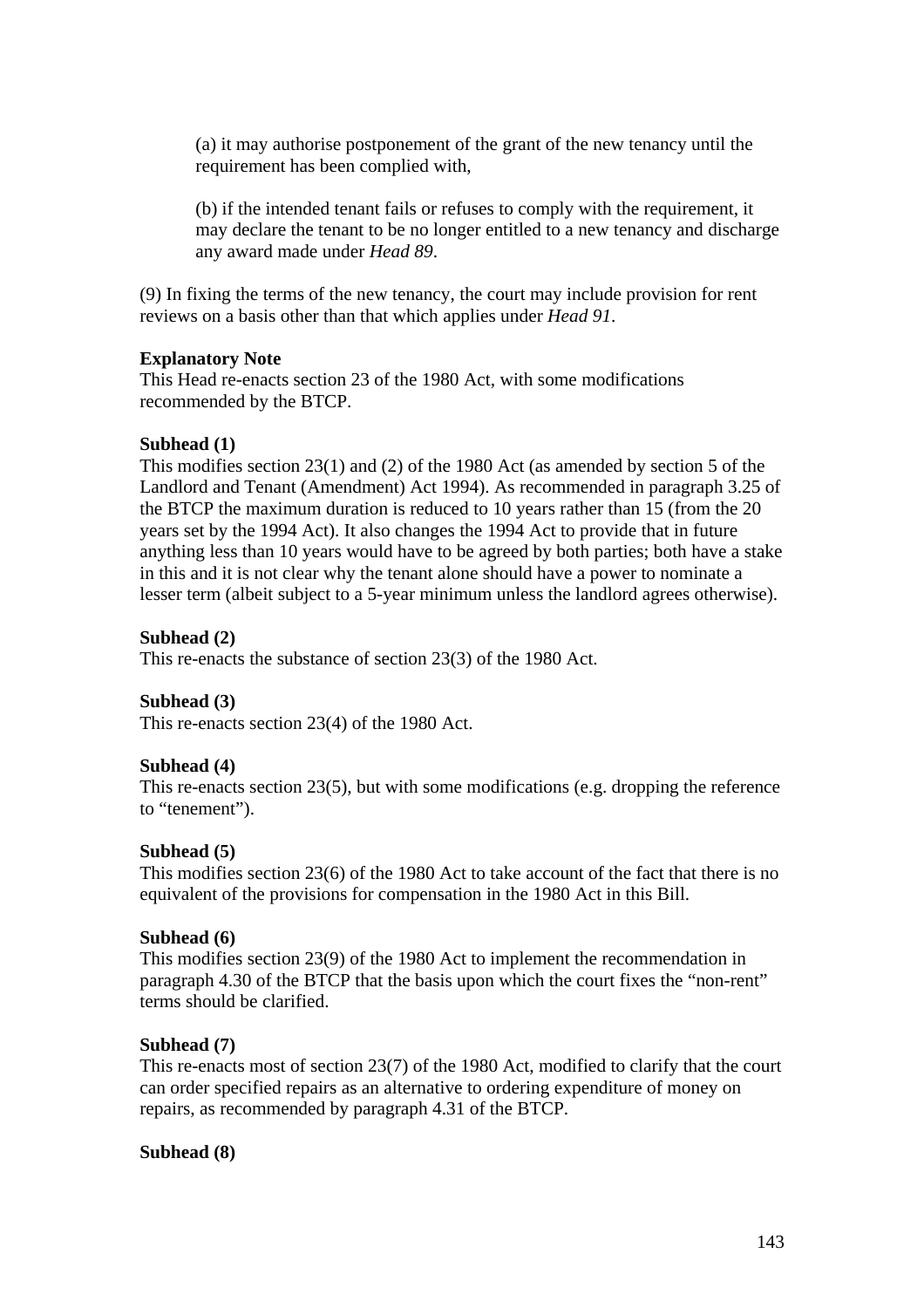This re-enacts the rest of section 23(7) and the provision in section 23(8) of the 1980 Act. The wording of the latter has been modified in paragraph (b): reference to 'forfeiture' is confusing, given the technical meaning that concept has in the context of landlord and tenant law. The new wording reflects what it means in the present context.

## **Subhead (9)**

This has been added for clarification, as recommended in paragraph 4.32 of the BTCP. This enables the parties to argue for rent review provisions other than those which would otherwise apply under Head 91.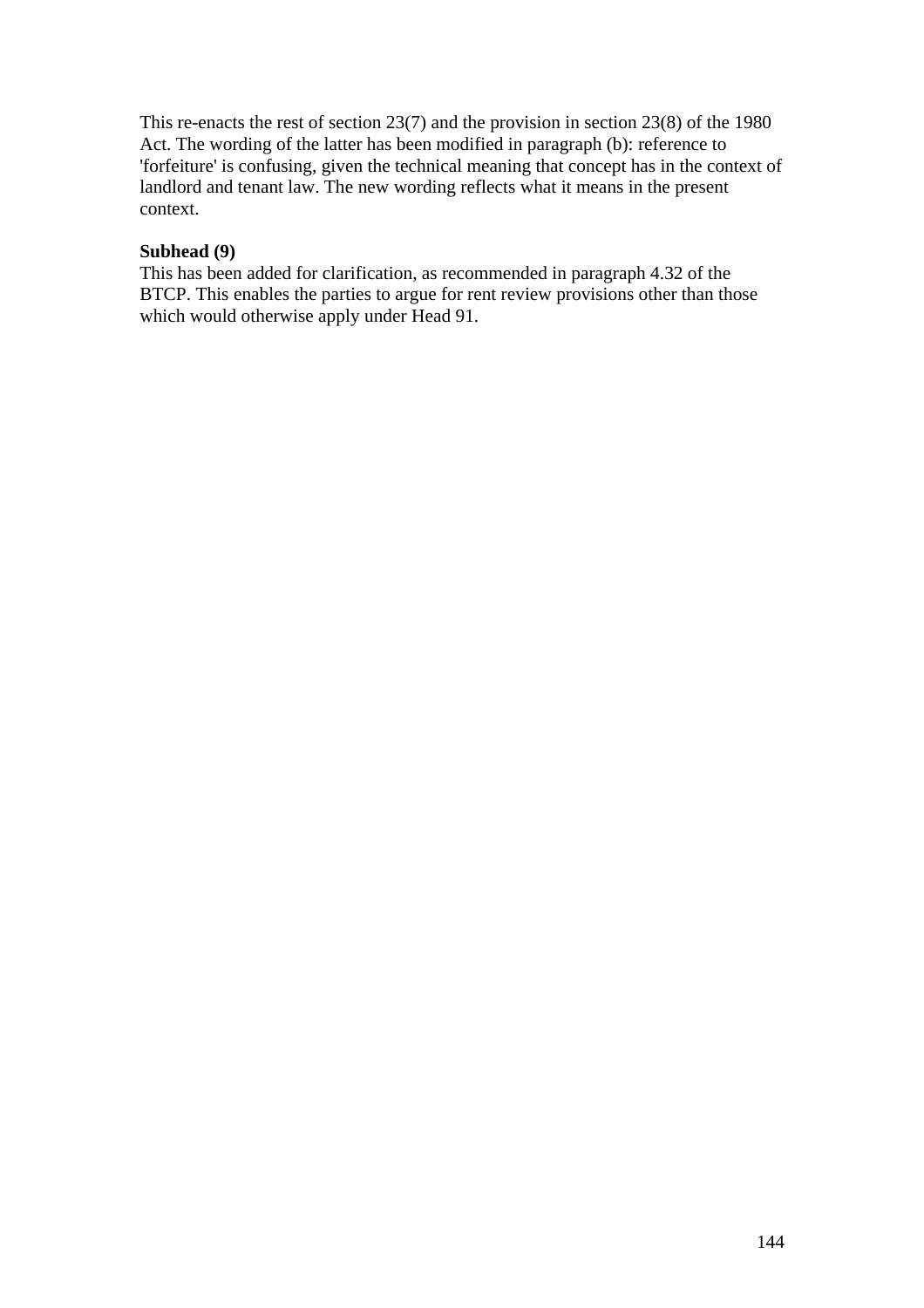## **Head 91: Review of rent by court**

**(***Landlord and Tenant Act 1980, section 24; Landlord and Tenant (Amendment) Act 1984, s.15***)** 

#### **Provide that:**

(1) Where—

(a) the terms of a new tenancy provide that the rent shall be reviewed by the court in accordance with this section, or

(b) the terms of a new tenancy are fixed under *Head 90* without any provision for rent reviews,

the landlord or the tenant may have the rent reviewed in accordance with this section.

(2) The person seeking the review shall serve notice of intention to have the rent reviewed on the other party.

(3) The notice may be served—

(a) for the first review not more than six months before the fifth anniversary of the date of commencement of the new tenancy, and

(b) for subsequent reviews not more than six months before each subsequent successive fifth anniversary of that date.

(4) In default of agreement on the rent, the person seeking the review may apply to court to have it reviewed not earlier than one month after service of the notice under *subhead (2)*.

(5) On such a review the rent shall be fixed in accordance with the relevant provisions of *Head 90* as the case may be, by reference to the fifth or subsequent fifth anniversary of the date of commencement of the new tenancy and the reviewed rent is payable from that anniversary.

#### **Explanatory Notes Subhead (1)**

This modifies section 15(1) of the 1984 Act by inserting the provision in paragraph (a) to implement the recommendation in paragraph 4.32 of the BTCP.

#### **Subhead (2)**

This re-enacts section 15(2) of the 1984 Act (dropping 'his').

#### **Subhead (3)**

This modifies section 15(3) to implement the recommendation in paragraph 4.32 of the BTCP, which referred to an earlier Commission recommendation to make review dates accord more with commercial practice (LRC 44 – 1992, pages 20-21).

#### **Subhead (4)**

This re-enacts section 15(4), with the addition of the last words for clarification.

#### **Subhead (5)**

This modifies section 15(5) and (6) again as recommended by LRC 44-1992.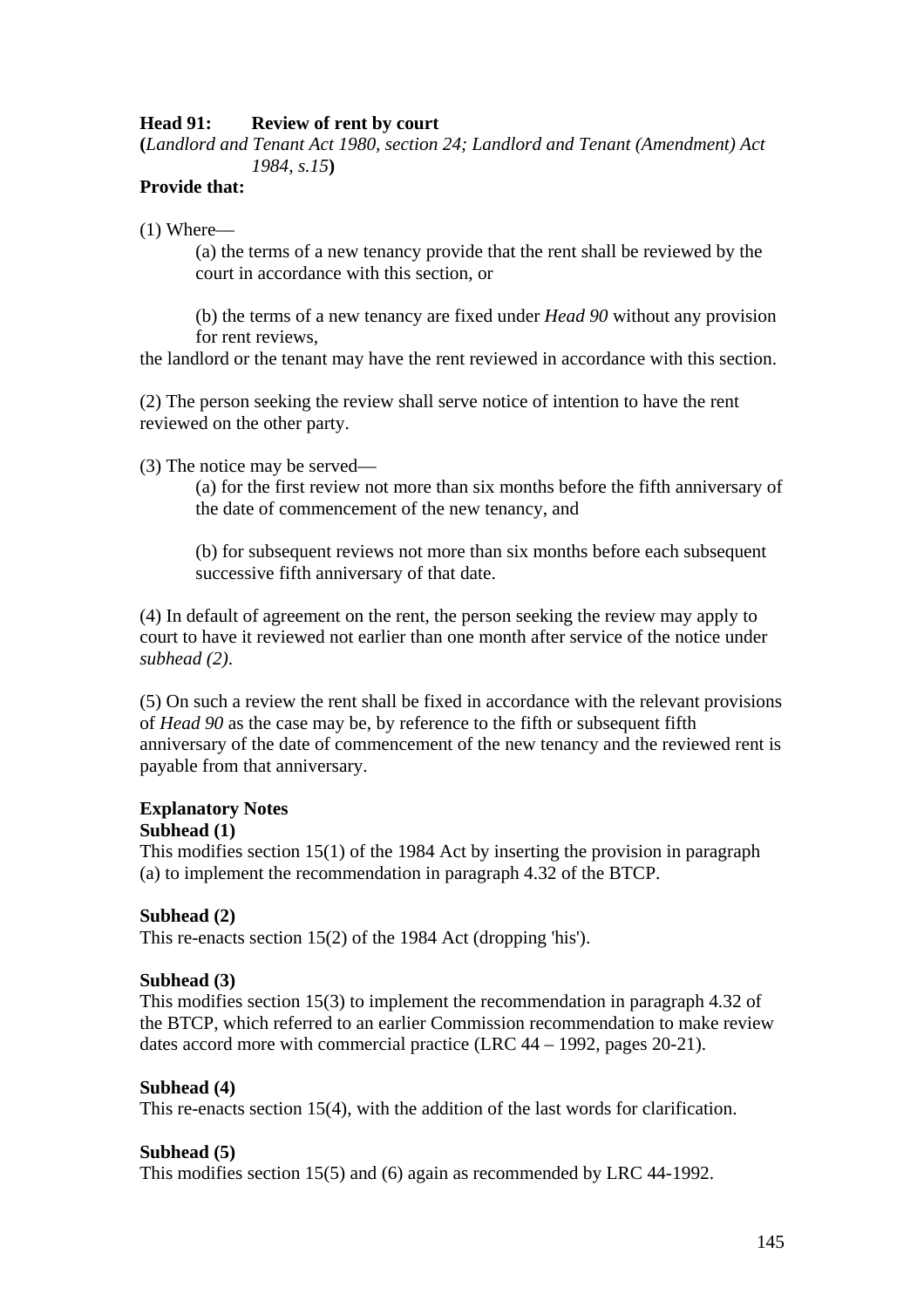## **Head 92: Subsequent termination**

**(***Landlord and Tenant Act 1980, section 26***)** 

## **Provide that:**

.--Where following the making of an order under *Head 89* the existing tenancy is terminated in such manner that the tenant would under *Head 86(1)* not be entitled to a new tenancy—

(a) the obligation to grant the new tenancy becomes void,

(b) where a new tenancy has been granted under an order made under *Head 88(5)*, that new tenancy becomes void.

#### **Explanatory Note**

This Head re-enacts section 26 of the 1980 Act.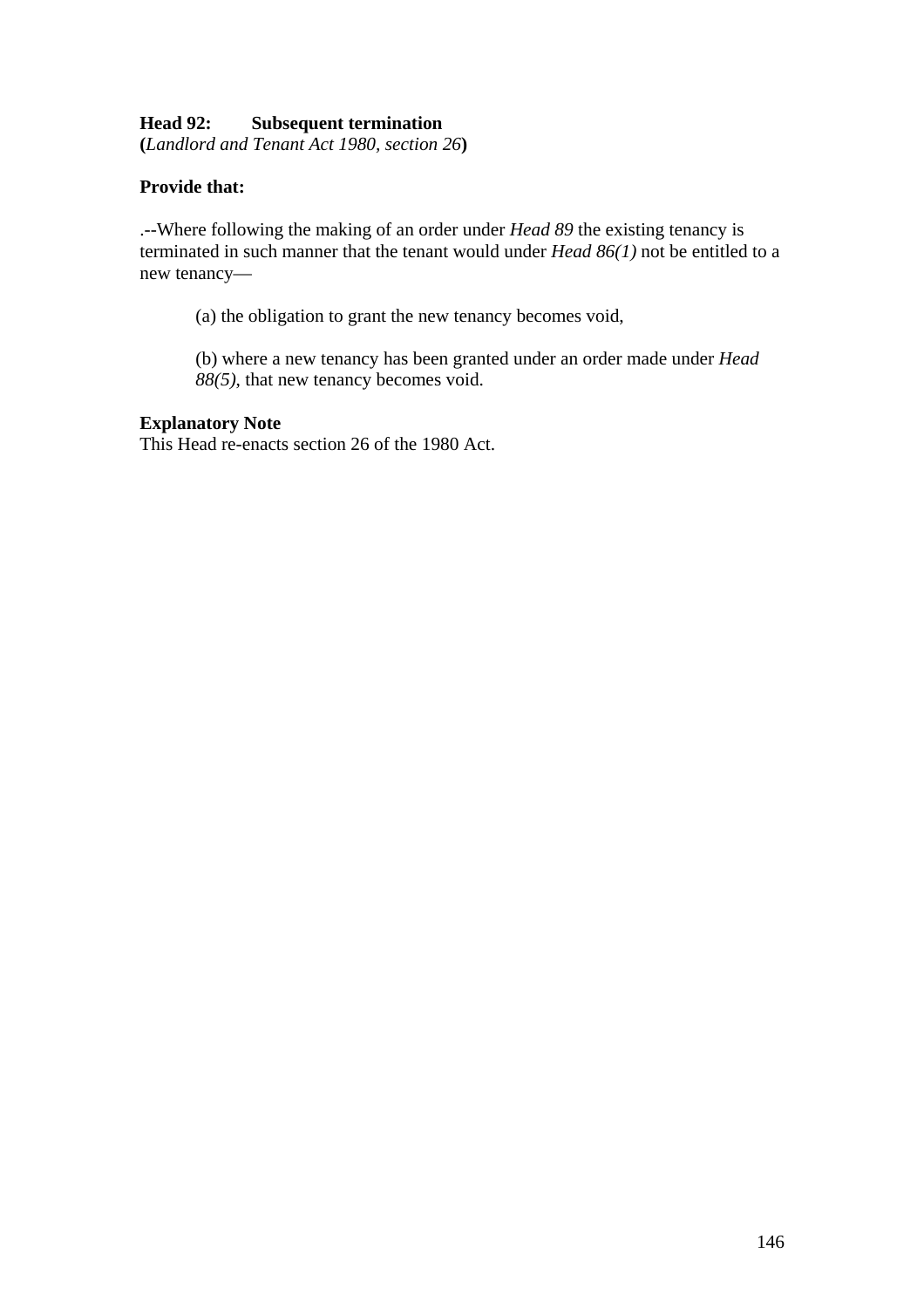## **Head 93: Continuation of existing tenancy**

**(***Landlord and Tenant Act 1980, sections 27 and 28***)** 

## **Provide that:**

(1) Except where *Head 86(1)(a)* applies, where a tenant has served a notice under *Head 87* the existing or previous tenancy shall, subject to *subhead (2)*, continue in force until any application under *section 88* is determined by the court or, in the event of an appeal, by the final appellate court.

(2) Any tenancy continued under *subhead (1)* or *Head 86(5)* or any new tenancy granted under this Chapter, is or is deemed to be, for the purposes of this Act, a continuation of the tenancy previously existing and a graft upon that tenancy.

(3) The interest of the tenant under such a continued tenancy is subject to any equities or rights arising from its being such a graft.

## **Explanatory Note**

This Head amalgamates sections 27 and 28 of the 1980 Act and makes various modifications as recommended by paragraph 4.34 and 4.35 of the BTCP.

## **Subhead (1)**

This introduces the following changes:

- 1. the exception now covers all cases of renunciation of rights and disqualification by the tenant's own actions or default – see paragraph 4.35(ii) of the BTCP;
- 2. the tenant's rights run from the date of service of the notice to claim relief, rather than the date of application for relief – see paragraph  $4.35(iv)$ ;
- 3. the existing or previous tenancy continues, not just a right of occupation see paragraph 4.35(i) [this was a dubious distinction, as illustrated by the recent ruling by Finlay Geoghegan J in Crofter Properties Ltd v Genport [2007] IEHC 80 that a tenant continuing in occupation is still subject to the terms of the tenancy and so the landlord can invoke the right of re-entry for breach of covenant and seek an injunction to stop the defaulting tenant continuing in occupation pending determination of his or her application];
- 4. the continuation is automatic rather than 'if the tenant so desires' see paragraph 4.35(iii);
- 5. the reference to 'any' application includes a landlord's application under section  $89(2)$  – see paragraph 4.35(iv).

#### **Subhead (2)**

This re-enacts the substance of section 27 of the 1980 Act but seeks to clarify its provisions as recommended in paragraph 4.34 of the BTCP. Thus it makes it clear that the provision is now confined to continuation provisions and new tenancies granted under the Act. It drops the confusing reference in section 27 of the 1980 Act to "for all purposes".

#### **Subhead (3)**

This re-enacts the remaining provision in section 27 of the 1980 Act.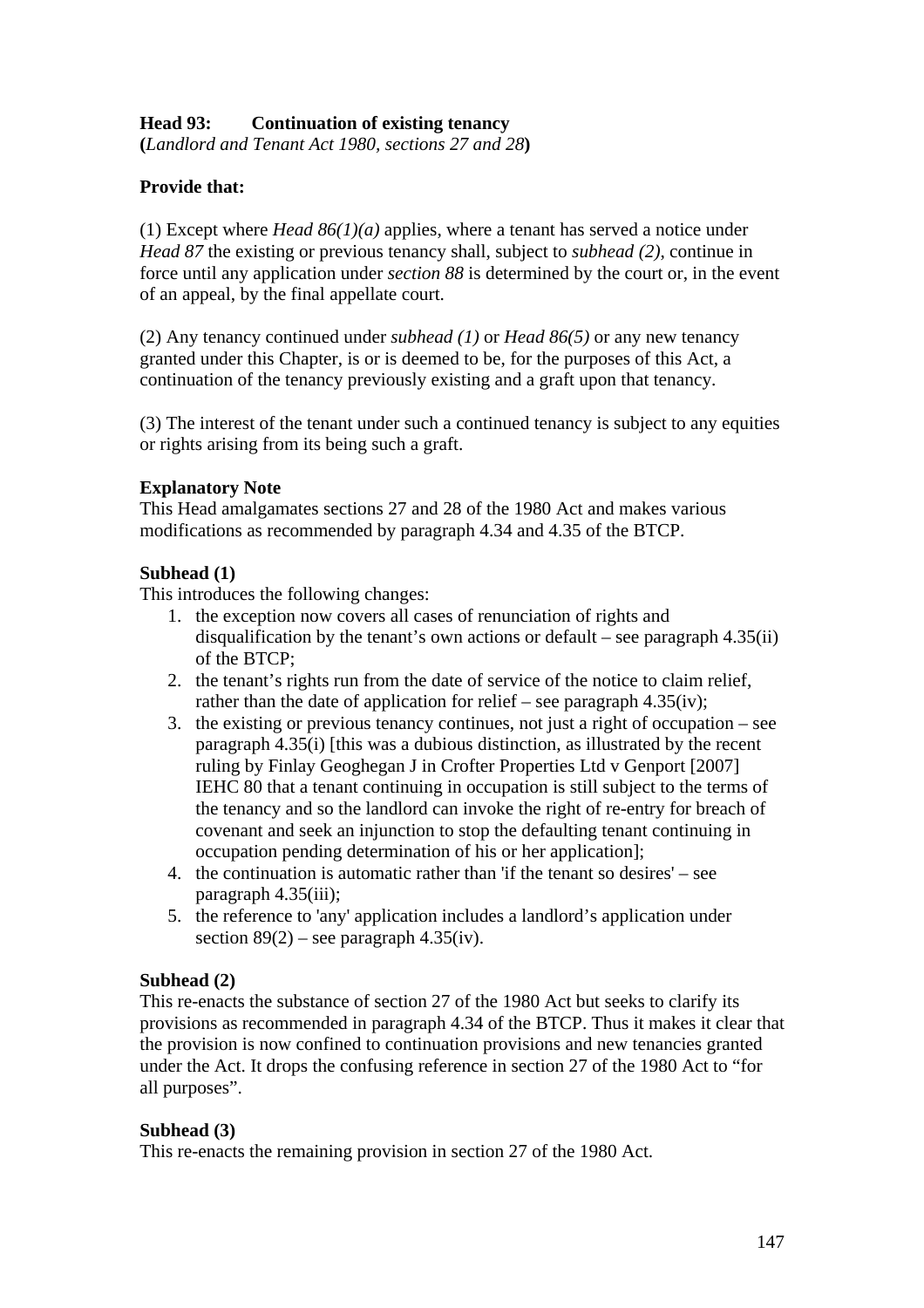# **Chapter 3**

## *Compensation for disturbance[3](#page-147-0)*

## **Head 94: Entitlement**

**(***Landlord and Tenant Act 1980, section 58***)** 

#### **Provide that:**

(1) A tenant who would otherwise be entitled to a new tenancy and whose application under *Head 88* fails under any of the grounds specified in *Head 86(1)(b)* to *(e)*, may, in default of agreement with the landlord, apply to the court to assess compensation to be paid by the landlord on the tenant giving up clear possession of the premises.

(2) The measure of compensation is the pecuniary loss, damage or expense which the tenant incurs or sustains or will sustain by reason of giving up the premises and which is a direct consequence of that giving up.

(3) In assessing the compensation the court shall take into account as it thinks fit—

(a) the availability and cost to the tenant of alternative premises suitable to the tenant's business, and

(b) any efforts the tenant has made to find such alternative premises and otherwise to mitigate loss.

(4) Subject to *Head 95*, the compensation is payable on—

(a) the expiration of one month from the date of the agreement or assessment by the court as to its amount, or

(b) the giving to the landlord by the tenant of clear possession of the premises,

whichever is the later.

(5) A landlord who fails to pay compensation within the time limited by *subhead (4)*  is guilty of an offence under this Act, but without prejudice to the obligation to pay the compensation.

#### **Explanatory Note**

This Head replaces section 58 of the 1980 Act with various modifications (paragraph 3.34 to 3.37 and 4.37 to 4.39 of the Business Tenancies CP).

## **Subhead (1)**

 $\overline{a}$ 

<span id="page-147-0"></span> $3$  This Chapter deals with compensation for disturbance and replaces sections 58 to 63 of the 1980 Act; current provisions governing compensation for improvements, i.e., sections 45 to 57 of the 1980 Act, are to be repealed without replacement as recommended in paragraphs 3.38 to 3.40. Transitional provisions may be required so that compensation for improvements already made when the legislation is enacted can continue to be payable.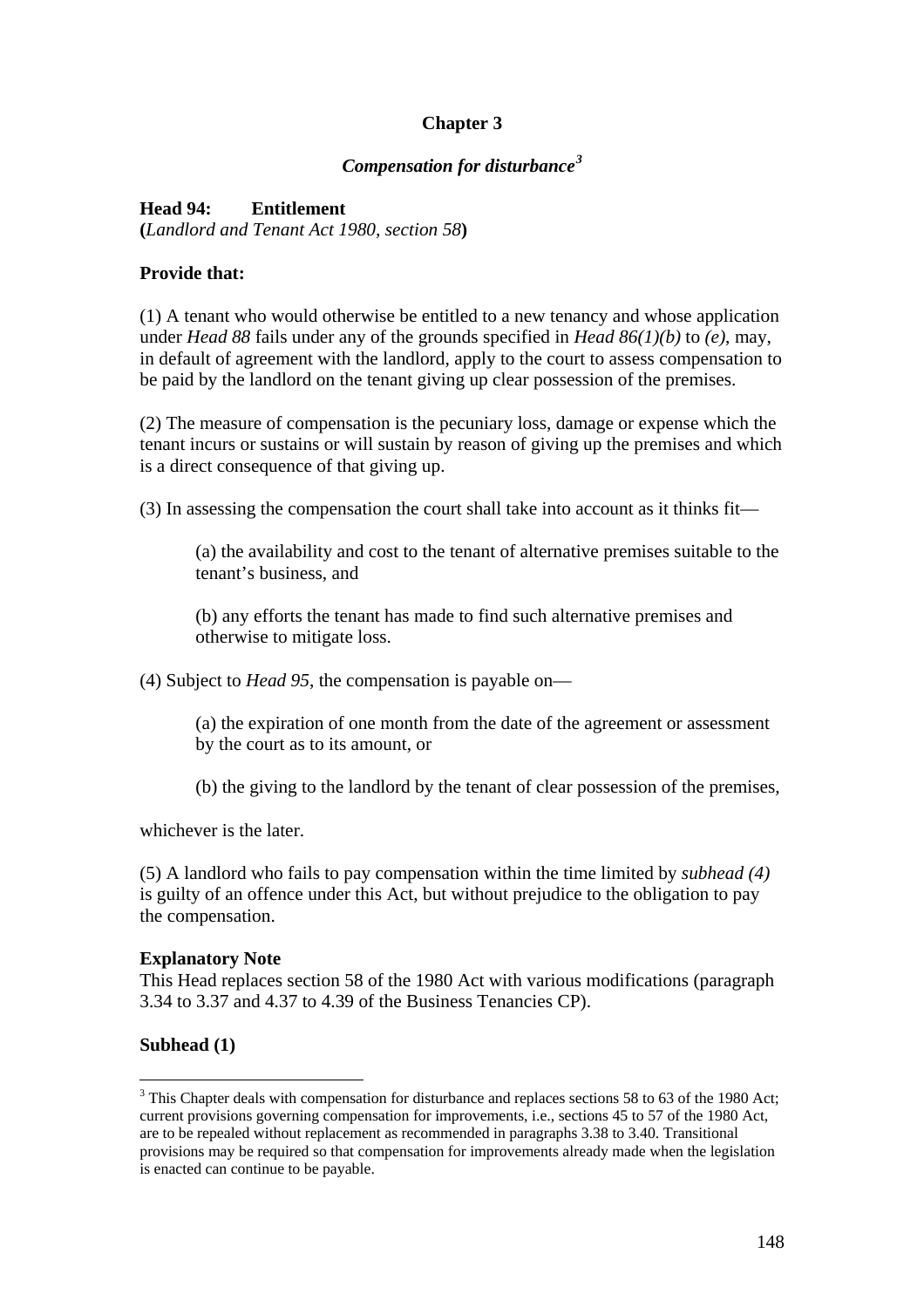This re-enacts the entitlement to compensation where a new tenancy is refused on a ground without default by the tenant.

## **Subhead (2)**

This re-enacts, with slight changes to the wording, section 58(2) of the 1980 Act.

#### **Subhead (3)**

This is a new provision adding factors to be taken into account (paragraph 3.36 of the BTCP). The provision in section 58(3) of the 1980 Act relating to decontrolled dwellings has been dropped.

#### **Subhead (4)**

This re-enacts, with minor adjustments, section 58(4) of the 1980 Act.

#### **Subhead (5)**

This replaces section 58(5) of the 1980 Act with a new criminal sanction (paragraph 3.37 of BTCP). Offences are dealt with generally by Head 7 of the Bill.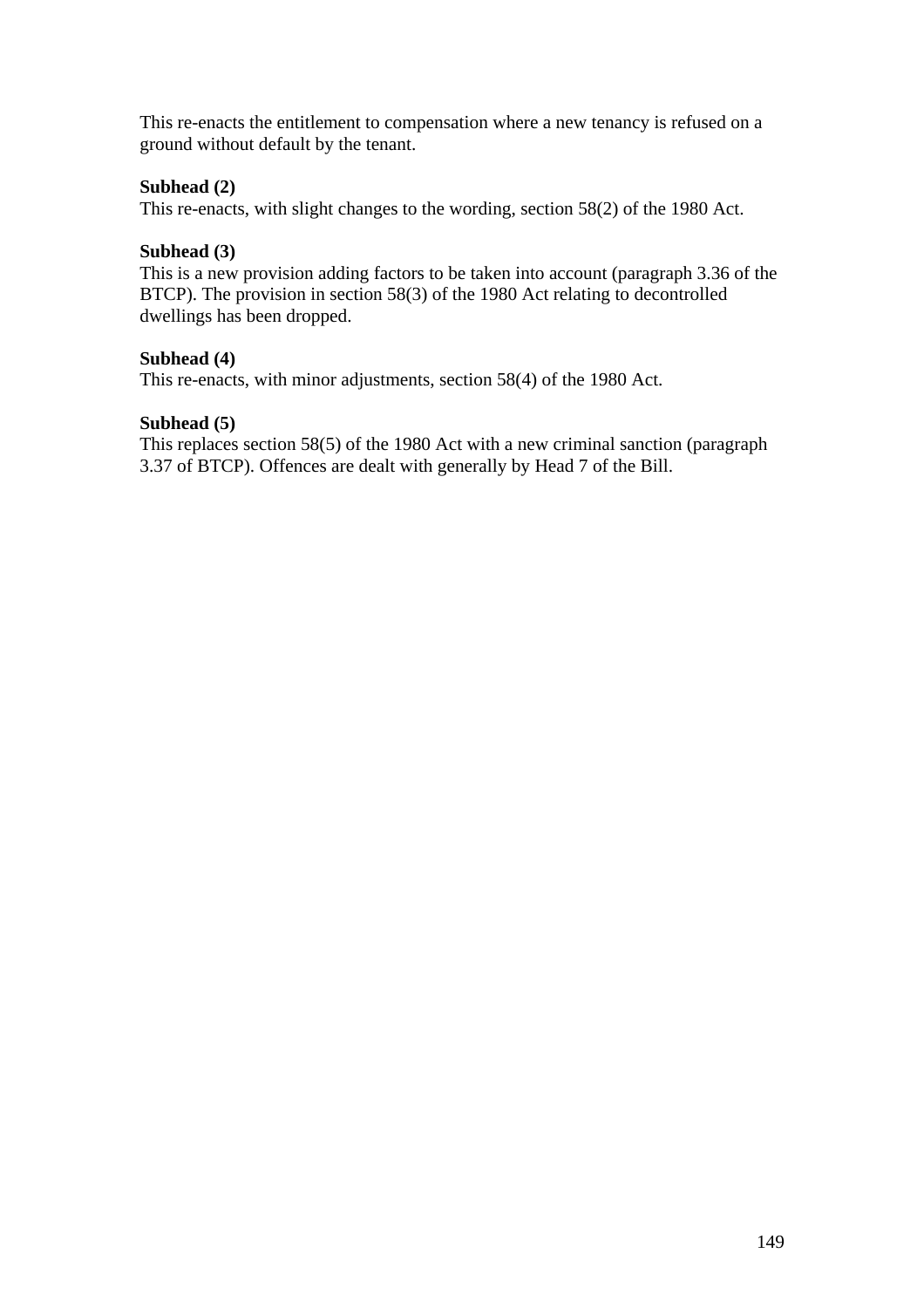## **Head 95: Termination of tenancy of obsolete buildings**

**(***Landlord and Tenant Act 1980, section 60***)** 

(1) Where—

(a) a tenancy includes a building which—

(i) is situated in an area to which an integrated area plan relates, or

(ii) having regard to its age, character and condition could only be repaired through expenditure which would be excessive in relation to the value of the premises or could not profitably be used unless it were altered or reconstructed to a substantial extent or rebuilt,

and

(b) the landlord has a scheme for the development of property which includes the premises, being development for which planning permission has been granted,

the court, subject to *subhead (2)*, may, by order made on the application of the landlord on at least six months' notice in the prescribed form to the tenant, terminate the tenancy if it considers it reasonable to do so: provided that the unexpired term of the tenancy, at the time such notice is served, is not less than 3 and not more than 25 years.

(2) Upon the making of an order under *subhead (1)—*

(a) the tenant becomes entitled to compensation to be assessed in accordance with *subhead* (3) and paid by the landlord,

(b) the tenancy continues in full force until the later of –

(i) expiration of one year from the day on which the order is made, or

(ii) the day on which the compensation is paid.

(3) The measure of compensation is primarily the pecuniary loss, damage or expense which the tenant incurs or sustains or will incur or sustain by reason of giving up the tenancy or which is a direct consequence of such giving up, but there shall be added such amount as the Court considers reasonable for—

(a) the pecuniary benefit accruing to the landlord which is referable to recovery of possession earlier than the landlord was entitled to under the tenancy, and

(b) any further hardship which the tenant sustains as a consequence of the order made under *subhead (1)*.

(4) In this section "integrated area plan" has the meaning given to it by section 7 of the Urban Renewal Act 1998.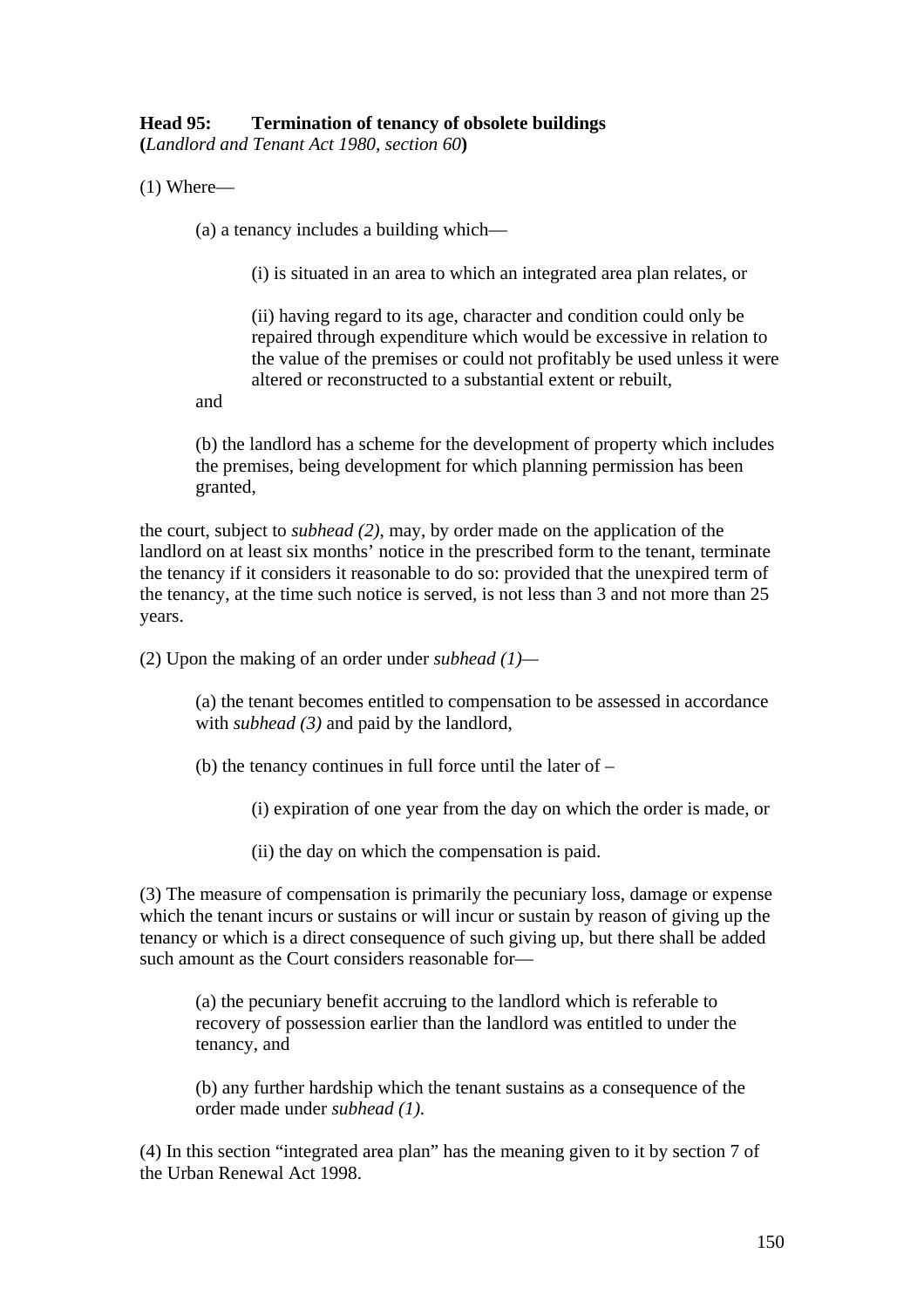(5) This section does not apply where the tenant is entitled to a reversionary lease under Part III of the Landlord and Tenant (Amendment) Act 1980 or would be so entitled but for section 33 of that Act.

## **Explanatory Note**

This Head re-enacts the substance of section 60 of the 1980 Act, but with modifications to reflect the dropping of the concept of 'tenement' from the Bill.

## **Subhead (1)**

This re-enacts the provision in section 60(2) of the 1980 Act. As recommended in paragraph 4.41 of the BTCP, subparagraph (a)(ii) refers to the value of the 'premises', i.e. the whole land comprised in the tenancy.

## **Subhead (2)**

This recasts section 60 (3) and (4) of the 1980 Act and, in conformity with Head 93 of the Bill, continues the tenancy, rather than confers a right to continue occupancy subject to the terms of the tenancy.

## **Subhead (3)**

This recasts section (5) of the 1980 Act.

#### **Subhead (4)**

This re-enacts the amendment to section 60 of the 1980 Act made by section 199 of the Residential Tenancies Act 2004.

#### **Subhead (5)**

This repeats the exclusion contained in section 60(6) of the 1980 Act.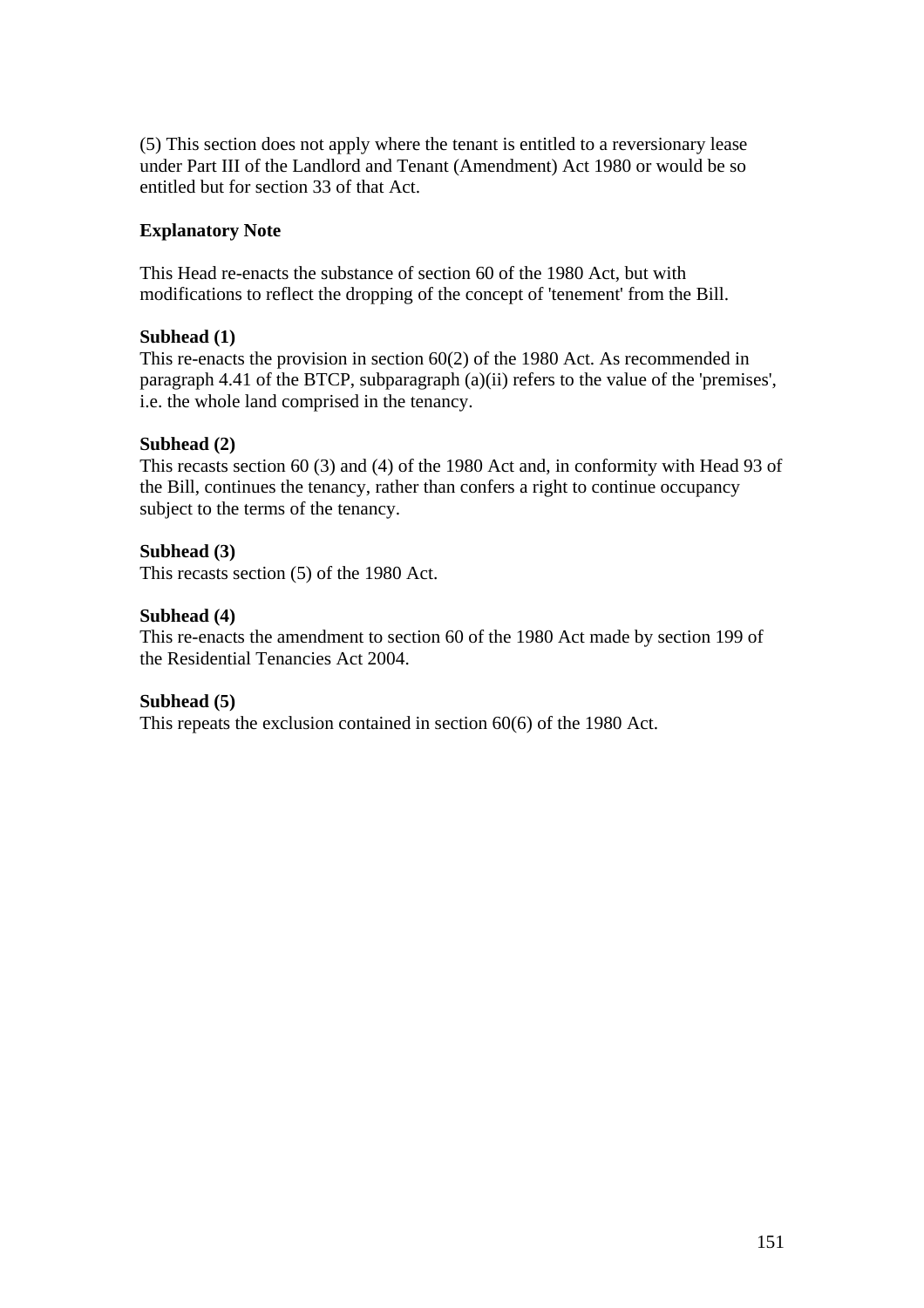## **Head 96: Set-off of compensation**

**(***Landlord and Tenant Act 1980, section 61***)** 

## **Provide that:**

(1) Where compensation is payable by a landlord to a tenant under *Head 95* and money is due and owing to the landlord by the tenant under or in respect of the tenancy or the tenant's interest in the premises, either party may set off the one amount against the other.

(2) Where a landlord claims that money is due and owing under *subhead (1)*, but—

- (a) the claim is disputed by the tenant, or
- (b) the amount is disputed or un-liquidated.

the landlord may pay the compensation into court pending a determination under *subhead (3)*.

(3) Where compensation is paid into court under *subhead (2)*, the court shall, on the application of either party, determine—

- (a) the validity of the claim, or
- (b) the amount disputed or un-liquidated,

and may make such other order in relation to those matters or the compensation as it thinks fit.

#### **Explanatory Note**

This Head re-enacts section 61 of the 1980 Act but with some recasting.

#### **Subhead (1)**

This re-enacts the substance of section 61(1) of the 1980 Act.

#### **Subhead (2)**

This recasts section 61(2) and, in so doing, clarifies the court's jurisdiction as recommended by paragraph 4.42 of the BTCP.

#### **Subhead (3)**

This sets out the power of the court and, in particular, makes it clear that it can settle a dispute over the money payable.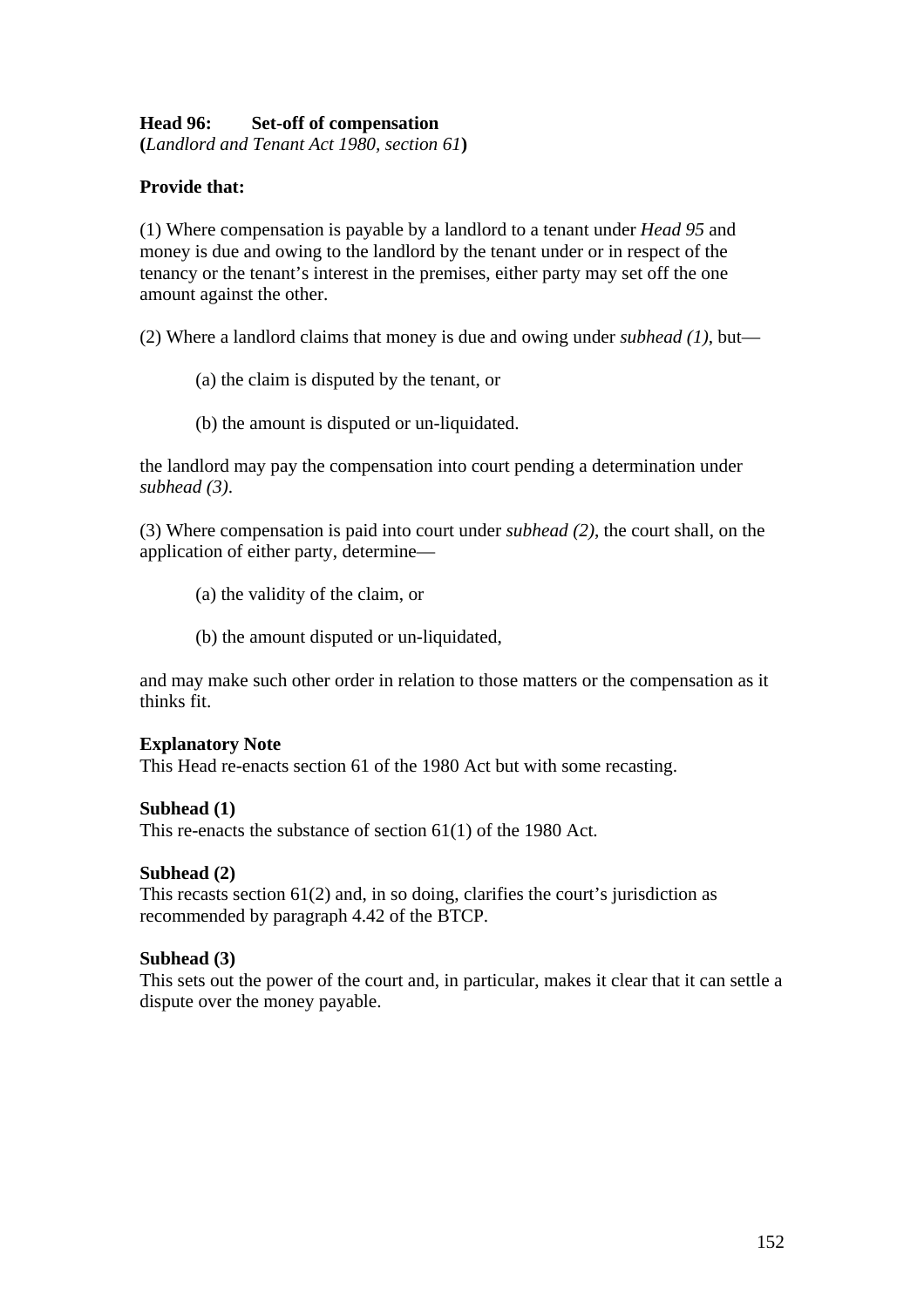## **Head 97: Mortgaged premises**

**(***Landlord and Tenant Act 1980, section 62***)** 

## **Provide that:**

(1) Where the tenant's interest in the premises is subject to a charge or mortgage, that charge or mortgage attaches and extends to any compensation payable to the tenant under this Chapter.

(2) A landlord by whom such compensation is payable who has actual notice of such a charge or mortgage shall do one of the following:

(a) with the consent of the tenant, pay the compensation to the owner of the charge or mortgage;

(b) with the consent of that owner, pay the compensation to the tenant;

(c) where that owner and the tenant direct that the compensation be paid in a particular manner, pay it in that manner;

(d) where no such consent or direction is given, pay the compensation into court.

(3) Where the compensation is paid into court the court may, on the application of any person interested, make such order in regard to it as it thinks fit.

#### **Explanatory Note**

This Head re-enacts section 62 of the 1980 Act, but with some textual modifications.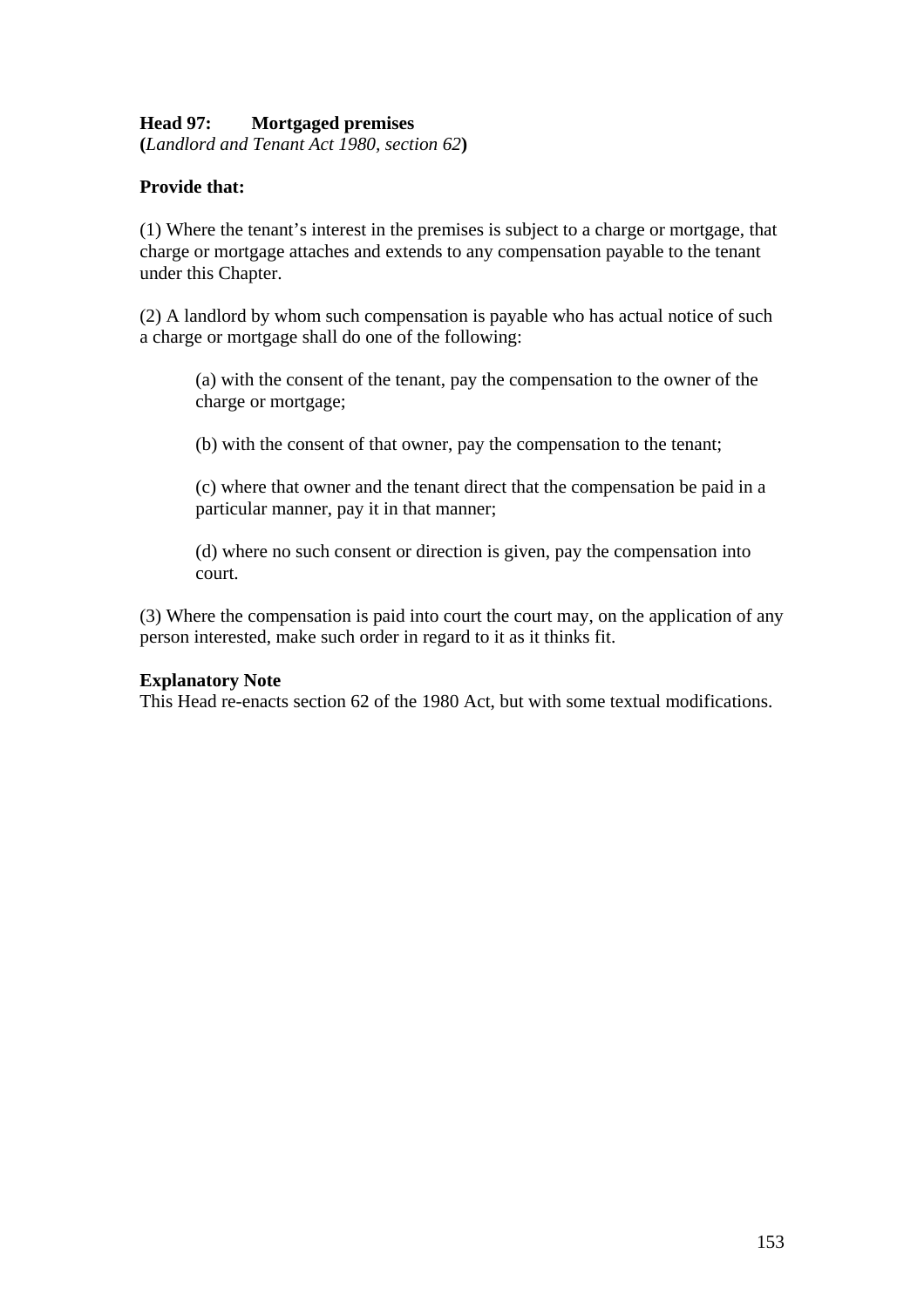#### **Head 98: Protection of trustees and others**

**(***Landlord and Tenant Act 1980, section 63***)** 

## **Provide that:**

Where the landlord's interest in premises is vested in a person otherwise than for that person's own benefit (in this section referred to as a "trustee") the following provisions apply to money payable as compensation under this Chapter or for charges, costs or expenses associated with a court order relating to such compensation:

(a) the money is not recoverable personally against the trustee nor is the trust under any liability to pay it, but the trustee may, either before or after having paid the money, obtain from the court a charge on the premises and any other property held on the same trusts or in the same character as the premises to the amount of the money and of all costs properly incurred in obtaining the charge or raising the money;

(b) if the trustee refuses or fails to pay the money within one month of the tenant delivering possession of the premises, the tenant may obtain from the court a similar charge to the amount of the money or so much of it as is then unpaid and of all costs properly incurred in obtaining the charge or in raising the money.

## **Explanatory Note**

This Head recasts section 63 of the 1980 Act to clarify its provisions as recommended by paragraph 4.43 of the BTCP. The redraft makes it clear that the provision is confined to trustees or other persons in whom the landlord's interest is vested (e.g., a personal representative or liquidator): see paragraph 4.43(i) of the BTCP.

It also makes it clear that the costs, etc are confined to those associated with a court order for compensation: see paragraph 4.43(ii). Paragraph (a) amalgamates section 63(i)(a) and (b) of the 1980 Act and makes it clear that the trustee must apply for the charge (as the tenant must under paragraph (c)): see paragraph 4.43(iii) of the BTCP.

The somewhat obscure provision in section 63(2) is being dropped.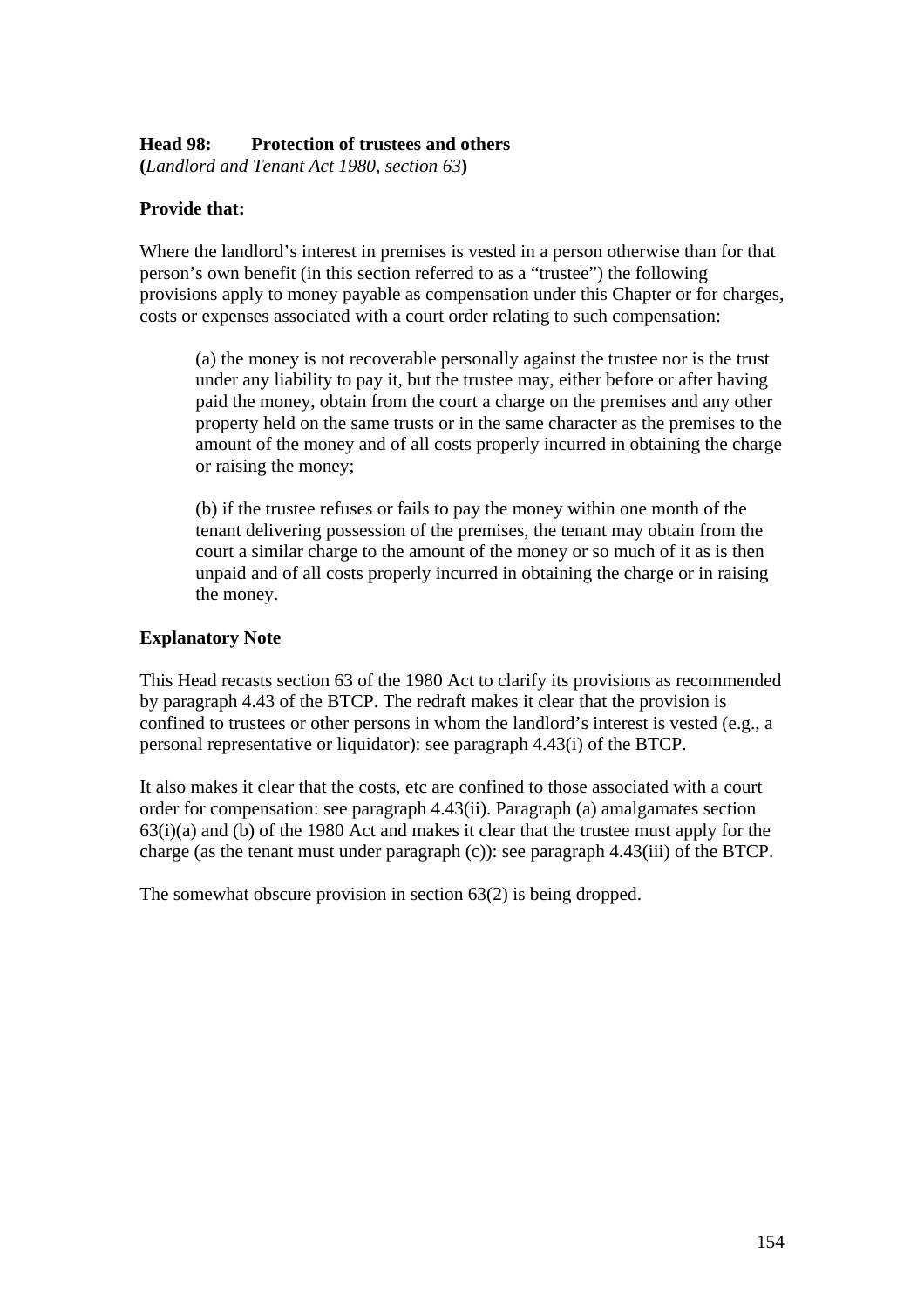# **Chapter 4**

#### *General provisions*

# **Head 99: Notices requiring information**

**(***Landlord and Tenant Act 1980, section 84***)** 

## **Provide that:**

(1) A tenant seeking a new tenancy under this Chapter may, in order to secure joinder of all necessary parties in the grant, serve—

(a) a notice in the prescribed form upon the immediate landlord requiring information as to the nature and duration of the landlord's reversion and the name and address of the person for the time being entitled to the next superior interest,

(b) a similar notice on each other person holding a superior interest.

(2) Where a person on whom a notice is to be served under *subhead (1)* cannot be ascertained or found, a notice in the prescribed form may be served on the person receiving the rent for the premises requiring the name and address of the person to whom the rent is paid by the person on whom the notice is served and any other information reasonably necessary for the purpose specified in *subhead (1)*.

(3) A person on whom a notice is served under this section shall, within one month of the service, give or send in writing such required information as is in that person's possession or procurement.

(4) Where a person served with a notice under this section fails or refuses to provide the information required the person who served the notice may apply to court for an order compelling the former to provide the information and such other order as the court thinks fit.

#### **Explanatory Note**

This Head re-enacts section 84 of the 1980 Act with a few minor modifications.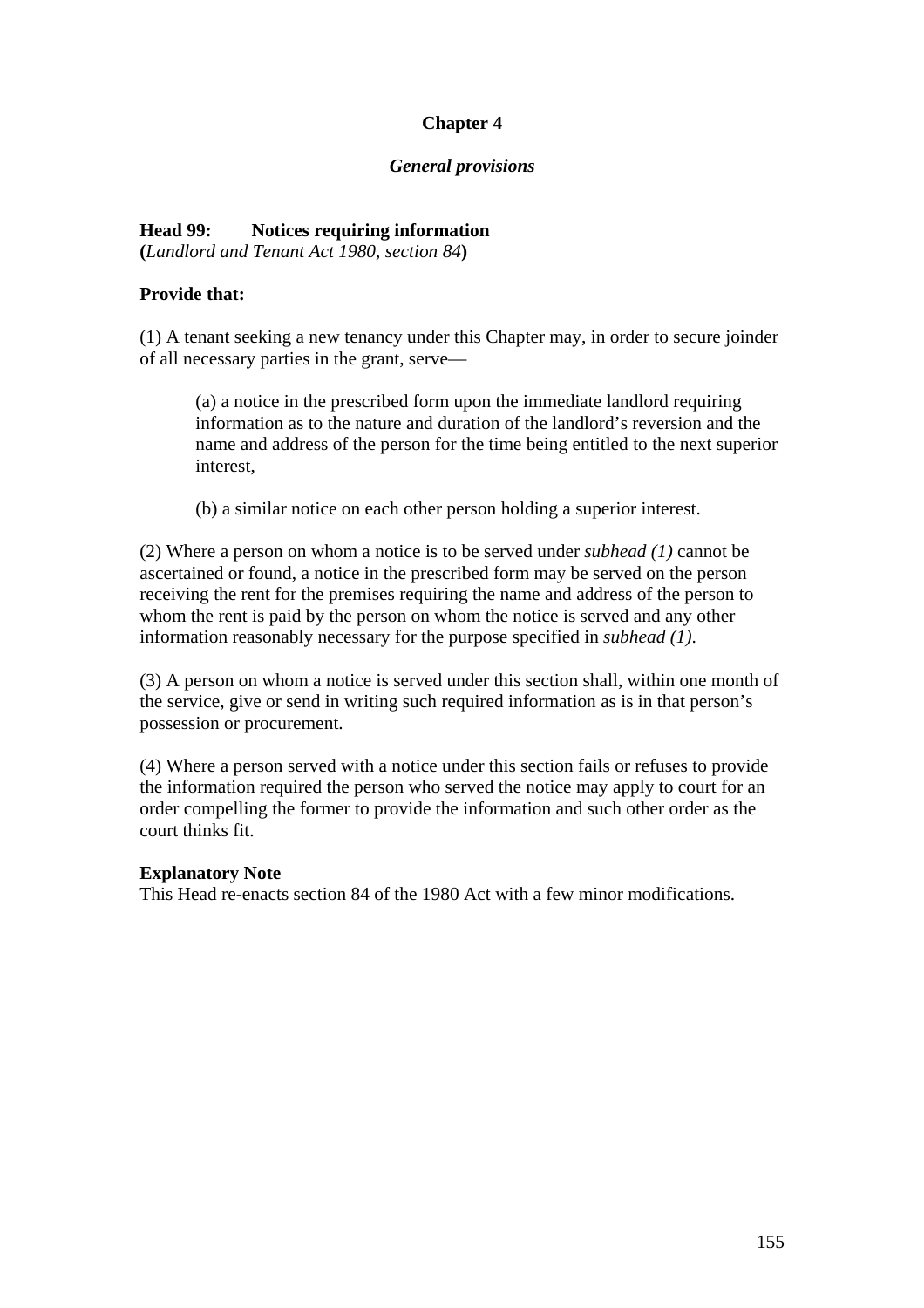## **Head 100: Parties to grant**

**(***Landlord and Tenant Act 1980, section 76***)** 

## **Provide that:**

(1) Where a necessary party is, by reason of having a fiduciary capacity or by reason of the restrictive terms of that party's tenancy, unable to comply with a requirement the court may, on the application of any person concerned, empower that party to do so.

(2) Where a necessary party is under some other incapacity or cannot be found or fails or refuses to grant or join in the grant of a new tenancy, the court may, on the application of any person concerned, appoint and empower an officer of the court to grant or join in the grant on behalf of the necessary party.

(3) Where, in relation to a tenancy, a necessary party is unascertained or unknown, the court may, on the application of any person concerned, appoint any person who is receiving the rent in respect of the applicant's interest in the premises, or such other person as the court may think fit, to represent such unascertained or unknown person in all proceedings in connection with the grant of a new tenancy and may appoint and empower an officer of the court to grant the new tenancy or join in the grant on behalf of the necessary party.

(4) Where an officer of the court is appointed under *subhead (2)* or *(3)* the court may order the rent payable under the tenancy to be paid into court or make such an order or give such direction in regard to the rent as it thinks fit.

(5) Where a person on whom a notice under this Chapter is required to be served cannot be ascertained or found, that person is deemed to be a necessary party for the purposes of this section and its provisions apply accordingly with the necessary modifications.

(6) A power conferred on the court by this section shall be exercised in relation to a ward of court only by leave of the court of which that person is a ward.

(7) In this section—

"necessary party" means a person who is required under this Chapter to grant or join in the grant of a new tenancy;

"requirement" refers to anything required of a person under this Chapter.

#### **Explanatory Note**

This Head re-enacts section 76 of the 1980 Act with some minor modifications.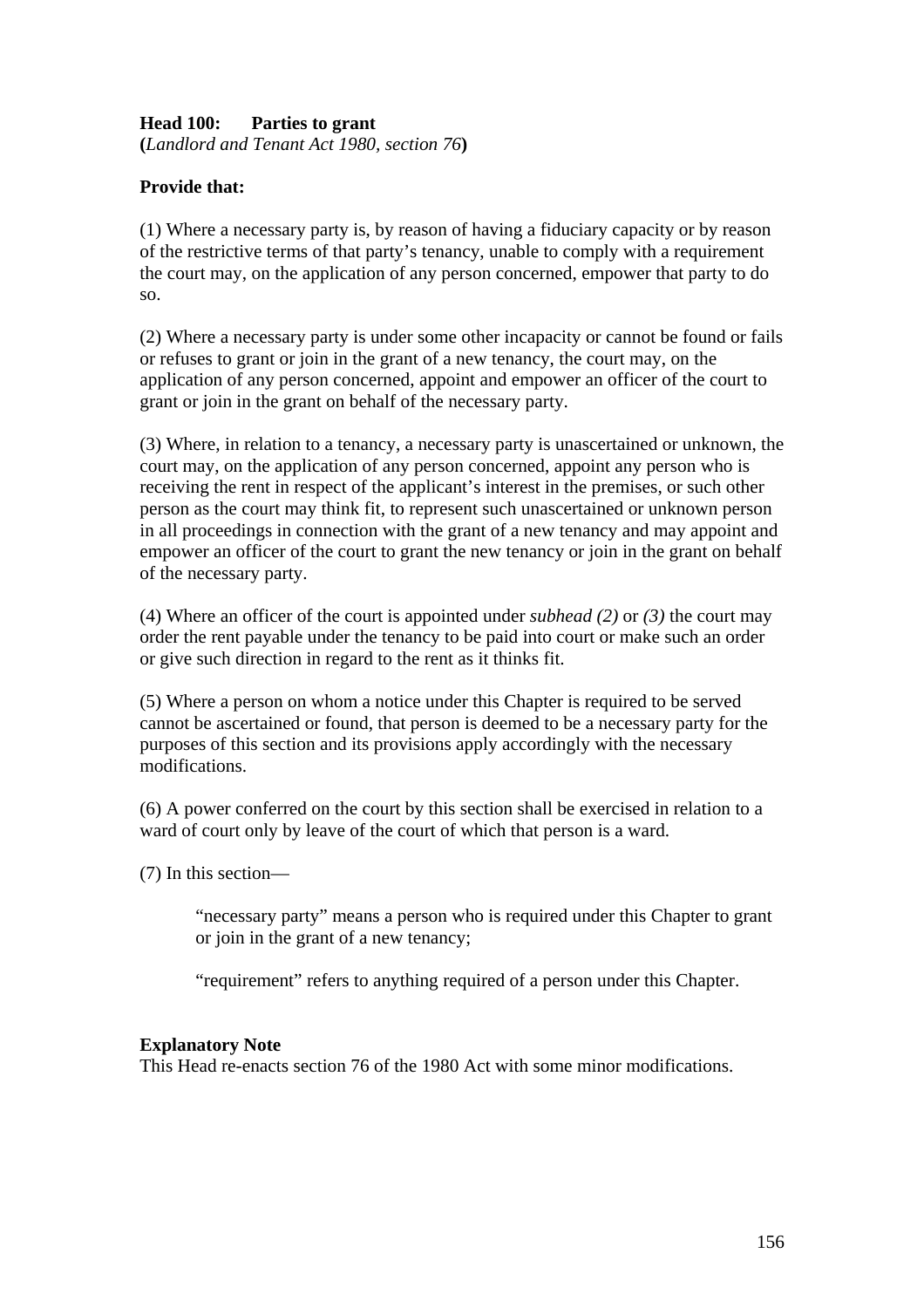# **Head 101: Termination of a head-tenancy**

**(***Landlord and Tenant Act 1980, section 78***)** 

## **Provide that:**

(1) Where a tenancy is terminated by—

- (a) surrender,
- (b) merger,
- (c) discharge, or
- (d) forfeiture,

any sub-tenancy granted out of that tenancy and subsisting at the date of termination continues for the purpose of preserving rights acquired or in the course of being acquired under this Part and the headlandlord becomes the landlord of the subtenancy.

(2) Subject to *subhead (3)*, all other rights and obligations created by the sub-tenancy remain enforceable as between the head-landlord and sub-tenant.

(3) The rent payable by the sub-tenant under the continued sub-tenancy is the greater of—

(a) the rent payable under the sub-tenancy, or

(b) such portion of the rent payable under the head-tenancy as is fairly attributable to the premises occupied by the sub-tenant.

(4) Any dispute as to the apportionment of rent under *subhead (3)* may, on the application of either the head-landlord or sub-tenant, be determined by the court.

## **Explanatory Note**

This Head recasts section 78 of the 1980 Act and clarifies its operation as recommended in paragraph 13.11 of the L&T CP and paragraphs 4.04, 4.05 and 4.52 of the BTCP.

## **Subhead (1)**

This makes it clear that a sub-tenancy continues automatically under this section only in the situations specified in paragraphs (a) – (d). A termination by notice (to quit) or exercise of a break option is covered by section 66(2) of the Bill (i.e., no automatic continuation, but discretion in the court). This implements the recommendation in paragraph 13.10 of the L&T CP. The wording now makes it clear that this provision is designed to preserve statutory rights which a subtenant might have acquired or was in the course of acquiring when the head tenancy is terminated

## **Subhead (2)**

This recasts in much simpler language the effect of section 78 of the 1980 Act.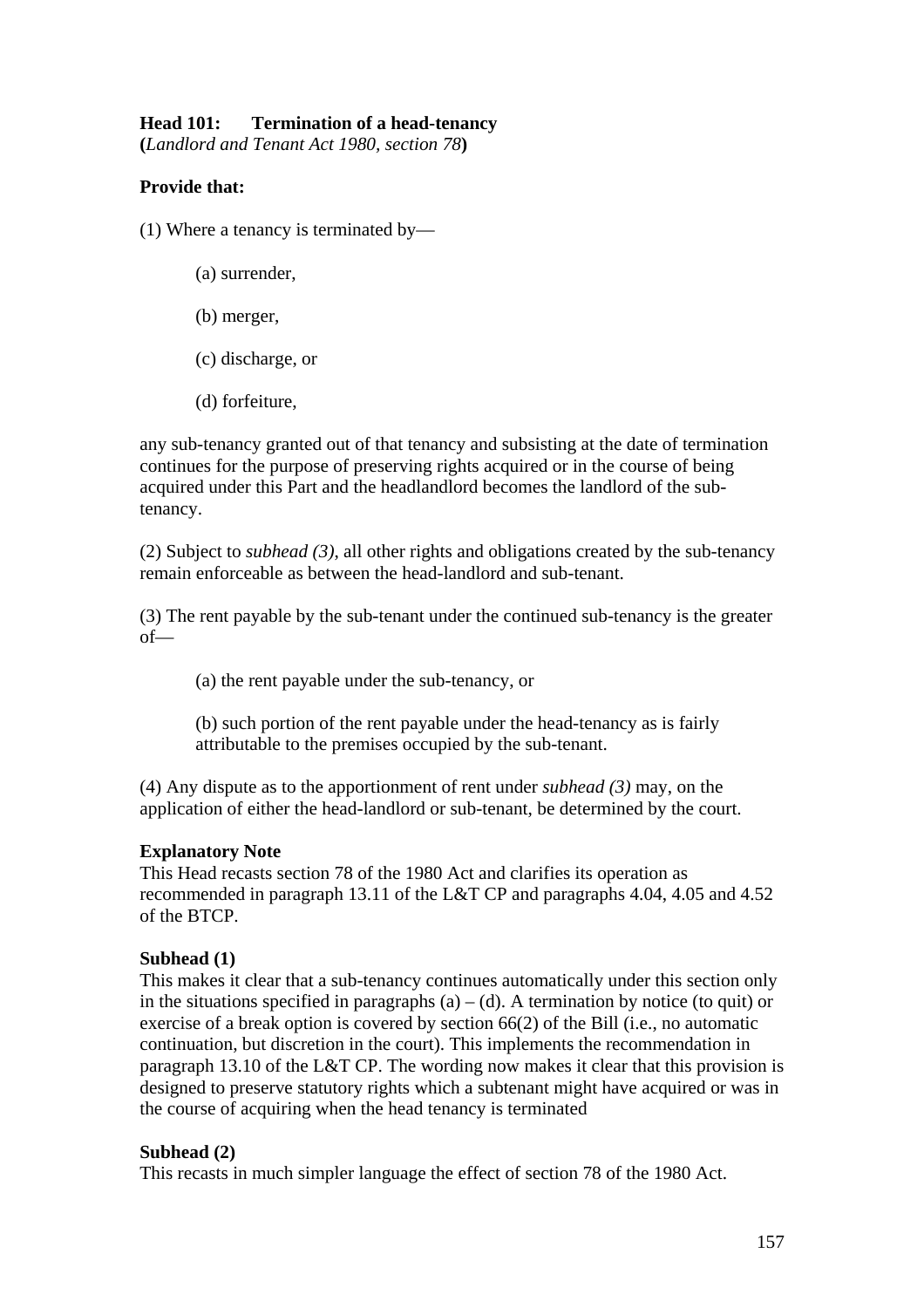## **Subhead (3)**

This re-enacts the substance of section 78(2). The reference to the 'premises occupied' also makes it clear that the sub-tenancy is continued only in respect of premises in respect of which the subtenant could claim a new tenancy under Part 8. Head 84 requires continuous occupation. Thus if the subtenant has created a sub-sub-tenancy of part of the premises comprised in the sub-tenancy, the sub-tenancy is continued only in respect of the part remaining in the occupation of the subtenant. The rent payable under that continued sub-tenancy must reflect that part so remaining.

#### **Subhead (4)**

This introduces a mechanism for resolution of disputes as to apportionment of rent.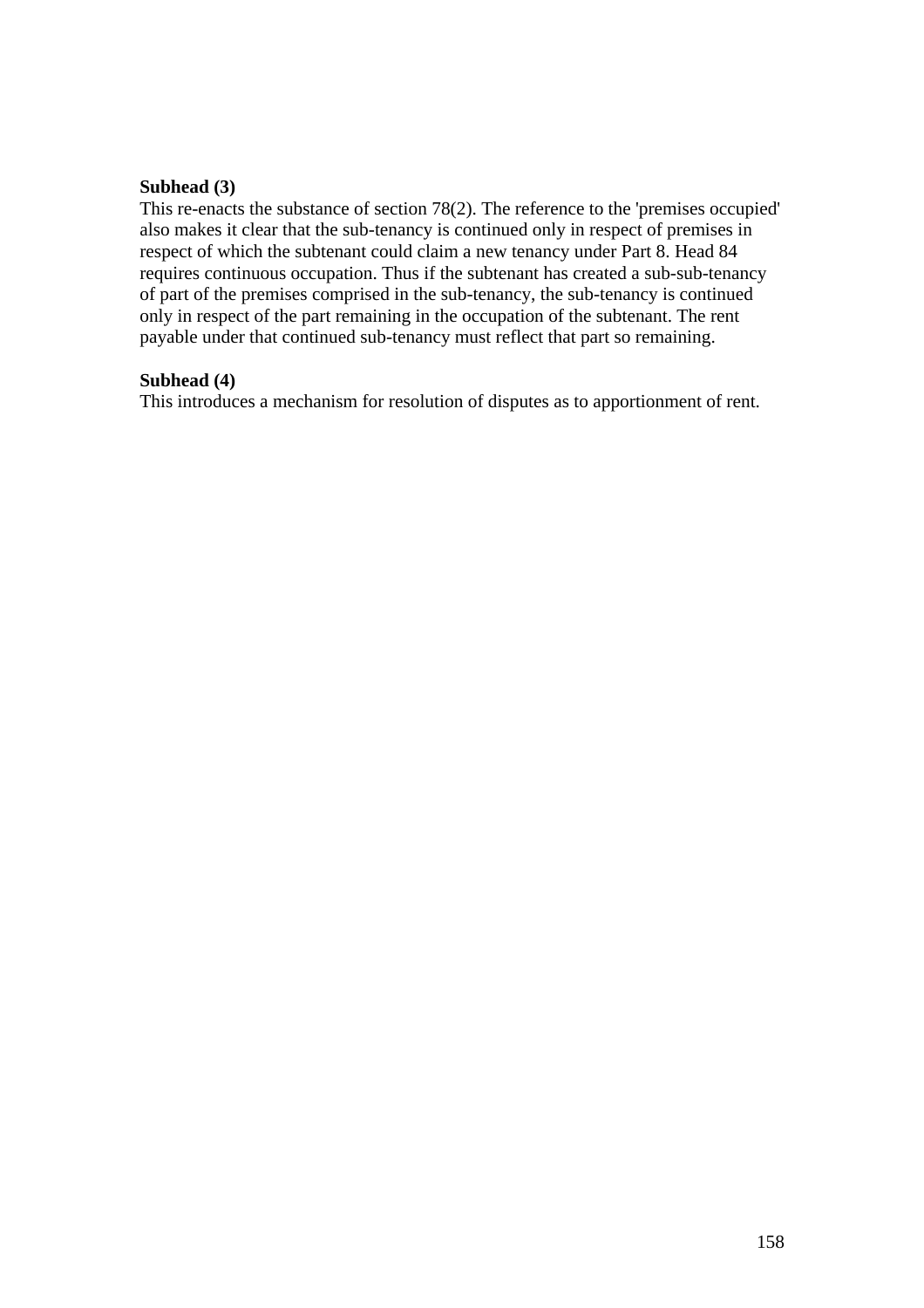## **Head 102: Extension of time limits**

**(***Landlord and Tenant Act 1980, section 83***)** 

## **Provide that:**

.—Where a person fails to do any act or thing provided for by or under this Part, the court may, on such terms as it thinks fit (and shall unless satisfied that injustice would be caused), extend the time where it is shown that the failure was occasioned by disability, mistake, absence from the State, inability to obtain requisite information or any other reasonable cause.

#### **Explanatory Note**

This Head re-enacts section 83 of the 1980 Act.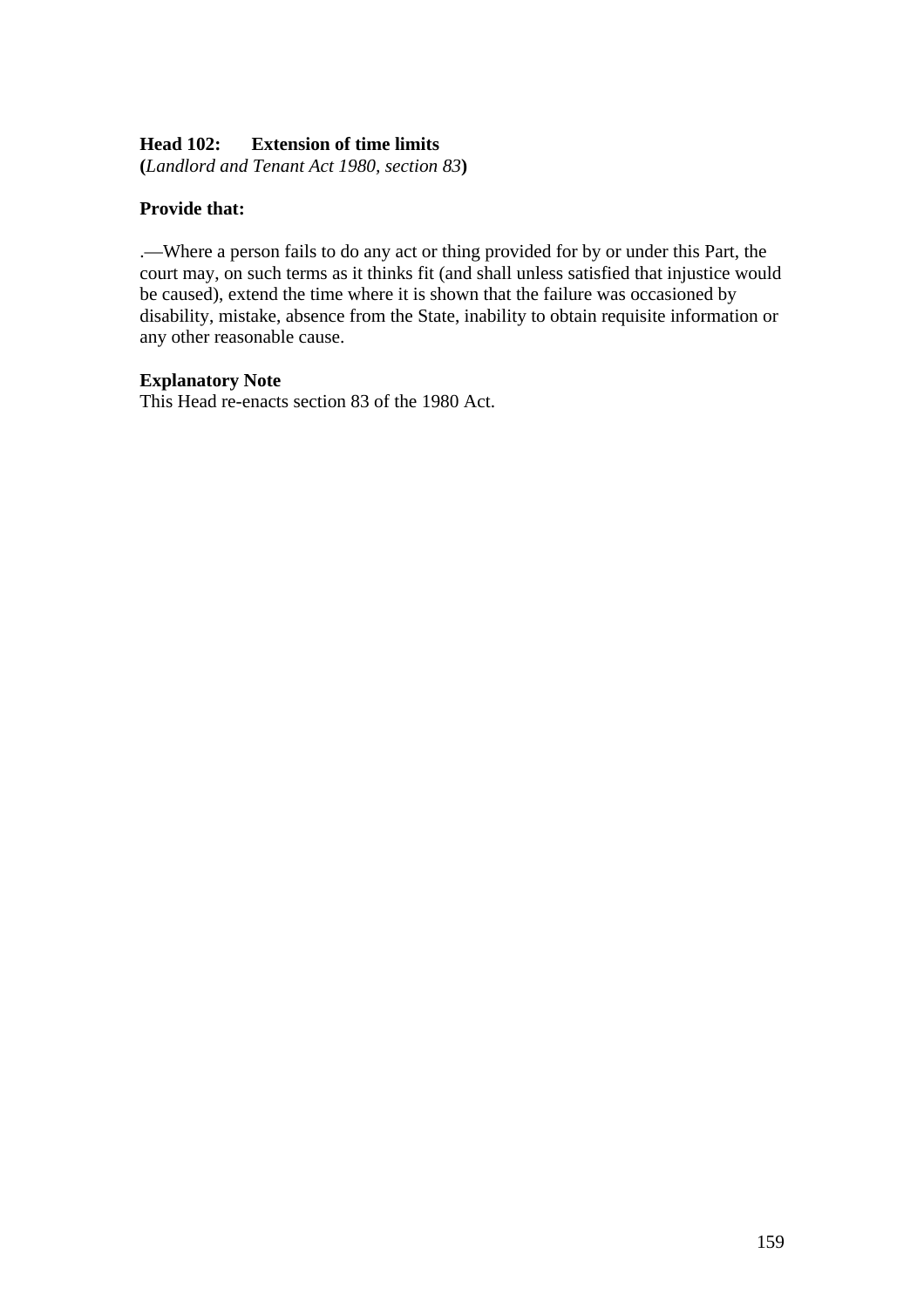## *Head 40*

#### **SCHEDULE 1**

#### **REVIEWED RENT**

#### **PART 1 GENERAL PROVISIONS**

1.- In this Schedule –

"the assessor" means an arbitrator or expert nominated under *paragraph 5*;

"the determination" means the determination of the reviewed rent in accordance with this Schedule and of any matter incidental or relevant to that or referred to the assessor in connection with it;

"the Institute" means the Irish Auctioneers and Valuers Institute;

"the Law Society" means the Law Society of Ireland;

"the President" includes another officer endowed with the functions of that office holder;

"the review date" means each of the first day of the sixth, and, as appropriate, the eleventh and subsequent 5-yearly anniversary years of the term and any additional date notified under *paragraph 13*; and "relevant review date" shall be construed accordingly;

"review period" means the period during which a reviewed rent is payable;

"reviewed rent" means the rent agreed or determined in accordance with this Schedule;

"the Society" means the Society of Chartered Surveyors;

"the term" means the term of years granted by and commencing on the date the tenancy was created.

2.- The rent under the tenancy shall be reviewed at each review date in accordance with this Schedule.

3.- From and including each review date the rent shall be as agreed or determined in accordance with paragraph 4.

4.- Subject to *paragraph 3* the reviewed rent –

(i) may be agreed at any time by the landlord and tenant, or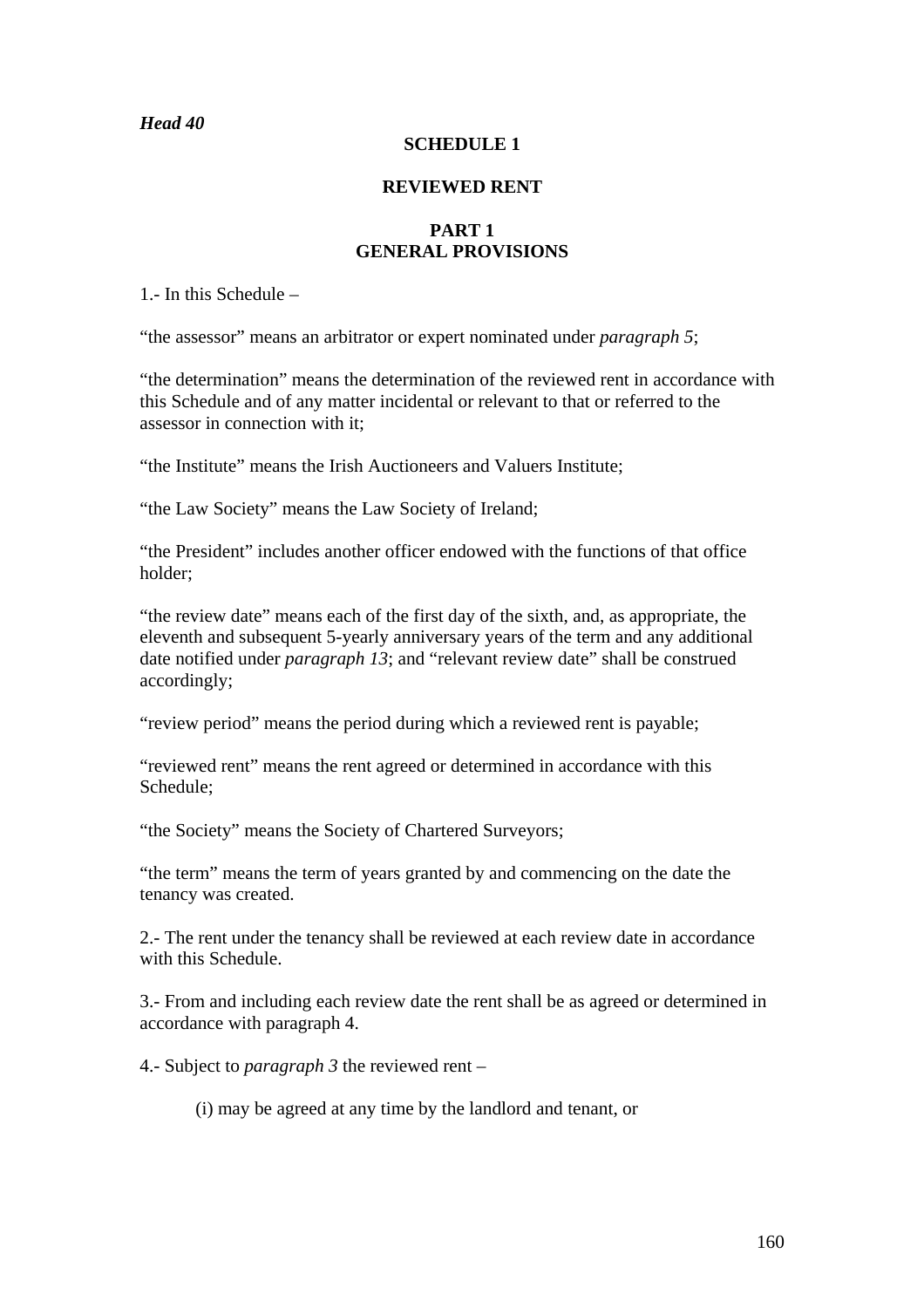(ii) in the absence of such agreement, may be determined not earlier than the relevant review date by an assessor agreed or nominated under *paragraph 5*  and in accordance with Part 2.

5.- An assessor shall be nominated in accordance with the following provisions -

(i) an application for nomination shall be made –

*(a)* by the landlord but, if the landlord fails to make an application within 28 days of being requested in writing to so by the tenant, by the tenant,

*(b)* not more than 2 months before or at any time after the review date;

(ii) the application shall be for nomination of either an arbitrator or an independent expert as –

*(a)* specified by the terms of the tenancy, or

*(b)* if not so specified, agreed by the landlord and tenant at the date of the application;

(iii) in the absence of agreement, the nomination shall be of an arbitrator;

(iv) unless the terms of the tenancy specifies, or the landlord and tenant agree, otherwise, the application shall be made for nomination, at the discretion of the party entitled to make the application, by the President of either –

*(a)* the Institute, or

*(b)* the Law Society, or

*(c)* the Society;

(v) if the said President is unable or unwilling to make the nomination, it may be made by the next senior officer of the body in question who is so able and willing;

(vi) any arbitrator nominated under this paragraph shall be subject to the provisions of the Arbitration Act 2010;

(vii) any expert nominated under this paragraph–

*(a)* is not an arbitrator and any determination on matters of fact only by the expert is conclusive and final as between the landlord and tenant,

*(b)* shall give notice in writing of the nomination to both the landlord and the tenant,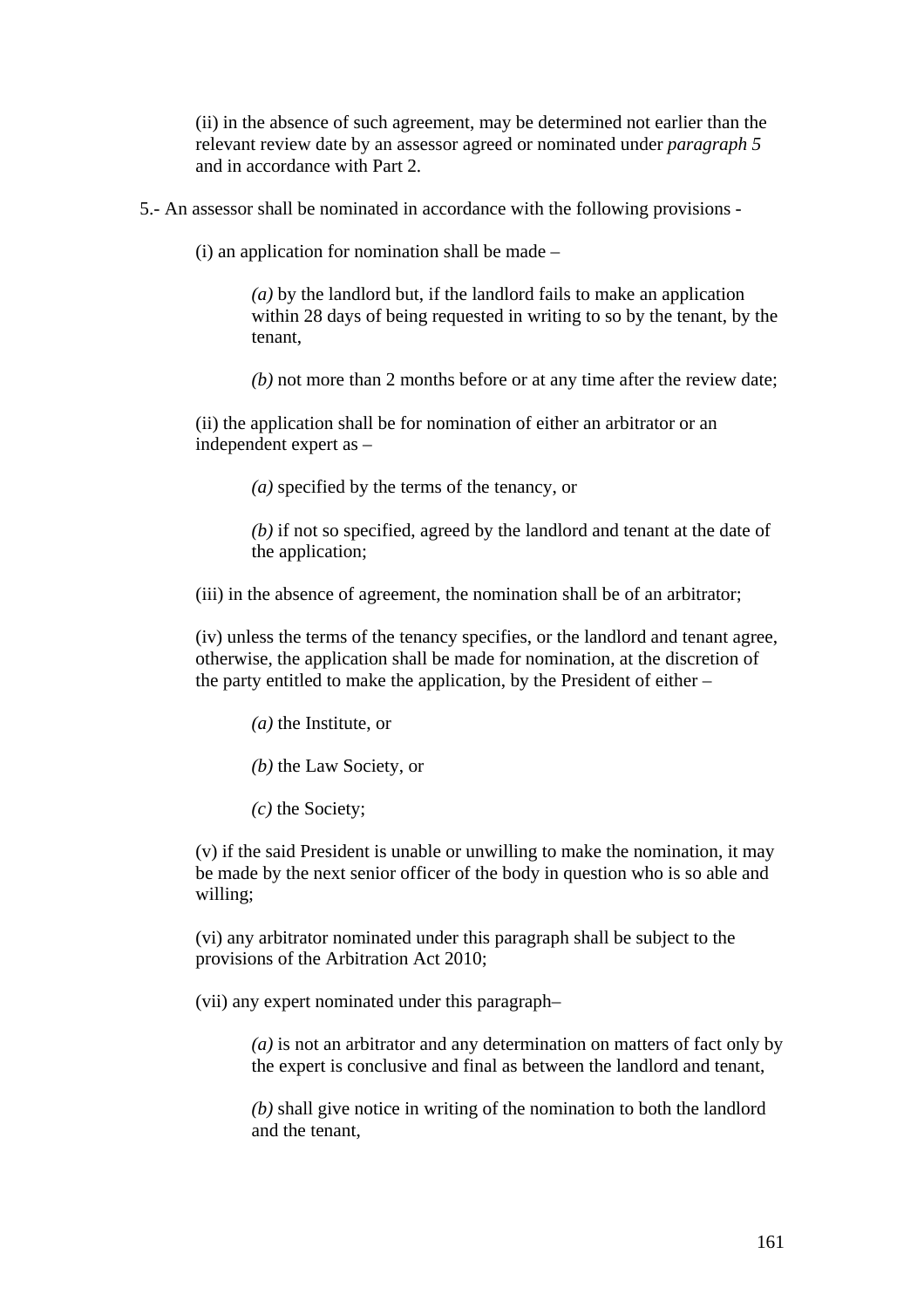*(c)* shall afford both the landlord and the tenant a reasonable opportunity of making, on such terms as the expert may stipulate, representations on any matter relevant to the determination,

*(d)* shall consider any such representations but, subject to such consideration, shall make the determination in accordance with the expert's own judgment,

*(e)* may, as often as is reasonably necessary to the determination, enter the premises for the purpose of examination and inspection,

*(f)* may obtain advice on any matter which the expert reasonably considers relevant to the determination,

*(g)* may fix the expert's reasonable fees in relation to the determination;

*(h)* may determine in what proportion a party should be liable for payment of the expert's fees and all costs and expenses incurred by the expert and any party in relation to the determination.

**6.-** If any assessor nominated under *paragraph 5* –

(i) relinquishes or resigns from the nomination,

(ii) is removed from office by a court order, or

(iii) for any other reason becomes unable, unfit or unwilling, or fails to complete the determination,

a substitute may be nominated under that paragraph as if it were a first nomination and its provisions apply accordingly.

**7.-** If the reviewed rent for any review period is not agreed or determined by the relevant review date, the following provisions apply-

(i) the rent payable immediately before that date continues to be payable until the next date for payment of rent succeeding the date when the reviewed rent is agreed or its determination is notified in writing to the tenant;

(ii) where the reviewed rent is greater than the rent payable immediately before that date, within 7 days of such agreement or notification the tenant shall pay to the landlord the appropriate instalment of the reviewed rent together with –

*(a)* any shortfall between the aggregate rents actually paid for any part of the review period and rent at the rate of the reviewed rent for the interval between the relevant review date and the next succeeding date referred to in sub-paragraph (i),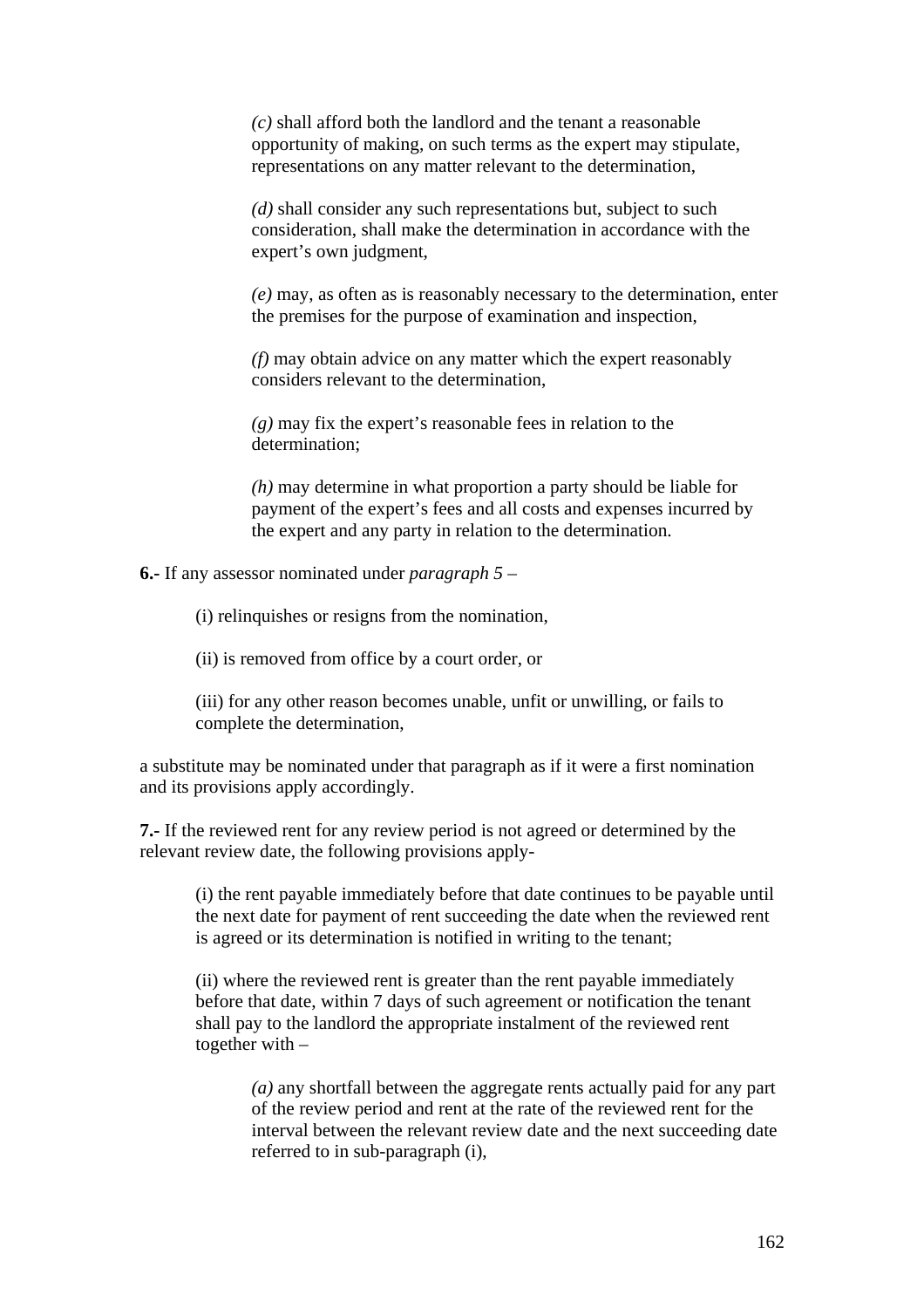*(b)* interest, computed on a day to day basis, at the prescribed rate on that shortfall.

(iii) where the reviewed rent is less than the rent payable immediately before that date, the landlord shall –

*(a)* credit against the next payment of rent any overpayment of rent made from that date, plus interest, computed on a day-to-day basis, at the prescribed rate on such overpayment,

*(b)* within 7 days of such agreement or notification notify the tenant in writing of the credit to be made in the next payment of rent.

**8.-** In the case of a determination by an expert, the expert shall give notice in writing to both the landlord and tenant of the reviewed rent within such time as may be stipulated by the terms of the expert's nomination or, if there is no such stipulation, within 6 months of acceptance of the nomination, but such notice may be deferred until such times as the expert's fees and expenses in relation to the determination have been fully paid.

**9.-** The landlord or the tenant may pay any fees or expenses which, as a consequences of the assessor's decision, are the responsibility of the other party and, if that is done, may recover from that other on demand the amount so paid as a simple contract debt.

**10.-** Upon agreement or determination of any reviewed rent the landlord shall draw up a memorandum specifying that rent for signature by both the landlord and tenant and attachment to or endorsement on the lease and any counterpart relating to the tenancy.

**11.-** The parties shall each bear their own costs and expenses in relation to the said memorandum.

**12.-** For the purposes of this Schedule time is not of the essence.

**13.-** If at any review date the landlord's right to collect, increase or otherwise review rent as from that date is modified or restricted by law, but the modification or restriction is subsequently relaxed or removed, the following provisions apply –

(i) the landlord may, by giving not less than 7 days' notice in writing to the tenant, specify an additional review date;

(ii) the additional review date shall be the date at expiration of the notice or such other later date as is specified in the notice;

(iii) the reviewed rent payable on such additional review date shall otherwise be agreed or determined in accordance with this Schedule.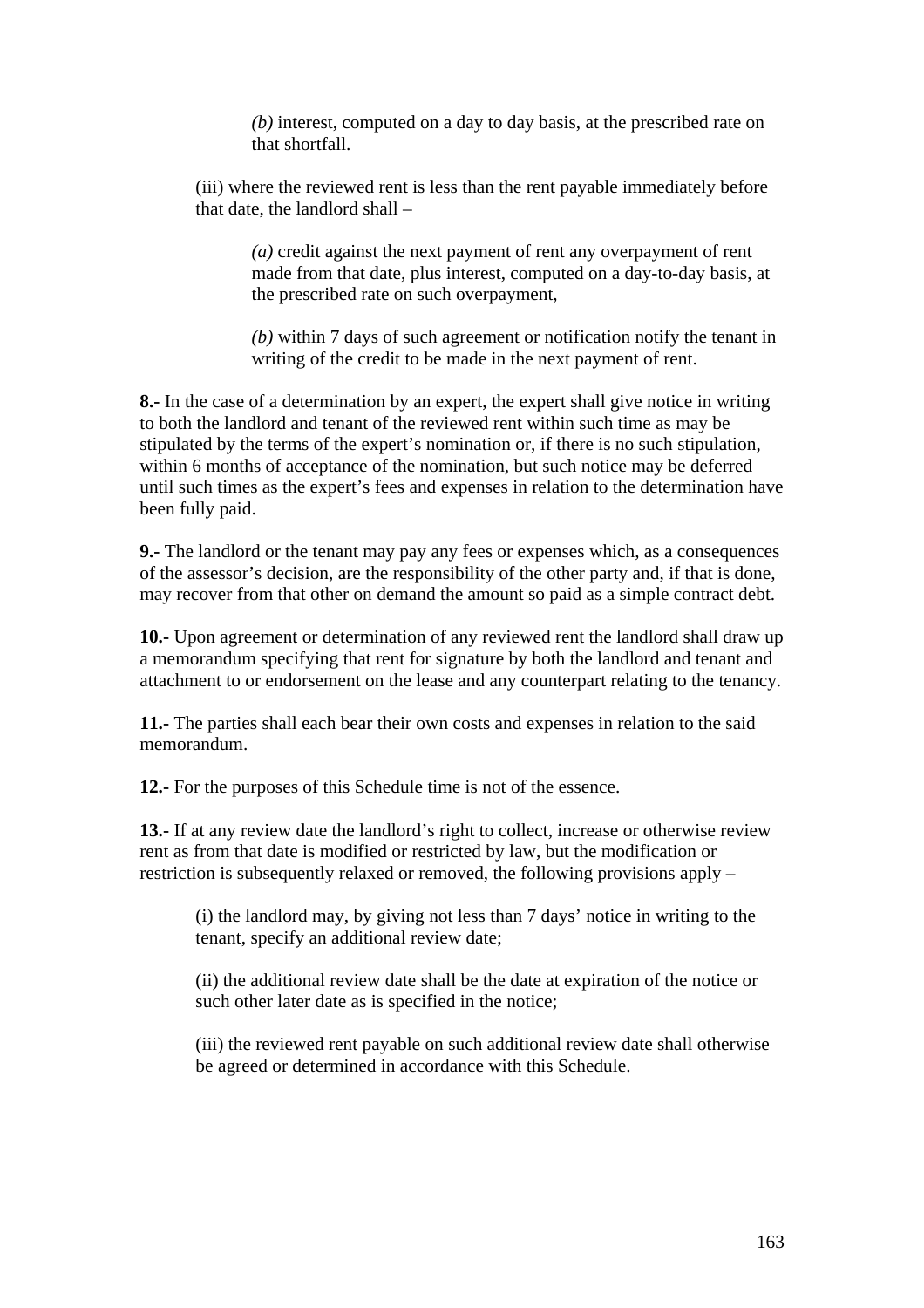#### **PART 2 DETERMINATION OF REVIEWED RENT BY ASSESSOR**

**14.-** The assessor shall determine the rent which represents on the review date the open market rent for the premises on the basis that –

(i) the premises are let by a willing landlord to a willing tenant –

- *(a)* as a whole,
- *(b)* without a fine or premium,
- *(c)* with vacant possession,

*(d)* for a term, commencing on the review date, equal to the greater of 15 years or the residue then unexpired of the term,

*(e)* subject to the terms of the tenancy (other than as to the amount of the rent payable at the commencement of the tenancy);

(ii) the assumptions set out in *paragraph 15* are made;

(iii) regard is had to other open market rental values insofar as the assessor may deem them to be relevant to the determination;

(iv) the matters set out in *paragraph 16* are disregarded.

**15.-** The assumptions are that–

(i) all covenants by the tenant have been fully complied with up to and on the review date;

(ii) in the event that the premises have been damaged or destroyed without having been fully repaired, reinstated or rebuilt, as the case may be, such damage or destruction had not occurred.

**16.-** There shall be disregarded any effect on letting value of –

(i) the fact that the tenant is or has been in occupation of the premises or any part of them;

(ii) any goodwill which has attached to the premises by reason of the business carried on by the tenant at in or on them;

(iii) any works executed by and at the expense of the tenant at, in, on, to or in respect of the premises, other than required works.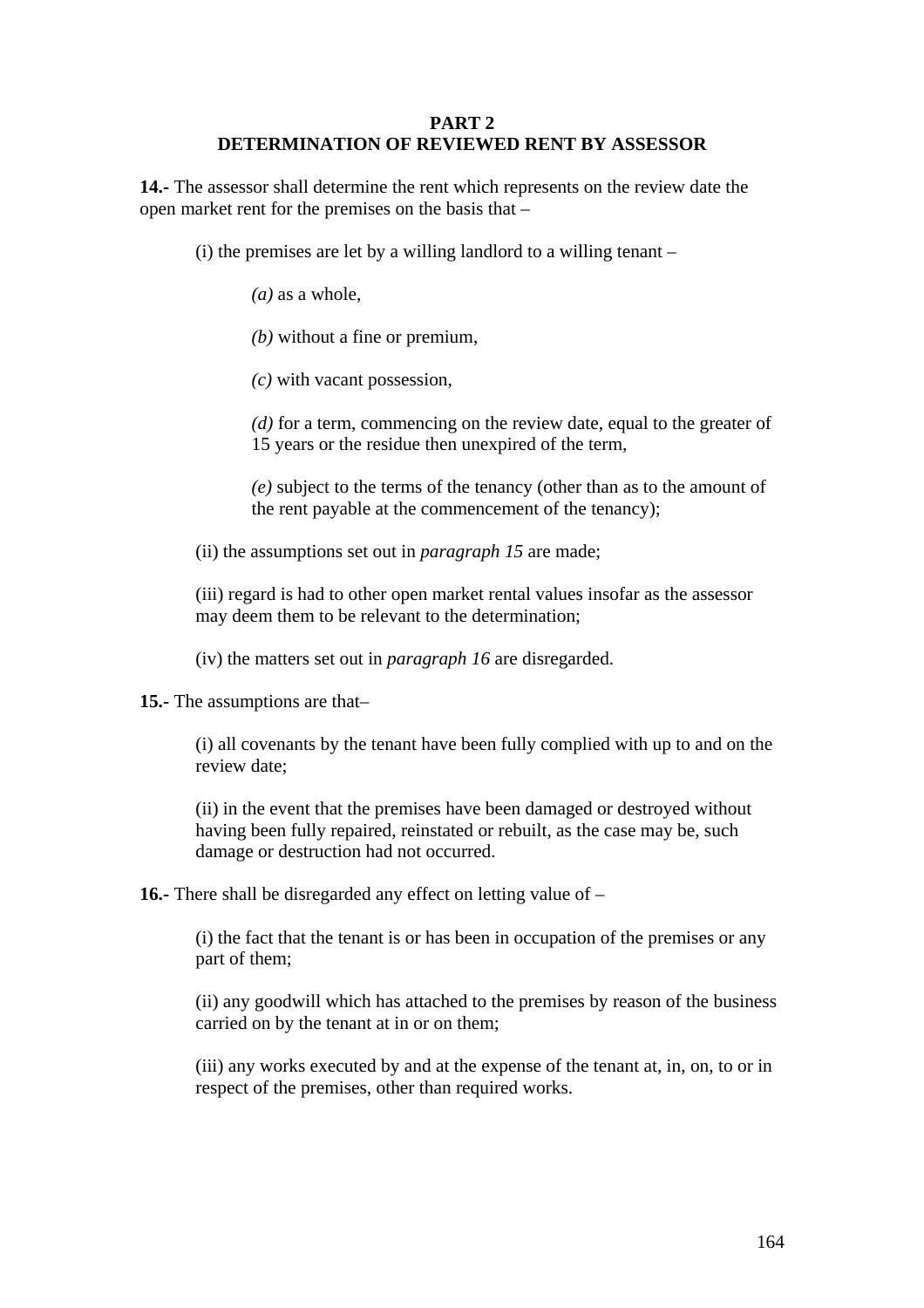#### **17.-** For the purposes of *paragraph 16* –

(i) "the tenant" includes any predecessor in title of the tenant and any subtenant or other person lawfully occupying the premises or any part of them under the tenant;

(ii) "required works" means works executed by the tenant under an obligation imposed on the tenant by –

*(a)* the tenancy or any previous tenancy of which the tenancy is a renewal (but excluding works required to be executed under an obligation arising from or under any statutory provision or imposed under powers conferred on any authority or court of competent jurisdiction), or

*(b)* an agreement for the granting of the tenancy or any previous tenancy of which the tenancy is a renewal, or relating to the premises,

*(c)* any licence or variation of the terms of the tenancy.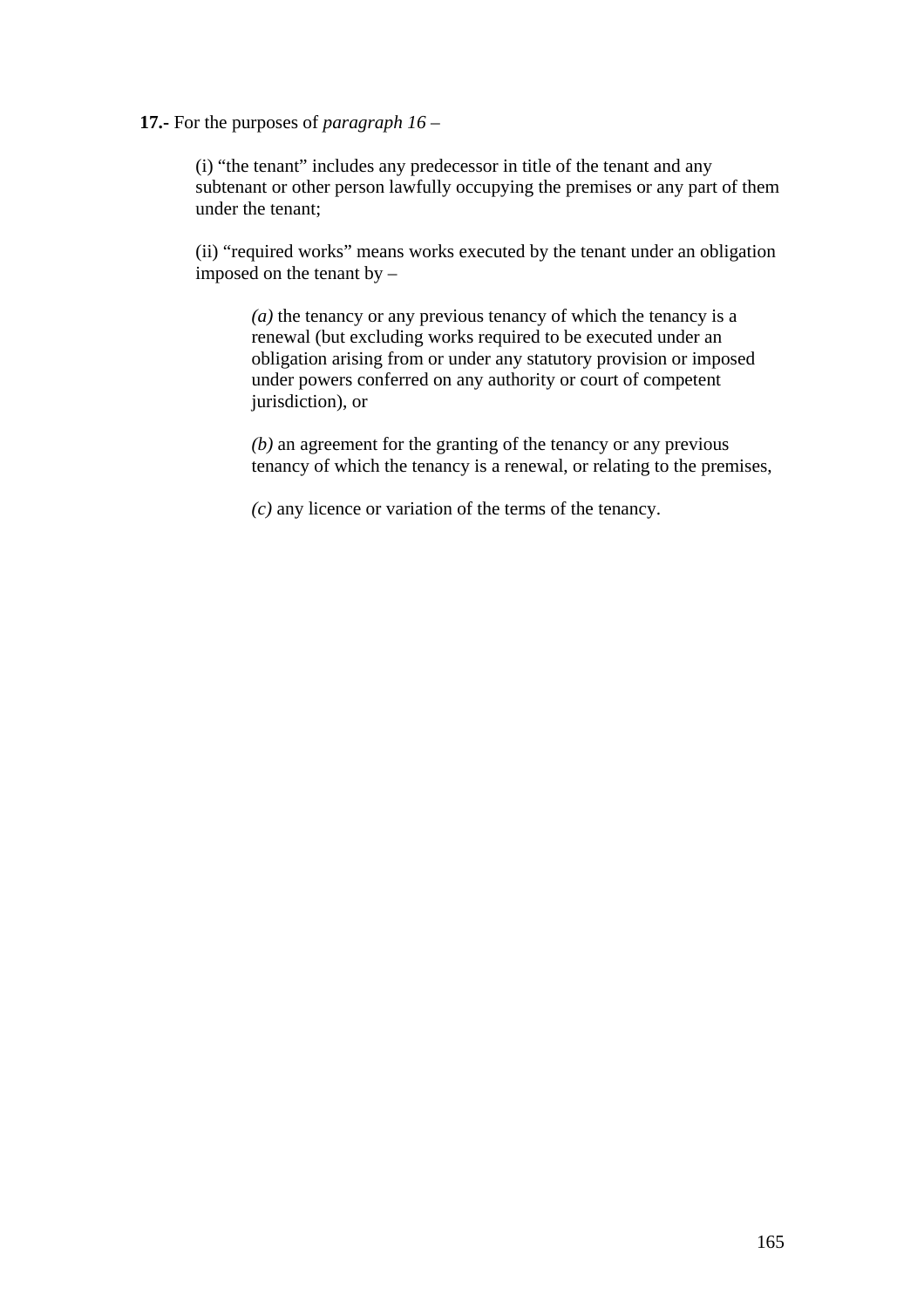## **Schedule 2**

# **Repeals**

# **PART 1**

# **Pre-Union Irish Statutes**

| <b>Session and chapter</b> | <b>Short title</b>                           | <b>Extent of repeal</b> |
|----------------------------|----------------------------------------------|-------------------------|
|                            | 2)                                           | (3)                     |
| 9 Hen. 7 [Analecta]        | Distress Act 1493                            | The whole Act           |
| Hibernica No.10            |                                              |                         |
| 10 Chas 1 sess. 3 c. 13    | Forcible Entry Act 1634                      | The whole Act           |
| 7 Will.3 c.22              | Distress for Rent Act 1695                   | The whole Act           |
| 6 Ann c.10                 | <b>Administration of Justice</b><br>Act 1707 | Sections 9 and 10       |
| 11 Ann. c.8                | Distress for Rent Act 1712                   | The whole Act           |
| 4 Geo.1 c.2                | Distress for Rent Act 1717                   | The whole Act           |
| 8 Geo.1 c.5                | Distress for Rent Act 1721                   | The whole Act           |
| 15 Geo 2 c.8               | Distress for Rent Act 1741                   | The whole Act           |
| 25 Geo 2 c.13              | Distress for Rent Act 1751                   | The whole Act           |
| 36 George 3 c.38           | Distress Act 1796                            | The whole Act           |

## **PART 2**

# **Statutes of England**

| 5 Ric. 2 St. 1 c. 7 | Forcible Entry Act 1381 | The whole Act |
|---------------------|-------------------------|---------------|
|                     |                         |               |

# **PART 3**

# **Statutes of United Kingdom of Great Britain and Ireland 1801 to 1922**

| 57 Geo 3 c.93 | Distress (Costs) Act 1817                       | The whole Act |
|---------------|-------------------------------------------------|---------------|
| 7 Geo 4 c.29  | Assignment and Sub-<br>Letting of Land Act 1826 | The whole Act |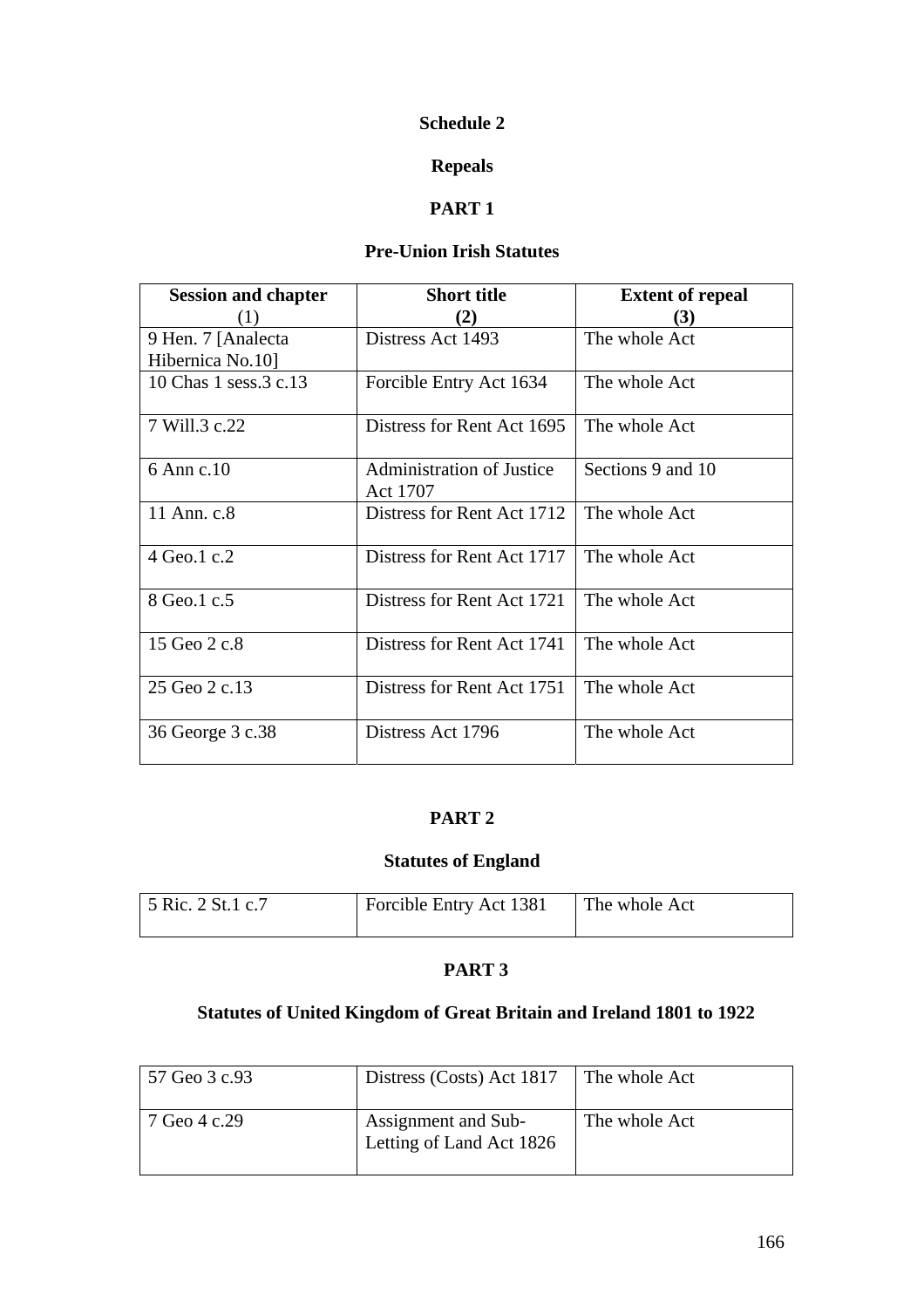| 4&5 Will 4 c.22  | Apportionment Act 1834                                           | The whole Act                                                                       |
|------------------|------------------------------------------------------------------|-------------------------------------------------------------------------------------|
| 8&9 Vict c.106   | Real Property Act 1845                                           | Section 9 [only remaining<br>section following repeal of<br>2-6 and 8 in 2009 Act?] |
| 8&9 Vict c.124   | Leases Act 1845                                                  | The whole Act                                                                       |
| 9&10 Vict c.111  | <b>Ejectment and Distress</b><br>(Ireland) Act 1846              | The whole Act                                                                       |
| 9&10 Vict c.112  | Leases (Ireland) Act 1846                                        | The whole Act                                                                       |
| 12&13 Vict c.110 | Leases Act 1849                                                  | The whole Act                                                                       |
| 13&14 Vict c.17  | Leases Act 1850                                                  | The whole Act                                                                       |
| 14&15 Vict c.25  | <b>Landlord and Tenant Act</b><br>1851                           | The whole Act                                                                       |
| 19&20 Vict c.65  | Cottier Tenant (Ireland)<br>Act 1856                             | The whole Act                                                                       |
| 23&24 Vict c.154 | <b>Landlord and Tenant Law</b><br>Amendment Act, Ireland<br>1860 | The whole Act                                                                       |
| 33&34 Vict c.35  | Apportionment Act 1870                                           | The whole Act in so far as<br>rent is concerned [Head]<br>39]                       |
| 39&40 Vict c.63  | Notices to Quit (Ireland)<br>Act 1876                            | The whole Act                                                                       |
| 43 Vict c.4      | Relief of Distress (Ireland)<br><b>Act 1880</b>                  | The whole                                                                           |
| 43&44 Vict c.14  | Relief of Distress (Ireland)<br>Amendment Act 1880               | The whole Act                                                                       |
| 44&45 Vict c.41  | Conveyancing Act 1881                                            | Sections 10, 11, 12, 13,<br>14, (and 65)                                            |
| 45&46 Vict c.39  | Conveyancing Act 1882                                            | Section 11                                                                          |
| 51&52 Vict c.47  | Law of Distress and Small<br>Debts (Ireland) Act 1888            | The whole Act                                                                       |
| 54&55 Vict c.57  | Redemption of Rent<br>(Ireland) Act 1891                         | The whole Act                                                                       |